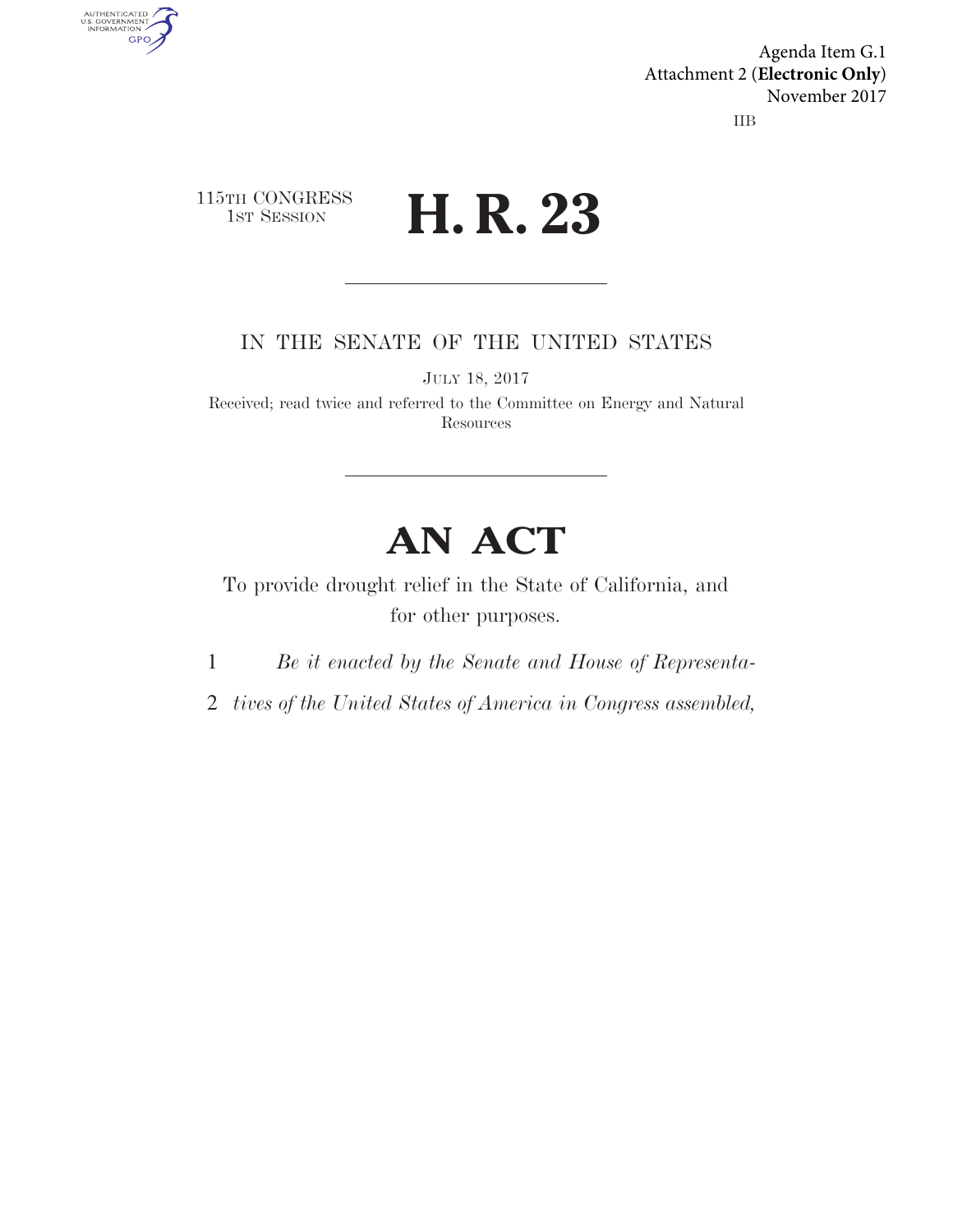### 1 **SECTION 1. SHORT TITLE.**

- 2 This Act may be cited as the ''Gaining Responsibility
- 3 on Water Act of 2017''.

### 4 **SEC. 2. TABLE OF CONTENTS.**

#### 5 The table of contents for this Act is as follows:

- Sec. 1. Short title.
- Sec. 2. Table of contents.

#### TITLE I—CENTRAL VALLEY PROJECT WATER RELIABILITY

- Sec. 101. Amendment to purposes.
- Sec. 102. Amendment to definition.
- Sec. 103. Contracts.
- Sec. 104. Water transfers, improved water management, and conservation.
- Sec. 105. Fish, wildlife, and habitat restoration.
- Sec. 106. Restoration fund.
- Sec. 107. Additional authorities.
- Sec. 108. Bay-Delta Accord.
- Sec. 109. Natural and artificially spawned species.
- Sec. 110. Regulatory streamlining.
- Sec. 111. Additional emergency consultation.
- Sec. 112. Applicants.
- Sec. 113. San Joaquin River settlement.

#### TITLE II—CALFED STORAGE FEASIBILITY STUDIES

- Sec. 201. Studies.
- Sec. 202. Temperance Flat.
- Sec. 203. Water storage project construction.
- Sec. 204. Geophysical survey.
- Sec. 205. Headwater-Restoration Scoping Study.

#### TITLE III—WATER RIGHTS PROTECTIONS

- Sec. 301. Offset for State Water Project.
- Sec. 302. Area of origin protections.
- Sec. 303. No redirected adverse impacts.
- Sec. 304. Allocations for Sacramento Valley contractors.
- Sec. 305. Effect on existing obligations.

#### TITLE IV—MISCELLANEOUS

- Sec. 401. Water supply accounting.
- Sec. 402. Operations of the Trinity River Division.
- Sec. 403. Report on results of water usage.
- Sec. 404. Klamath project consultation applicants.
- Sec. 405. CA State Water Resources Control Board.
- Sec. 406. New melones reservoir.
- Sec. 407. Actions to benefit threatened and endangered species and other wildlife.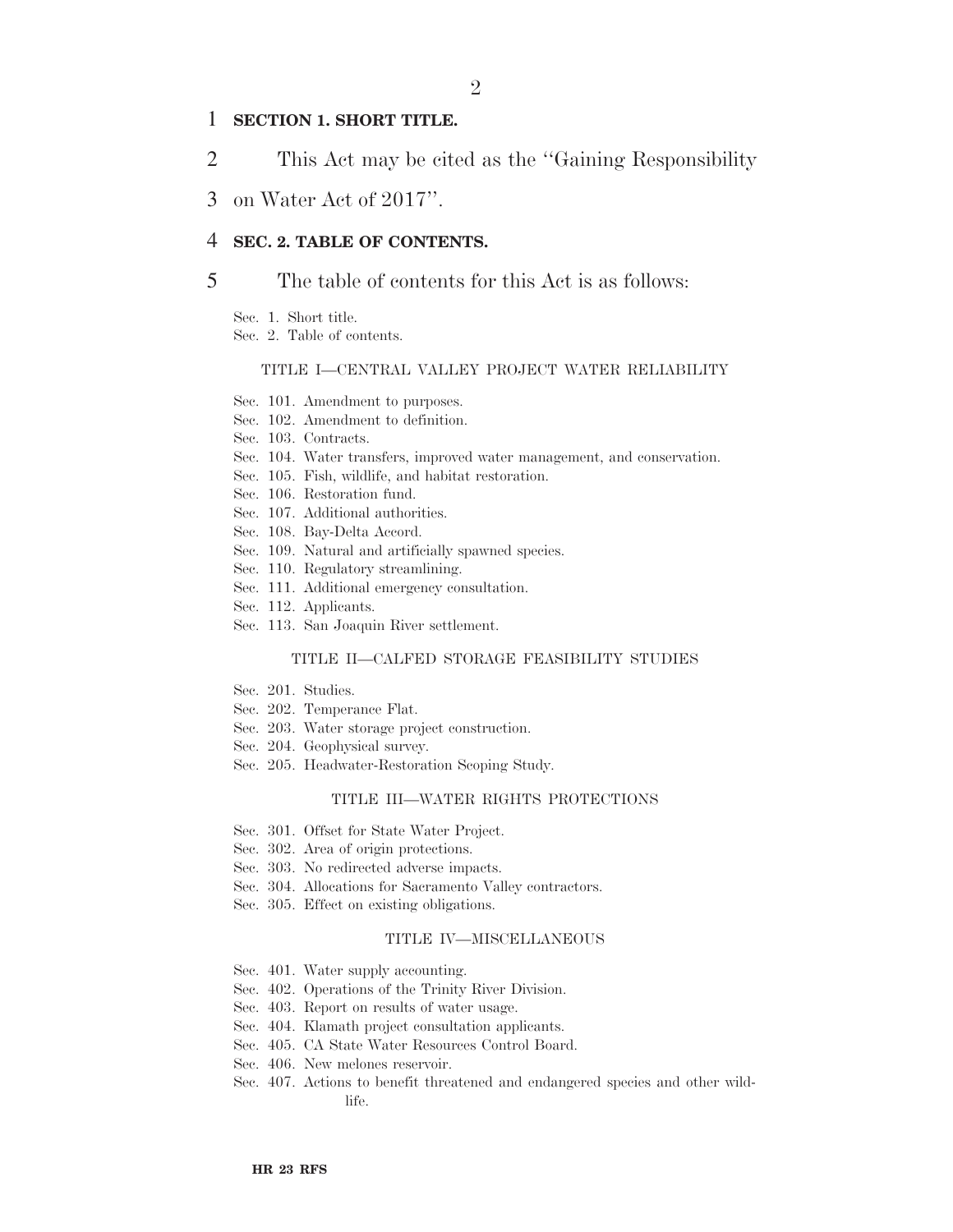Sec. 408. Non-federal program to protect native anadromous fish in stanislaus river.

#### TITLE V—WATER SUPPLY PERMITTING ACT

- Sec. 501. Short title.
- Sec. 502. Definitions.
- Sec. 503. Establishment of lead agency and cooperating agencies.
- Sec. 504. Bureau responsibilities.
- Sec. 505. Cooperating agency responsibilities.
- Sec. 506. Funding to process permits.

#### TITLE VI—BUREAU OF RECLAMATION PROJECT STREAMLINING

- Sec. 601. Short title.
- Sec. 602. Definitions.
- Sec. 603. Acceleration of studies.
- Sec. 604. Expedited completion of reports.
- Sec. 605. Project acceleration.
- Sec. 606. Annual report to Congress.
- Sec. 607. Applicability of WIIN Act.

#### TITLE VII—WATER RIGHTS PROTECTION

- Sec. 701. Short title.
- Sec. 702. Definitions.
- Sec. 703. Treatment of water rights.
- Sec. 704. Policy development.
- Sec. 705. Effect.

# 1 **TITLE I—CENTRAL VALLEY**  2 **PROJECT WATER RELIABILITY**

#### 3 **SEC. 101. AMENDMENT TO PURPOSES.**

4 Section 3402 of the Central Valley Project Improve-

5 ment Act (106 Stat. 4706) is amended—

- 6 (1) in subsection (f), by striking the period at
- 7 the end; and
- 8 (2) by adding at the end the following:
- 9  $\langle \langle \mathbf{g} \rangle \rangle$  to ensure that water dedicated to fish and wild-

10 life purposes by this part is replaced and provided to Cen-

- 11 tral Valley Project water contractors by December 31,
- 12 2018, at the lowest cost reasonably achievable; and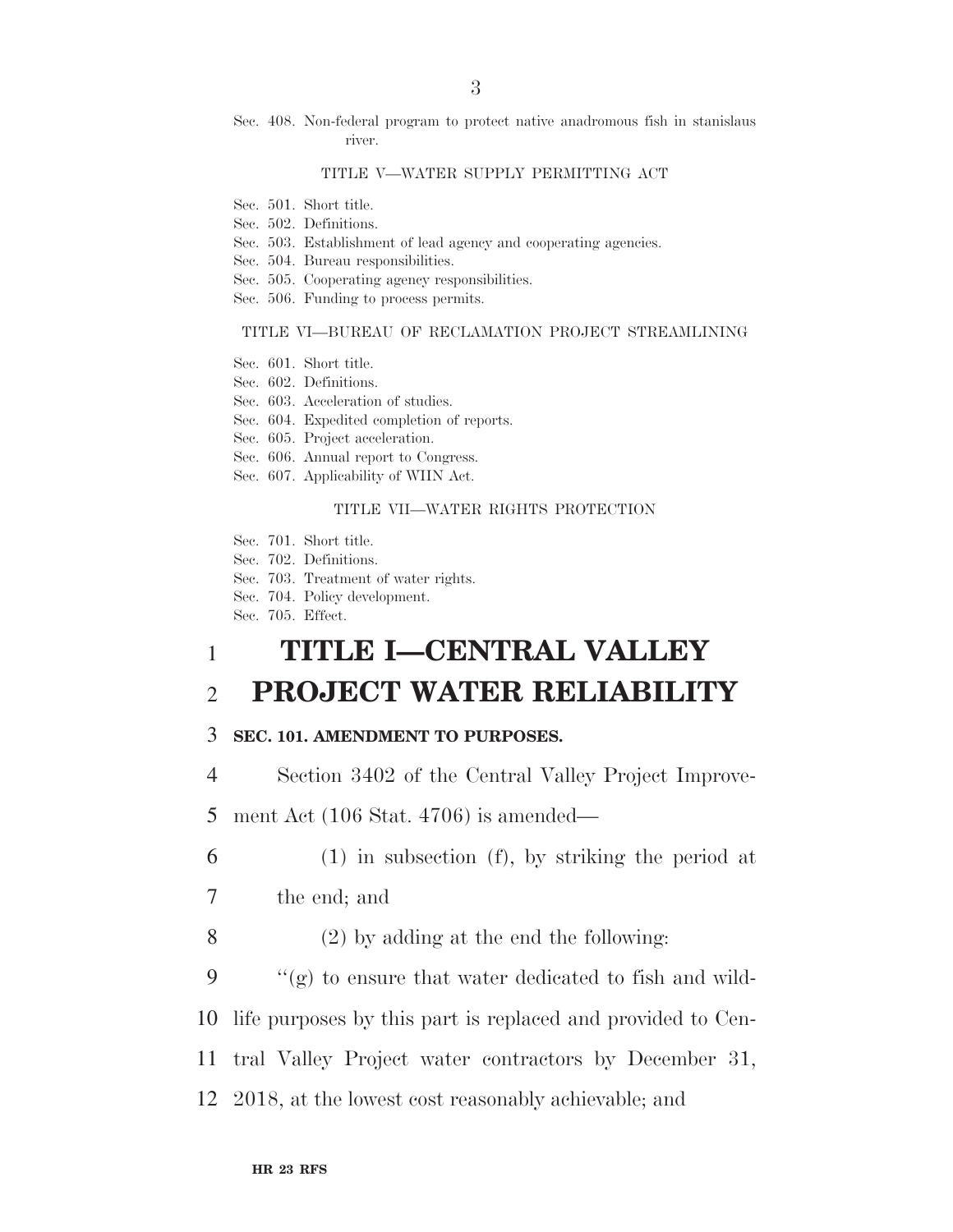''(h) to facilitate and expedite water transfers in ac-cordance with this Act.''.

## **SEC. 102. AMENDMENT TO DEFINITION.**

 Section 3403 of the Central Valley Project Improve-ment Act (106 Stat. 4707) is amended—

 (1) by amending subsection (a) to read as fol-lows:

8 "(a) the term 'anadromous fish' means those native stocks of salmon (including steelhead) and sturgeon that, as of October 30, 1992, were present in the Sacramento and San Joaquin Rivers and their tributaries and ascend those rivers and their tributaries to reproduce after matur-ing in San Francisco Bay or the Pacific Ocean;'';

14 (2) in subsection (l), by striking "and,";

- (3) in subsection (m), by striking the period 16 and inserting "; and"; and
- (4) by adding at the end the following:

 $\langle \rangle$  (n) the term 'reasonable flows' means water flows capable of being maintained taking into account com- peting consumptive uses of water and economic, environ-mental, and social factors.''.

# **SEC. 103. CONTRACTS.**

 Section 3404 of the Central Valley Project Improve-ment Act (106 Stat. 4708) is amended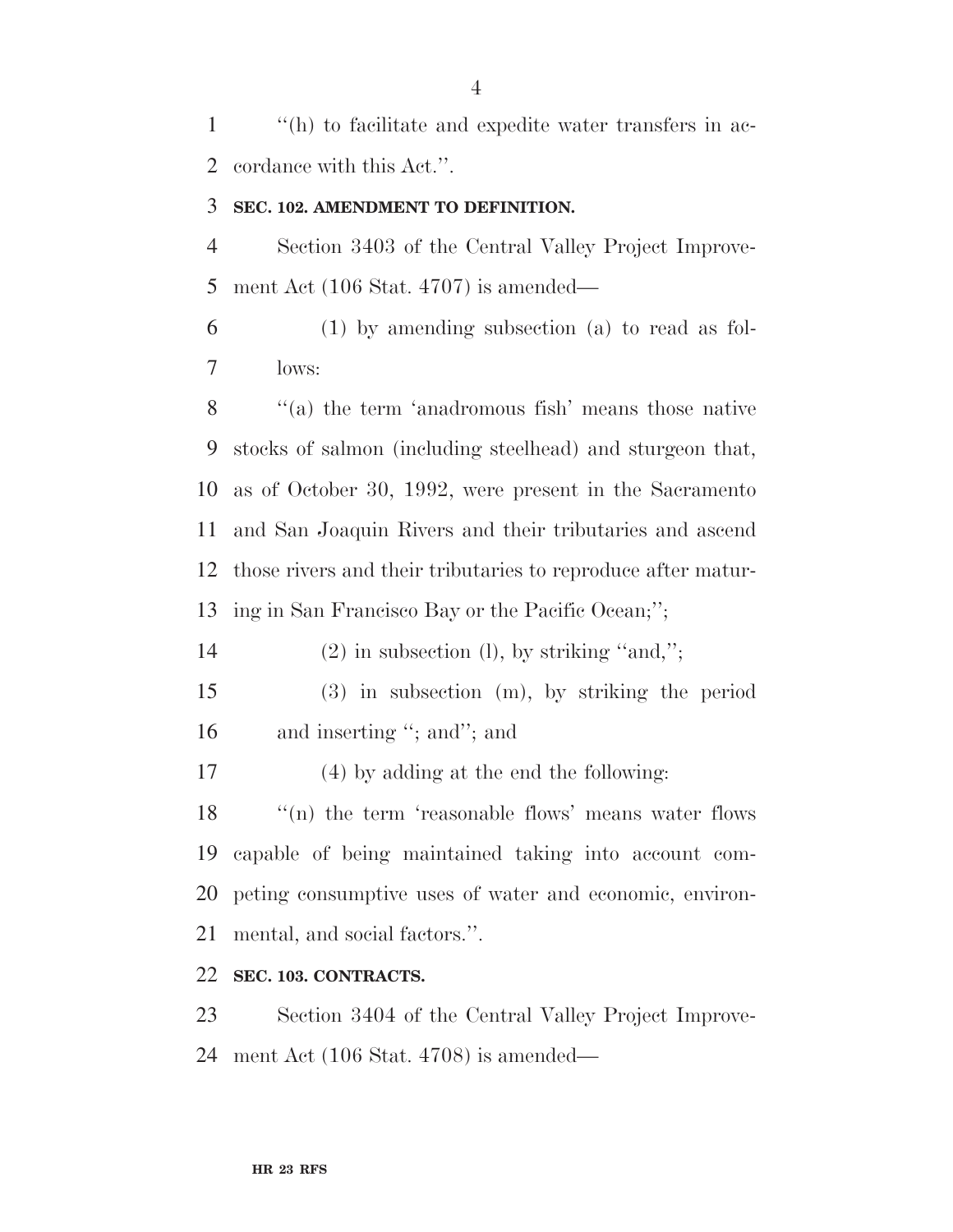(2) by striking the language of the section and by adding:

 ''(a) RENEWAL OF EXISTING LONG-TERM CON- TRACTS.—Upon request of the contractor, the Secretary shall renew any existing long-term repayment or water service contract that provides for the delivery of water from the Central Valley Project for a period of 40 years.

 ''(b) ADMINISTRATION OF CONTRACTS.—Except as expressly provided by this Act, any existing long-term re- payment or water service contract for the delivery of water from the Central Valley Project shall be administered pur-suant to the Act of July 2, 1956 (70 Stat. 483).

 ''(c) DELIVERY CHARGE.—Beginning on the date of the enactment of this Act, a contract entered into or re- newed pursuant to this section shall include a provision that requires the Secretary to charge the other party to such contract only for water actually delivered by the Sec-retary.''.

# **SEC. 104. WATER TRANSFERS, IMPROVED WATER MANAGE-MENT, AND CONSERVATION.**

 Section 3405 of the Central Valley Project Improve-ment Act (106 Stat. 4709) is amended as follows: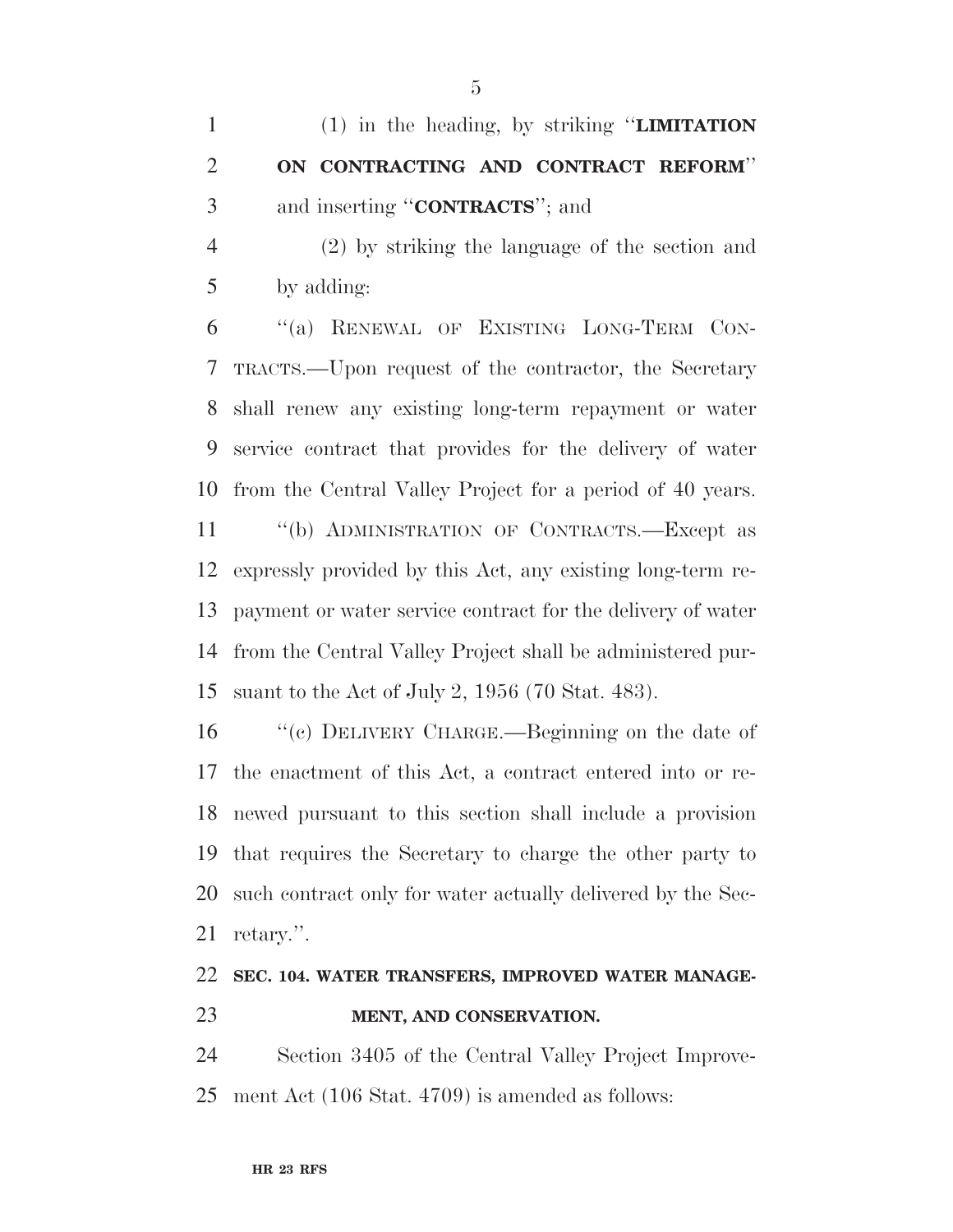| $\overline{2}$ | $(A)$ by inserting before "Except as pro-          |
|----------------|----------------------------------------------------|
| 3              | vided herein" the following: "The Secretary        |
| $\overline{4}$ | shall take all necessary actions to facilitate and |
| 5              | expedite transfers of Central Valley Project       |
| 6              | water in accordance with this Act or any other     |
| 7              | provision of Federal reclamation law and the       |
| 8              | National Environmental Policy Act of 1969.";       |
| 9              | (B) in paragraph $(1)(A)$ , by striking "to        |
| 10             | combination" and inserting "or combination";       |
| 11             | $(C)$ in paragraph $(2)$ , by adding at the end    |
| 12             | the following:                                     |
| 13             | $\lq\lq(E)$ The contracting district from which    |
| 14             | the water is coming, the agency, or the Sec-       |
| 15             | retary shall determine if a written transfer pro-  |
| 16             | posal is complete within 45 days after the date    |
| 17             | of submission of such proposal. If such district   |
| 18             | or agency or the Secretary determines that such    |
| 19             | proposal is incomplete, such district or agency    |
| 20             | or the Secretary shall state with specificity      |
| 21             | what must be added to or revised in order for      |
| 22             | such proposal to be complete.                      |
| 23             | "(F) Except as provided in this section,           |
| 24             | the Secretary shall not impose mitigation or       |
|                |                                                    |

other requirements on a proposed transfer, but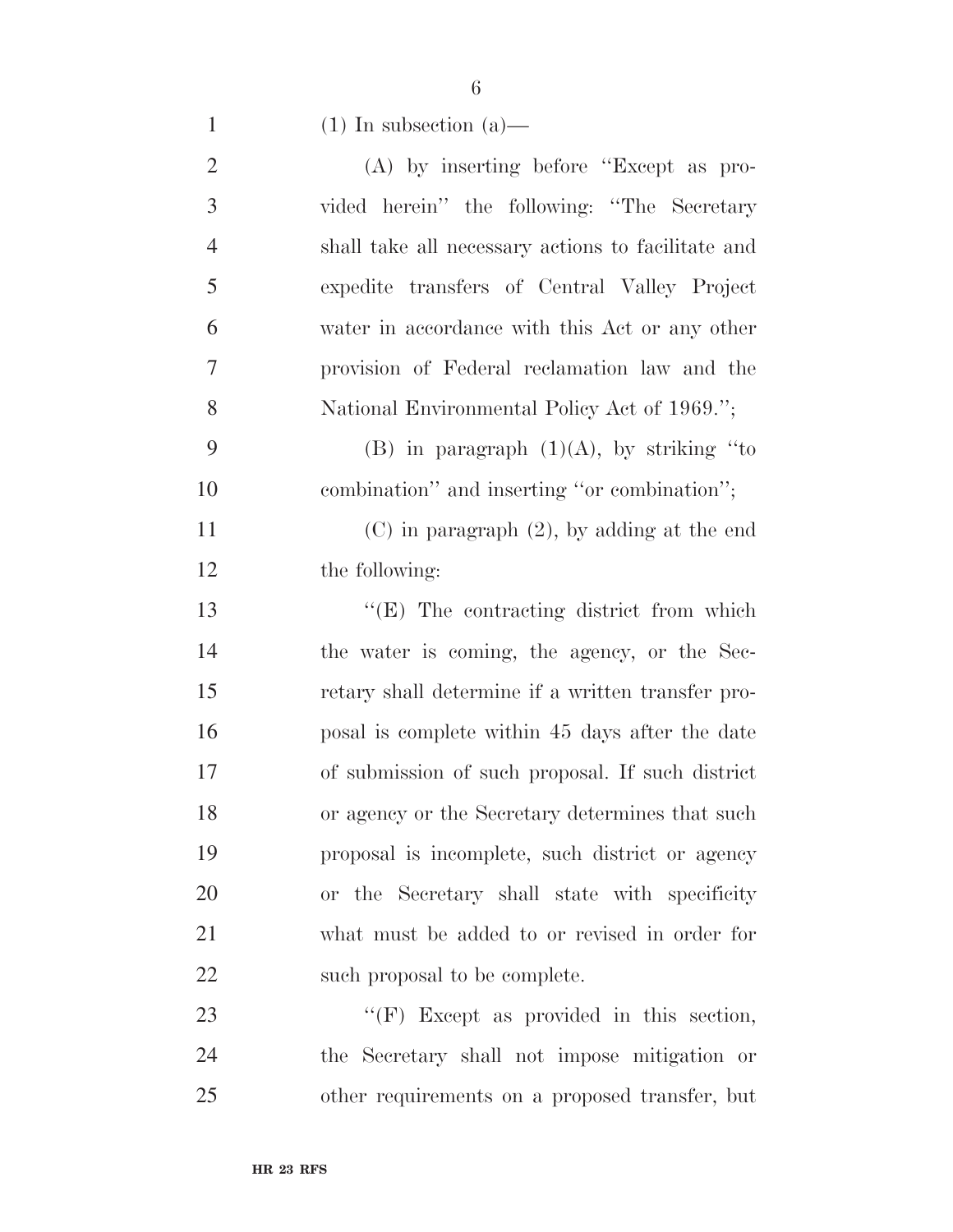| $\mathbf{1}$   | the contracting district from which the water is   |
|----------------|----------------------------------------------------|
| $\overline{2}$ | coming or the agency shall retain all authority    |
| 3              | under State law to approve or condition a pro-     |
| $\overline{4}$ | posed transfer."; and                              |
| 5              | (D) by adding at the end the following:            |
| 6              | "(4) Notwithstanding any other provision of        |
| 7              | Federal reclamation law—                           |
| 8              | $\lq\lq$ the authority to make transfers or ex-    |
| 9              | changes of, or banking or recharge arrange-        |
| 10             | ments using, Central Valley Project water that     |
| 11             | could have been conducted before October 30,       |
| 12             | 1992, is valid, and such transfers, exchanges,     |
| 13             | or arrangements shall not be subject to, limited,  |
| 14             | or conditioned by this title; and                  |
| 15             | $\lq\lq$ (B) this title shall not supersede or re- |
| 16             | voke the authority to transfer, exchange, bank,    |
| 17             | or recharge Central Valley Project water that      |
| 18             | existed prior to October 30, 1992.".               |
| 19             | $(2)$ In subsection (b)—                           |
| 20             | $(A)$ in the heading, by striking "METER-          |
| 21             | ING" and inserting "MEASUREMENT"; and              |
| 22             | (B) by inserting after the first sentence          |
| 23             | the following: "The contracting district or agen-  |
| 24             | cy, not including contracting districts serving    |
| 25             | multiple agencies with separate governing          |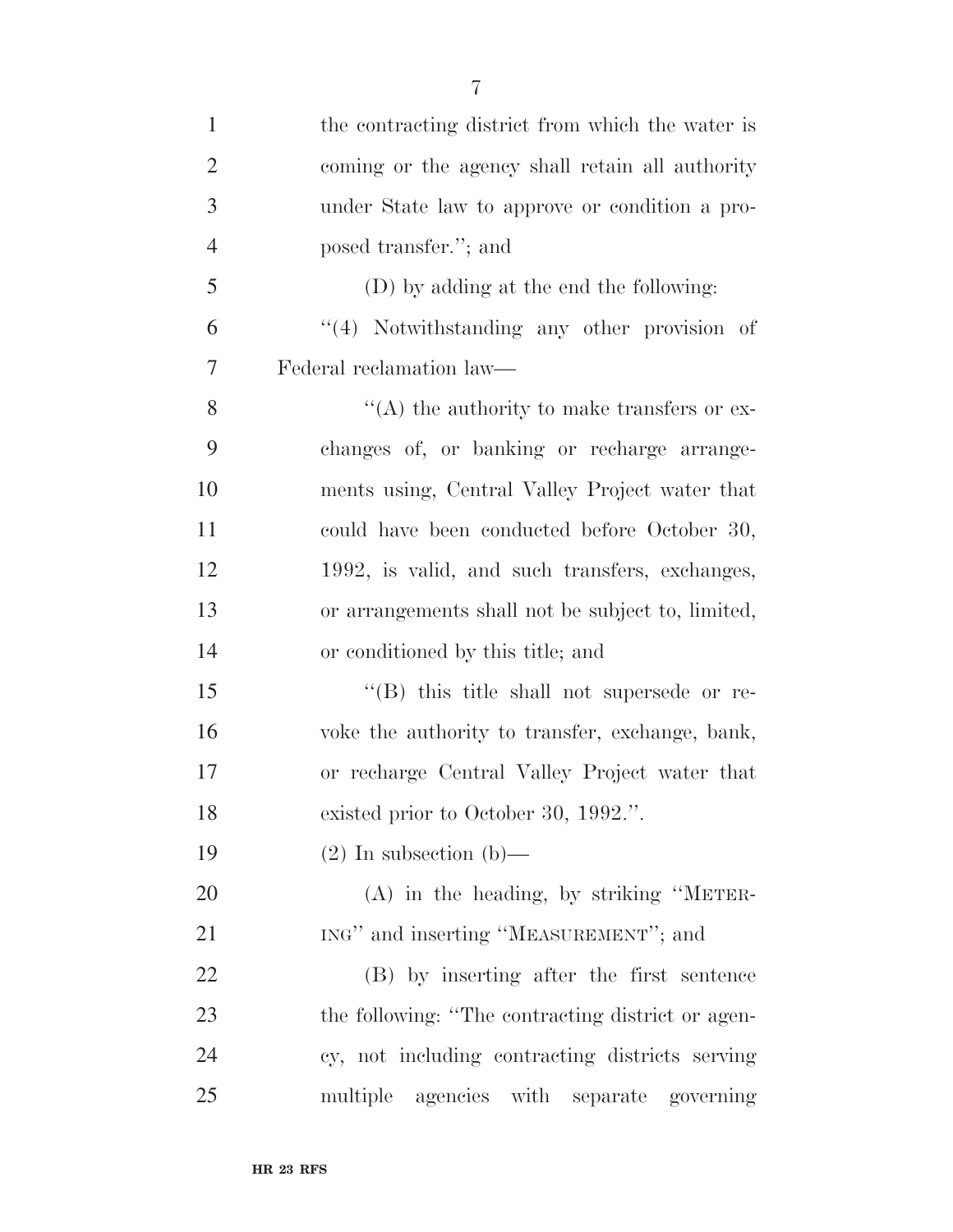| $\mathbf{1}$   | boards, shall ensure that all contractor-owned      |
|----------------|-----------------------------------------------------|
| $\overline{2}$ | water delivery systems within its boundaries        |
| 3              | measure surface water at the district or agen-      |
| $\overline{4}$ | cy's facilities up to the point the surface water   |
| 5              | is commingled with other water supplies.".          |
| 6              | $(3)$ By striking subsection $(d)$ .                |
| $\overline{7}$ | (4) By redesignating subsections (e) and (f) as     |
| 8              | subsections (d) and (e), respectively.              |
| 9              | $(5)$ By amending subsection (e) (as redesig-       |
| 10             | nated by paragraph $(4)$ —                          |
| 11             | $(A)$ by striking "as a result of the in-           |
| 12             | creased repayment" and inserting "that exceed       |
| 13             | the cost-of-service";                               |
| 14             | (B) by inserting "the delivery of" after            |
| 15             | "rates applicable to"; and                          |
| 16             | (C) by striking ", and all increased reve-          |
| 17             | nues received by the Secretary as a result of the   |
| 18             | increased water prices established under sub-       |
| 19             | section $3405(d)$ of this section,".                |
| 20             | SEC. 105. FISH, WILDLIFE, AND HABITAT RESTORATION.  |
| 21             | Section 3406 of the Central Valley Project Improve- |
| 22             | ment Act (106 Stat. 4714) is amended as follows:    |
| 23             | $(1)$ In subsection $(b)$ —                         |
| 24             | (A) in paragraph $(1)(B)$ —                         |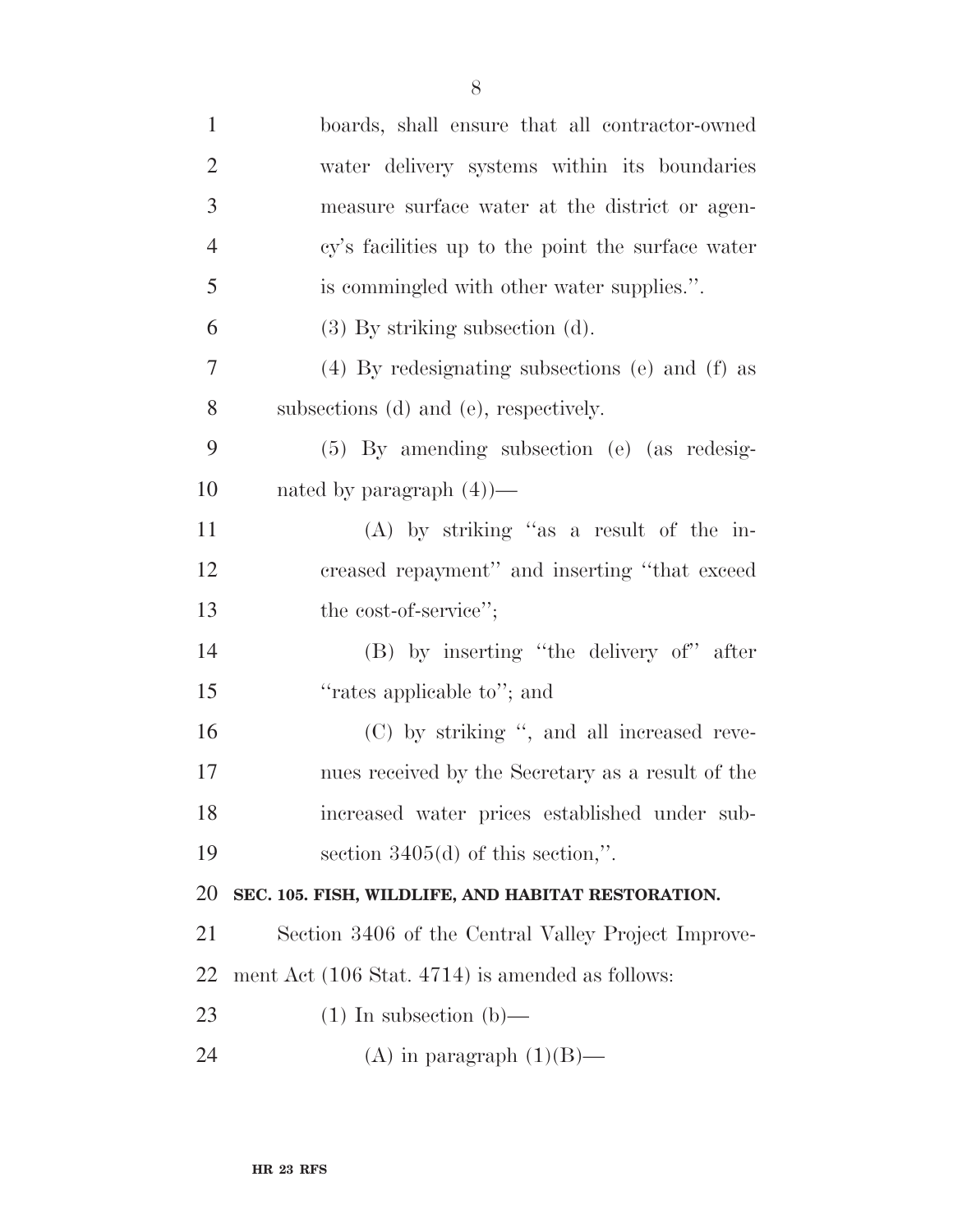| $\mathbf{1}$   | (i) by striking "is authorized and di-      |
|----------------|---------------------------------------------|
| $\overline{2}$ | rected to" and inserting "may";             |
| 3              | (ii) by inserting "reasonable water"        |
| $\overline{4}$ | after "to provide";                         |
| 5              | (iii) by striking "anadromous fish, ex-     |
| 6              | cept that such" and inserting "anad-        |
| $\overline{7}$ | romous fish. Such";                         |
| 8              | (iv) by striking "Instream flow" and        |
| 9              | inserting "Reasonable instream flow";       |
| 10             | (v) by inserting "and the National          |
| 11             | Marine Fisheries Service" after "United     |
| 12             | States Fish and Wildlife Service"; and      |
| 13             | (vi) by striking "California Depart-        |
| 14             | ment of Fish and Game" and inserting        |
| 15             | "United States Geological Survey";          |
| 16             | $(B)$ in paragraph $(2)$ —                  |
| 17             | (i) by striking "primary purpose" and       |
| 18             | inserting "purposes";                       |
| 19             | (ii) by striking "but not limited to"       |
| 20             | before "additional obligations"; and        |
| 21             | (iii) by adding after the period the fol-   |
| 22             | lowing: "All Central Valley Project water   |
| 23             | used for the purposes specified in this     |
| 24             | paragraph shall be credited to the quantity |
| 25             | of Central Valley Project yield dedicated   |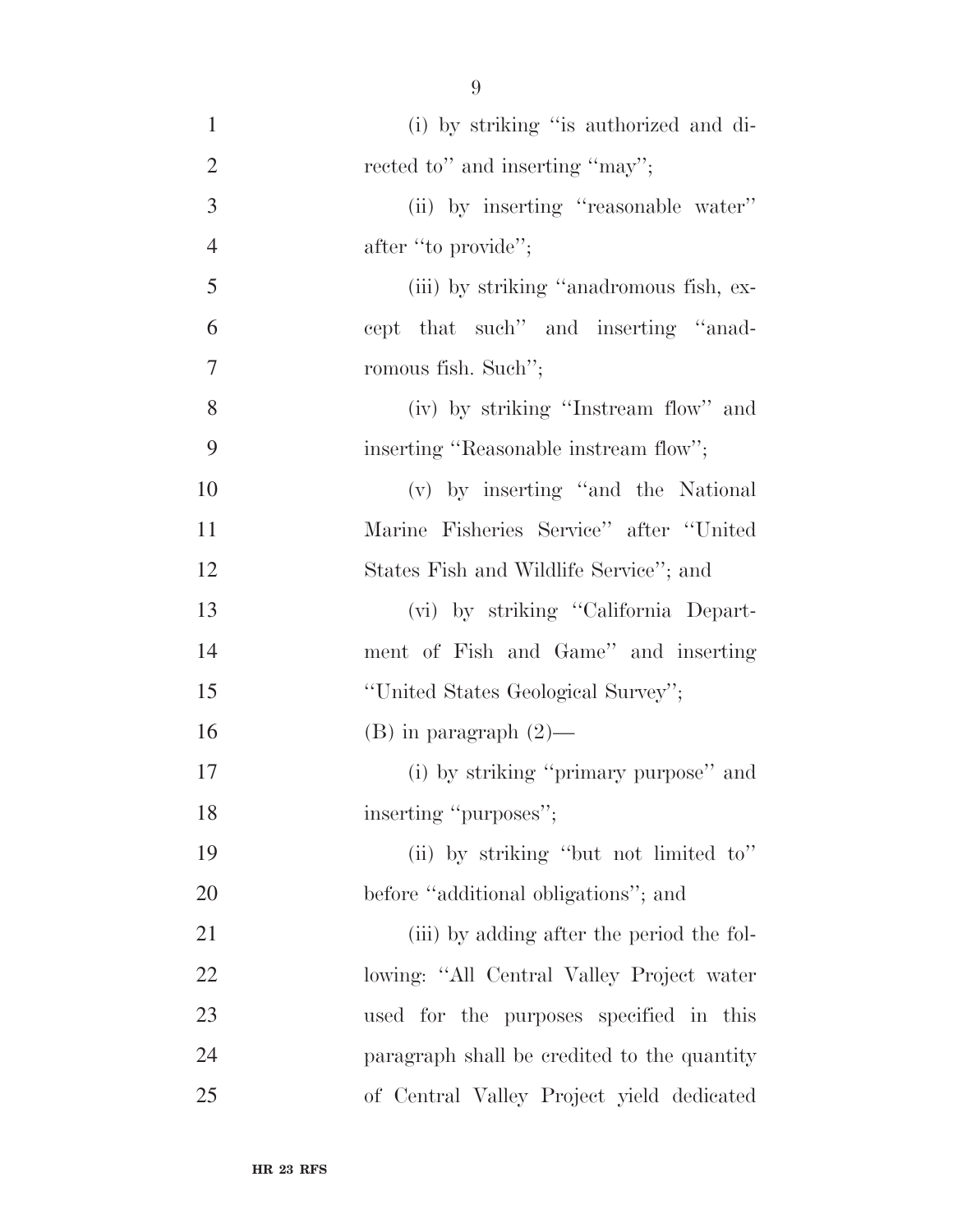- and managed under this paragraph by de-2 termining how the dedication and manage- ment of such water would affect the deliv- ery capability of the Central Valley Project during the 1928 to 1934 drought period after fishery, water quality, and other flow and operational requirements imposed by terms and conditions existing in licenses, permits, and other agreements pertaining to the Central Valley Project under appli- cable State or Federal law existing on Oc-12 tober 30, 1992, have been met. To the full-
- est extent possible and in accordance with section 3411, Central Valley Project water dedicated and managed pursuant to this paragraph shall be reused to fulfill the Secretary's remaining contractual obliga-tions to provide Central Valley Project
- dustrial purposes.''; and 21 (C) by amending paragraph  $(2)(C)$  to read: 22  $\frac{1}{2}$  (C) If by March 15th of any year the quantity of Central Valley Project water fore- casted to be made available to water service or repayment contractors in the Delta Division of

water for agricultural or municipal and in-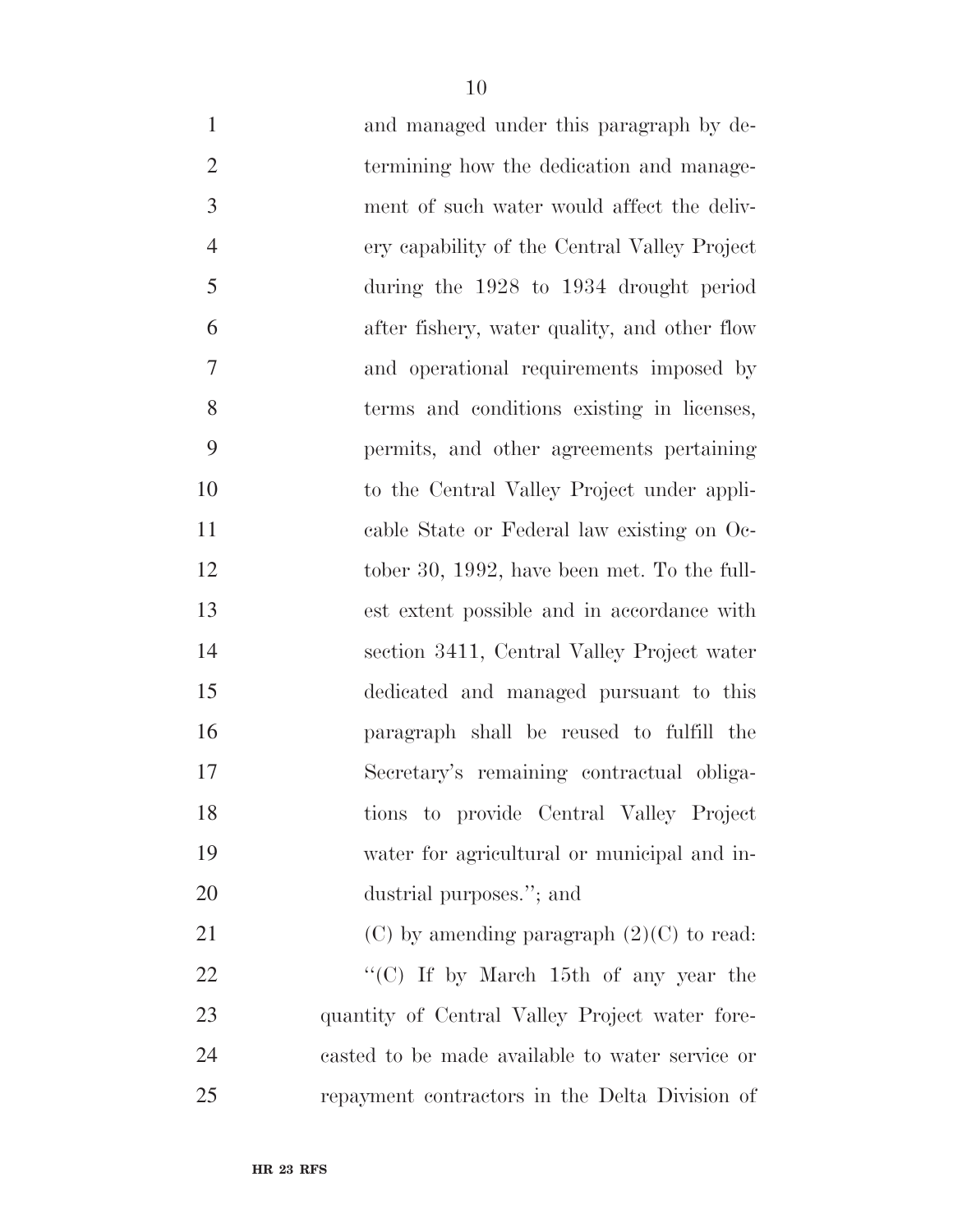| $\mathbf{1}$   | the Central Valley Project is below 75 percent     |
|----------------|----------------------------------------------------|
| $\overline{2}$ | of the total quantity of water to be made avail-   |
| 3              | able under said contracts, the quantity of Cen-    |
| $\overline{4}$ | tral Valley Project yield dedicated and managed    |
| 5              | for that year under this paragraph shall be re-    |
| 6              | duced by $25$ percent.".                           |
| 7              | $(2)$ By adding at the end the following:          |
| 8              | "(i) SATISFACTION OF PURPOSES.-                    |
| 9              | By pursuing the activities described in this       |
| 10             | section, the Secretary shall be deemed to          |
| 11             | have met the mitigation, protection, res-          |
| 12             | toration, and enhancement purposes of this         |
| 13             | title.".                                           |
| 14             | SEC. 106. RESTORATION FUND.                        |
| 15             | (a) IN GENERAL.—Section $3407(a)$ of the Central   |
| 16             | Valley Project Improvement Act (106 Stat. 4726) is |
| 17             | amended as follows:                                |
| 18             | (1) By inserting $(1)$ IN GENERAL.—" before        |
| 19             | "There is hereby".                                 |
| 20             | $(2)$ By striking "Not less than 67 percent" and   |
| 21             | all that follows through "Monies" and inserting    |
| 22             | "Monies".                                          |
| 23             | (3) By adding at the end the following:            |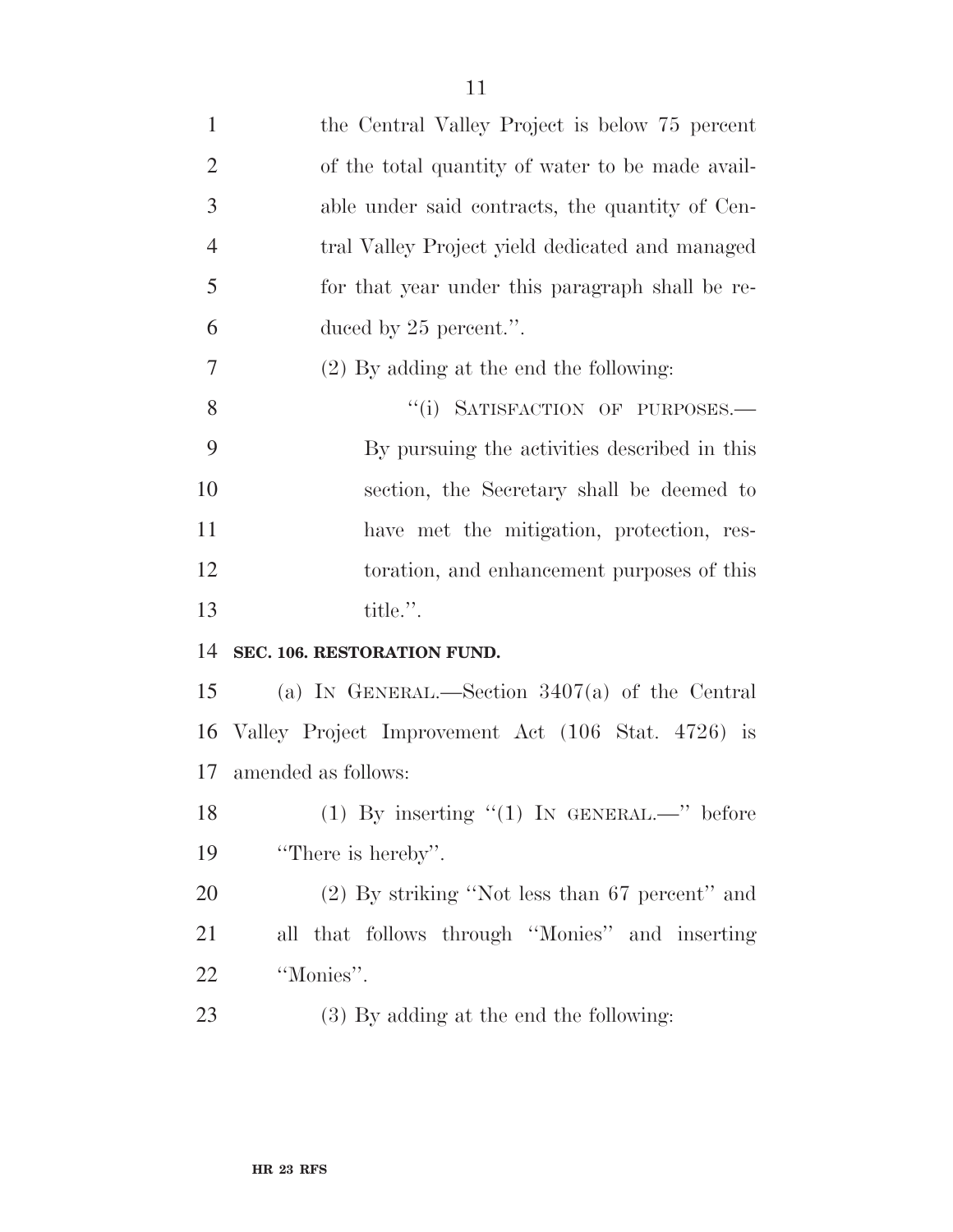| $\mathbf{1}$   | "(2) PROHIBITIONS.—The Secretary may not directly           |
|----------------|-------------------------------------------------------------|
| $\overline{2}$ | or indirectly require a donation or other payment to the    |
| 3              | Restoration Fund—                                           |
| $\overline{4}$ | "(A) or environmental restoration or mitigation             |
| 5              | fees not otherwise provided by law, as a condition          |
| 6              | $to-$                                                       |
| 7              | "(i) providing for the storage or convey-                   |
| 8              | ance of non-Central Valley Project water pursu-             |
| 9              | ant to Federal reclamation laws; or                         |
| 10             | "(ii) the delivery of water pursuant to sec-                |
| 11             | tion 215 of the Reclamation Reform Act of                   |
| 12             | 1982 (Public Law 97–293; 96 Stat. 1270); or                 |
| 13             | "(B) for any water that is delivered with the               |
| 14             | sole intent of groundwater recharge.".                      |
| 15             | (b) CERTAIN PAYMENTS.—Section $3407(c)(1)$ of the           |
| 16             | Central Valley Project Improvement Act is amended—          |
| 17             | $(1)$ by striking "mitigation and restoration";             |
| 18             | (2) by striking "provided for or"; and                      |
| 19             | $(3)$ by striking "of fish, wildlife" and all that          |
| 20             | follows through the period and inserting "of carrying"      |
| 21             | out all activities described in this title.".               |
| <u>22</u>      | (c) ADJUSTMENT AND ASSESSMENT OF MITIGATION                 |
| 23             | AND RESTORATION PAYMENTS.—Section $3407(d)(2)$ of           |
| 24             | the Central Valley Project Improvement Act is amended       |
| 25             | by inserting ", or after October 1, 2016, \$4 per megawatt- |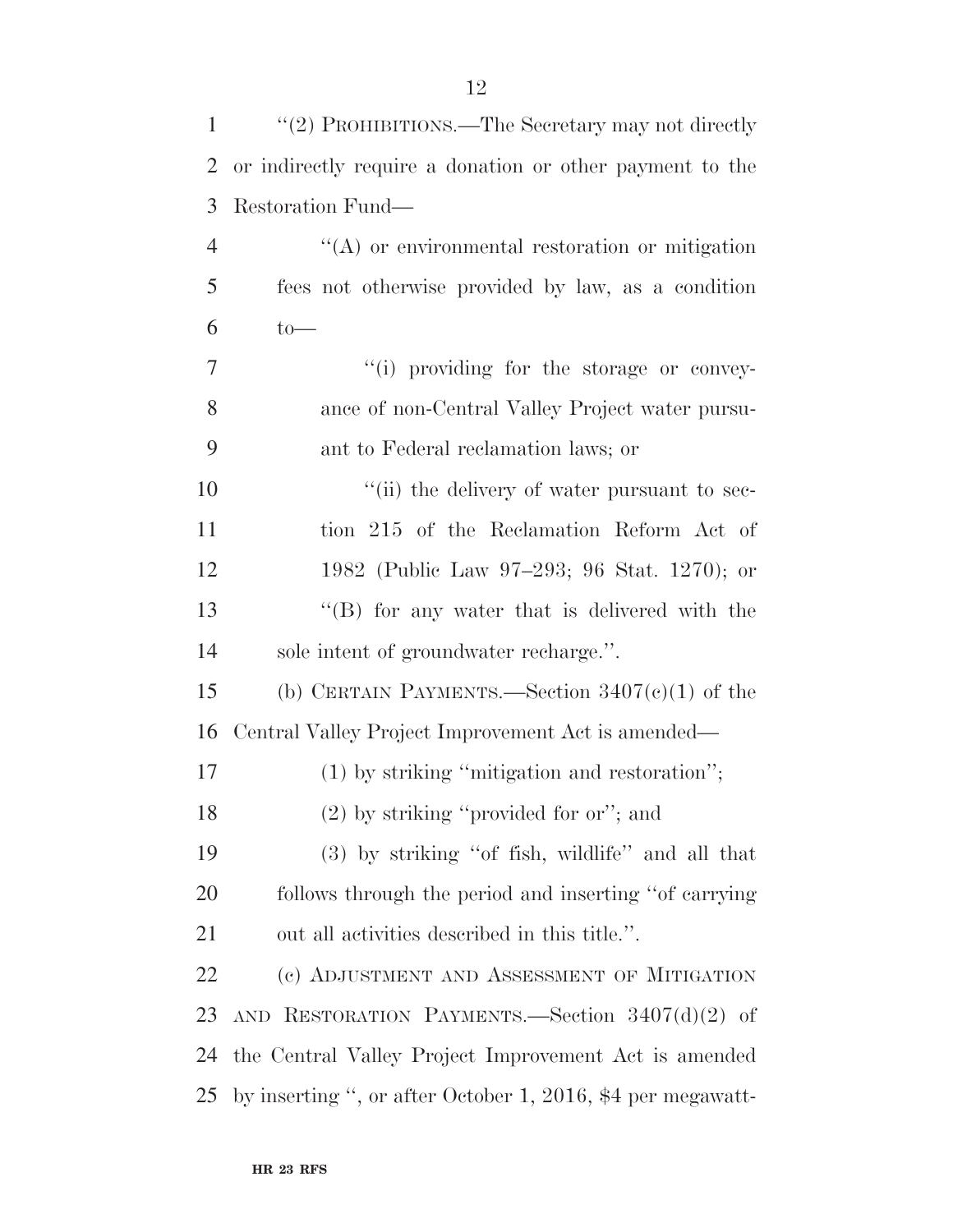hour for Central Valley Project power sold to power con- tractors (October 2016 price levels)'' after ''\$12 per acre- foot (October 1992 price levels) for municipal and indus- trial water sold and delivered by the Central Valley Project''.

 (d) COMPLETION OF ACTIONS.—Section 3407(d)(2)(A) of the Central Valley Project Improvement Act is amended by inserting ''no later than December 31, 2020,'' after ''That upon the completion of the fish, wild- life, and habitat mitigation and restoration actions man-dated under section 3406 of this title,''.

 (e) REPORT; ADVISORY BOARD.—Section 3407 of the Central Valley Project Improvement Act (106 Stat. 4714) is amended by adding at the end the following:

 ''(g) REPORT ON EXPENDITURE OF FUNDS.—At the end of each fiscal year, the Secretary, in consultation with the Restoration Fund Advisory Board, shall submit to Congress a plan for the expenditure of all of the funds deposited into the Restoration Fund during the preceding fiscal year. Such plan shall contain a cost-effectiveness analysis of each expenditure.

22 "(h) ADVISORY BOARD.—

23 "(1) ESTABLISHMENT.—There is hereby estab- lished the Restoration Fund Advisory Board (herein-after in this section referred to as the 'Advisory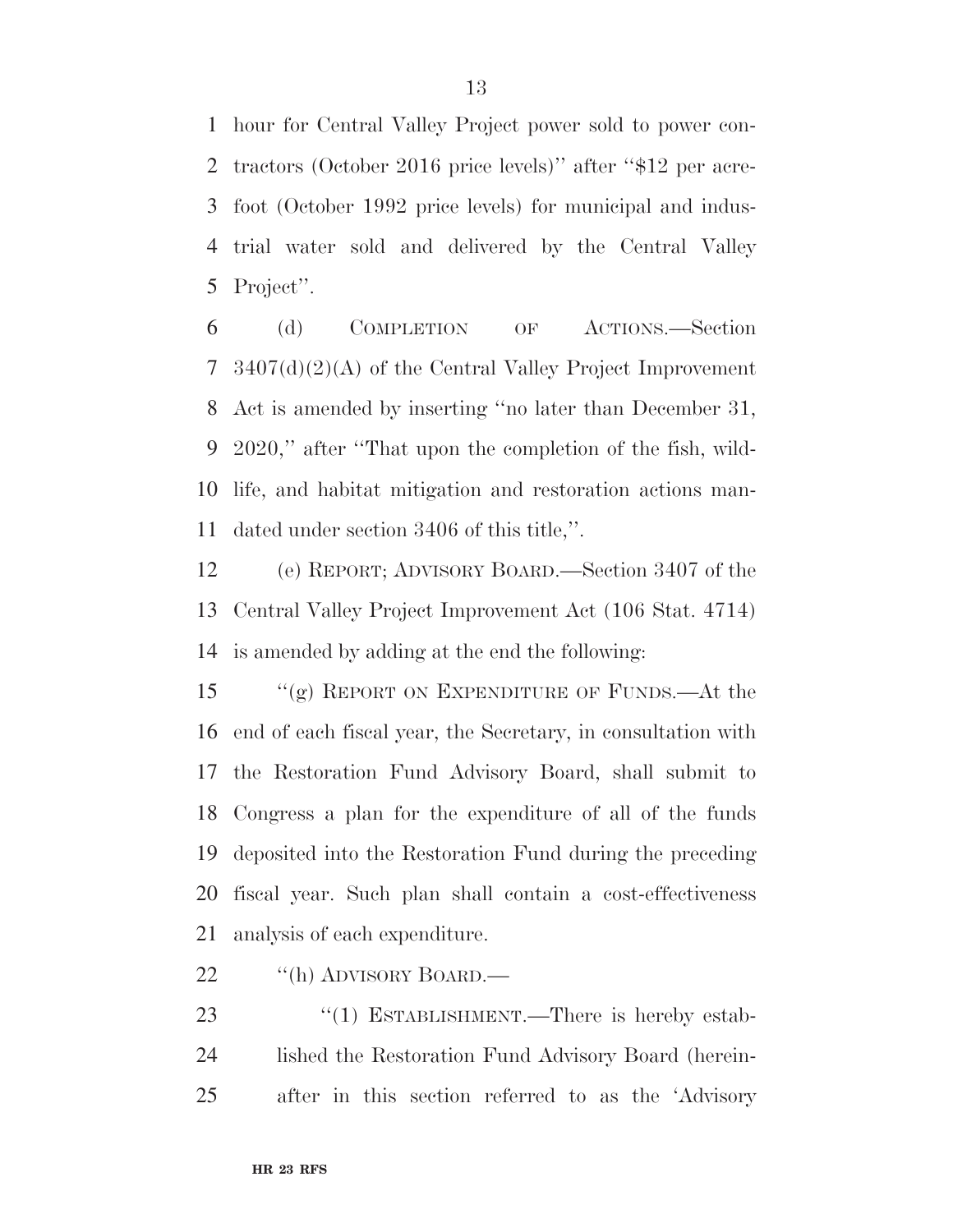| $\mathbf{1}$   | Board') composed of 12 members selected by the       |
|----------------|------------------------------------------------------|
| $\overline{2}$ | Secretary, each for four-year terms, one of whom     |
| 3              | shall be designated by the Secretary as Chairman.    |
| $\overline{4}$ | The members shall be selected so as to represent the |
| 5              | various Central Valley Project stakeholders, four of |
| 6              | whom shall be from CVP agricultural users, three     |
| $\overline{7}$ | from CVP municipal and industrial users, three       |
| 8              | from CVP power contractors, and two at the discre-   |
| 9              | tion of the Secretary. The Secretary and the Sec-    |
| 10             | retary of Commerce may each designate a represent-   |
| 11             | ative to act as an observer of the Advisory Board.   |
| 12             | "(2) DUTIES.—The duties of the Advisory              |
| 13             | Board are as follows:                                |
| 14             | "(A) To meet at least semian nually to de-           |
| 15             | velop and make recommendations to the Sec-           |
| 16             | retary regarding priorities and spending levels      |
| 17             | on projects and programs carried out pursuant        |
| 18             | to the Central Valley Project Improvement Act.       |
| 19             | $\lq\lq (B)$ To ensure that any advice or rec-       |
| 20             | ommendation made by the Advisory Board to            |
| 21             | the Secretary reflect the independent judgment       |
| 22             | of the Advisory Board.                               |
| 23             | "(C) Not later than December 31, 2018,               |
| 24             | and annually thereafter, to transmit to the Sec-     |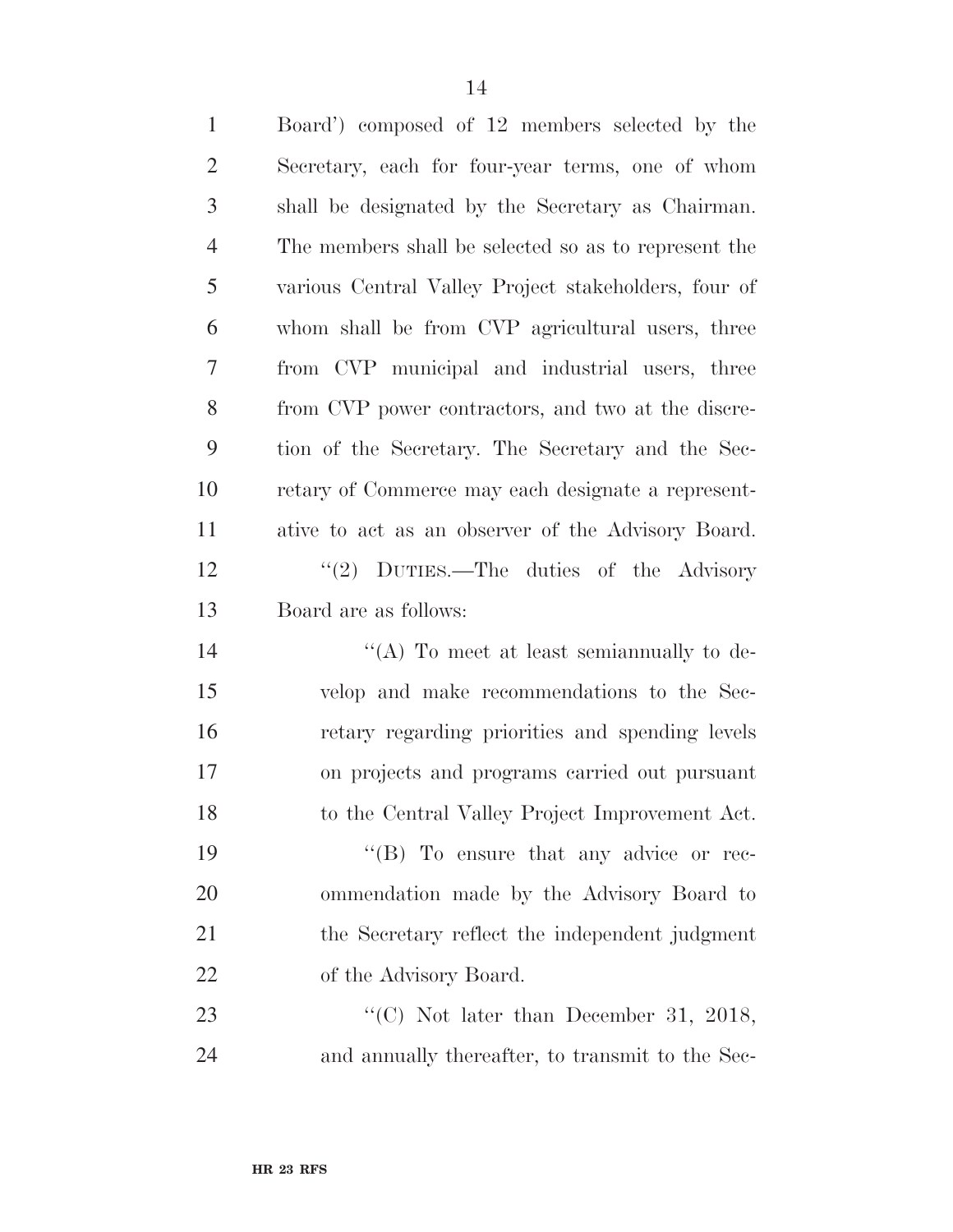| $\mathbf{1}$   | retary and Congress recommendations required               |
|----------------|------------------------------------------------------------|
| $\overline{2}$ | under subparagraph $(A)$ .                                 |
| 3              | "(D) Not later than December 31, 2018,                     |
| $\overline{4}$ | and biennially thereafter, to transmit to Con-             |
| 5              | gress a report that details the progress made in           |
| 6              | achieving the actions mandated under section               |
| 7              | 3406.                                                      |
| 8              | $(3)$ ADMINISTRATION.—With the consent of                  |
| 9              | the appropriate agency head, the Advisory Board            |
| 10             | may use the facilities and services of any Federal         |
| 11             | agency.".                                                  |
| 12             | SEC. 107. ADDITIONAL AUTHORITIES.                          |
| 13             | (a) AUTHORITY FOR CERTAIN ACTIVITIES.—Section              |
| 14             | $3408(e)$ of the Central Valley Project Improvement Act    |
| 15             | $(106 \text{ Stat. } 4728)$ is amended to read as follows: |
| 16             | "(c) CONTRACTS FOR ADDITIONAL STORAGE AND                  |
| 17             | <b>DELIVERY OF WATER.—</b>                                 |
| 18             | "(1) IN GENERAL.—The Secretary is authorized               |
| 19             | to enter into contracts pursuant to Federal reclama-       |
| 20             | tion law and this title with any Federal agency, Cali-     |
| 21             | fornia water user or water agency, State agency, or        |
| 22             | private organization for the exchange, impoundment,        |
| 23             | storage, carriage, and delivery of nonproject water        |
| 24             | for domestic, municipal, industrial, fish and wildlife,    |
| 25             | and any other beneficial purpose.                          |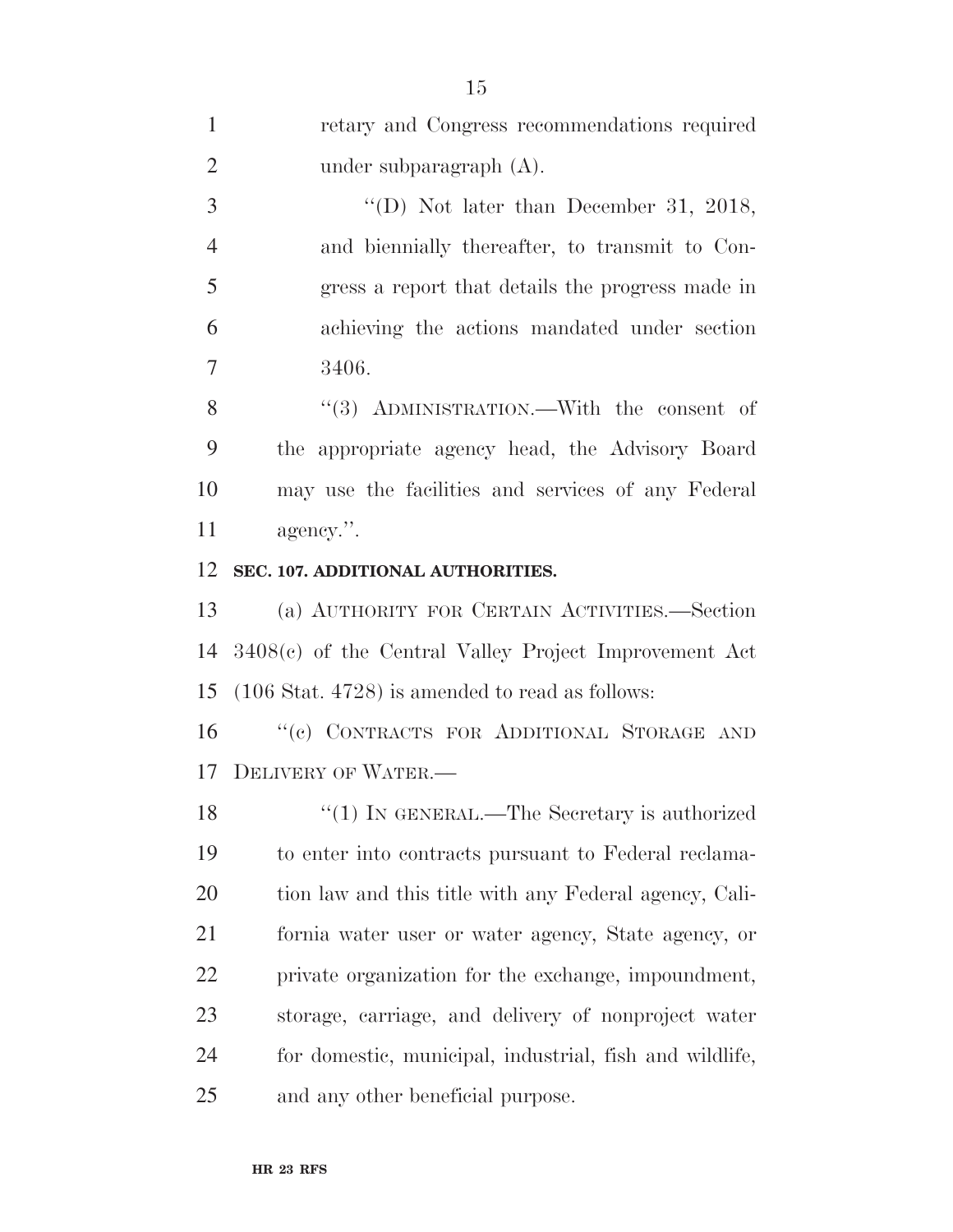1 ''(2) LIMITATION.—Nothing in this subsection shall be deemed to supersede the provisions of sec-tion 103 of Public Law 99–546 (100 Stat. 3051).

4 "(3) AUTHORITY FOR CERTAIN ACTIVITIES. The Secretary shall use the authority granted by this subsection in connection with requests to ex- change, impound, store, carry, or deliver nonproject water using Central Valley Project facilities for any beneficial purpose.

 ''(4) RATES.—The Secretary shall develop rates not to exceed the amount required to recover the reasonable costs incurred by the Secretary in con- nection with a beneficial purpose under this sub- section. Such rates shall be charged to a party using Central Valley Project facilities for such purpose. Such costs shall not include any donation or other payment to the Restoration Fund.

18 "(5) CONSTRUCTION.—This subsection shall be construed and implemented to facilitate and encour- age the use of Central Valley Project facilities to ex- change, impound, store, carry, or deliver nonproject water for any beneficial purpose.''.

 (b) REPORTING REQUIREMENTS.—Section 3408(f) of the Central Valley Project Improvement Act (106 Stat. 4729) is amended—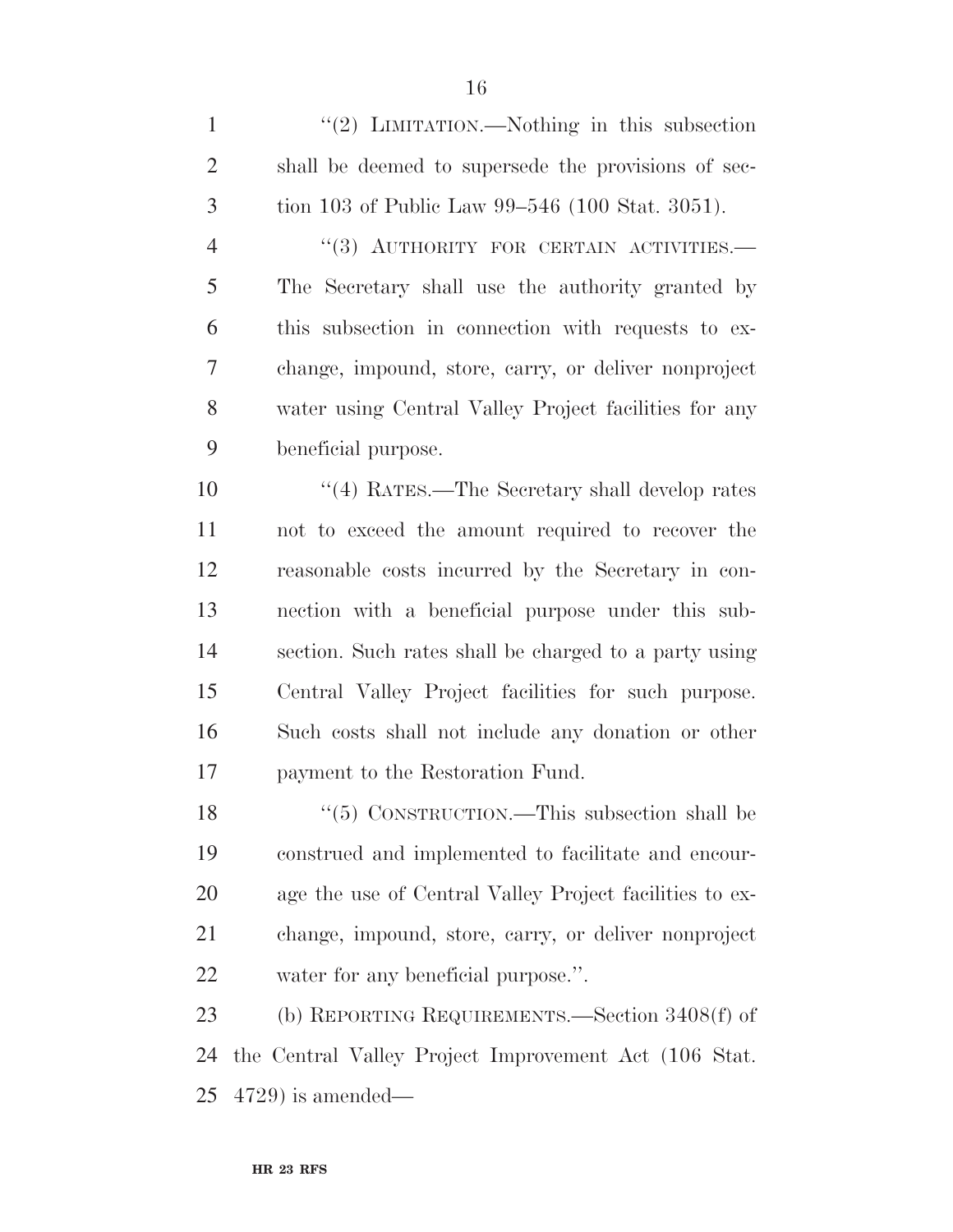(1) by striking ''Interior and Insular Affairs and the Committee on Merchant Marine and Fish- eries'' and inserting ''Natural Resources''; (2) in the second sentence, by inserting before the period at the end the following: '', including progress on the plan required by subsection (j)''; and (3) by adding at the end the following: ''The fil- ing and adequacy of such report shall be personally certified to the committees referenced above by the Regional Director of the Mid-Pacific Region of the Bureau of Reclamation.''. (c) PROJECT YIELD INCREASE.—Section 3408(j) of the Central Valley Project Improvement Act (106 Stat. 4730) is amended as follows: (1) By redesignating paragraphs (1) through (7) as subparagraphs (A) through (G), respectively. (2) By striking ''In order to minimize adverse effects, if any, upon'' and inserting ''(1) IN GEN- ERAL.—In order to minimize adverse effects upon''. (3) By striking ''needs, the Secretary,'' and all that follows through ''submit to the Congress, a'' and inserting ''needs, the Secretary, on a priority basis and not later than September 30, 2018, shall submit to Congress a''.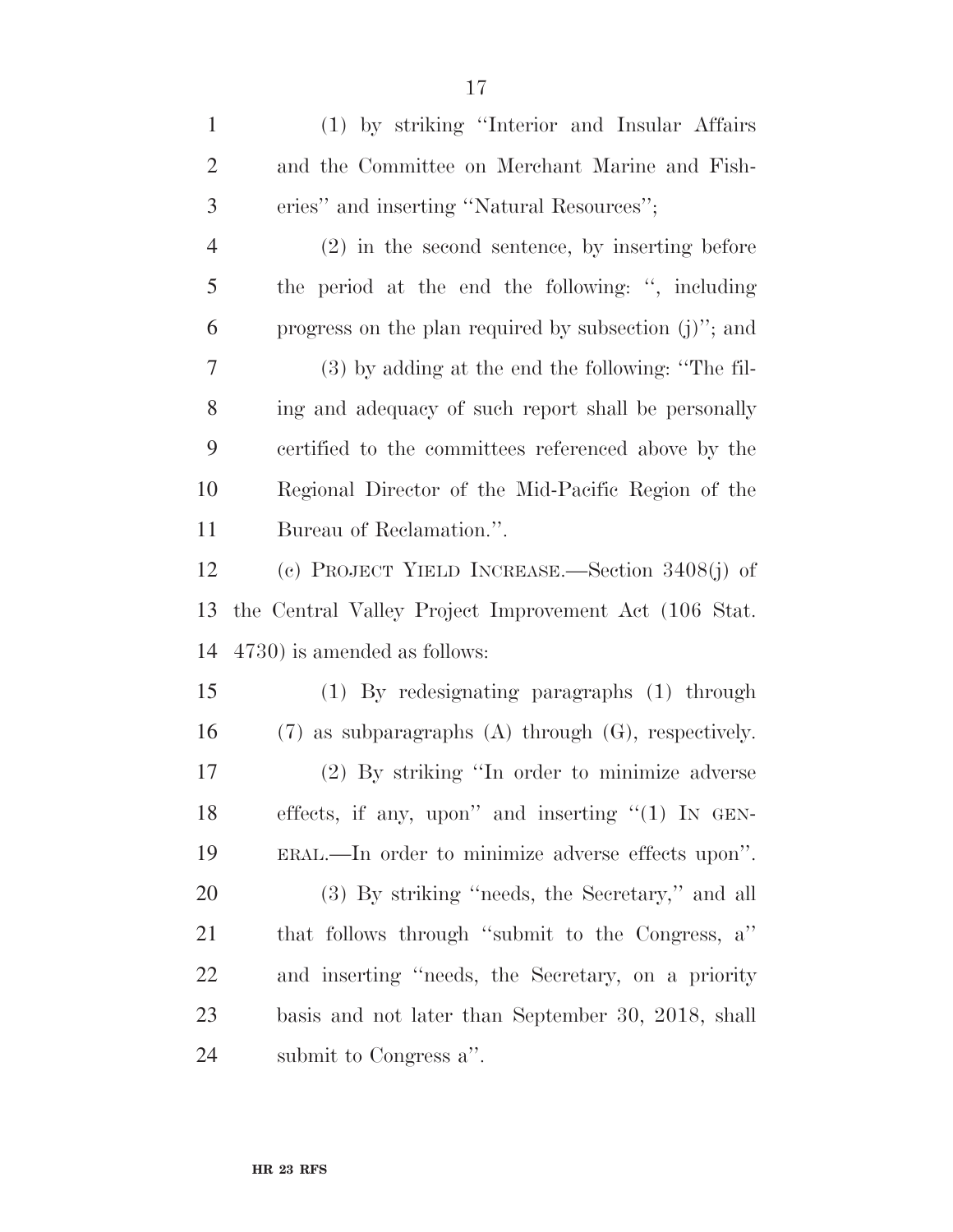(4) By striking ''increase,'' and all that follows through ''options:'' and inserting ''increase, as soon as possible but not later than September 30, 2017 (except for the construction of new facilities which shall not be limited by that deadline), the water of the Central Valley Project by the amount dedicated and managed for fish and wildlife purposes under this title and otherwise required to meet the pur- poses of the Central Valley Project including satis- fying contractual obligations. The plan required by this subsection shall include recommendations on ap- propriate cost-sharing arrangements and authorizing legislation or other measures needed to implement the intent, purposes, and provisions of this sub- section and a description of how the Secretary in-16 tends to use the following options—".

 (5) In subparagraph (A), by inserting ''and construction of new water storage facilities'' before the semicolon.

20  $(6)$  In subparagraph  $(F)$ , by striking "and" at the end.

 (7) In subparagraph (G), by striking the period and all that follows through the end of the sub-section and inserting ''; and''.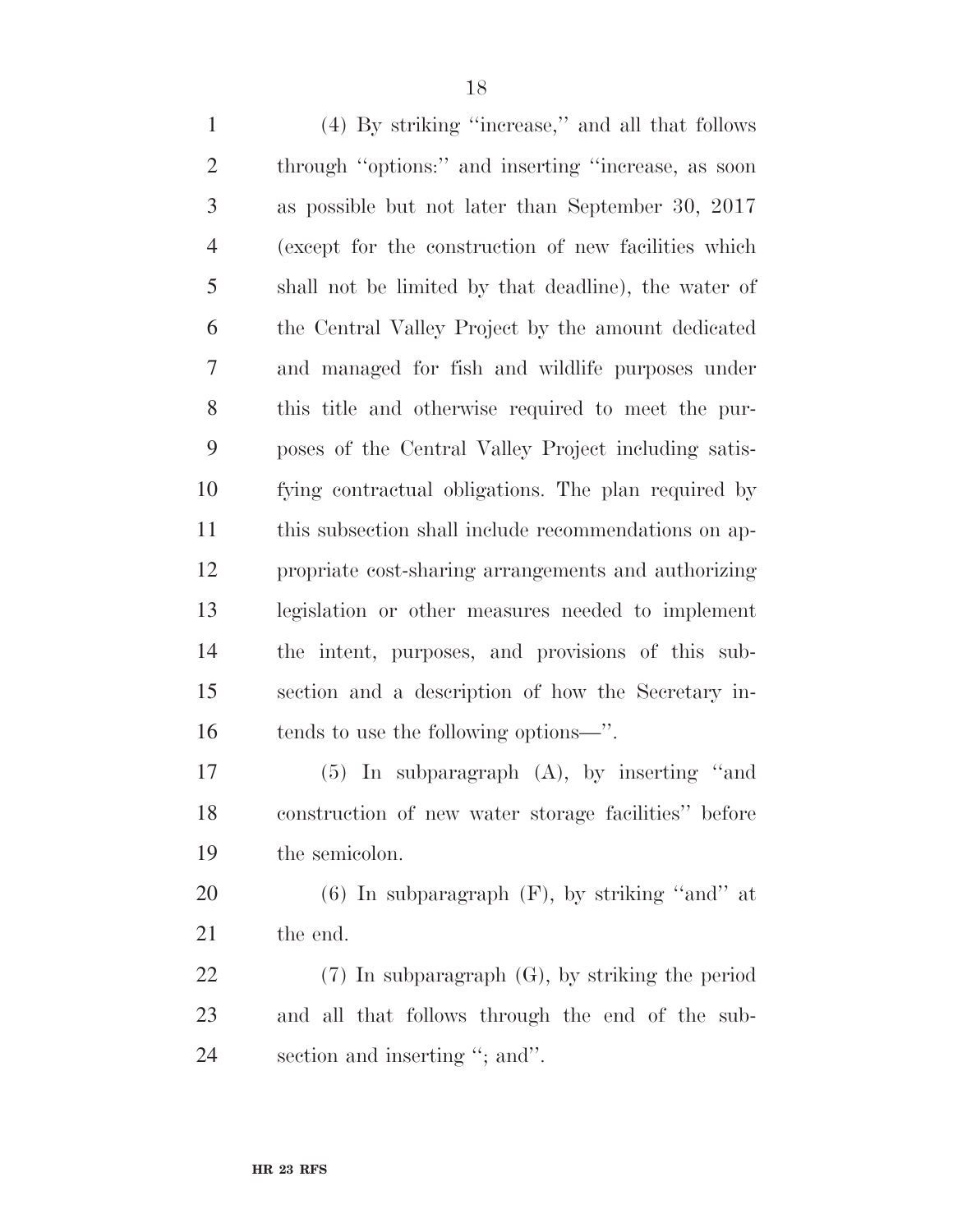(8) By inserting after subparagraph (G) the fol- lowing: 3 ''(H) Water banking and recharge.". (9) By adding at the end the following: 5 "(2) IMPLEMENTATION OF PLAN.—The Sec- retary shall implement the plan required by para- graph (1) commencing on October 1, 2017. In order to carry out this subsection, the Secretary shall co- ordinate with the State of California in imple- menting measures for the long-term resolution of problems in the San Francisco Bay/Sacramento-San Joaquin Delta Estuary. 13 "(3) FAILURE OF THE PLAN.—Notwithstanding any other provision of Federal reclamation law, if by September 30, 2018, the plan required by paragraph (1) fails to increase the annual delivery capability of the Central Valley Project by 800,000 acre-feet, im- plementation of any non-mandatory action under section 3406(b)(2) shall be suspended until the plan achieves an increase in the annual delivery capability of the Central Valley Project by 800,000 acre-feet.''. (d) TECHNICAL CORRECTION.—Section 3408(h) of the Central Valley Project Improvement Act (106 Stat. 4729) is amended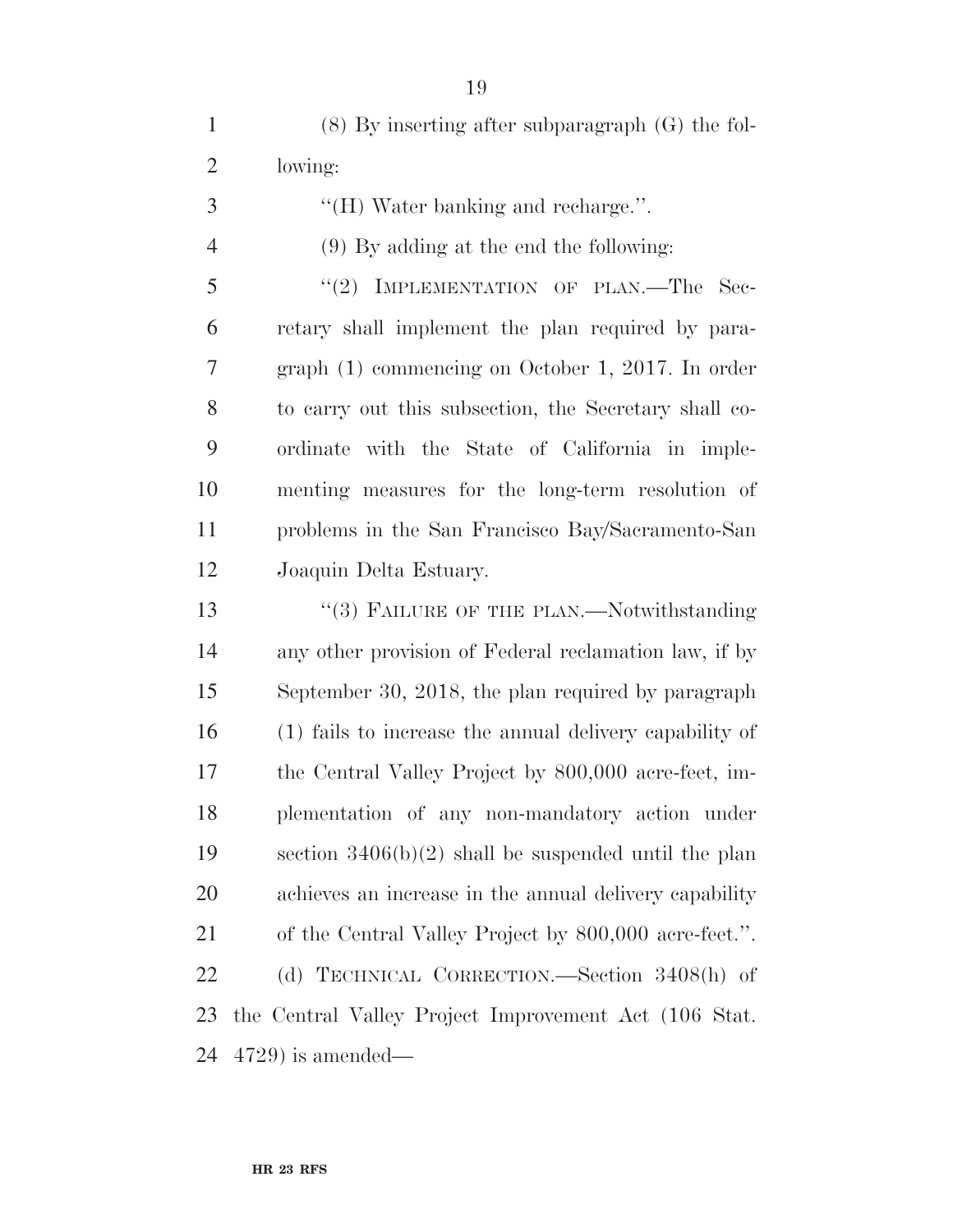(1) in paragraph (1), by striking ''paragraph 2 (h)(2)" and inserting "paragraph  $(2)$ "; and

 (2) in paragraph (2), by striking ''paragraph 4 (h)(i)" and inserting "paragraph  $(1)$ ".

 (e) WATER STORAGE PROJECT CONSTRUCTION.— The Secretary, acting through the Commissioner of the Bureau of Reclamation, may partner or enter into an agreement on the water storage projects identified in sec- tion 103(d)(1) of the Water Supply Reliability, and Envi- ronmental Improvement Act (Public Law 108–361) (and Acts supplemental and amendatory to the Act) with local joint powers authorities formed pursuant to State law by irrigation districts and other local water districts and local governments within the applicable hydrologic region, to advance these projects. No additional Federal funds are authorized for the activities authorized in sections 17 103(d)(1)(A)(i),  $103(d)(1)(A)(ii)$ , and  $103(d)(1)(A)(iii)$  of Public Law 108–361. However, each water storage project 19 under sections  $103(d)(1)(A)(i)$ ,  $103(d)(1)(A)(ii)$ , and  $103(d)(1)(A)(iii)$  of Public Law 108–361 is authorized for construction if non-Federal funds are used for financing and constructing the project.

### **SEC. 108. BAY-DELTA ACCORD.**

 (a) CONGRESSIONAL DIRECTION REGARDING CEN-TRAL VALLEY PROJECT AND CALIFORNIA STATE WATER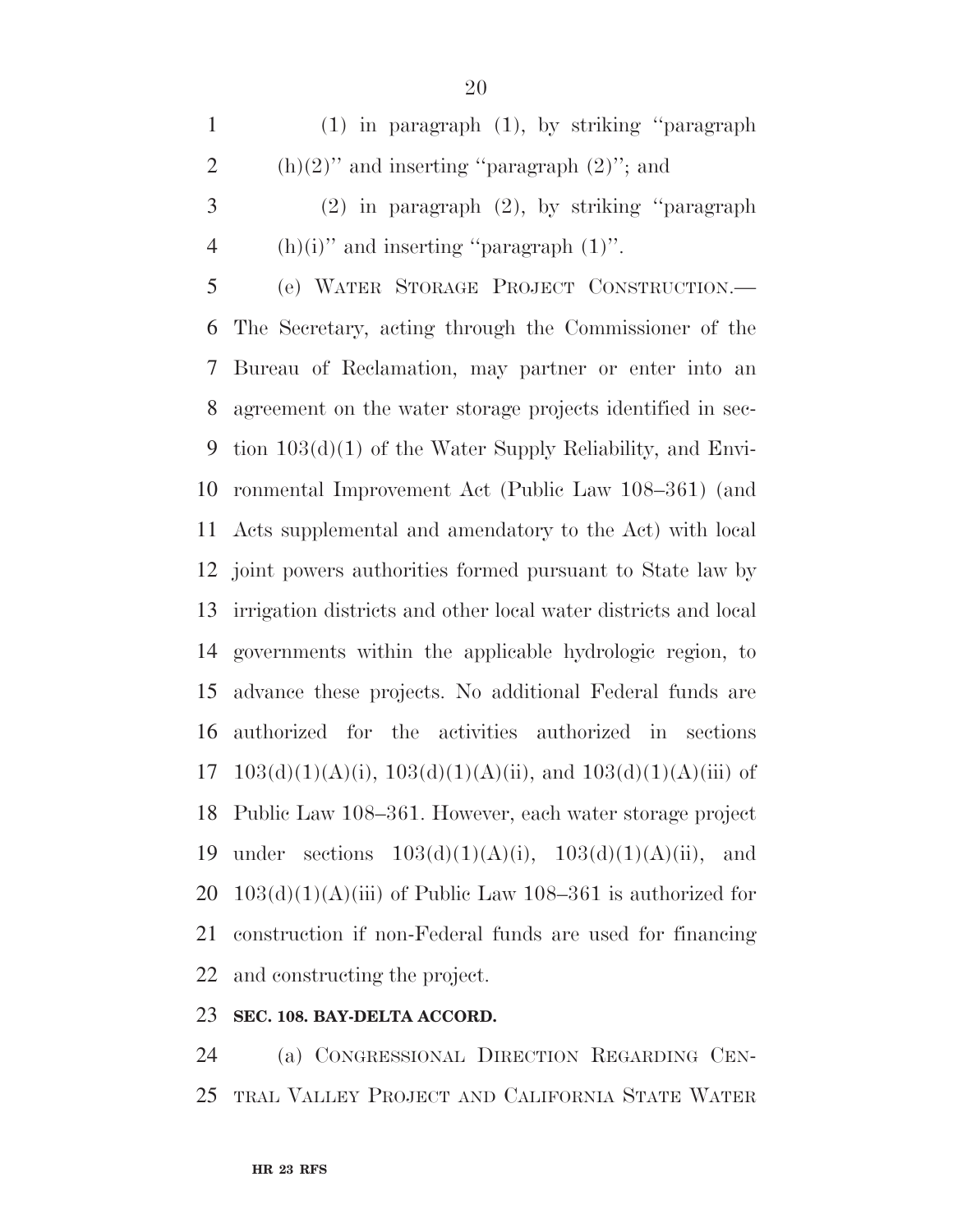PROJECT OPERATIONS.—The Central Valley Project and the State Water Project shall be operated pursuant to the water quality standards and operational constraints de- scribed in the ''Principles for Agreement on the Bay-Delta Standards Between the State of California and the Fed- eral Government'' dated December 15, 1994, and such op- erations shall proceed without regard to the Endangered Species Act of 1973 (16 U.S.C. 1531 et seq.) or any other law pertaining to the operation of the Central Valley Project and the California State Water Project. Imple- mentation of this section shall be in strict conformance with the ''Principles for Agreement on the Bay-Delta Standards Between the State of California and the Fed-eral Government'' dated December 15, 1994.

 (b) APPLICATION OF LAWS TO OTHERS.—Neither a Federal department nor the State of California, including any agency or board of the State of California, shall im- pose on any water right obtained pursuant to State law, including a pre-1914 appropriative right, any condition that restricts the exercise of that water right in order to conserve, enhance, recover or otherwise protect any species that is affected by operations of the Central Valley Project or California State Water Project. Nor shall the State of California, including any agency or board of the State of California, restrict the exercise of any water right obtained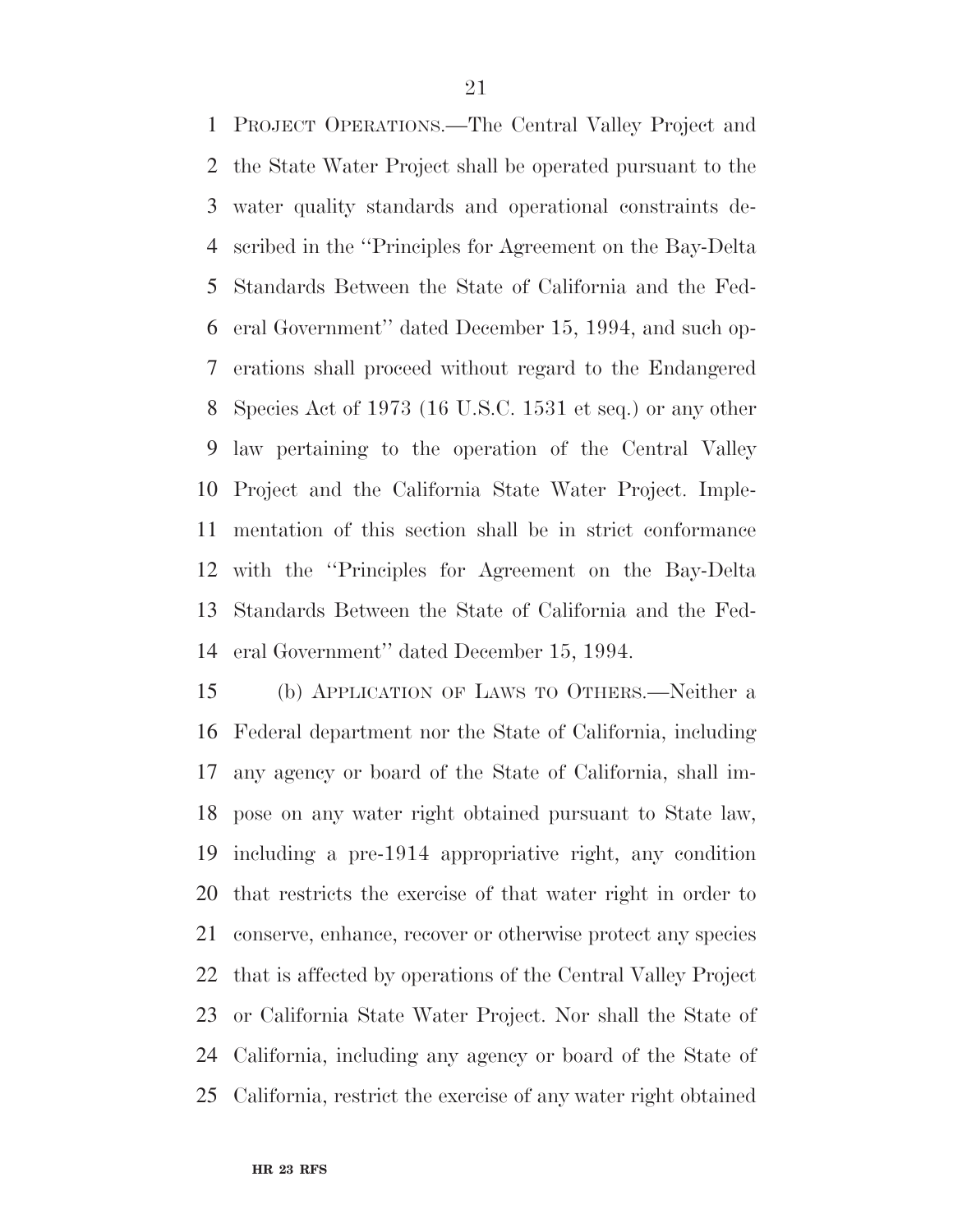pursuant to State law, including a pre-1914 appropriative right, in order to protect, enhance, or restore under the Public Trust Doctrine any public trust value. Implementa- tion of the ''Principles for Agreement on the Bay-Delta Standards Between the State of California and the Fed- eral Government'' dated December 15, 1994, shall be in strict compliance with the water rights priority system and statutory protections for areas of origin.

 (c) COSTS.—No cost associated with the implementa- tion of this section shall be imposed directly or indirectly on any Central Valley Project contractor, or any other per- son or entity, unless such costs are incurred on a voluntary basis.

 (d) NATIVE SPECIES PROTECTION.—California law is preempted with respect to any restriction on the quantity or size of nonnative fish taken or harvested that preys upon one or more native fish species that occupy the Sac- ramento and San Joaquin Rivers and their tributaries or the Sacramento-San Joaquin Rivers Delta.

#### **SEC. 109. NATURAL AND ARTIFICIALLY SPAWNED SPECIES.**

 After the date of the enactment of this title, and re- gardless of the date of listing, the Secretaries of the Inte- rior and Commerce shall not distinguish between natural- spawned and hatchery-spawned or otherwise artificially propagated strains of a species in making any determina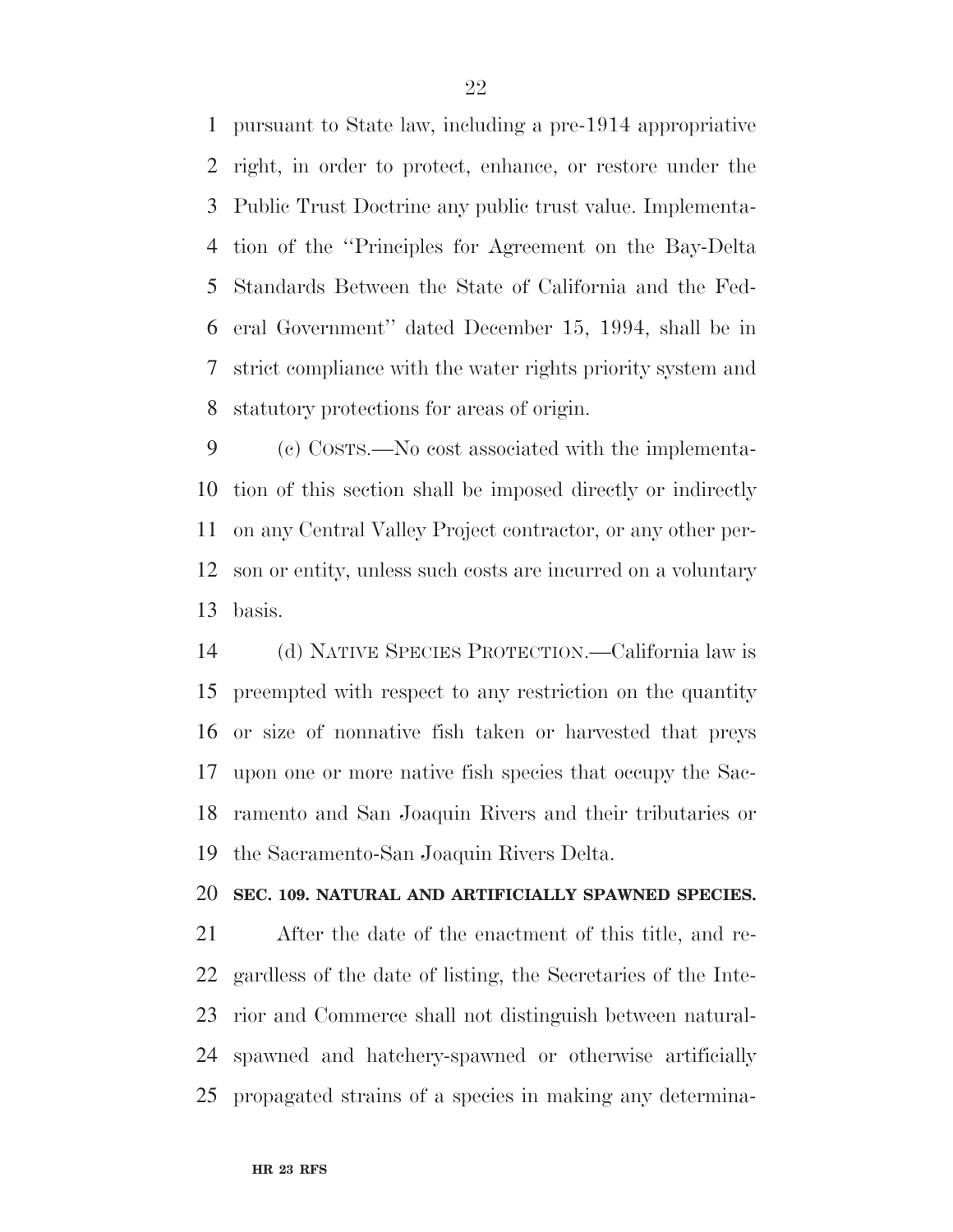tion under the Endangered Species Act of 1973 (16 U.S.C. 1531 et seq.) that relates to any anadromous fish species present in the Sacramento and San Joaquin Rivers or their tributaries and ascend those rivers and their trib- utaries to reproduce after maturing in San Francisco Bay or the Pacific Ocean.

# **SEC. 110. REGULATORY STREAMLINING.**

 (a) APPLICABILITY OF CERTAIN LAWS.—Filing of a Notice of Determination or a Notice of Exemption for any project, including the issuance of a permit under State law, related to any project of the CVP or the delivery of water therefrom in accordance with the California Envi- ronmental Quality Act shall be deemed to meet the re- quirements of section 102(2)(C) of the National Environ- mental Protection Act of 1969 (42 U.S.C. 4332(2)(C)) for that project or permit.

 (b) CONTINUATION OF PROJECT.—The Bureau of Reclamation shall not be required to cease or modify any major Federal action or other activity related to any project of the CVP or the delivery of water therefrom pending completion of judicial review of any determination made under the National Environmental Protection Act of 1969 (42 U.S.C. 4332(2)(C)).

 (c) PROJECT DEFINED.—For the purposes of this section: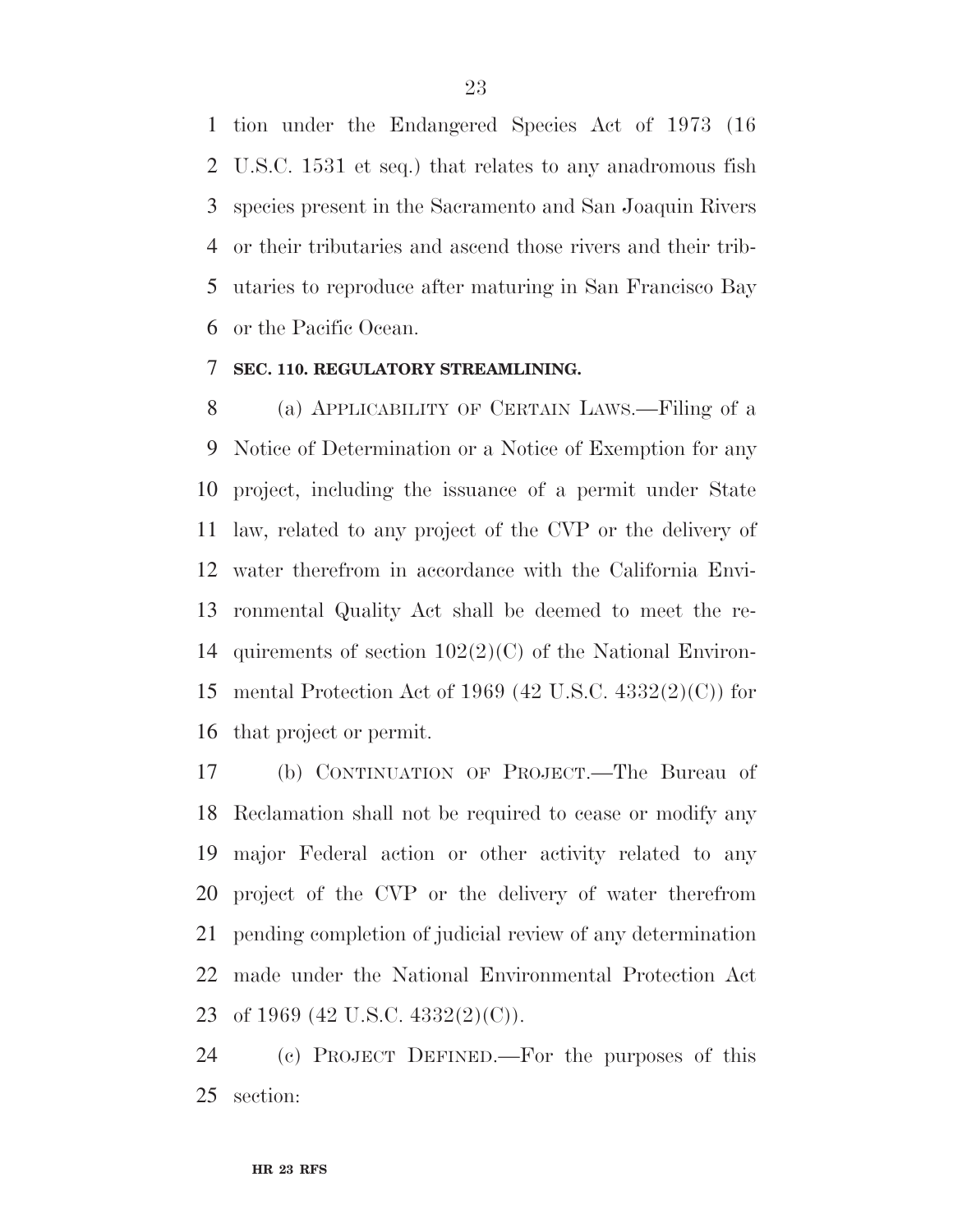| $\mathbf{1}$     | (1) CVP.—The term "CVP" means the Central                 |
|------------------|-----------------------------------------------------------|
| $\overline{2}$   | Valley Project.                                           |
| 3                | (2) PROJECT.—The term "project"—                          |
| $\overline{4}$   | (A) means an activity that—                               |
| 5                | (i) is undertaken by a public agency,                     |
| 6                | funded by a public agency, or that requires               |
| $\boldsymbol{7}$ | an issuance of a permit by a public agency;               |
| 8                | (ii) has a potential to result in phys-                   |
| 9                | ical change to the environment; and                       |
| 10               | (iii) may be subject to several discre-                   |
| 11               | tionary approvals by governmental agen-                   |
| 12               | cies;                                                     |
| 13               | (B) may include construction activities,                  |
| 14               | clearing or grading of land, improvements to              |
| 15               | existing structures, and activities or equipment          |
| 16               | involving the issuance of a permit; or                    |
| 17               | (C) as defined under the California Envi-                 |
| 18               | ronmental Quality Act in section 21065 of the             |
| 19               | California Public Resource Code.                          |
| 20               | SEC. 111. ADDITIONAL EMERGENCY CONSULTATION.              |
| 21               | For adjustments to operating criteria other than          |
| 22               | under section 108 or to take urgent actions to address    |
| 23               | water supply shortages for the least amount of time or    |
| 24               | volume of diversion necessary as determined by the Com-   |
| 25               | missioner of Reclamation, no mitigation measures shall be |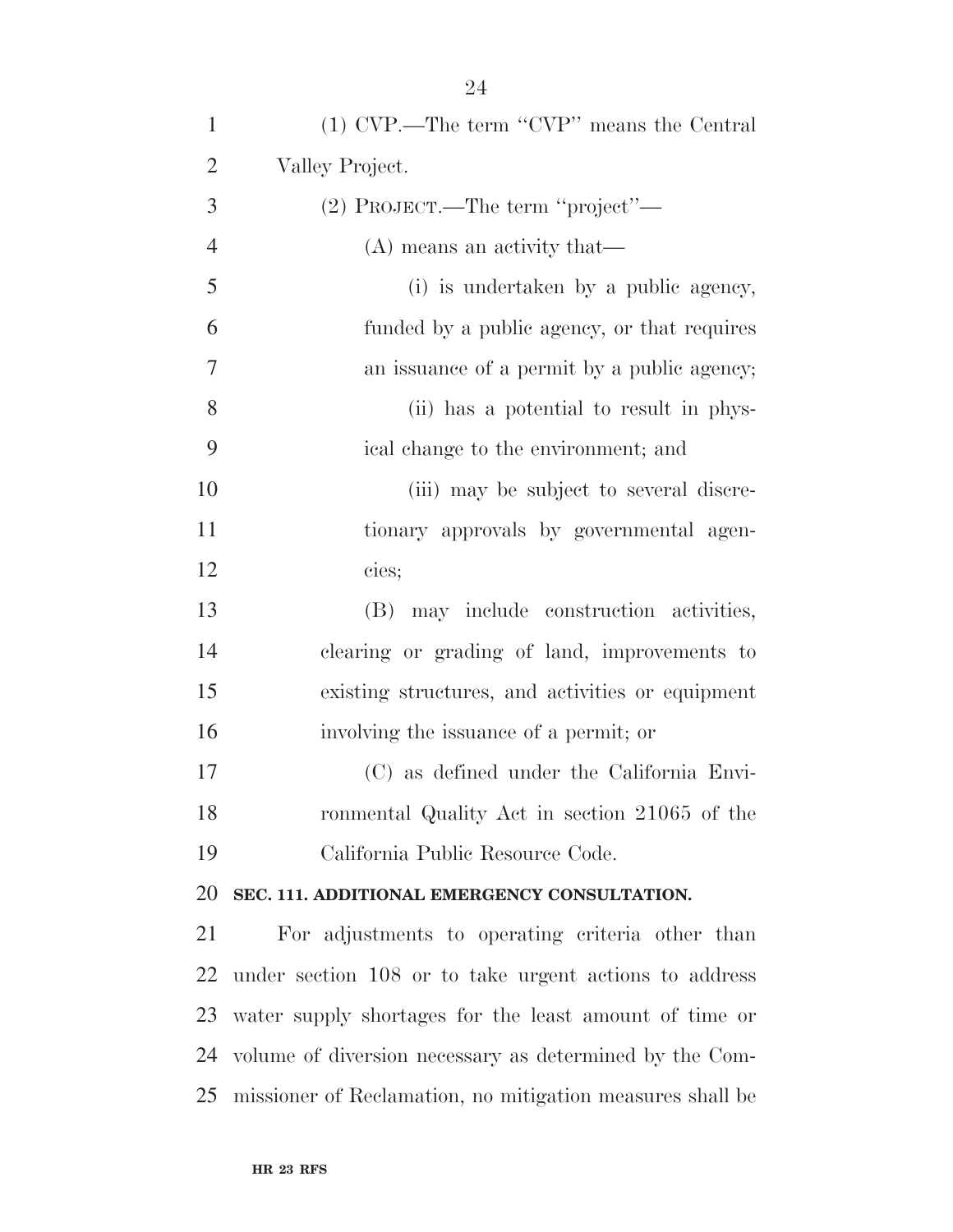required during any year that the Sacramento Valley index is 6.5 or lower, or at the request of the State of California, and until two succeeding years following either of those events have been completed where the final Sac- ramento Valley Index is 7.8 or greater, and any mitigation measures imposed must be based on quantitative data and required only to the extent that such data demonstrates actual harm to species.

# **SEC. 112. APPLICANTS.**

 In the event that the Bureau of Reclamation or an- other Federal agency initiates or reinitiates consultation with the U.S. Fish and Wildlife Service or the National Marine Fisheries Service under section 7(a)(2) of the En- dangered Species Act of 1973 (16 U.S.C. 1536(a)(2)), with respect to construction or operation of the Central Valley Project and State Water Project, or any part there- of, the State Water Project contractors and the Central Valley Project contractors will be accorded all the rights and responsibilities extended to applicants in the consulta-tion process.

# **SEC. 113. SAN JOAQUIN RIVER SETTLEMENT.**

22 (a) PURPOSE AND FINDINGS.—

 (1) PURPOSE AND FINDINGS.—Section 10002 of the San Joaquin River Restoration Settlement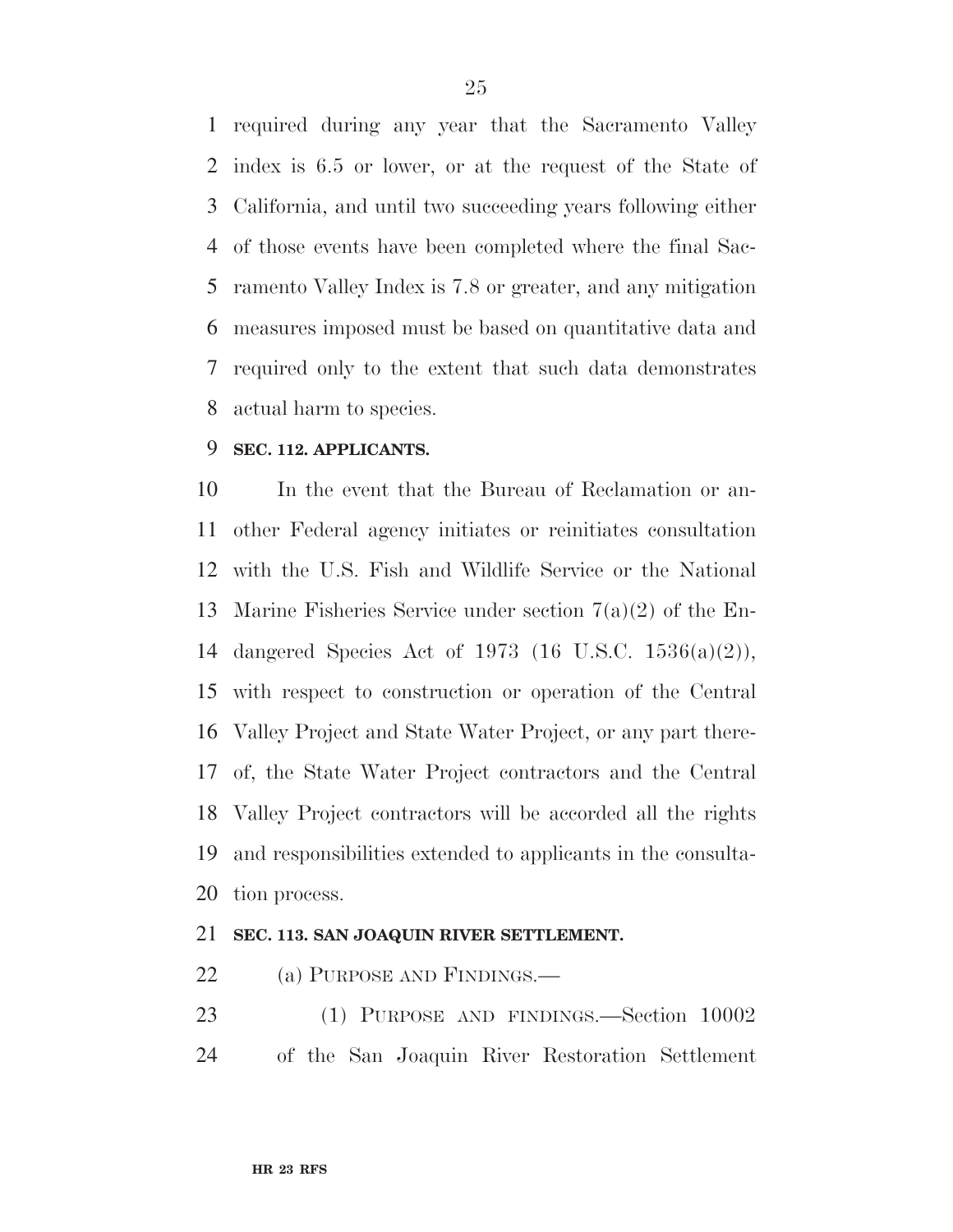Act (Public Law 111–11) is amended to read as fol-lows:

## **''SEC. 10002. PURPOSE AND FINDINGS.**

 ''(a) PURPOSE.—The purpose of this part is to au-thorize implementation of the Settlement.

 ''(b) FINDINGS.—Congress finds that since the date of the enactment of this Act, the following conditions now persist with regard to implementation of the Settlement:

 ''(1) Millions of dollars of economic damages have occurred due to seepage from rivers flows and other impacts to third parties affected by the Settle- ment and San Joaquin River Restoration Program and such impacts will continue for the duration of the Settlement and Restoration Program implemen-tation.

 ''(2) Estimated costs of implementing the Set- tlement have more than doubled from the initial esti- mates for implementing the Settlement, from a high- end estimate of \$800,000,000 to more than \$1,700,000,000, due to unrealistic initial cost esti- mates, additional, unanticipated cost increases re- lated to damages to land from seepage and to infra- structure from subsidence, and from increased con- struction costs to complete channel improvements, and other improvements not originally identified, but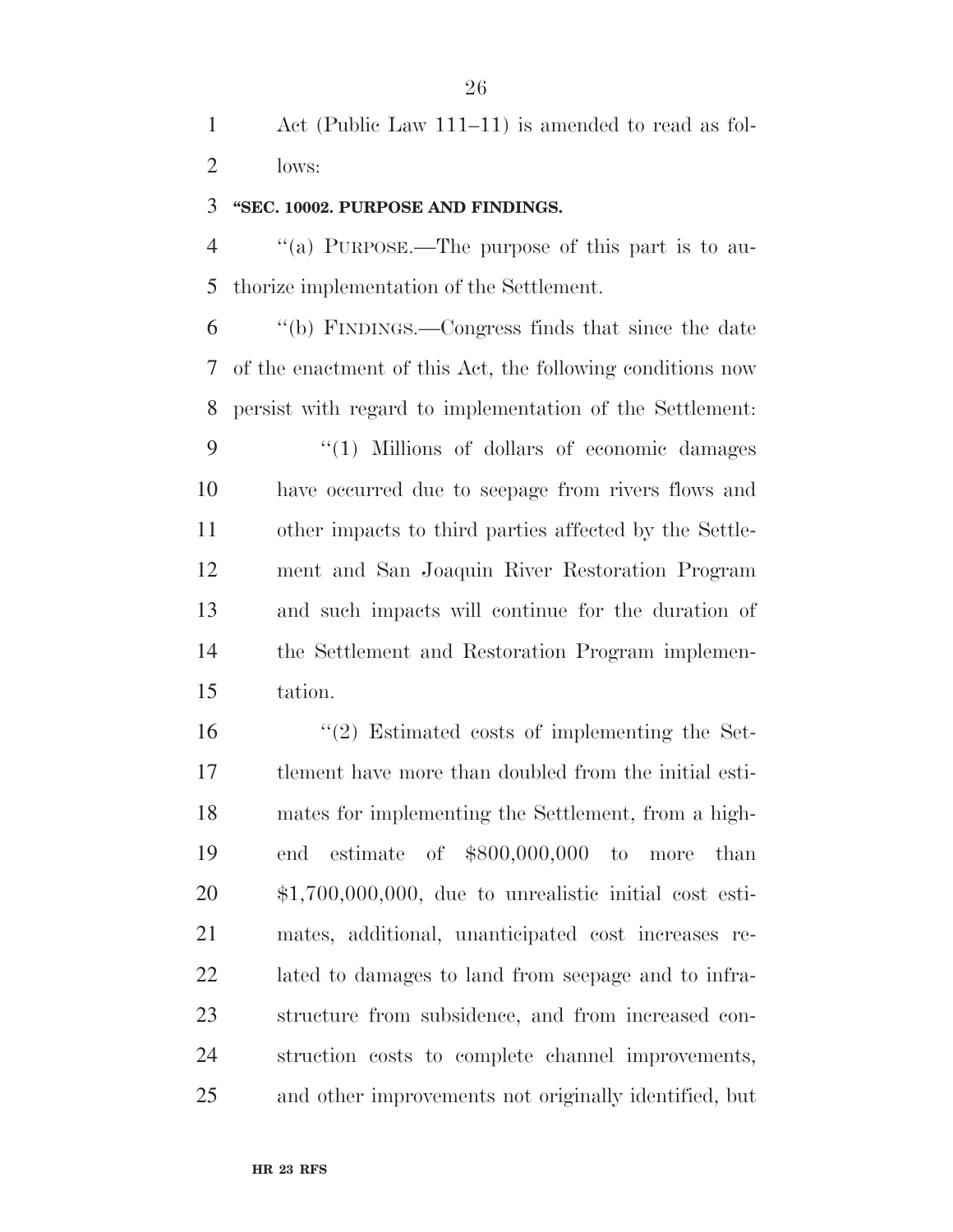anticipated in the Settlement as necessary to imple-ment the Restoration Goal.

 ''(3) Achievement of the Settlement's Water Management Goal, to reduce or avoid water supply impacts to Friant Division long-term contractors, in- cluding the Friant-Kern Canal and Madera Canal capacity restoration projects have not progressed and are likely impossible given available and likely future funding and regulatory constraints.

10 ''(4) Implementation of the Settlement's Res- toration Goal has already fallen short of the sched- ule agreed to by the Settling Parties and Congress, which required the reintroduction of Spring-run and Fall-run Chinook salmon in the river by December 31, 2012, and the majority of Paragraph 11 im- provements construction to be complete by Decem- ber 31, 2013, with the remainder of the paragraph (11) improvements to be completed by December 31, 2016, neither of which deadlines have been met and the Secretary has now made findings that such im- provements will not be completed until 2030 at the earliest and likely beyond that timeframe, which schedule assumes full funding of the Restoration Program, which has not occurred.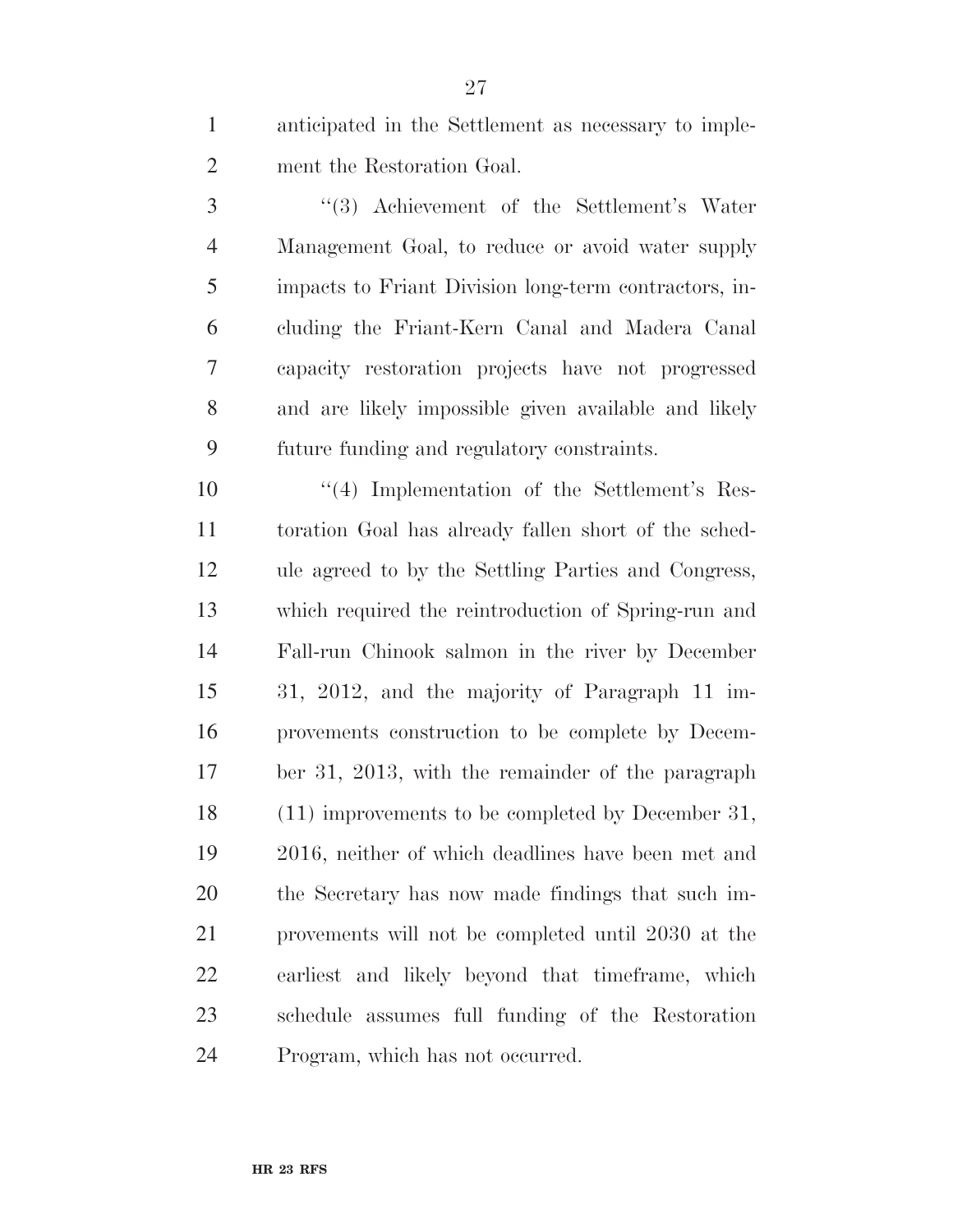1 ''(5) Catastrophic species declines in the Sac- ramento-San Joaquin Delta and other changed con- ditions have affected the Friant Division's water supply in ways unimagined during the time of the Settlement's signing, resulting in additional reduc- tions in water supply for the Friant Division beyond what was agreed to in the Settlement. 8 "(6) Recent scientific assessments of likely fu- ture climate change suggest that no amount of addi- tional flow in the San Joaquin River will sustain Spring-run Chinook salmon, one of the target spe- cies for maintaining a self-sustaining population below Friant Dam.  $\frac{1}{2}$  Th consideration of existing conditions, it is not reasonable, prudent and feasible to implement 16 the Settlement as originally authorized.".

 (2) DEFINITIONS.—Section 10003 of the San Joaquin River Restoration Settlement Act (Public Law 111–11) is amended by adding at the end the following:

21 "'(4) The term 'Exchange Contractors' means San Joaquin River Exchange Contractors Water Au- thority, whose members are the Central California Irrigation District, Columbia Canal Company, the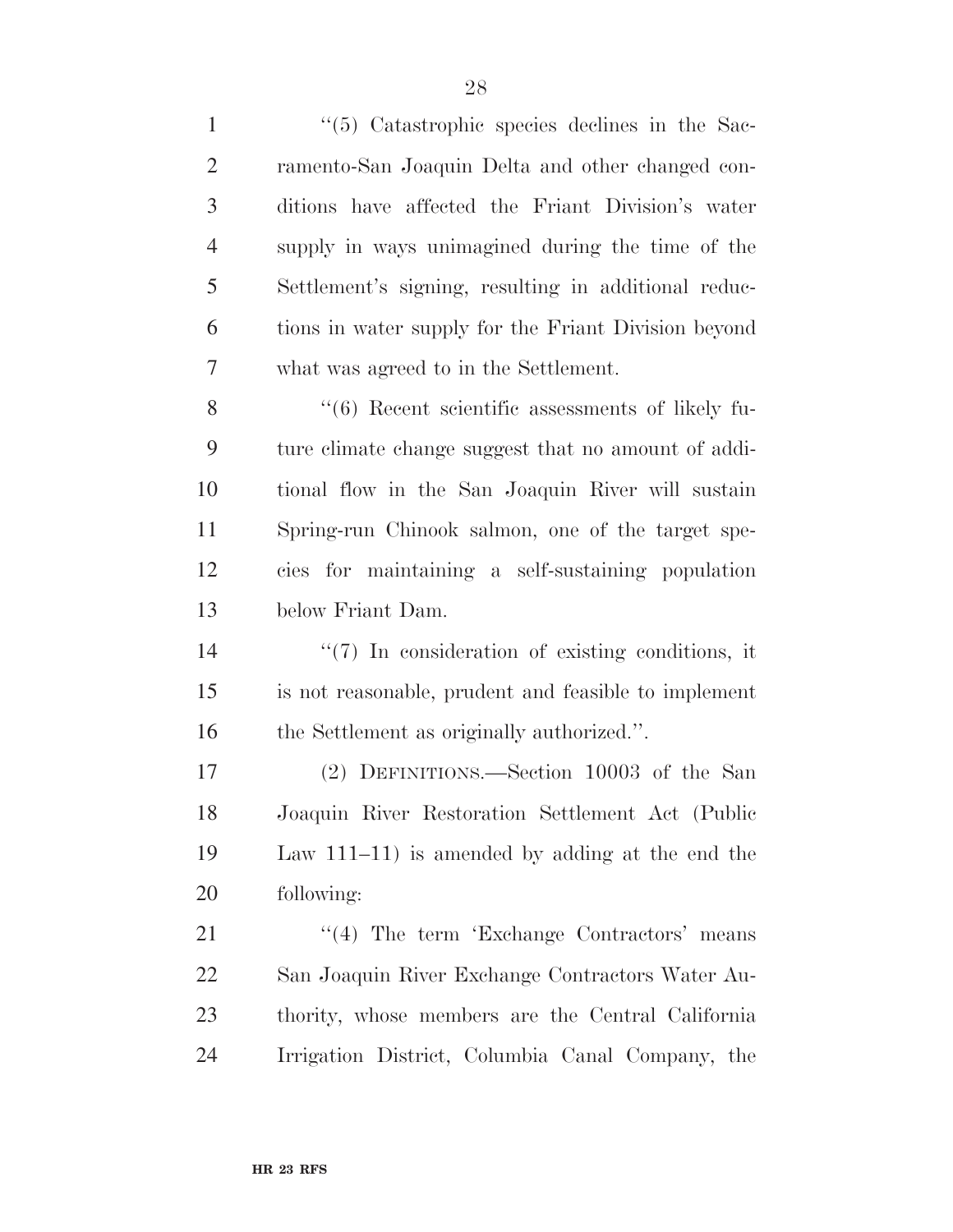Firebaugh Canal Water District, and the San Luis Canal Company.

3 ''(5) The term 'Governor' means the Governor of the State of California.

5 "(6) The term 'Gravelly Ford' means the Grav- elly Ford gaging station in the San Joaquin River located at approximately River Mile 230.

8 ''(7) The term 'Restoration Area' means the San Joaquin River between Friant Dam and the Merced River confluence, and generally within 1,500 feet of the centerline of the river.

12 ''(8) The term 'Restoration Flow' means the hydrograph flows (as provided in paragraph 18 and exhibit B of the Settlement), buffer flows of up to 10 percent of the applicable hydrograph flows, and any additional water acquired by the Secretary of the Interior from willing sellers to meet the Restora-tion Goal of the Settlement.

19 ''(9) The term 'Restoration Fund' means that fund established by this part.

21 ''(10) The term 'Sack Dam' means a low-head earth and concrete structure with wooden flap gates that diverts San Joaquin River flows into the Arroyo Canal at approximately River Mile 182.1.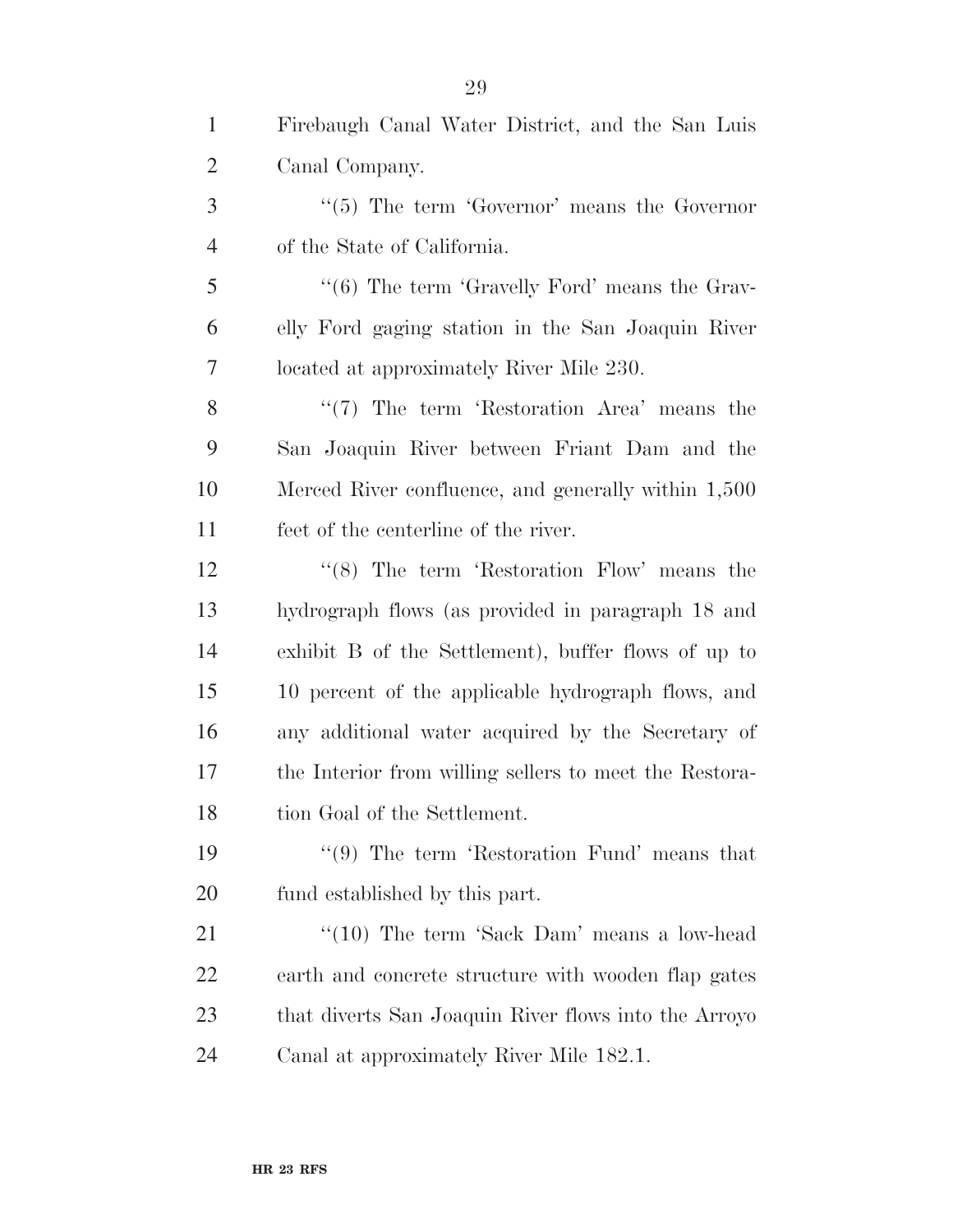| $\mathbf{1}$   | " $(11)$ The term 'Warm Water Fishery' means          |
|----------------|-------------------------------------------------------|
| $\overline{2}$ | a water system that has an environment suitable for   |
| 3              | species of fish other than salmon (including any sub- |
| $\overline{4}$ | species) and trout (including all subspecies).        |
| 5              | $\lq(12)$ The term 'third party' means the Ex-        |
| 6              | change Contractors or any member thereof, current     |
| 7              | or former members of the San Joaquin Tributaries      |
| 8              | Authority, and current or former members of the       |
| 9              | San Luis and Delta Mendota Water Authority.";         |
| 10             | and                                                   |
| 11             | (3) IMPLEMENTATION OF SETTLEMENT.-Sec-                |
| 12             | tion 10004 of the San Joaquin River Restoration       |
| 13             | Settlement Act (Public Law 111–11) is amended—        |
| 14             | $(A)$ in subsection $(f)$ , by striking "pursu-       |
| 15             | ant to the Settlement and section 10011" and          |
| 16             | inserting "or other species for any reason";          |
| 17             | $(B)$ in subsection $(g)$ , by inserting "or the      |
| 18             | implementation of the Settlement and the re-          |
| 19             | introduction of California Central Valley Spring      |
| 20             | Run Chinook salmon or any other species,"             |
| 21             | after "nothing in this part";                         |
| 22             | $(C)$ in subsection $(h)$ —                           |
| 23             | (i) in the header by striking "IN-                    |
| 24             | TERIM";                                               |
| 25             | $(ii)$ in paragraph $(1)$ —                           |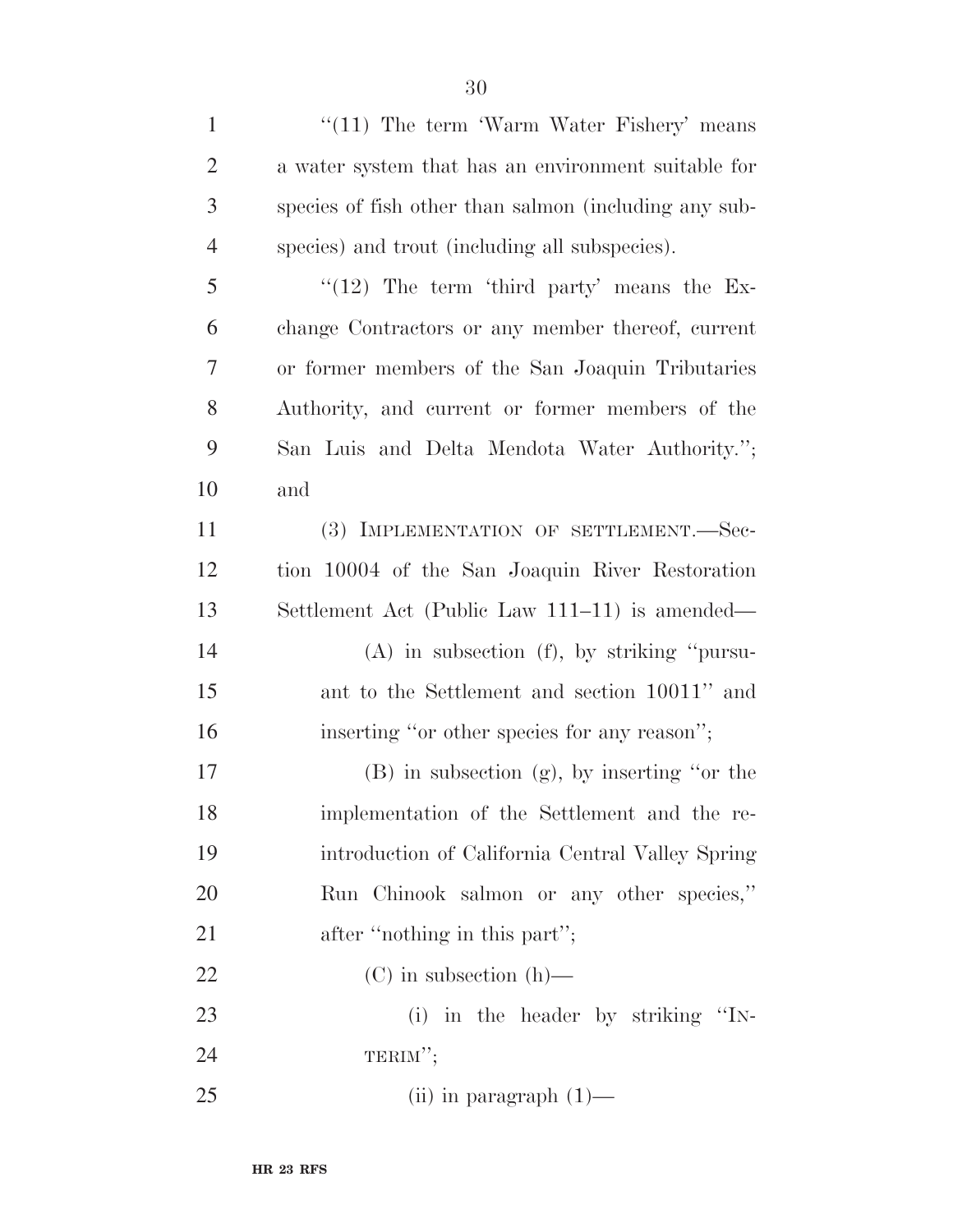| $\mathbf{1}$   | (I) by striking "Interim Flows"                     |
|----------------|-----------------------------------------------------|
| $\mathfrak{2}$ | and inserting "Flows" each place it                 |
| 3              | appears;                                            |
| $\overline{4}$ | (II) in subparagraph $(C)(ii)$ , by                 |
| 5              | inserting "which shall be imple-                    |
| 6              | mented" after "significant"; and                    |
| $\overline{7}$ | (III) in subparagraph $(E)$ , by                    |
| 8              | striking "as a result of the Interim                |
| 9              | Flows" and inserting "or State laws"                |
| 10             | as a result of Flows."; and                         |
| 11             | (iii) by striking paragraphs $(2)$ , $(3)$ ,        |
| 12             | and (4) and inserting the following:                |
| 13             | "(2) CONDITIONS FOR RELEASE.—The Sec-               |
| 14             | retary is authorized to release Flows—              |
| 15             | $\lq\lq$ if all improvements and mitigation         |
| 16             | measures are completed or implemented, includ-      |
| 17             | ing all actions necessary to mitigate impacts on    |
| 18             | landowners, water agencies, and water users;        |
| 19             | and                                                 |
| 20             | $\lq\lq (B)$ if such Flows will not exceed existing |
| 21             | downstream channel capacities.                      |
| 22             | "(3) SEEPAGE IMPACTS.—(A) The Secretary, in         |
| 23             | implementing this Act, shall not cause material ad- |
| 24             | verse impacts to third parties. The Secretary shall |
| 25             | reduce Flows to the extent necessary to address any |
|                |                                                     |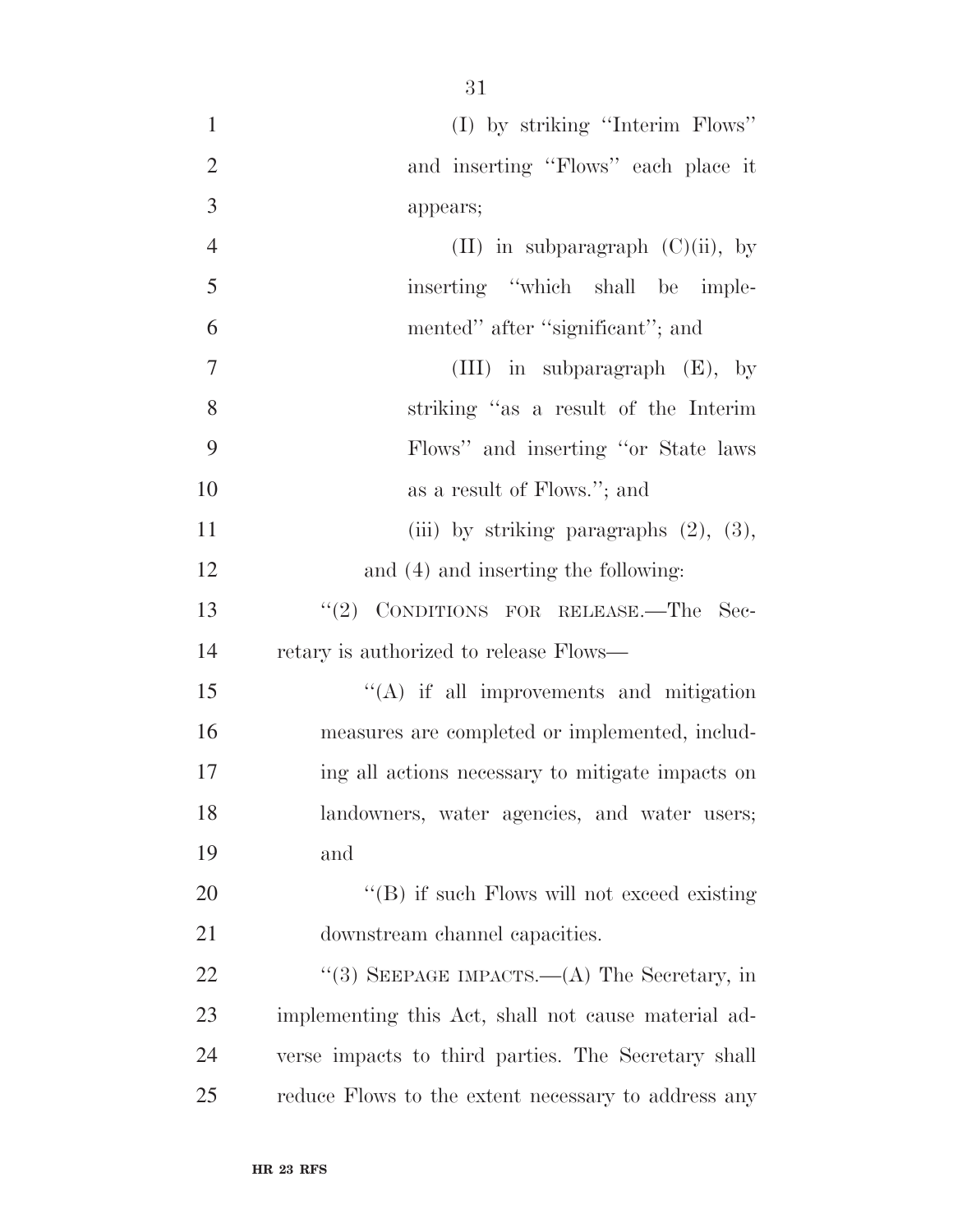material adverse impacts to third parties from groundwater seepage or levee instability caused by such flows identified based on the monitoring pro- gram of the Secretary. Notwithstanding the fore- going, the Secretary shall not directly or indirectly cause groundwater to rise above 10 feet below ground surface and shall provide at least 10 feet below ground surface as a minimum threshold ele- vation for groundwater beneath any fields where per- manent or other deep rooted crops are grown, and at least 6 feet below ground surface as a minimum threshold elevation for groundwater beneath any fields where annual or shallow rooted crops are grown. These minimum thresholds shall be adjusted yearly based upon information provided by individual landowners regarding the minimum threshold that they will need in order to grow their crop(s) that year. If during the course of the year the landowner informs the Secretary that detrimental seepage is being experienced or is reasonably likely to occur de- spite the adherence to the minimum threshold, the Secretary shall reduce Restoration Flows to a vol- ume sufficient to reduce seepage impacts by reduc- ing the occurrence of groundwater to a non-dam-aging level below ground surface.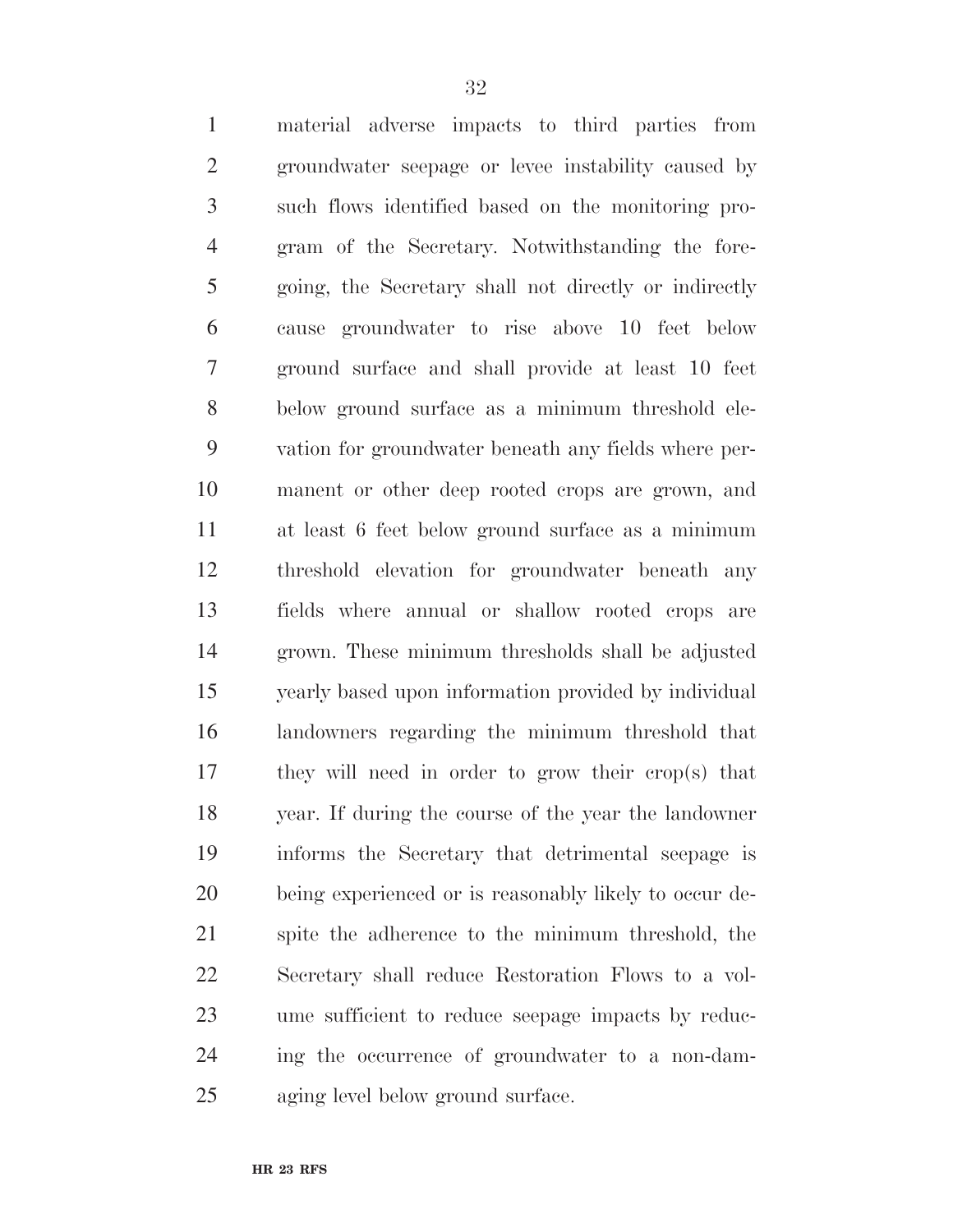1 ''(B) If Flow reduction alone is not sufficient to mitigate for seepage impacts the Secretary shall mitigate by real estate transaction or installation of physical measures, whichever option is requested by the landowner.

 ''(C) Any water that seeps onto private prop- erty shall thereupon become the property of that landowner if the landowner takes control of the water including by re-diverting it to the San Joaquin River. If seepage water is returned to the San Joa- quin River it shall meet applicable water quality re-quirements.

13 "(4) TEMPORARY FISH BARRIER PROGRAM. Using funds otherwise available from the San Joa- quin River Restoration Fund if necessary, the Sec- retary is authorized to make improvements to the Hills Ferry Barrier or any replacement thereof in order to prevent upstream migration of any pro- tected species to the restoration area. The Secretary is further authorized to work with the California De- partment of Fish and Wildlife for the improvement or replacement of the Hills Ferry Barrier in order to prevent the upstream migration of any protected species. If third parties south of the confluence with the Merced River are required to install their screens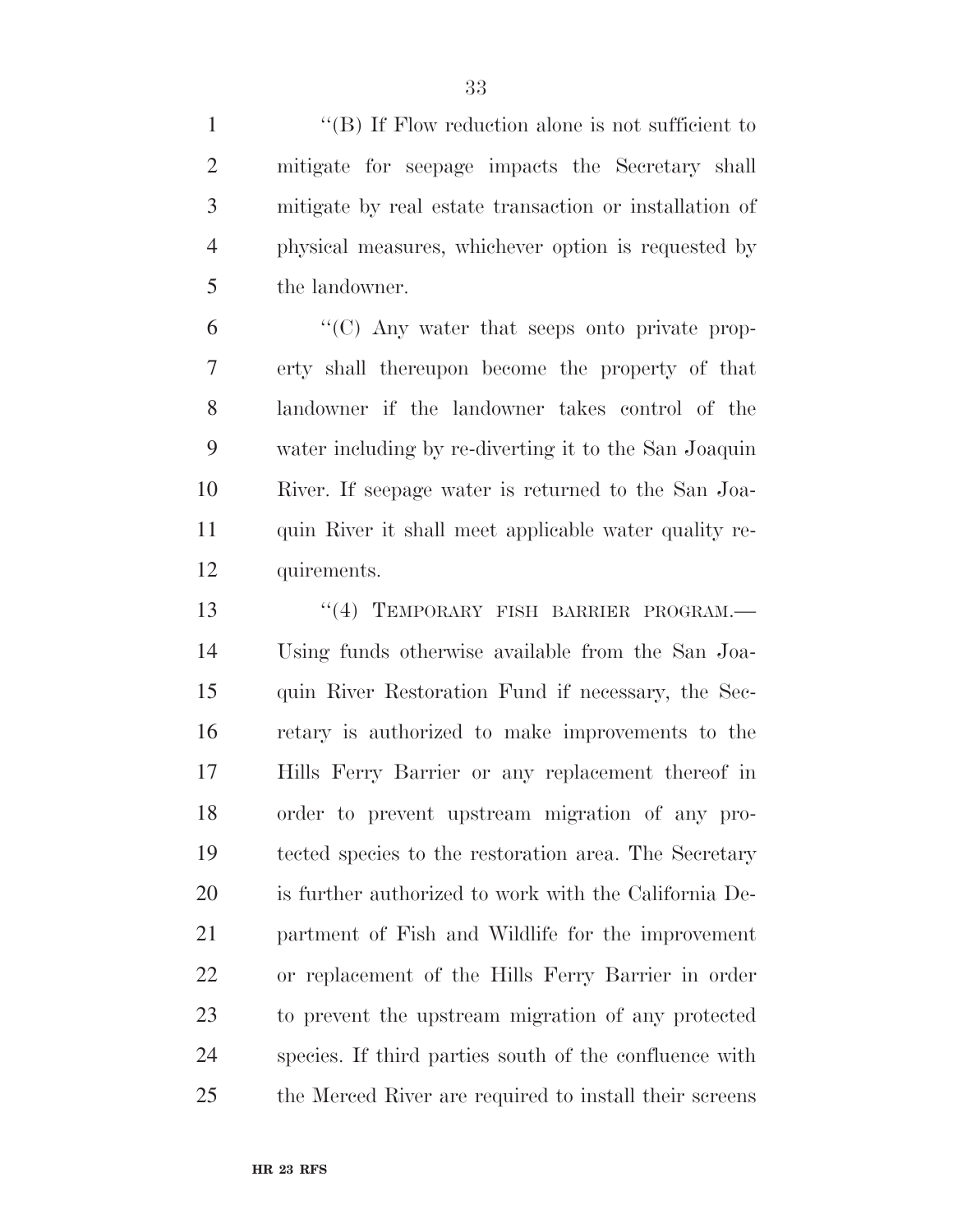| $\mathbf{1}$   | or fish bypass facilities in order to comply with the   |
|----------------|---------------------------------------------------------|
| $\overline{2}$ | Endangered Species Act of 1973, the Secretary shall     |
| 3              | bear the costs of such screens or facilities, except to |
| $\overline{4}$ | the extent that such costs are already or are further   |
| 5              | willingly borne by the State of California or by the    |
| 6              | third parties. Expenditures by Reclamation are non-     |
| 7              | reimbursable. Any protected species recovered at the    |
| 8              | Hills Ferry Barrier or in the Restoration Area or       |
| 9              | any river or false pathways thereto that is to be relo- |
| 10             | cated outside of the Restoration Area shall only be     |
| 11             | relocated to an area where there is an established      |
| 12             | self-sustaining population of that same genotype or     |
| 13             | phenotype."; and                                        |

 (D) by amending subsection (j) to read as follows:

 ''(j) SAN JOAQUIN RIVER EXCHANGE CONTRACT AND RELATED.—Subject to section 10006(b), nothing in this part shall modify or amend the rights and obligations under the Purchase Contract between Miller and Lux and the United States including without exclusion of others, any right to enforce the power contracts identified in the Purchase Contract, the Second Amended Exchange Con- tract between the United States, Department of the Inte- rior Bureau of Reclamation and Central California Irriga-tion District, San Luis Canal Company, Firebaugh Canal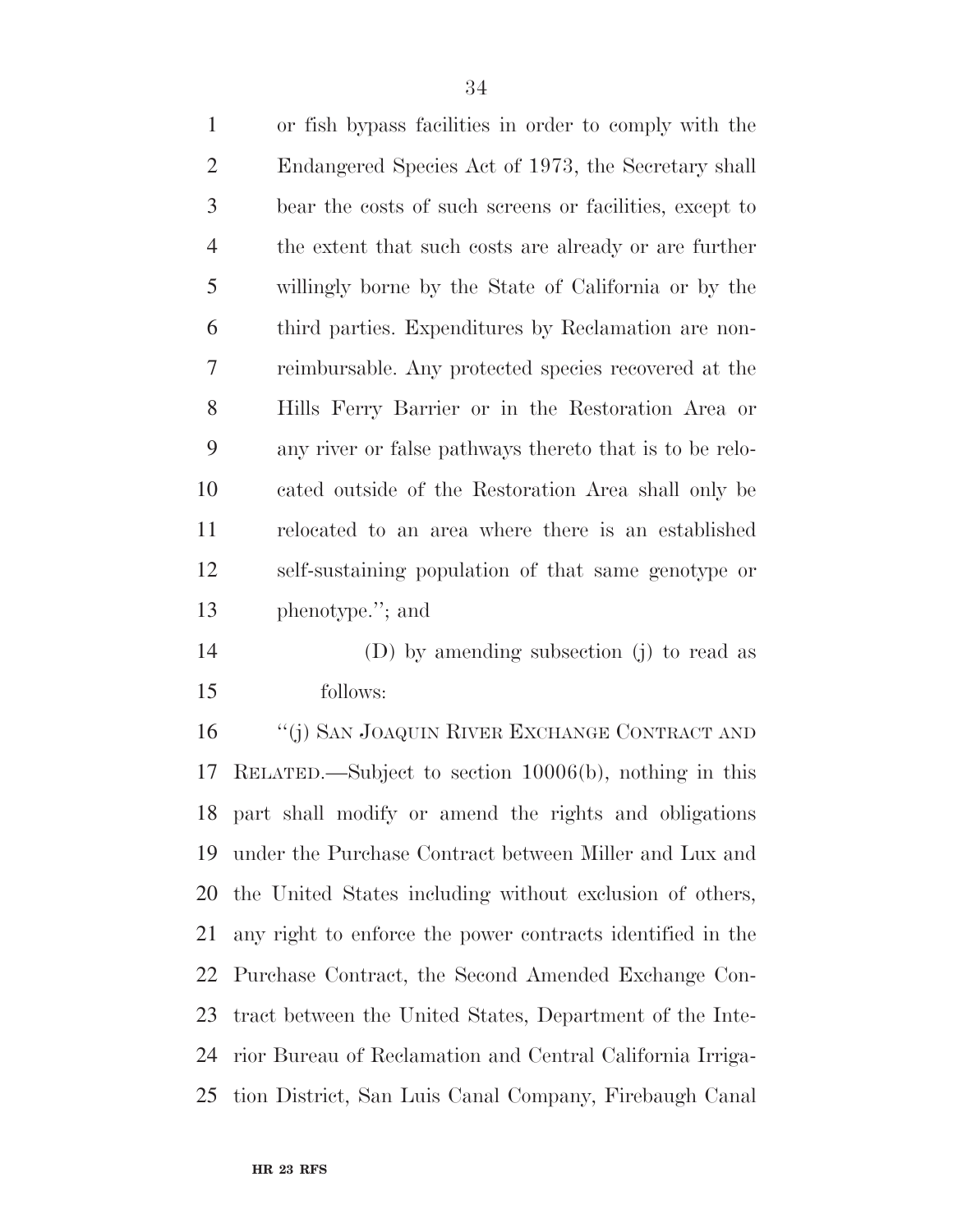Water District, and Columbia Canal Company. Prior to releasing any restoration flow, the Secretary shall deter- mine that such release will not affect its contractual obli-gations to the Exchange Contractors.''.

 (4) ACQUISITION OF PROPERTY.—Section 10005 of the San Joaquin River Restoration Settle- ment Act (Public Law 111–11) is amended by strik- ing subsections (b) and (c) and inserting the fol-lowing:

 ''(b) ACQUISITION OF PROPERTY.—The Secretary is authorized to acquire property solely through purchase from willing sellers any property, interests in property, or options to acquire real property needed to implement the Settlement authorized by this part. The Secretary shall not acquire property through the exercise of eminent do- main unless the owner of said property does not object to an eminent domain action.

18 "(c) DISPOSAL OF PROPERTY.—Any property or in- terests therein acquired by the Secretary and for which the Secretary determines that the property or interest therein is no longer needed to be held by the United States for the furtherance of the Settlement, shall be first offered for repurchase to the prior owner of the property from whom the United States acquired the property and at the same price for which the United States acquired the prop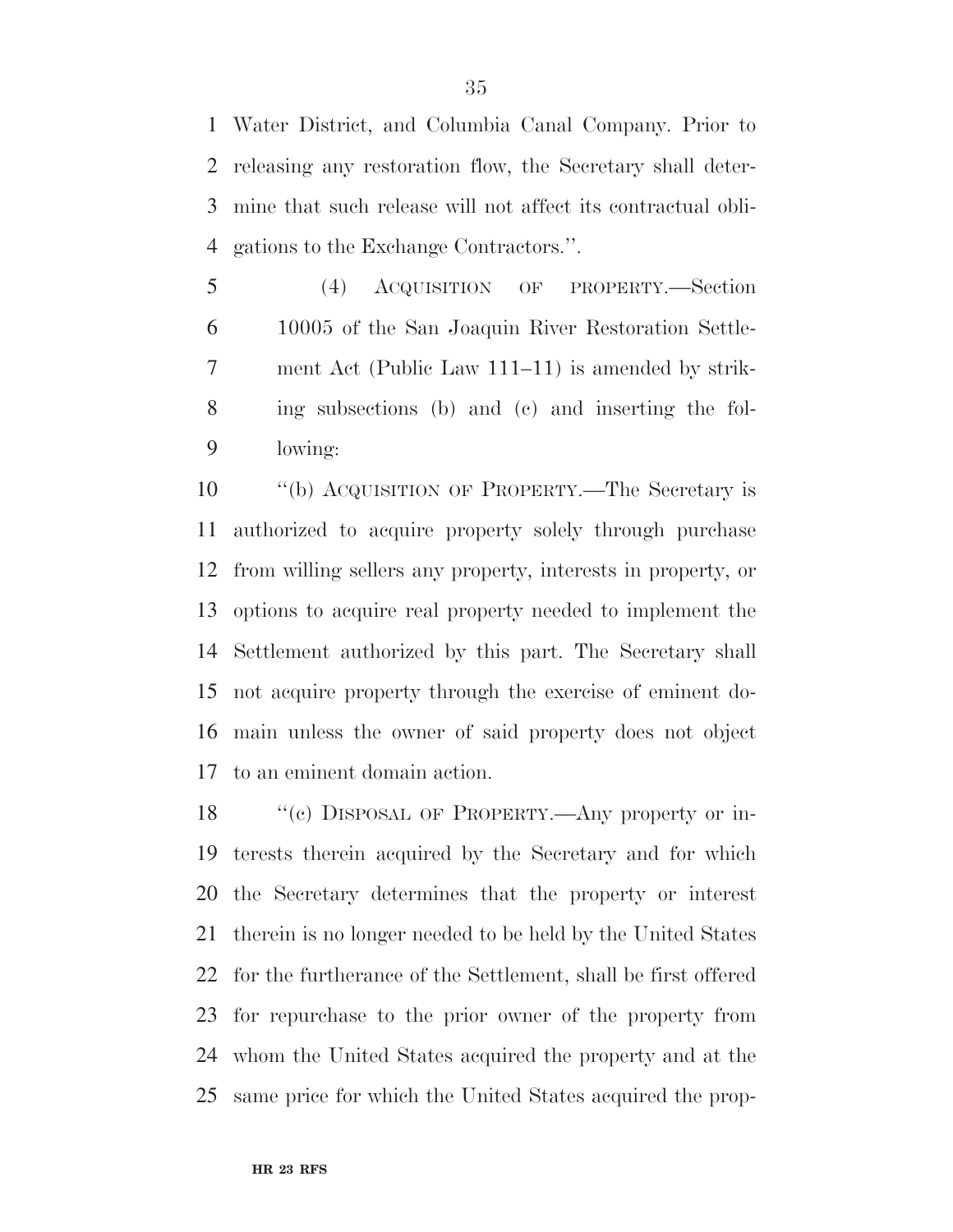erty unless it is demonstrated that the property has de- creased in value in which case the Secretary shall sell the property back to the prior owner at the decreased price. If the prior owner does not want the property, the Sec-retary shall sell the property on the open market.''.

 (5) COMPLIANCE WITH APPLICABLE LAW.—Sec- tion 10006 of the San Joaquin River Restoration Settlement Act (Public Law 111–11) is amended— 9 (A) in subsection (a)

10 (i) in paragraph (1), by striking "as necessary'' and inserting ''as necessary, as provided for in this part and in a manner that does not conflict with the intent of Congress as expressed in this title which intent shall be afforded the greatest def- erence and any difference or ambiguity shall be resolved in favor of said intent'' before the period at the end; and

 (ii) in paragraph (2), by adding at the 20 end the following: "Any statutory exemp- tions from conducting environmental re-22 view or consultation are not applicable."; (B) in subsection (b)—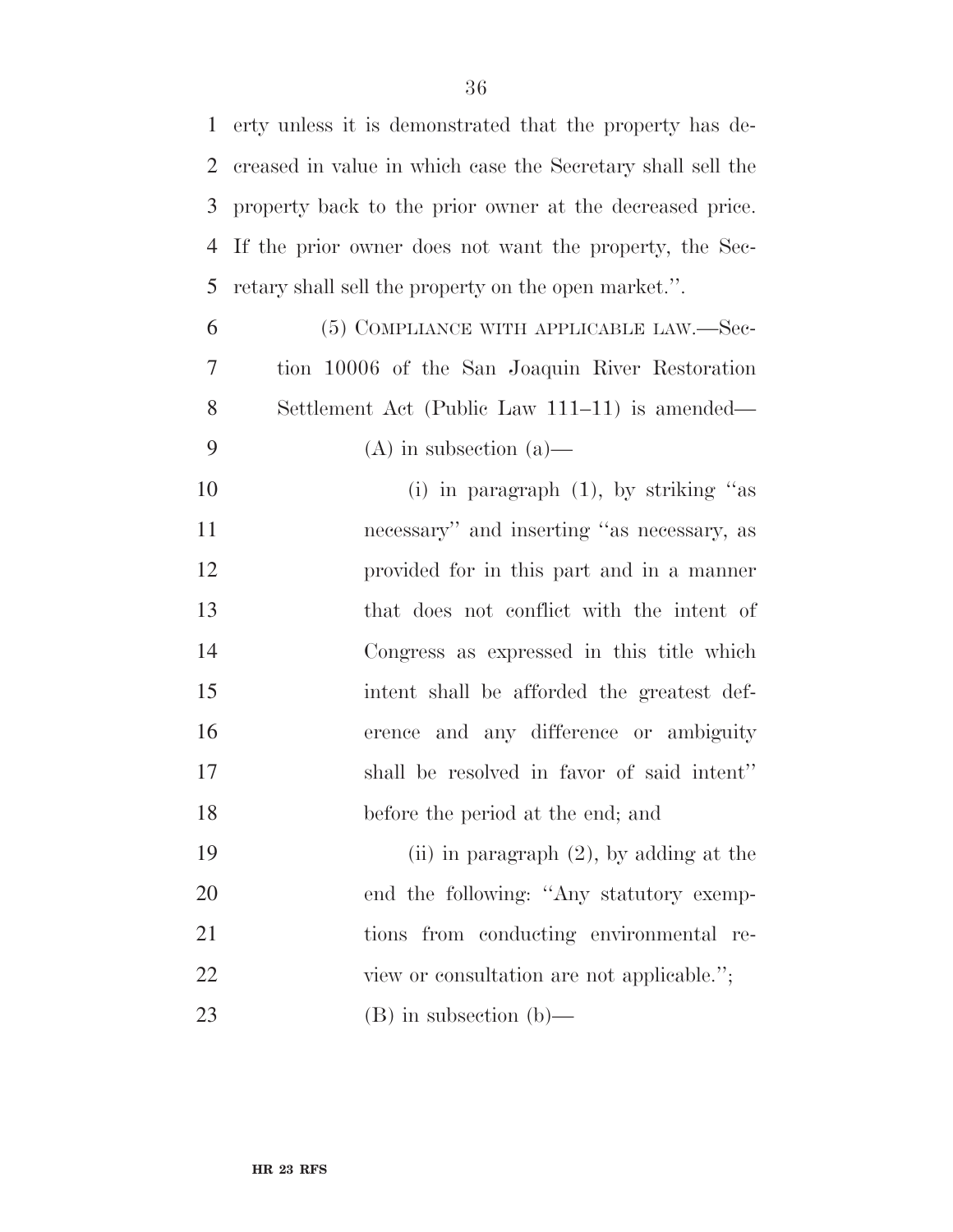| $\mathbf{1}$   | (i) by striking "Nothing" and insert-                         |
|----------------|---------------------------------------------------------------|
| $\overline{2}$ | ing "Except as provided in subsection (e)                     |
| 3              | below, nothing"; and                                          |
| $\overline{4}$ | (ii) by striking "State law." and in-                         |
| 5              | serting "State law, except as otherwise                       |
| 6              | provided for herein or would conflict with                    |
| $\overline{7}$ | achieving the purposes or intent of this                      |
| 8              | title."; and                                                  |
| 9              | (C) by adding at the end the following:                       |
| 10             | "(e) IN GENERAL.—Sections 5930 through 5948 of                |
| 11             | the California Fish and Game Code and all applicable          |
|                | 12 Federal laws, including this part, as amended by the Gain- |
| 13             | ing Responsibility on Water Act of 2017, and the Stipula-     |
| 14             | tion of Settlement (Natural Resources Defense Council,        |
| 15             | et al. v. Kirk Rodgers, et al., Eastern District of Cali-     |
| 16             | fornia, No. Civ. S-88-1658—LKK/GGH), shall be satis-          |
| 17             | fied by implementation of the Settlement as provided in       |
| 18             | section $10014(b)$ or the plan provided in section $10014(a)$ |
| 19             | of the Gaining Responsibility on Water Act of 2017.           |
| 20             | "(f) COMPLIANCE WITH EXISTING FRIANT DIVISION                 |
| 21             | CONTRACTS.—Congress hereby finds and declares that            |
| 22             | compliance with the provisions of this Act by Friant Divi-    |
| 23             | sion Contractors shall fulfill all requirements for compli-   |
| 24             | ance with this part, contained in contracts between the       |

Secretary and Friant Division Contractors.''.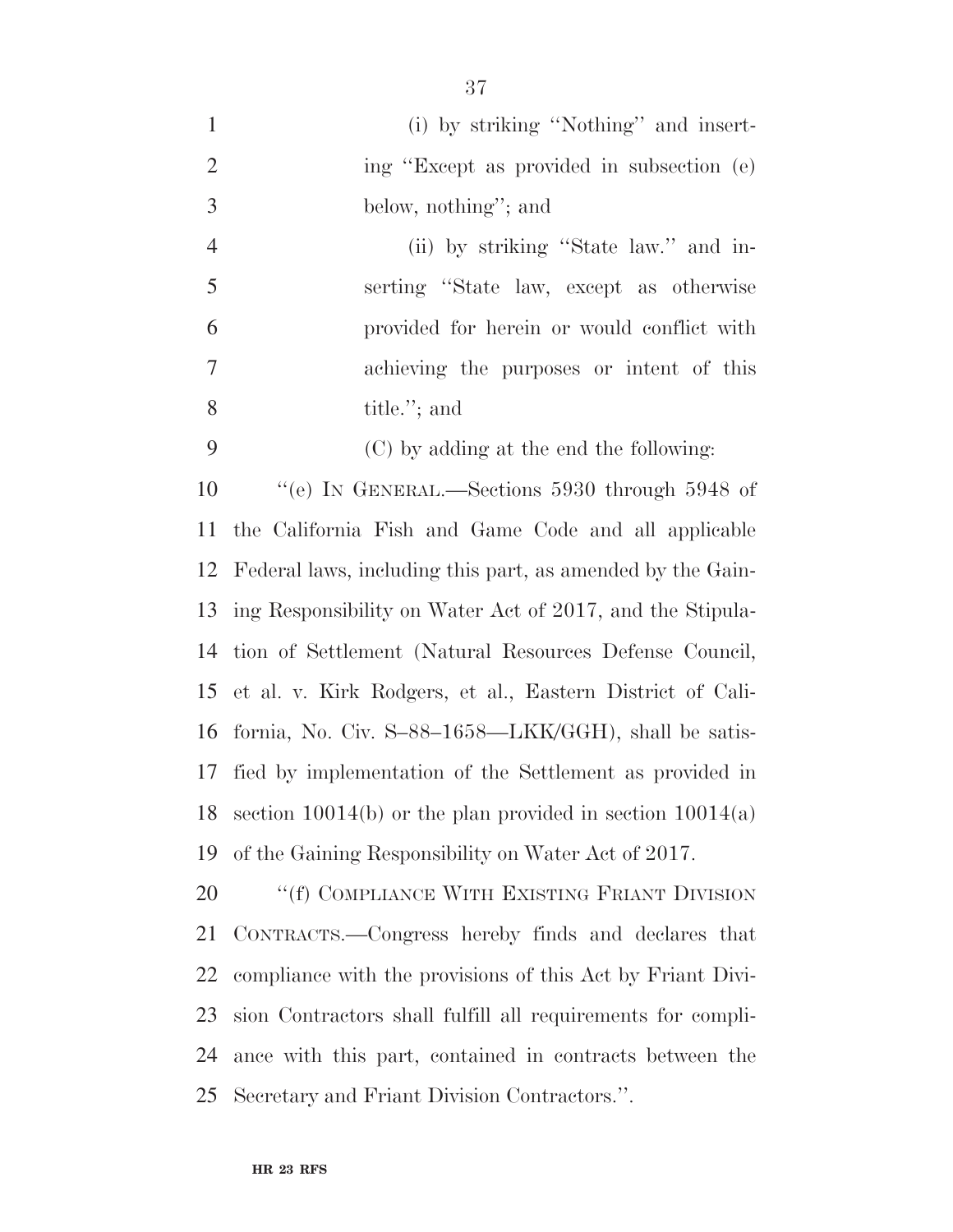| $\mathbf{1}$   | (6) NO PRIVATE RIGHT OF ACTION.—Section                |
|----------------|--------------------------------------------------------|
| $\overline{2}$ | $10008(a)$ of the San Joaquin River Restoration Set-   |
| $\mathfrak{Z}$ | tlement Act (Public Law $111-11$ ) is amended by       |
| $\overline{4}$ | striking "the Settlement" and inserting "the Settle-   |
| 5              | ment or a third party".                                |
| 6              | (7) SETTLEMENT FUND.—Section 10009 of the              |
| 7              | San Joaquin River Restoration Settlement Act (Pub-     |
| 8              | lic Law $111-11$ ) is amended—                         |
| 9              | $(A)$ in subsection $(a)$ , by amending para-          |
| 10             | $graph(3)$ to read as follows:                         |
| 11             | "(3) LIMITATION.—Except as provided in the             |
| 12             | Settlement, to the extent that costs incurred solely   |
| 13             | to implement this Settlement would not otherwise       |
| 14             | have been incurred by any entity or public or local    |
| 15             | agency or subdivision of the State of California, such |
| 16             | costs shall not be borne by any such entity, agency,   |
| 17             | or subdivision of the State of California, unless such |
| 18             | costs are incurred on a voluntary basis. Any appro-    |
| 19             | priations by Congress to implement this part shall     |
| 20             | be on the basis of line item authorizations and ap-    |
| 21             | propriations and shall not be part of the pro-         |
| 22             | grammatic funding for the Secretary or the Bureau      |
| 23             | of Reclamation."; and                                  |
| 24             | (B) by striking subsection (f) and inserting           |
| 25             | the following:                                         |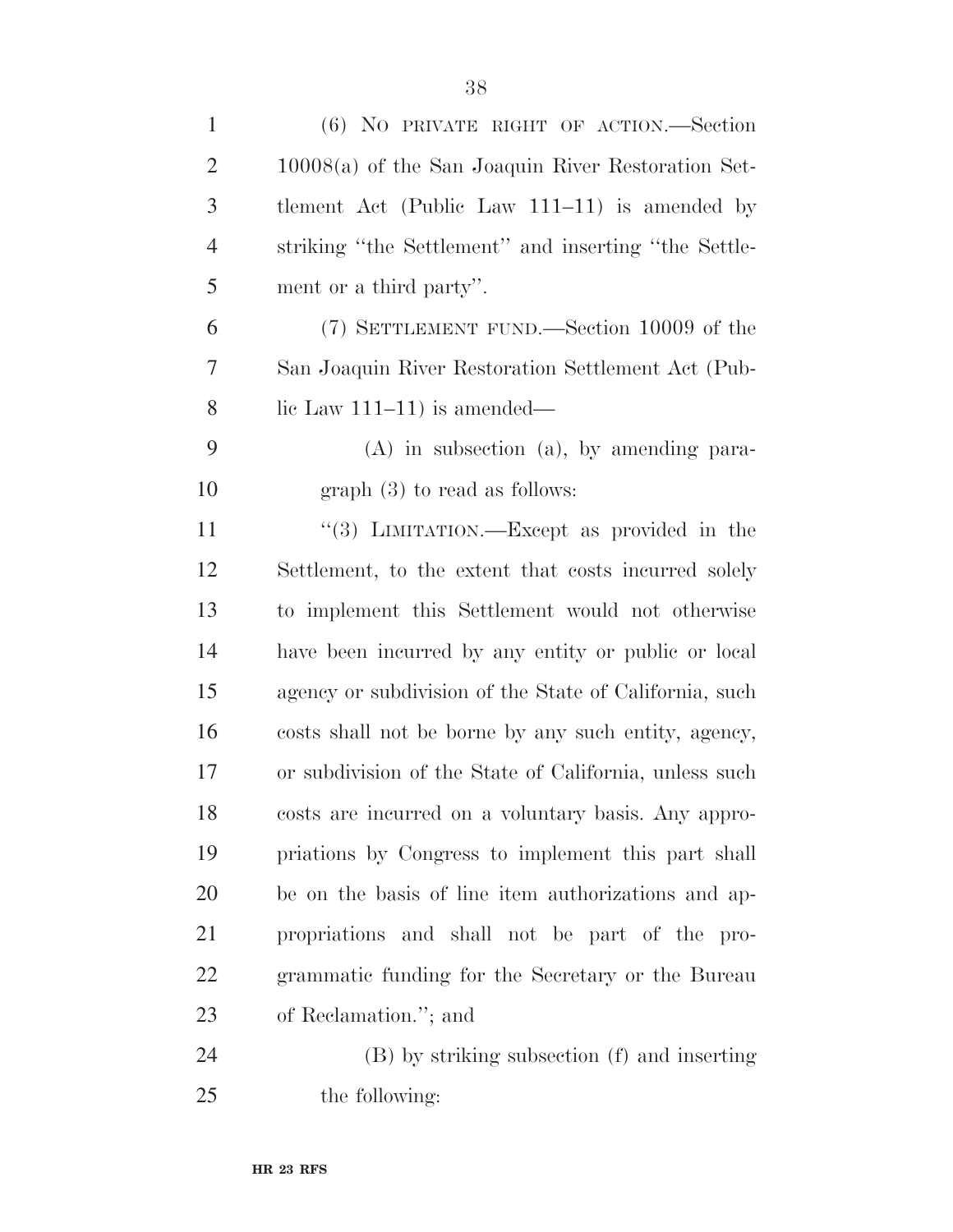''(f) REACH 4B.—No Restoration Flows released shall be routed through section 4B of the San Joaquin River. The Secretary shall seek to make use of modified and/or existing conveyance facilities such as flood control channels in order to provide conveyance for the restoration flows. Congress finds that such use of multi-use facilities is more economical and cost-effective than seeking to re- store certain sections of the San Joaquin River. The Sec- retary shall provide non-reimbursable funding for the in- cremental increase in maintenance costs for use of the flood control channels.

 ''(g) NO IMPACT ON WATER SUPPLIES.—Re-intro- duction or migration of species to the San Joaquin River upstream of the confluence with the Merced River made possible by or aided by the existence of restoration flows or any improvements to the river made hereunder shall not result in water supply reductions, additional storage releases, or bypass flows on unwilling third parties due to such re-introduction.

 ''(h) NO TRANSFERENCE OF LIABILITY.—Congress finds that the Federal interest in the restoration of the San Joaquin River upstream of the confluence with the Merced River has been satisfied with regard to the devel- opment of the Friant Division, Delta Mendota canal, the continued performance of and compliance with the terms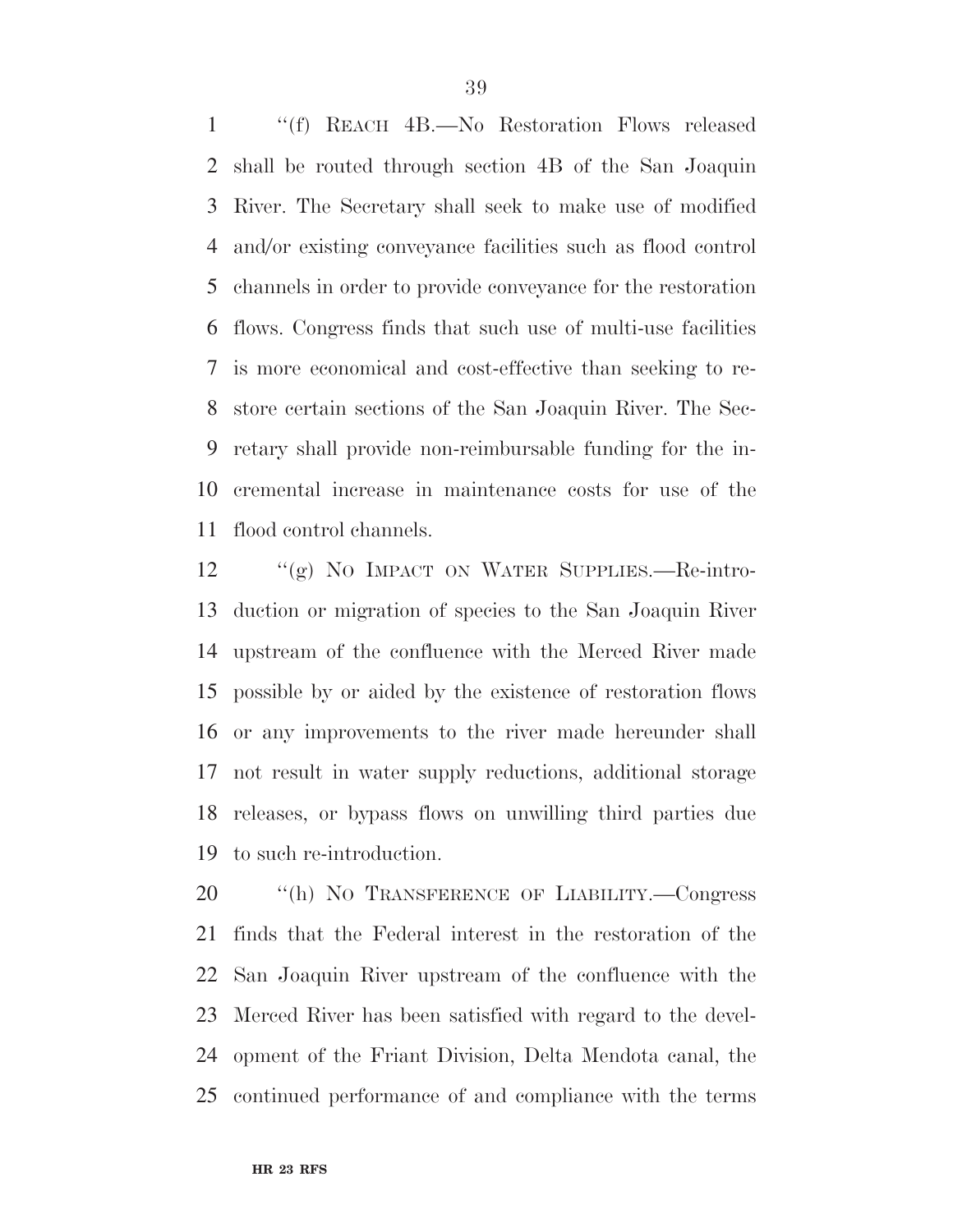of agreements of the United States to purchase water rights and for exchange of water, its Agreements with the entities that comprise the Exchange Contractors to deliver their water rights in the San Joaquin River pursuant to the terms of the agreements. The enactment of the San Joaquin River Restoration Settlement Act, together with findings in this legislation including the Settling Parties and agencies of the State of California tried to implement the Restoration Program for ten years and the Bureau of Reclamation has stated it will take at least another 15 years to implement assuming full funding is provided, even though that full funding has never been provided since the Settlement was executed or the Restoration Act enacted, and that absent implementation of that funding, there is no possibility of establishing a viable self-sustaining salmonid population and the restoration of the upper San Joaquin River has proven infeasible on terms originally conceived by the parties to the Settlement and Congress in the Restoration Act. Therefore, notwithstanding that the United States and water users and agencies within the Friant Division are released of any existing or future obli- gations with regard to the Restoration Program, or any similar program, no responsibility for achieving the goals of the Restoration Program, including the provision of flows and the re-introduction of salmon, or other fish spe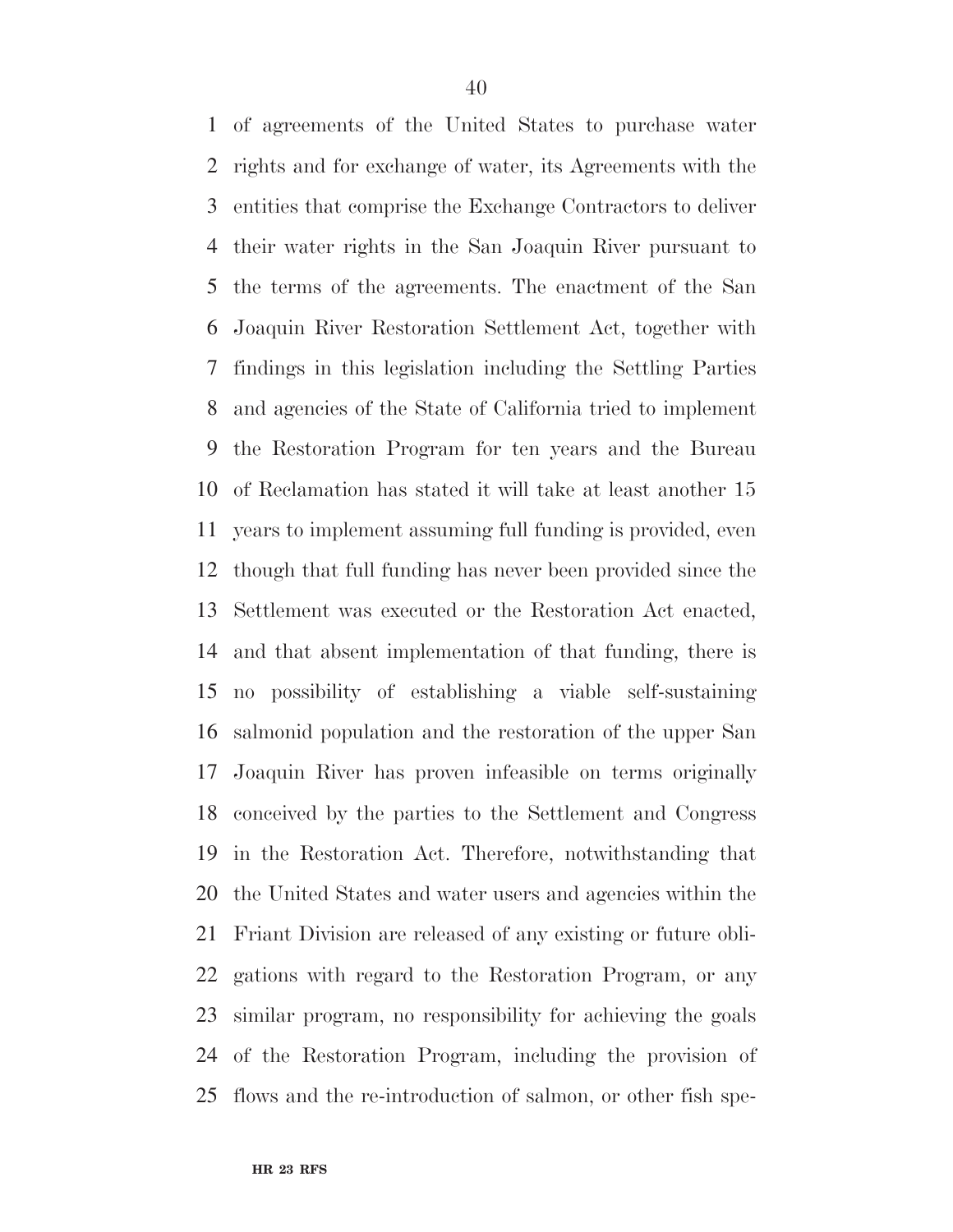cies to the San Joaquin River, shall be imposed on the United States, upon the Exchange Contractors or any of its members nor shall the rights to delivery of water re- served to the Exchange Contractors by any agency of the United States or the State of California be abridged or impaired.

 ''(i) ABSENCE OF AGREEMENT.—In the absence of an agreement with Friant Division long-term contractors, in the event the State of California, acting through the State Water Resources Control Board or otherwise, or any other party requires the flow of the San Joaquin River below Friant Dam to exceed the amounts stated in Exhibit B of the Settlement, then the authorization to implement the Settlement as provided in this Act shall terminate and the Secretary of the Interior shall cease any action to im- plement this part and the Stipulation of Settlement (Nat- ural Resources Defense Council, et al. v. Kirk Rodgers, et al., Eastern District of California, No. Civ-S–88–1658 LLK/GGH); provided, further, the Secretary shall also cease to collect or expend any funds from the San Joaquin River Restoration Fund.''.

 (b) REVIEW AND DETERMINATION.—San Joaquin River Restoration Settlement Act (Public Law 111–11 et seq.) is amended by adding at the end the following: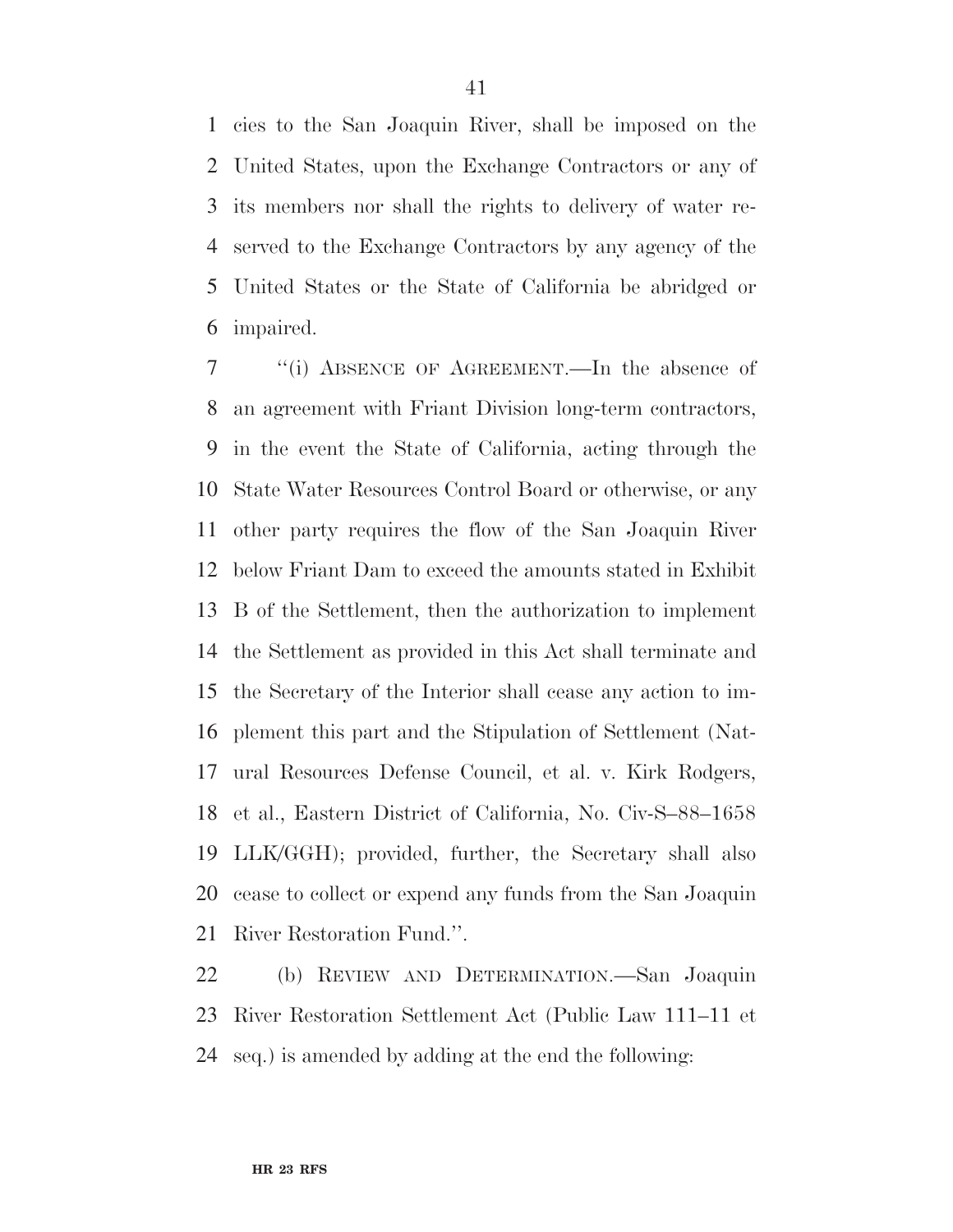### **''SEC. 10012. REVIEW AND DETERMINATION.**

| $\overline{2}$ | "(a) DETERMINATION REQUIRED.—The Governor                   |
|----------------|-------------------------------------------------------------|
| 3              | and the Secretary, shall determine, in consideration of the |
| $\overline{4}$ | overall public interest of both the State of California and |
| 5              | the Nation, if it is reasonable, prudent, and feasible to   |
| 6              | implement the Settlement as provided in section 10014(b)    |
| 7              | and shall submit a joint report to Congress not later than  |
| 8              | 1 year after the date of the enactment of this Act, stating |
| 9              | their findings and recommended action, including—           |
| 10             | $\lq(1)$ financial considerations;                          |
| 11             | $\lq(2)$ available scientific evidence;                     |
| 12             | $(3)$ water temperature in the lower reaches of             |
| 13             | the upper San Joaquin River; and                            |
| 14             | $\cdot$ (4) alternative uses for the funds required to      |
| 15             | implement the Settlement.                                   |
| 16             | "(b) ABSENCE OF TIMELY DETERMINATION.—If the                |
| 17             | Governor and the Secretary, do not provide a joint rec-     |
| 18             | ommendation within the time specified in subsection (a),    |
|                | 19 then it shall be deemed that implementing the Settlement |
| 20             | consistent with section 10014(b) is not reasonable, pru-    |
| 21             | dent, and feasible, and the Secretary shall proceed to im-  |
| 22             | plement the Settlement consistent with section $10014(a)$ . |
| 23             | "SEC. 10013. INTERIM OPERATIONS.                            |
| 24             | "Beginning on the date of the enactment of the Gain-        |

**HR 23 RFS** eginning on the date of the enactment of the Ga ing Responsibility on Water Act of 2017 and continuing until a determination and final plan has been developed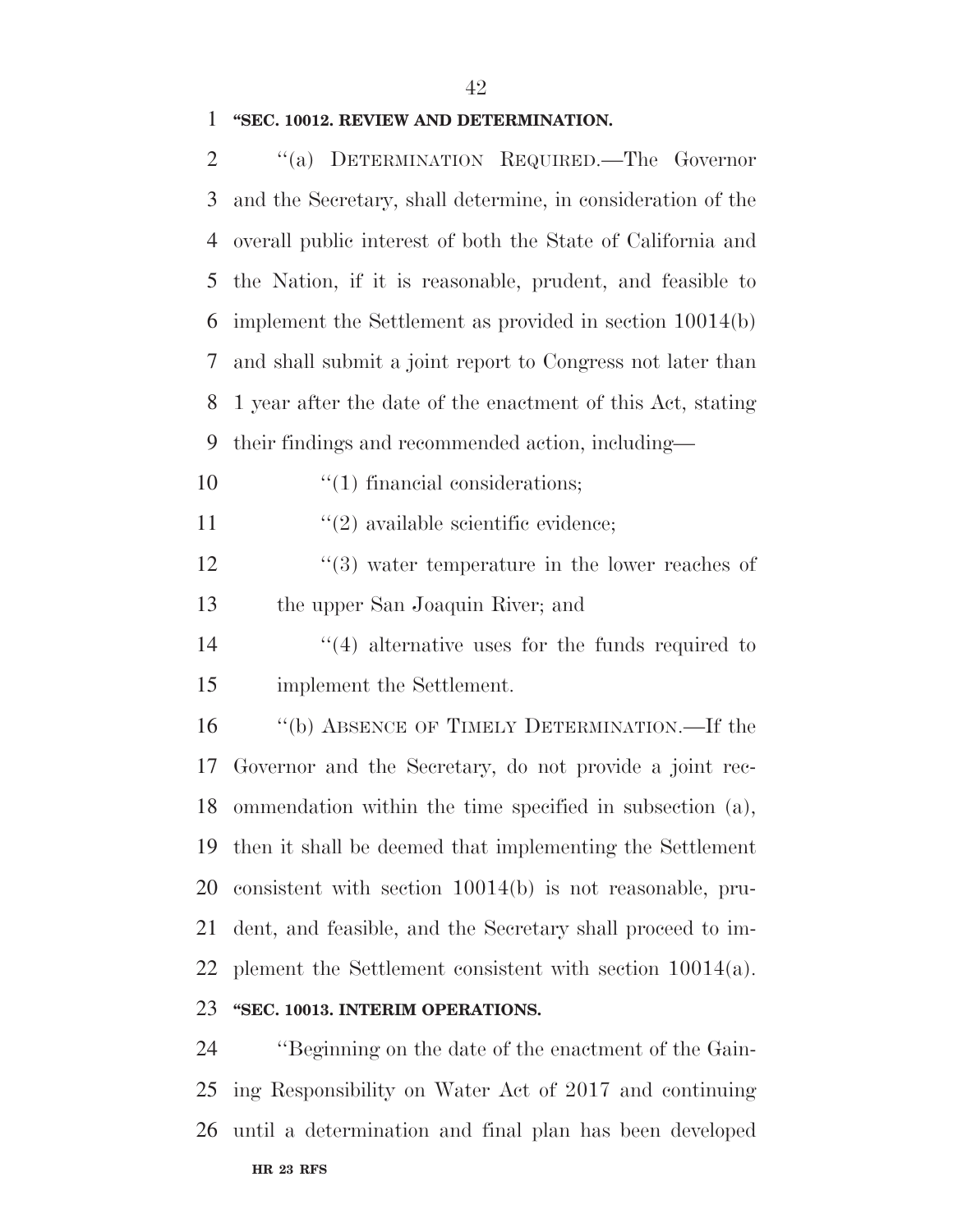and approved by the Secretary and Governor as provided under section 10014(b), and if applicable, the warm water fishery plan developed under section 10014(a), the Sec- retary shall only take the following actions to implement the Settlement according to the this Act:

 ''(1) Implementation of the Restoration Goal and the Water Management Goal of the Settlement only to the extent consistent with section 10014(b). 9 ''(2) No Restoration Flow releases shall be per- mitted on the San Joaquin River downstream of Sack Dam to the confluence with the Merced River. 12 ''(3) No salmonids shall be placed into or al- lowed to migrate to the Restoration Area. If any salmonids are caught at the Hills Ferry Barrier, they shall be salvaged to the extent feasible and re- turned to an area where there is a viable sustainable salmonid population of substantially the same geno-type or phenotype.

 $\frac{1}{4}$  Implementation of a plan to recirculate, recapture, reuse, exchange and transfer Restoration Flows for the purpose of reducing or avoiding im- pacts to water deliveries to all Friant Division long- term contractors caused by the Restoration Flows , to the greatest extent feasible.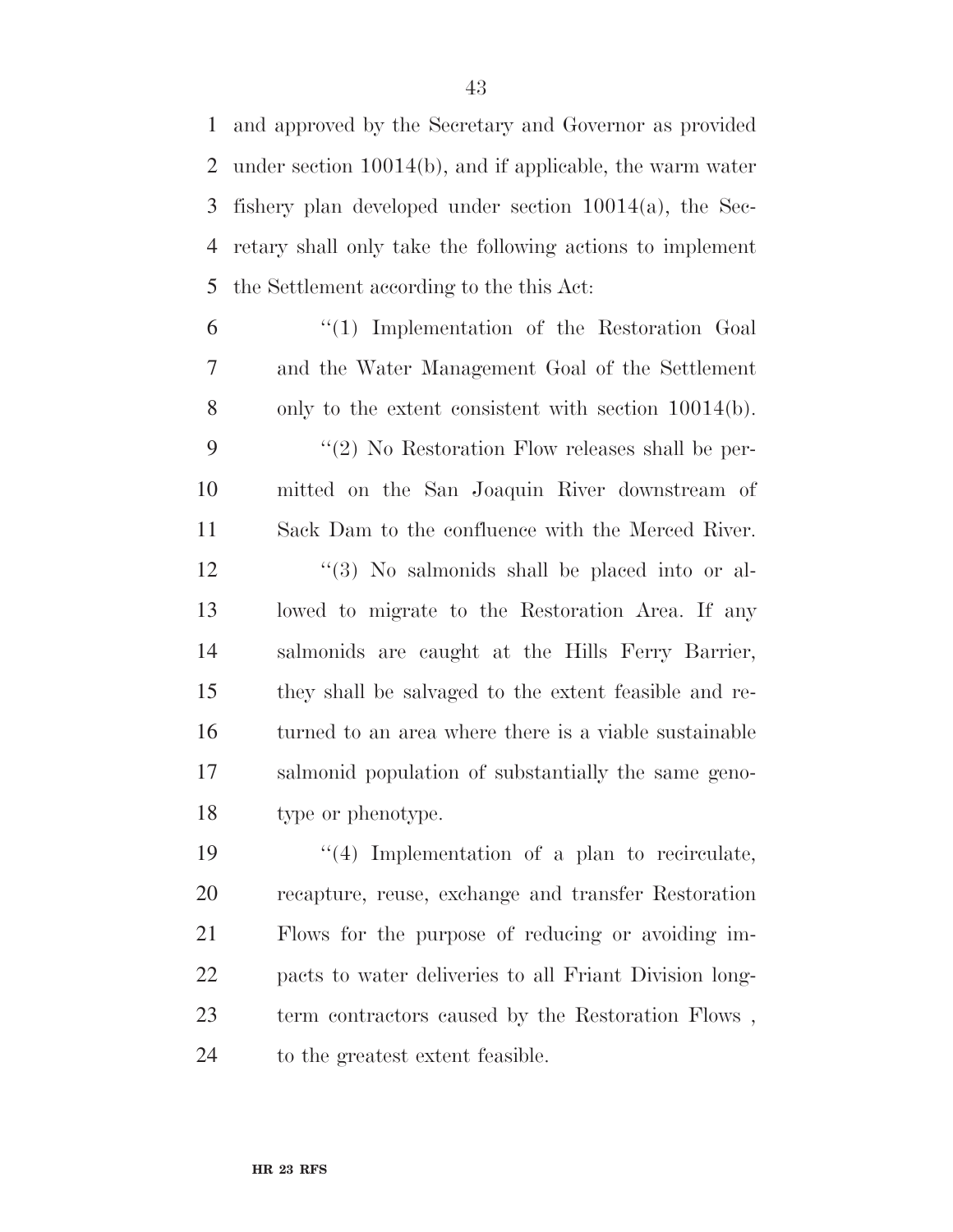| 1              | "SEC. 10014. ALTERNATE LONG-TERM ACTIONS.            |
|----------------|------------------------------------------------------|
| $\overline{2}$ | "(a) GRAVELLY FORD-WARM WATER FISHERY.—              |
| 3              | "(1) If it is determined under section $10012(a)$    |
| $\overline{4}$ | that the Settlement should not be implemented as     |
| 5              | provided in subsection (b), then not later than 1    |
| 6              | year after such determination, the Secretary and the |
| 7              | Governor shall develop and approve a reasonable,     |
| 8              | prudent, and feasible plan for maintaining a warm    |
| 9              | water fishery on the San Joaquin River below Friant  |
| 10             | Dam, but upstream of Gravelly Ford, consistent       |
| 11             | with the following:                                  |
| 12             | "(A) No water shall be released into the             |
| 13             | San Joaquin River for fishery purposes down-         |
| 14             | stream of Gravelly Ford.                             |
| 15             | $\lq\lq$ (B) Existing and future contributions to    |
| 16             | the Restoration Fund shall be expended for the       |
| 17             | purposes of-                                         |
| 18             | "(i) warm water fishery improvements                 |
| 19             | within the San Joaquin River channel up-             |
| 20             | stream of Gravelly Ford; and                         |
| 21             | "(ii) water and fishery improvements                 |
| 22             | in the San Joaquin River channel down-               |
| 23             | stream of the confluence with the Merced             |
| 24             | River and other areas for benefit of fall            |
| 25             | run salmon.                                          |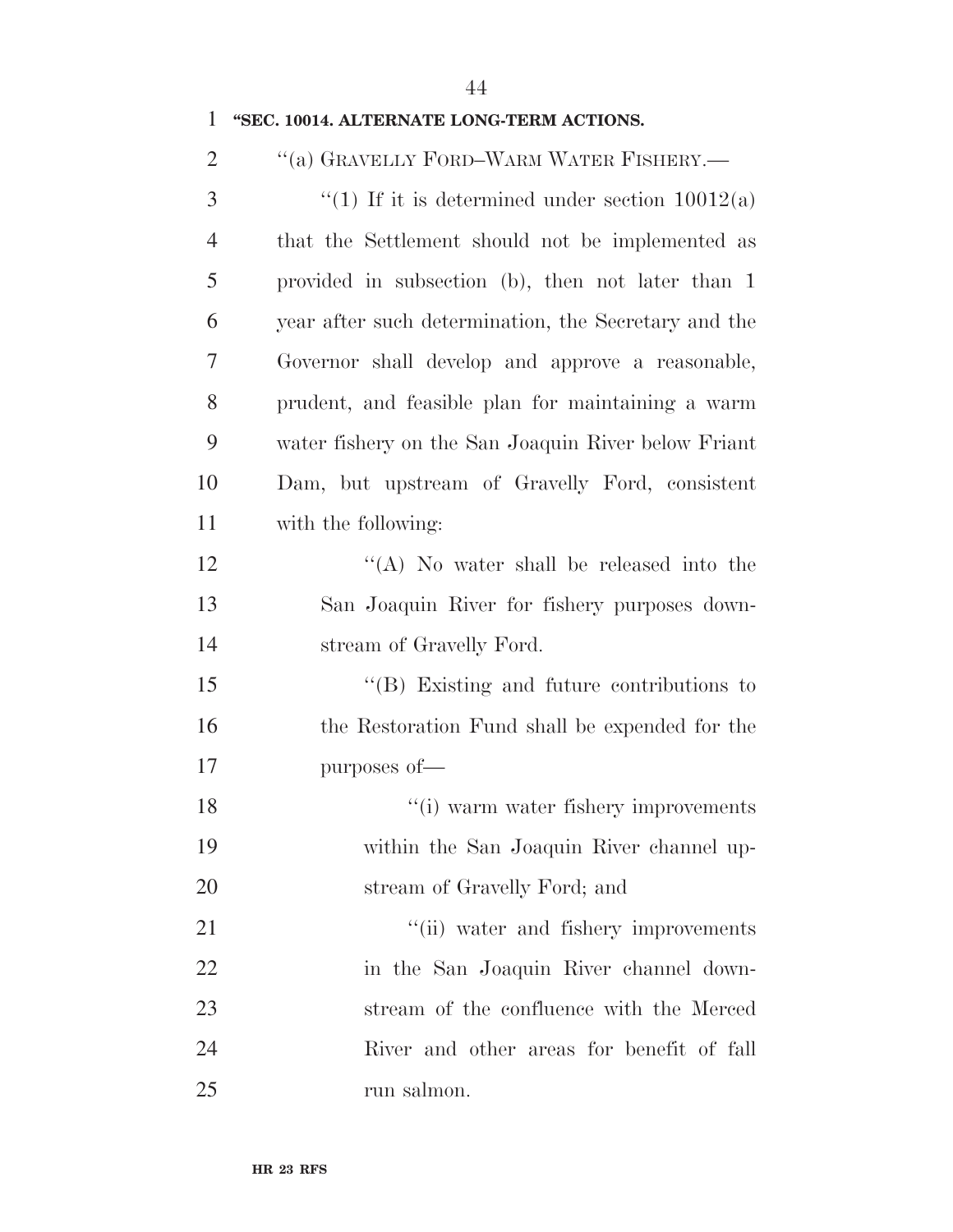| $\mathbf{1}$   | "(C) The Secretary shall establish a fund          |
|----------------|----------------------------------------------------|
| $\overline{2}$ | to be jointly administered by the Friant Water     |
| 3              | Authority, Exchange Contractors, San Joaquin       |
| $\overline{4}$ | Tributaries Authority, and San Luis Delta          |
| 5              | Mendota Water Authority to fund restoration        |
| 6              | actions along the San Joaquin River and its        |
| $\tau$         | tributaries that achieve water quality objectives  |
| 8              | for the protection of fish and wildlife. The Sec-  |
| 9              | retary shall transfer the following into the fund: |
| 10             | "(i) All funds in the San Joaquin                  |
| 11             | River Restoration Fund authorized by this          |
| 12             | part.                                              |
| 13             | "(ii) All future payments by Friant                |
| 14             | Division long-term contractors pursuant to         |
| 15             | section $3406(c)(1)$ of the Reclamation            |
| 16             | Projects, Authorization and Adjustment             |
| 17             | Act of 1992 (Public Law 102-575; 106               |
| 18             | Stat. 4721) as provided in the Settlement.         |
| 19             | $\lq\lq$ (D) In the absence of an agreement with   |
| 20             | Friant Division long-term contractors, in the      |
| 21             | event the State of California, acting through      |
| 22             | the State Water Resources Control Board or         |
| 23             | otherwise, or any other party requires the flow    |
| 24             | of the San Joaquin River to continue below         |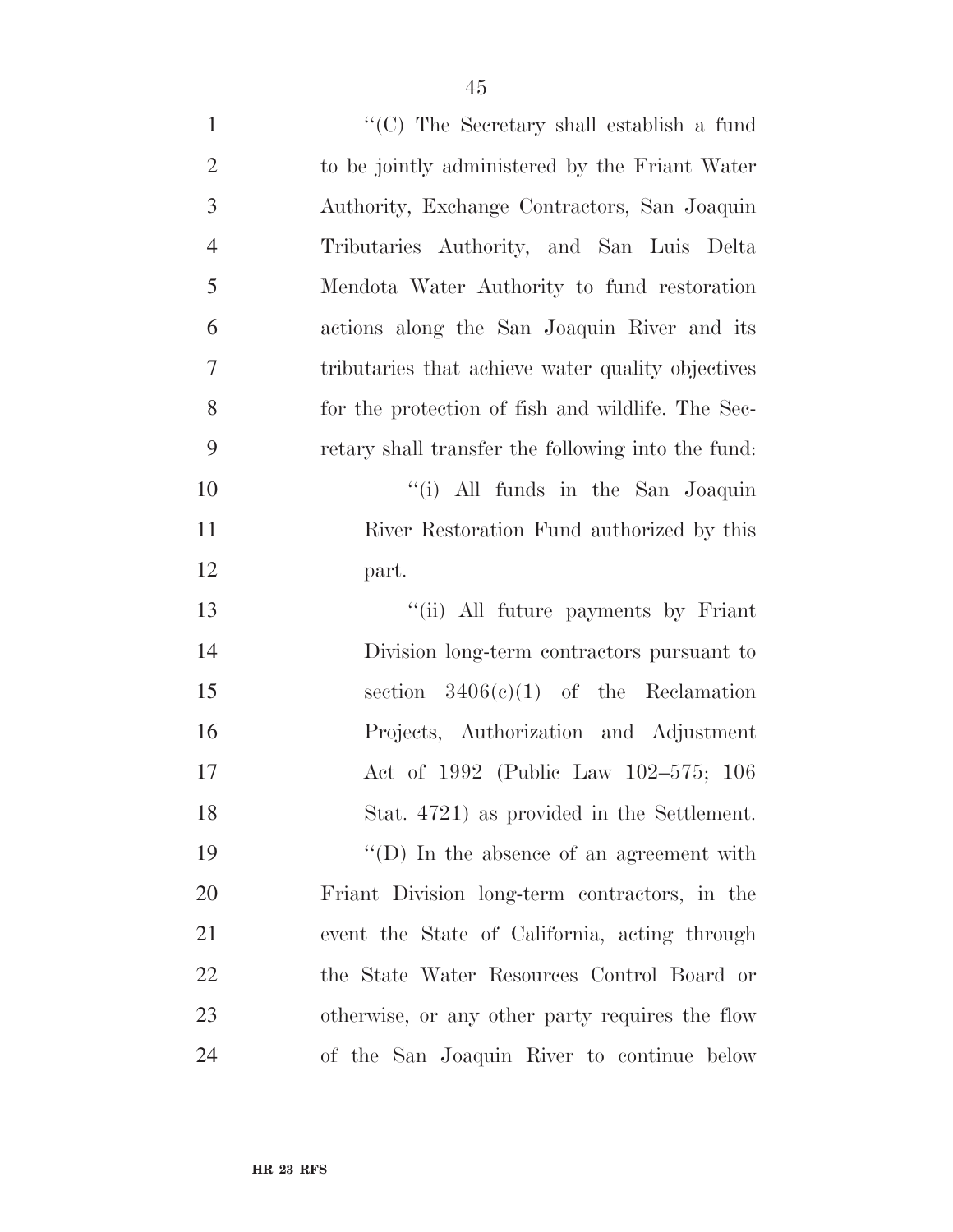- Gravelly Ford for fish and wildlife purposes 2 then— 3  $\frac{1}{10}$  all funding specified for transfer under this subsection shall cease, and any funds remaining in the San Joaquin River Basin Restoration Fund shall be trans-ferred to the Friant Water Authority for
- implementing conveyance improvements on the Friant Kern Canal and Madera Canal to mitigate for subsidence impacts since 11 their original construction; and

 $\frac{1}{10}$  the authorization to implement the Settlement as provided in this part, as amended by the Gaining Responsibility on Water Act of 2017, shall terminate and 16 the Secretary shall cease any action to im- plement this part and the Stipulation of Settlement (Natural Resources Defense Council, et al. v. Kirk Rodgers, et al., Eastern District of California, No. Civ-S– 21 88–1658 LLK/GGH); provided, further, the Secretary shall also cease to collect or expend any funds from the San Joaquin River Restoration Fund.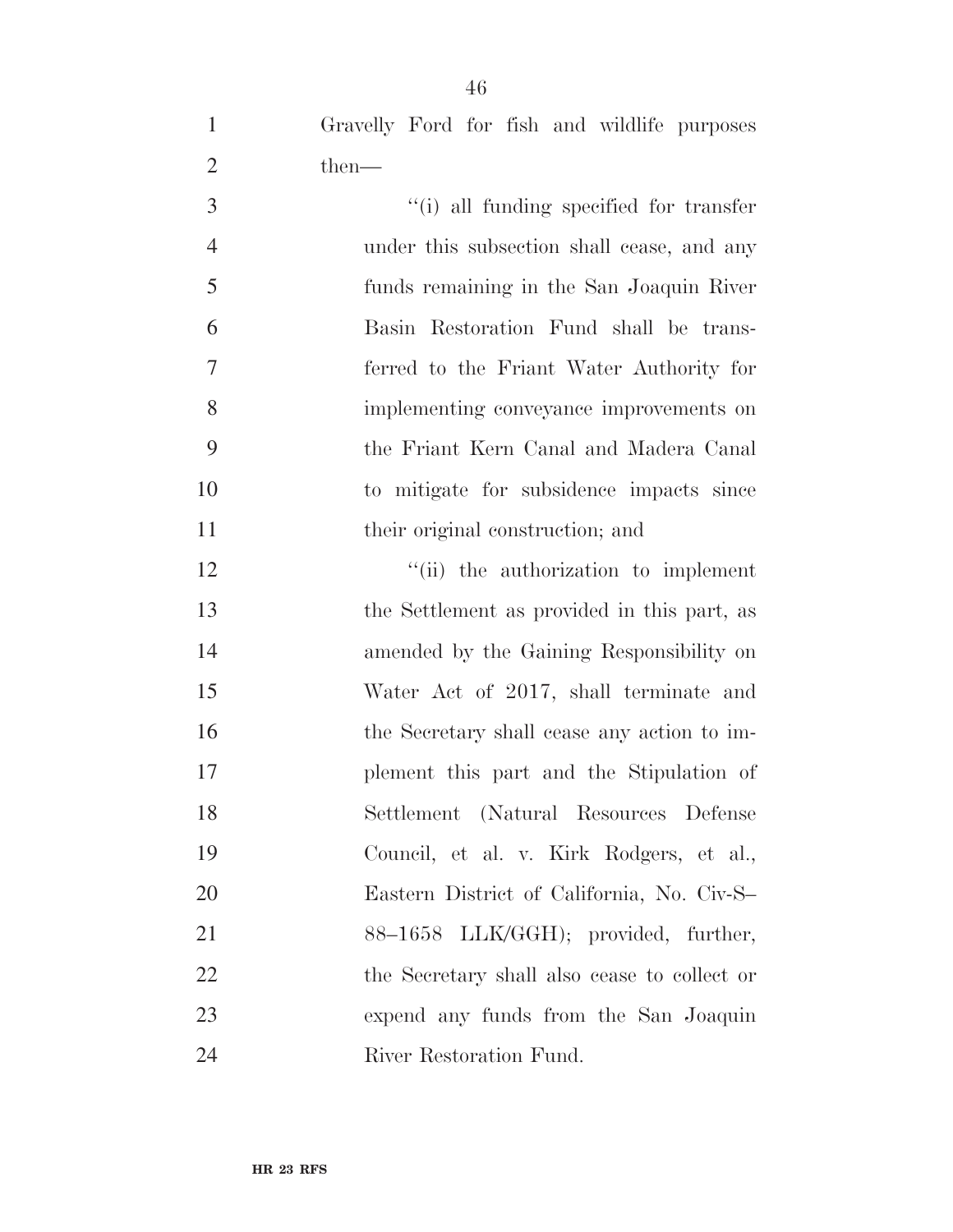''(b) CONTINUED IMPLEMENTATION.—If, in the deci-2 sion required by section  $10012(a)$ , it is determined that the Settlement should continue to be implemented as pro- vided in section 10014(b), then the following terms are required for Continued Implementation of Settlement and no funds shall be expended to implement the Settlement other than as provided for herein:

8 "(1) IMPROVEMENTS.—The improvements de- scribed in paragraph (11) of the Settlement and any additional improvements identified in the Frame- work for Implementation published in 2015 and any successors thereto shall be completed before any Restoration Flows are released to the San Joaquin River.

 ''(2) PRIORITY PROJECTS.—The improvements shall be constructed in the following order:

17 ''(A) Mendota Pool bypass and fish screen. ''(B) Arroyo Canal fish screen and Sack Dam fish passage facilities.

 $\cdot$  (C) Seepage mitigation actions to allow Restoration Flows of up to 4500 CFS such that 22 there will be no involuntarily incurred damage to private property and no damage to levees.

24 "(3) OTHER IMPROVEMENTS.—The remainder of the Improvements shall be constructed in an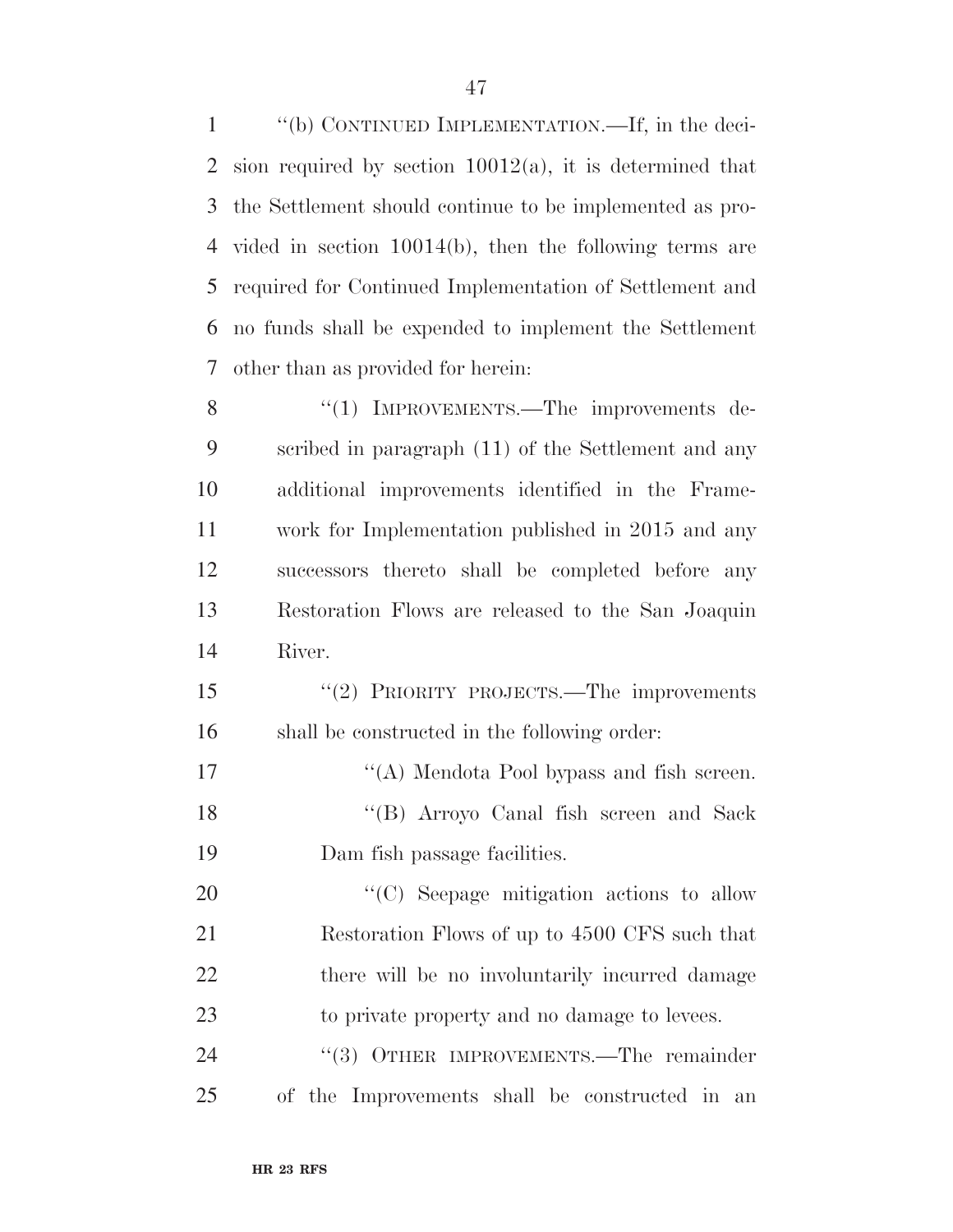order deemed appropriate by the Secretary after the foregoing projects are completed.

 ''(4) CONSTRUCTION ASSISTANCE.—If agreed to by the Exchange Contractors or any of its members, the Secretary shall enter into an agreement with the Exchange Contractors or any of its members to as- sume construction responsibility from initial design through completion of such improvements as the Ex- change Contractors or any of its members may agree to, provided that the Secretary shall retain financial responsibility for such improvements and shall reim- burse the Exchange Contractors or any of its mem- bers for costs incurred by them and their contrac- tors, if any, expended in the construction of the im- provements. The Secretary shall enter into a con- struction agreement with the Exchange Contractors or its members, as applicable, and subject to their approval, consistent with the terms of this title.

 $(5)$  TECHNICAL ADVISORY COMMITTEE AND RESTORATION ADMINISTRATOR.—The Secretary shall add to the Technical Advisory Committee (TAC), established pursuant to the Settlement, one representative from the Exchange Contractors and one representative from the San Luis & Delta-Mendota Water Authority. Any decisions and/or rec-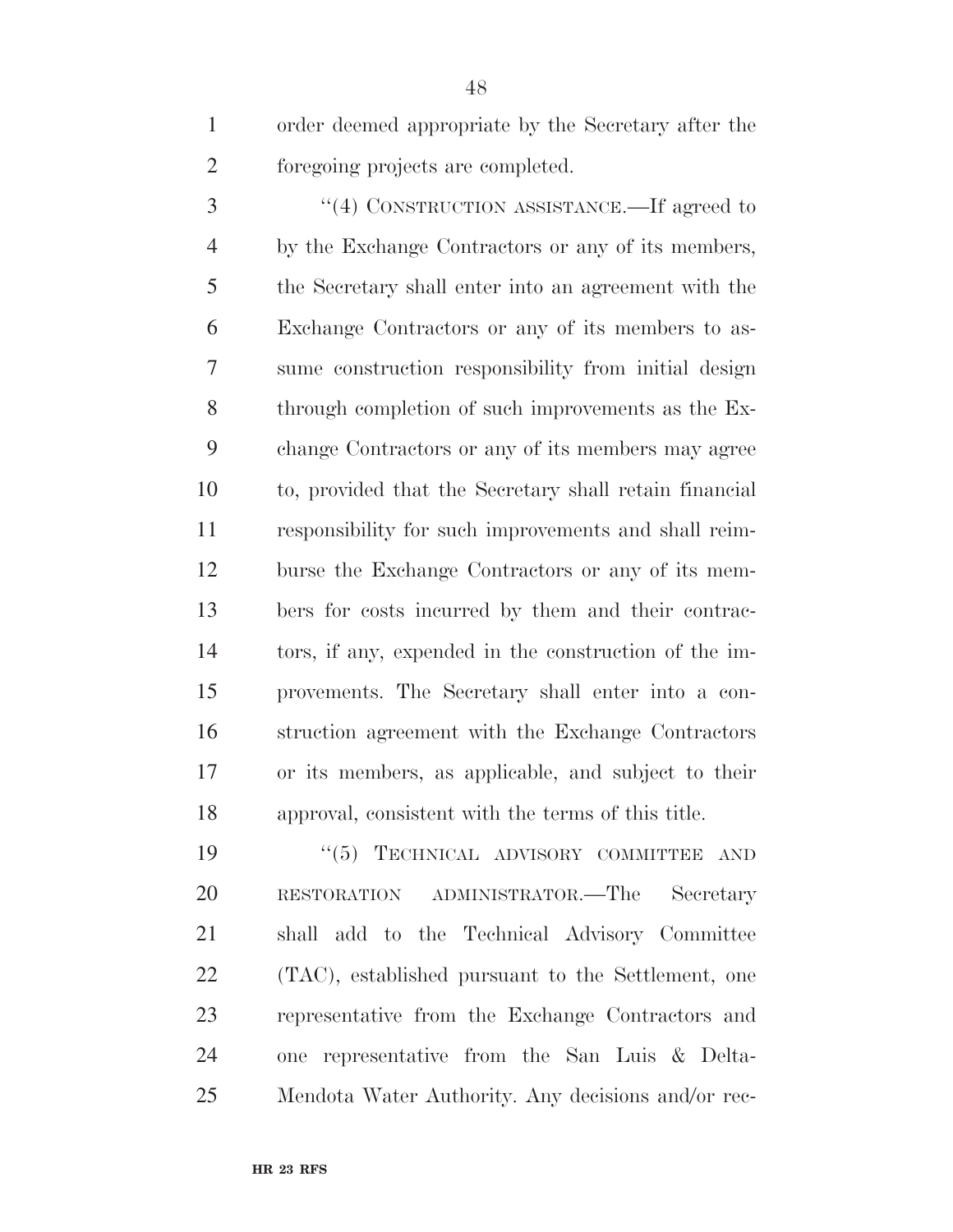ommendations made by the Restoration Adminis- trator shall be first discussed with the TAC and made on the basis of consensus to maximum extent possible. Any recommendations made by the Res- toration Administrator are advisory only, shall be in writing, shall include references to the science relied on and specify the benefits to fish in the river, and include the level of consensus reached by the TAC. The Secretary's final decision on any action, includ- ing flows, can deviate from the Restoration Adminis- trator's recommendation provided that the Sec- retary's final decision is based upon sound and ob- jective science, and is otherwise consistent with this title.

 ''(6) RESTORATION FLOWS.—The appropriate level of Restoration Flows under any circumstance shall be no greater than that set forth in the hydrographs attached as exhibit B to the Settle- ment, and shall be no greater than the real-time fishery needs required to meet the Restoration Goal. The Secretary shall make the final decision as to the appropriate level of Restoration Flows and other ac- tions regarding implementation of the Restoration Program. The appropriate level of Restoration Flows shall at a minimum not exceed channel capacity,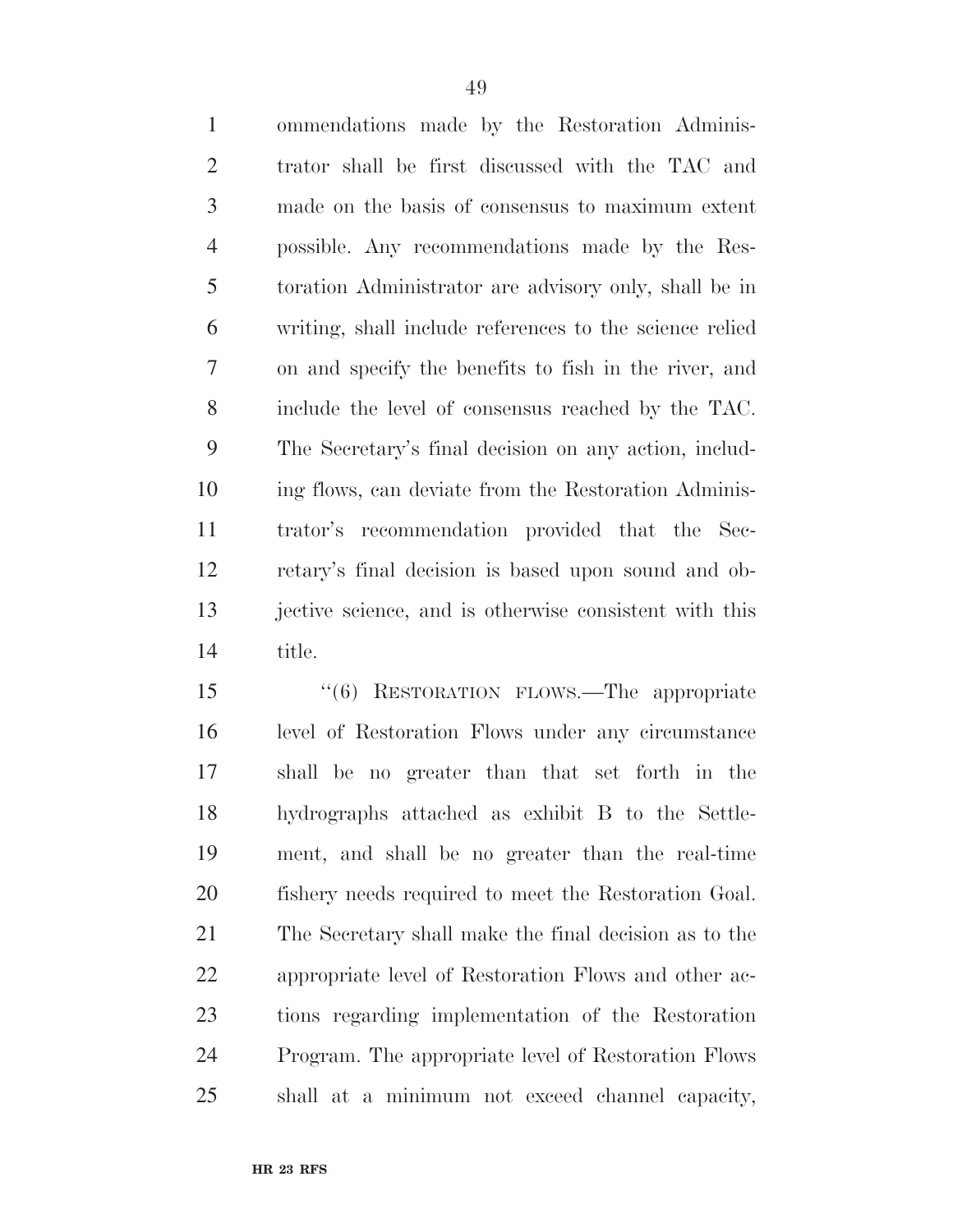cause seepage damage, or be inconsistent with any other requirements in this section. The Secretary's decisions and those of the Secretary of Commerce shall be fully supported by the best commercial and scientific information available, shall be made in an open and transparent manner, and shall be based on objective information capable of replication.

8 "(7) FISH REINTRODUCTION.—No fishery shall be introduced or placed for any reason in to the San Joaquin River upstream of the Merced River, until Reclamation has released Restoration Flows down the San Joaquin River in each hydrologic year type: wet, above normal, below normal, dry, and critically dry and determined that the improvements are fully functional and that seepage impacts have been fully mitigated. At least 180 days before the introduction of spring run Chinook salmon the Bureau of Rec- lamation shall submit a report to Congress that pro- vides a critical examination of the impact of Res- toration Flows on seepage and the improvements, and the likelihood of success in restoring a salmon fishery that is viable, sustainable and capable of voli-tional passage.

24 "(8) PROTECTED SPECIES.—Any protected spe-cies migrating into the Restoration Area shall be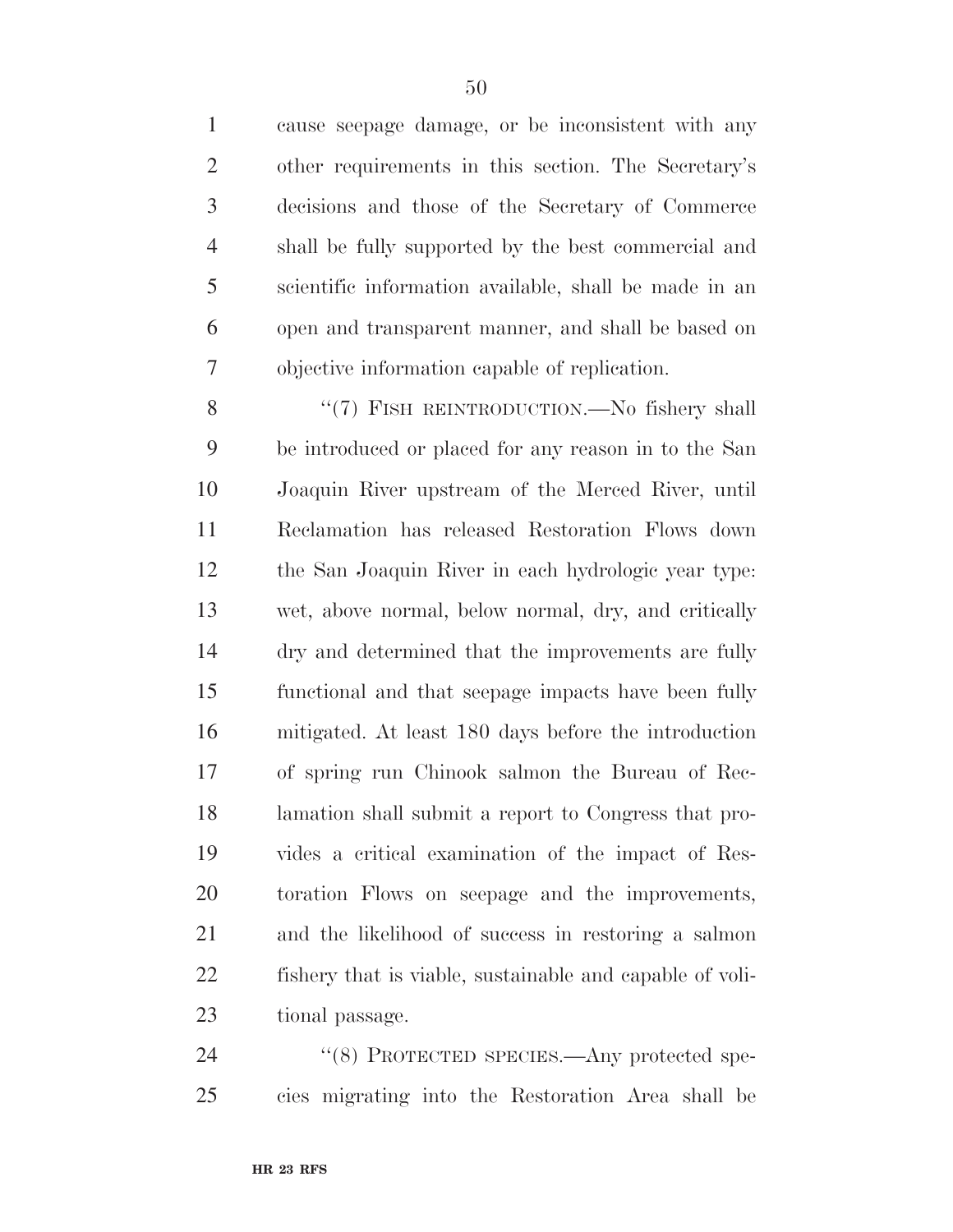deemed to be a nonessential experimental popu- lation. Congress finds that due to human–caused physical changes to the pathways of the San Joaquin River upstream of the confluence of the Merced River the San Joaquin River is deemed a distinct and separate geographic area and no agency shall take any action pursuant to any authority or re- quirement of the Endangered Species Act of 1973 (16 U.S.C. 1531 et seq.) or any other Federal or State species protection law that will have an ad- verse impact on landowners or water agencies within the Restoration Area unless such impacts are in-curred on a voluntary basis.

 $(9)$  SUBSIDENCE.—Prior to implementing any other actions, the Secretary shall work with local water districts and landowners to ensure the actions include appropriate solutions to past and likely fu- ture subsidence. Without resolution to the subsid- ence issue, the improvements described in the Settle- ment and the San Joaquin River and/or the flood control system will continue to be irreparability dam- aged. Any costs incurred by the Secretary, including but not limited to acquisition of property from will-ing sellers shall be non-reimbursable.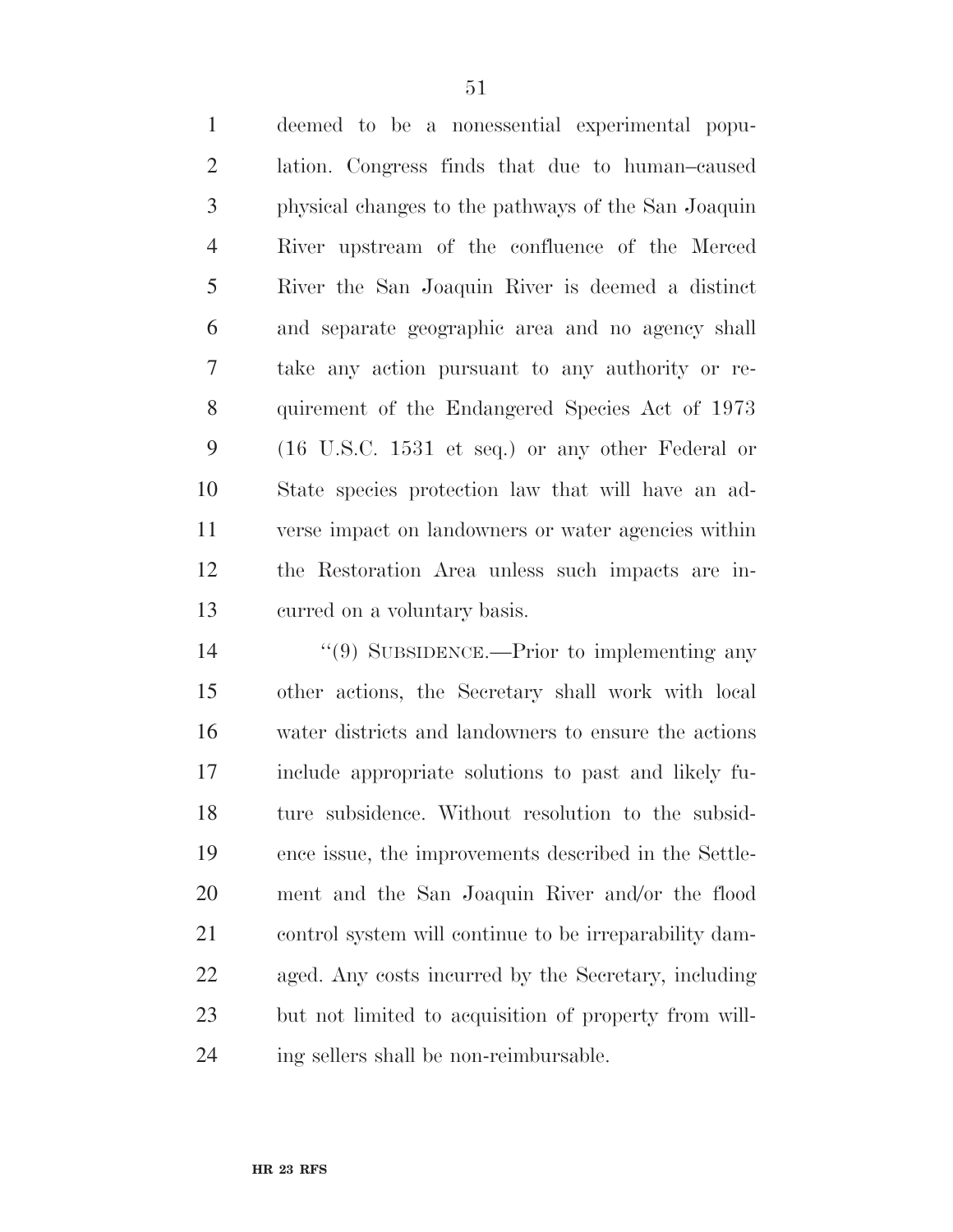1 "(10) FULL FUNDING.—Prior to commencing construction of any Improvement, the Secretary shall approve a funding plan that demonstrates that the United States has obtained all authorizations for appropriations combined with other authorized and reasonably foreseeable funding sources necessary for the orderly completion of all improvements described in paragraph (11) of the Settlement and any addi- tional improvements identified in the Framework for Implementation published in 2015, including any amendments thereto. 12 "(11) MITIGATION OF IMPACTS.—Prior to the implementation of decisions or agreements to con- struct, improve, operate, or maintain Improvements. or facilities that the Secretary determines are needed to implement the Settlement, the Secretary shall—  $'$ (A) identify the impacts associated with such actions; 19 ''(B) identify the actions that the Sec- retary must implement to mitigate any impacts on water users and landowners in the Restora- tion Area; and 23 ''(C) shall implement all of the mitigation

actions so as to eliminate or reduce to an im-

**HR 23 RFS**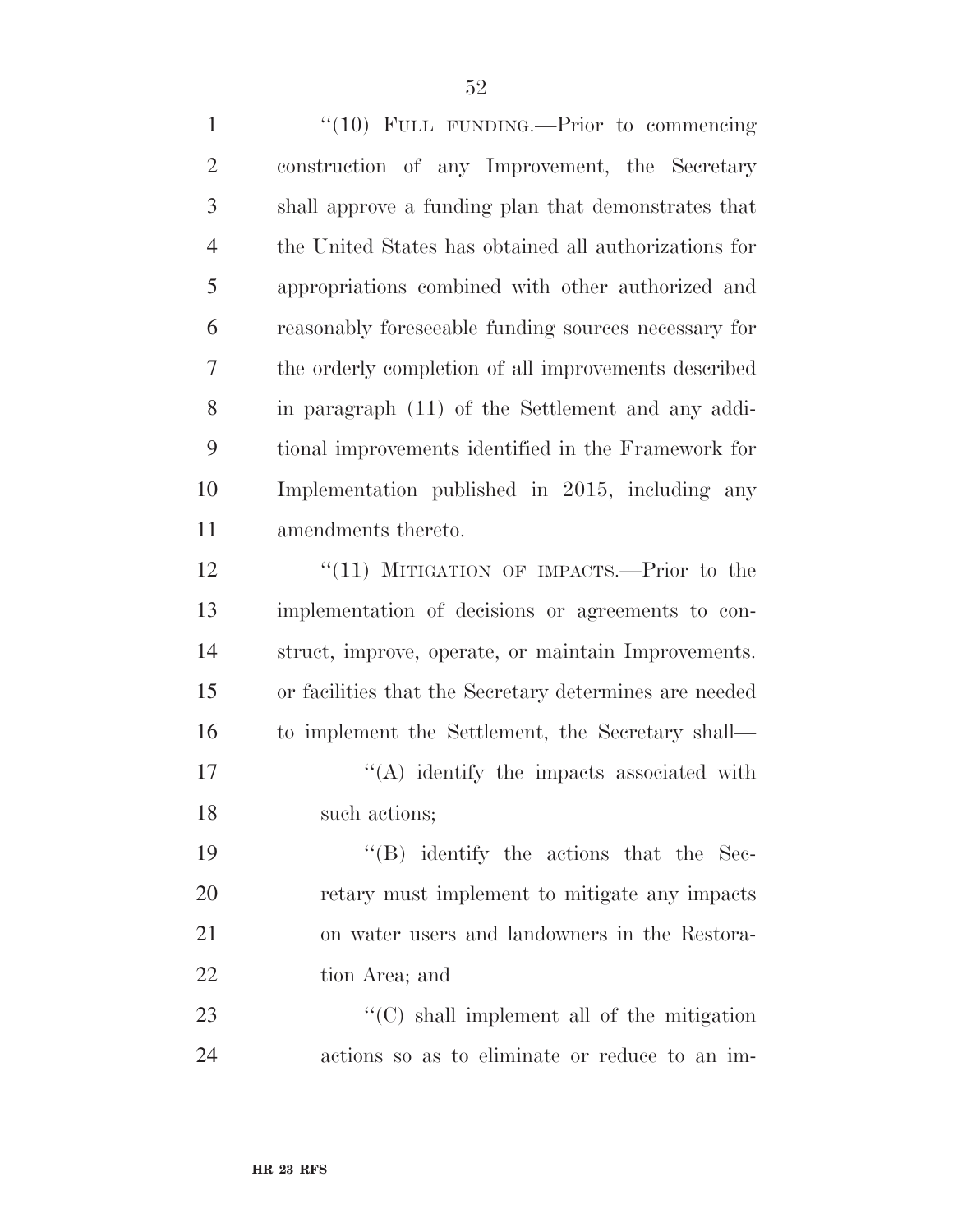| material effect any adverse impacts on water |  |  |  |
|----------------------------------------------|--|--|--|
| users and landowners.".                      |  |  |  |

# **TITLE II—CALFED STORAGE FEASIBILITY STUDIES**

#### **SEC. 201. STUDIES.**

 The Secretary of the Interior, through the Commis-sioner of Reclamation, shall—

 (1) complete the feasibility studies described in 9 clauses (i)(I) and (ii)(II) of section  $103(d)(1)(A)$  of Public Law 108–361 (118 Stat. 1684) and submit such studies to the appropriate committees of the House of Representatives and the Senate not later than November 30, 2018;

 (2) complete the feasibility study described in 15 clause (i)(II) of section  $103(d)(1)(A)$  of Public Law 108–361 and submit such study to the appropriate committees of the House of Representatives and the Senate not later than November 30, 2018;

 (3) complete a publicly available draft of the feasibility study described in clause (ii)(I) of section  $21 \qquad 103(d)(1)(A)$  of Public Law 108–361 and submit such study to the appropriate committees of the House of Representatives and the Senate not later than November 30, 2018;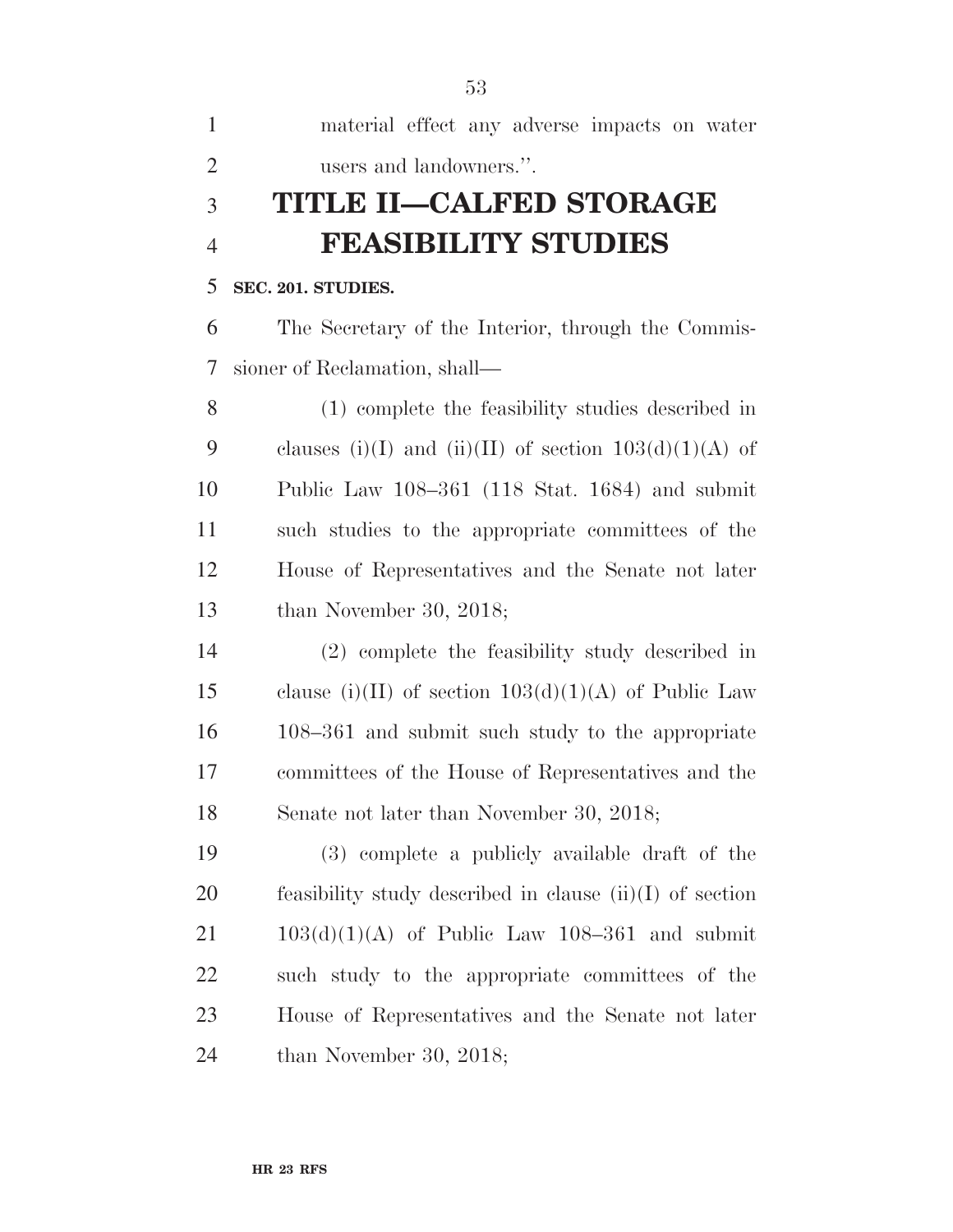| $\mathbf{1}$   | (4) complete the feasibility study described in        |
|----------------|--------------------------------------------------------|
| $\overline{2}$ | clause (ii)(I) of section $103(d)(1)(A)$ of Public Law |
| 3              | $108-361$ and submit such study to the appropriate     |
| $\overline{4}$ | committees of the House of Representatives and the     |
| 5              | Senate not later than November 30, 2019;               |
| 6              | (5) complete the feasibility study described in        |
| 7              | section $103(f)(1)(A)$ of Public Law 108-361 (118)     |
| $8\,$          | Stat. 1694) and submit such study to the appro-        |
| 9              | priate committees of the House of Representatives      |
| 10             | and the Senate not later than December 31, 2019;       |
| 11             | $(6)$ in conducting any feasibility study under        |
| 12             | this Act, the reclamation laws, the Central Valley     |
| 13             | Project Improvement Act (title XXXIV of Public         |
| 14             | Law 102–575; 106 Stat. 4706), the Fish and Wild-       |
| 15             | life Coordination Act (16 U.S.C. 661 et seq.), the     |
| 16             | Endangered Species Act of 1973 (16 U.S.C. 1531 et      |
| 17             | seq.), and other applicable law, for the purposes of   |
| 18             | determining feasibility the Secretary shall document,  |
| 19             | delineate, and publish costs directly relating to the  |
| 20             | engineering and construction of a water storage        |
| 21             | project separately from the costs resulting from reg-  |
| 22             | ulatory compliance or the construction of auxiliary    |
| 23             | facilities necessary to achieve regulatory compliance; |
| 24             | and                                                    |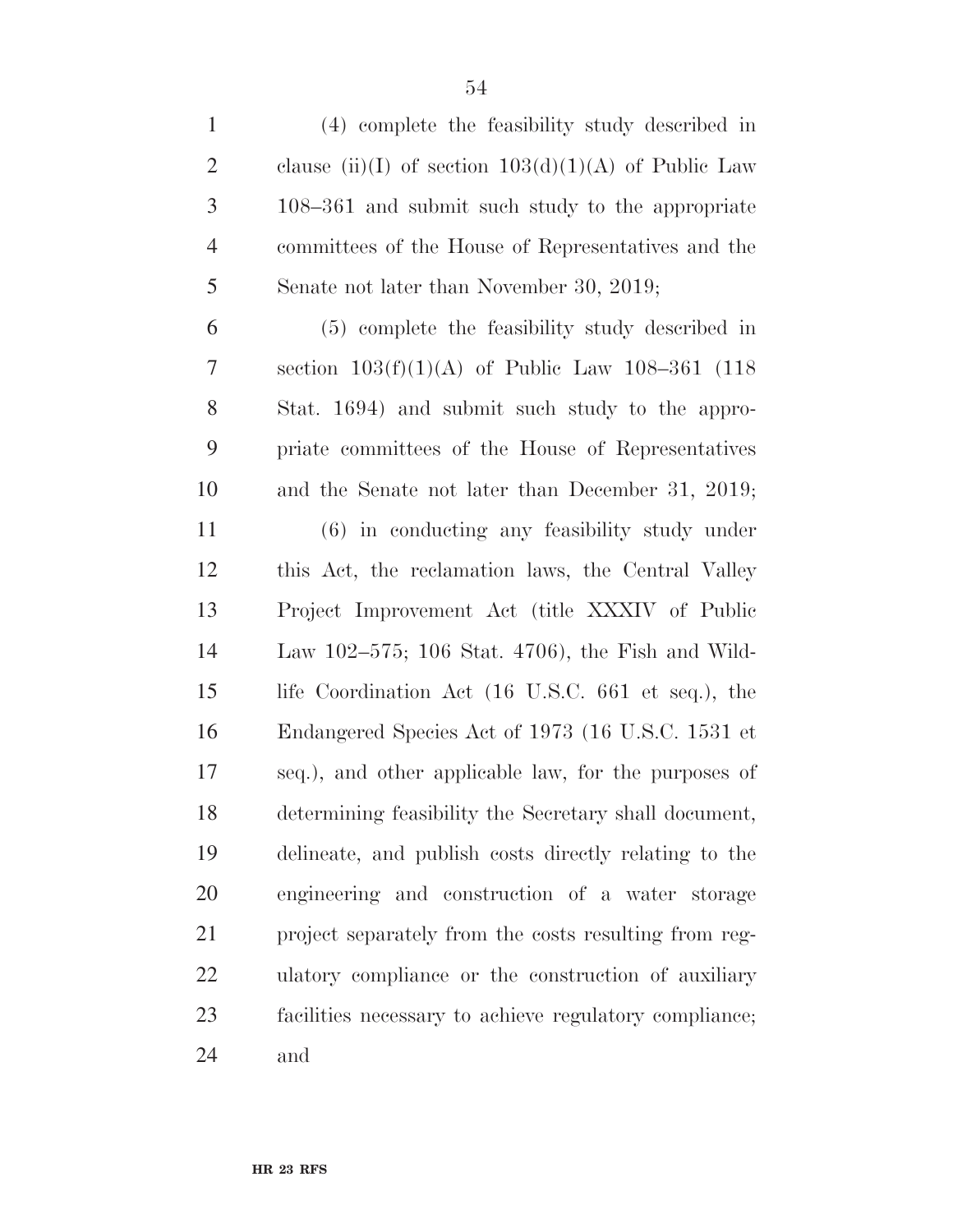(7) communicate, coordinate and cooperate with public water agencies that contract with the United States for Central Valley Project water and that are expected to participate in the cost pools that will be created for the projects proposed in the feasibility studies under this section.

#### **SEC. 202. TEMPERANCE FLAT.**

 (a) DEFINITIONS.—For the purposes of this section: (1) PROJECT.—The term ''Project'' means the Temperance Flat Reservoir Project on the Upper San Joaquin River.

 (2) RMP.—The term ''RMP'' means the docu- ment titled ''Bakersfield Field Office, Record of De- cision and Approved Resource Management Plan'', dated December 2014.

 (3) SECRETARY.—The term ''Secretary'' means the Secretary of the Interior.

 (b) APPLICABILITY OF RMP.—The RMP and find- ings related thereto shall have no effect on or applicability to the Secretary's determination of feasibility of, or on any findings or environmental review documents related to— (1) the Project; or

 (2) actions taken by the Secretary pursuant to 24 section  $103(d)(1)(A)(ii)(II)$  of the Bay-Delta Au-thorization Act (title I of Public Law 108–361).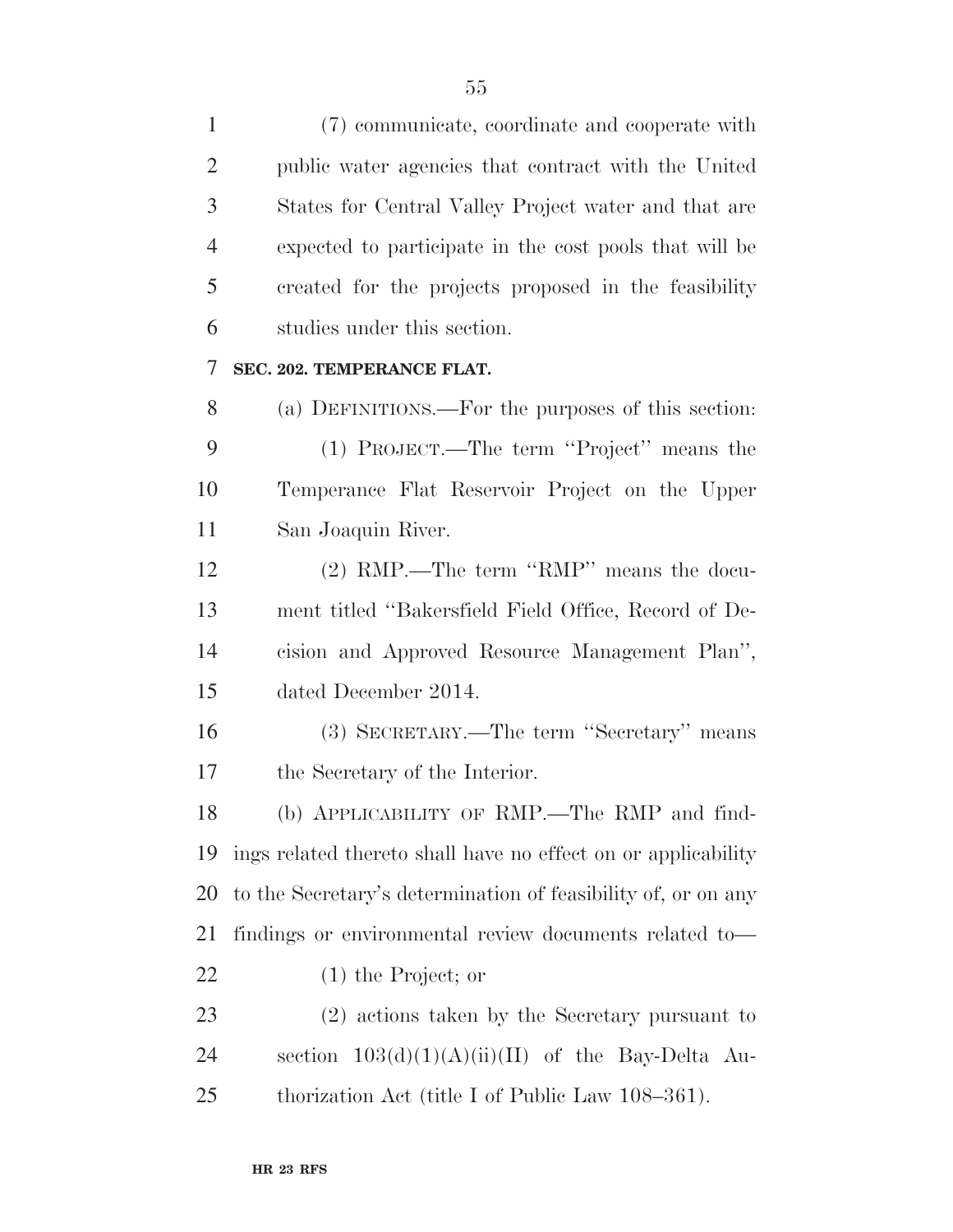(c) DUTIES OF SECRETARY UPON DETERMINATION OF FEASIBILITY.—If the Secretary finds the Project to be feasible, the Secretary shall manage the land rec- ommended in the RMP for designation under the Wild and Scenic Rivers Act (16 U.S.C. 1271 et seq.) in a manner that does not impede any environmental reviews, preconstruction, construction, or other activities of the Project, regardless of whether or not the Secretary sub- mits any official recommendation to Congress under the Wild and Scenic Rivers Act.

 (d) RESERVED WATER RIGHTS.—Effective Decem- ber 22, 2017, there shall be no Federal reserved water rights to any segment of the San Joaquin River related to the Project as a result of any designation made under the Wild and Scenic Rivers Act (16 U.S.C. 1271 et seq.).

#### **SEC. 203. WATER STORAGE PROJECT CONSTRUCTION.**

 The Secretary of the Interior, acting through the Commissioner of the Bureau of Reclamation, may partner or enter into an agreement on the water storage projects identified in section 103(d)(1) of the Water Supply Reli- ability and Environmental Improvement Act (Public Law 108–361) (and Acts supplemental and amendatory to the Act) with local joint powers authorities formed pursuant to State law by irrigation districts and other local water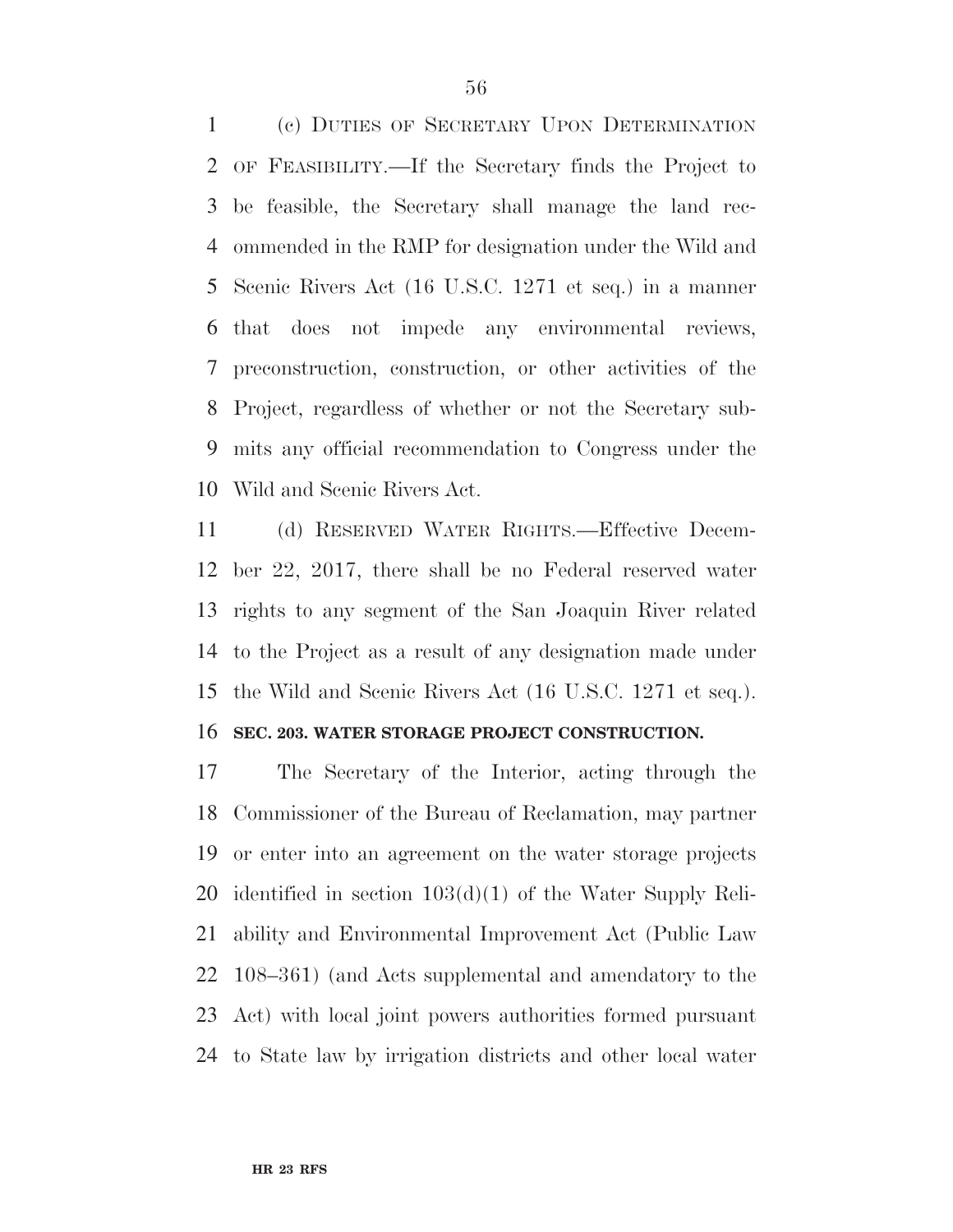districts and local governments within the applicable hy-drologic region, to advance those projects.

#### **SEC. 204. GEOPHYSICAL SURVEY.**

 The Bureau of Reclamation, in cooperation with the United States Geological Survey, the State of California, and local and State water agencies, may conduct detailed geophysical characterization activities of subsurface aqui- fer systems and groundwater vulnerability in California, which has experienced a critical, multi-year drought that resulted in severe groundwater overdraft in some areas, followed by less than optimal recharge from the heavy rainstorms and flooding during the 2016–2017 winter sea- son. This geophysical survey should include data per-taining to the following:

 (1) Subsurface system framework: occurrence and geometry of aquifer and non-aquifer zones.

 (2) Aquifer storage and transmission character-istics.

(3) Areas of greatest recharge potential.

#### **SEC. 205. HEADWATER-RESTORATION SCOPING STUDY.**

 The Bureau of Reclamation may partner with aca- demia, specifically the University of California, and State and local water agencies, to develop a study to enhance mountain runoff to Central Valley Project reservoirs from headwater restoration with the following aims: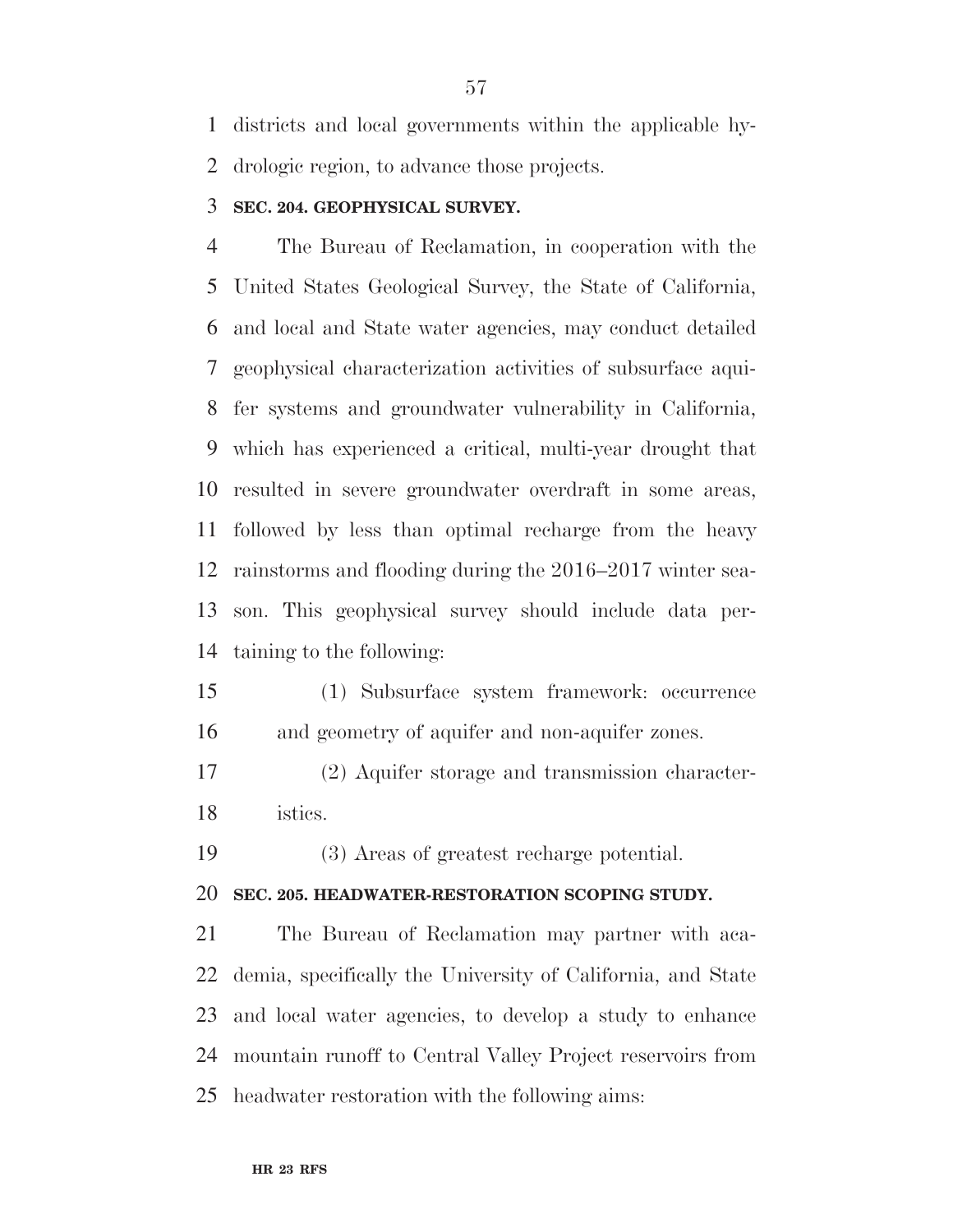| $\mathbf{1}$   | (1) Estimate forest biomass density and annual             |
|----------------|------------------------------------------------------------|
| $\overline{2}$ | evapotranspiration (ET) across the Shasta Lake wa-         |
| 3              | tershed for the past decade using satellite and other      |
| $\overline{4}$ | available spatial data.                                    |
| 5              | (2) Identify areas on public and private land              |
| 6              | that have high biomass densities and ET, and assess        |
| 7              | potential changes in ET that would ensue from for-         |
| 8              | est restoration.                                           |
| 9              | (3) Assess role of subsurface storage in pro-              |
| 10             | viding drought resilience of forests, based on long-       |
| 11             | term historical estimates of precipitation, drought        |
| 12             | severity and stream discharge.                             |
| 13             | (4) Assess role of snowpack in annual water                |
| 14             | balance across the watersheds.                             |
| 15             | <b>TITLE III–WATER RIGHTS</b>                              |
| 16             | <b>PROTECTIONS</b>                                         |
| 17             | SEC. 301. OFFSET FOR STATE WATER PROJECT.                  |
| 18             | (a) IMPLEMENTATION IMPACTS.—The Secretary of               |
| 19             | the Interior shall confer with the California Department   |
| 20             | of Fish and Wildlife in connection with the implementa-    |
| 21             | tion of this title on potential impacts to any consistency |
| 22             | determination for operations of the State Water Project    |
| 23             | issued pursuant to California Fish and Game Code section   |

2080.1.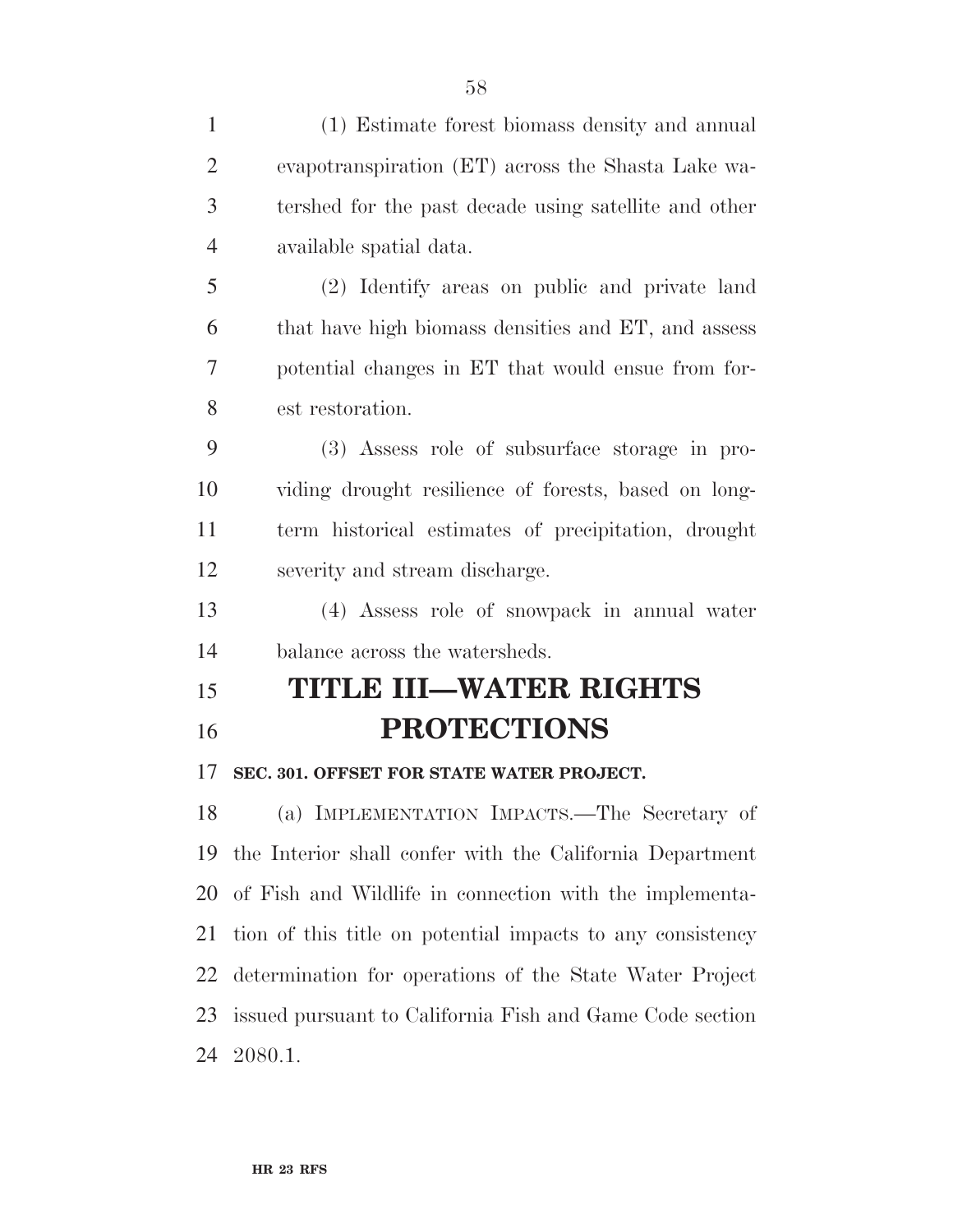(b) ADDITIONAL YIELD.—If, as a result of the appli- cation of this title, the California Department of Fish and Wildlife—

 (1) revokes the consistency determinations pur- suant to California Fish and Game Code section 2080.1 that are applicable to the State Water Project;

 (2) amends or issues one or more new consist- ency determinations pursuant to California Fish and Game Code section 2080.1 in a manner that directly or indirectly results in reduced water supply to the State Water Project as compared with the water supply available under the smelt biological opinion and the salmonid biological opinion; or

 (3) requires take authorization under California Fish and Game Code section 2081 for operation of the State Water Project in a manner that directly or indirectly results in reduced water supply to the State Water Project as compared with the water supply available under the smelt biological opinion and the salmonid biological opinion, and as a con- sequence of the Department's action, Central Valley Project yield is greater than it would have been ab- sent the Department's actions, then that additional yield shall be made available to the State Water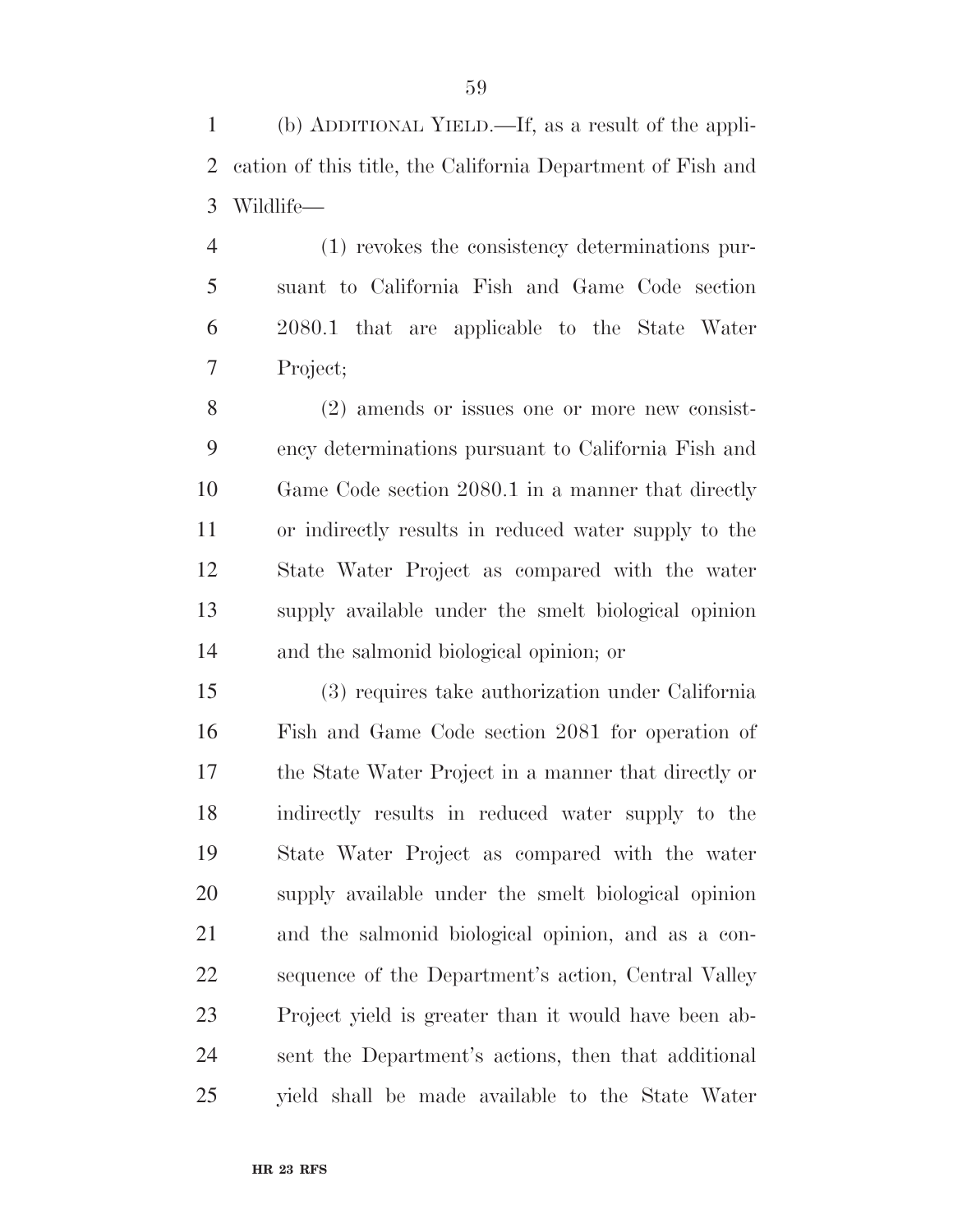Project for delivery to State Water Project contrac- tors to offset losses resulting from the Department's action.

 (c) NOTIFICATION RELATED TO ENVIRONMENTAL PROTECTIONS.—The Secretary of the Interior shall imme- diately notify the Director of the California Department of Fish and Wildlife in writing if the Secretary of the Inte- rior determines that implementation of the smelt biological opinion and the salmonid biological opinion consistent with this title reduces environmental protections for any species covered by the opinions.

#### **SEC. 302. AREA OF ORIGIN PROTECTIONS.**

 (a) IN GENERAL.—The Secretary of the Interior is directed, in the operation of the Central Valley Project, to adhere to California's water rights laws governing water rights priorities and to honor water rights senior to those held by the United States for operation of the Central Val- ley Project, regardless of the source of priority, including any appropriative water rights initiated prior to December 19, 1914, as well as water rights and other priorities per- fected or to be perfected pursuant to California Water Code Part 2 of Division 2. Article 1.7 (commencing with section 1215 of chapter 1 of part 2 of division 2, sections 10505, 10505.5, 11128, 11460, 11461, 11462, and 11463, and sections 12200 through 12220, inclusive).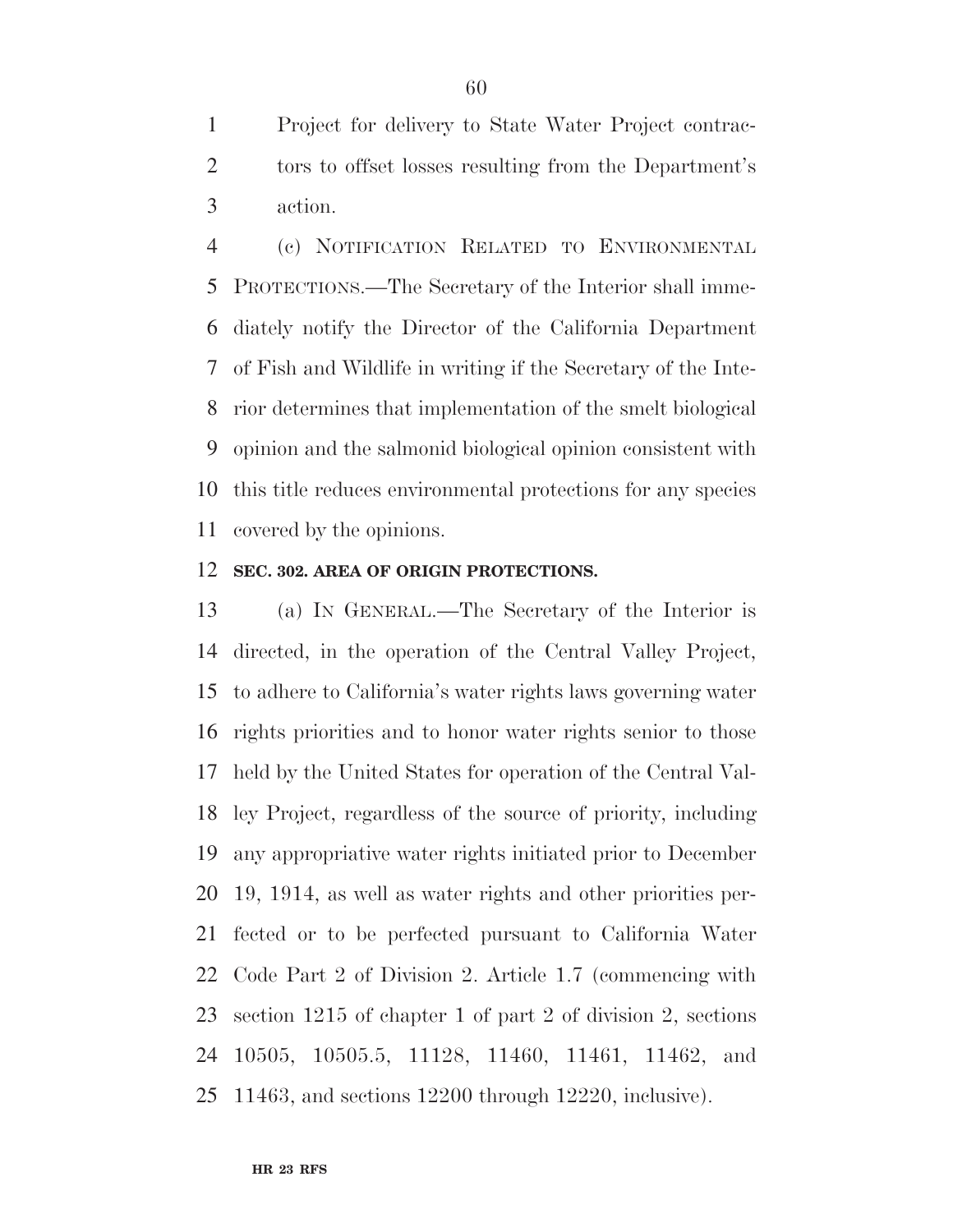(b) DIVERSIONS.—Any action undertaken by the Sec- retary of the Interior and the Secretary of Commerce pur- suant to both this title and section 7 of the Endangered Species Act of 1973 (16 U.S.C. 1531 et seq.) that requires that diversions from the Sacramento River or the San Joa- quin River watersheds upstream of the Delta be bypassed shall not be undertaken in a manner that alters the water rights priorities established by California law.

#### **SEC. 303. NO REDIRECTED ADVERSE IMPACTS.**

 (a) IN GENERAL.—The Secretary of the Interior shall ensure that, except as otherwise provided for in a water service or repayment contract, actions taken in compliance with legal obligations imposed pursuant to or as a result of this title, including such actions under section 7 of the Endangered Species Act of 1973 (16 U.S.C. 1531 et seq.) and other applicable Federal and State laws, shall not di-rectly or indirectly—

 (1) result in the involuntary reduction of water supply or fiscal impacts to individuals or districts who receive water from either the State Water Project or the United States under water rights set- tlement contracts, exchange contracts, water service contracts, repayment contracts, or water supply con-tracts; or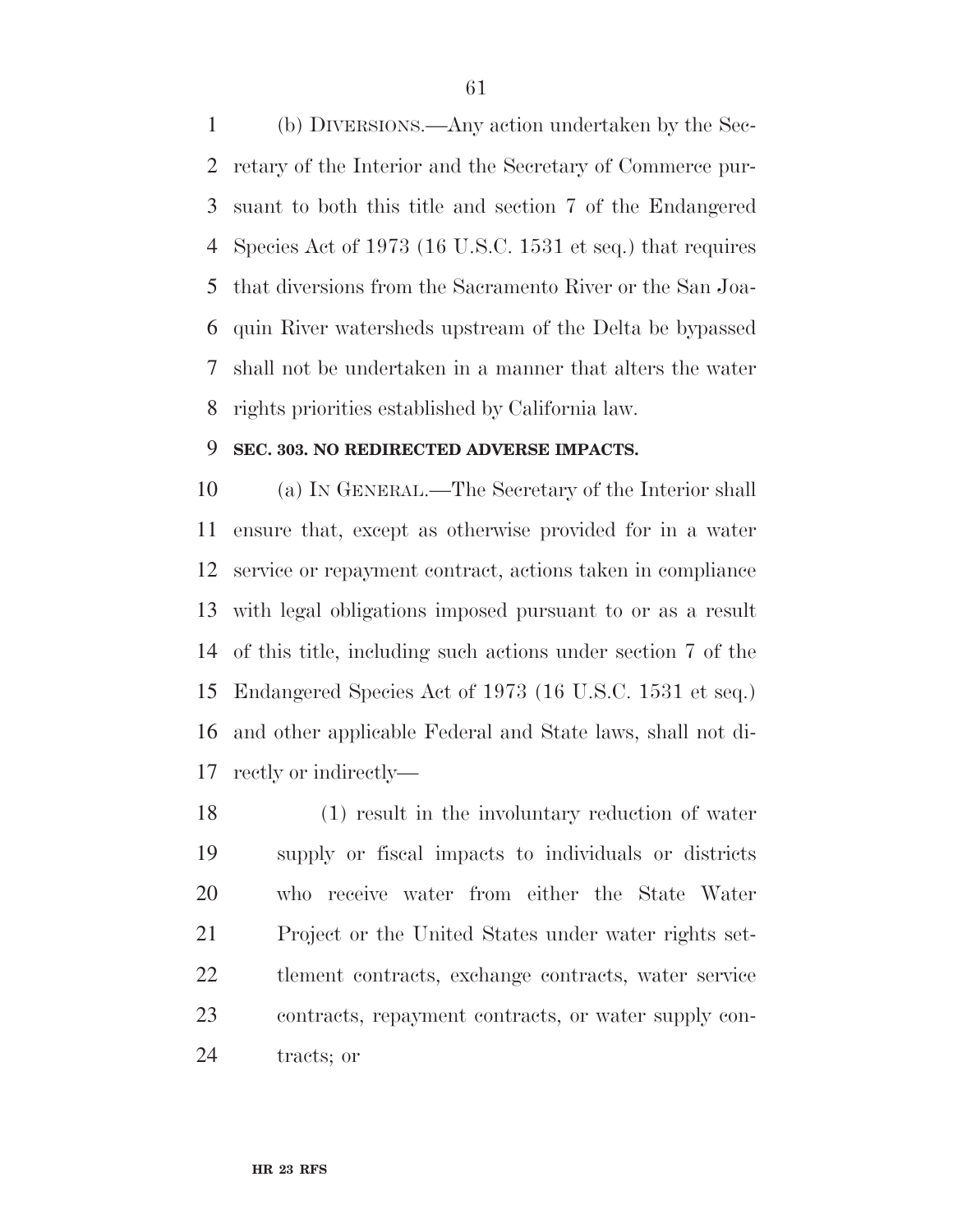(2) cause redirected adverse water supply or fis- cal impacts to those within the Sacramento River watershed, the San Joaquin River watershed or the State Water Project service area.

 (b) COSTS.—To the extent that costs are incurred solely pursuant to or as a result of this title and would not otherwise have been incurred by any entity or public or local agency or subdivision of the State of California, such costs shall not be borne by any such entity, agency, or subdivision of the State of California, unless such costs are incurred on a voluntary basis.

 (c) RIGHTS AND OBLIGATIONS NOT MODIFIED OR AMENDED.—Nothing in this title shall modify or amend the rights and obligations of the parties to any existing—

 (1) water service, repayment, settlement, pur- chase, or exchange contract with the United States, including the obligation to satisfy exchange contracts and settlement contracts prior to the allocation of any other Central Valley Project water; or

 (2) State Water Project water supply or settle-ment contract with the State.

**SEC. 304. ALLOCATIONS FOR SACRAMENTO VALLEY CON-**

- **TRACTORS.**
- (a) ALLOCATIONS.—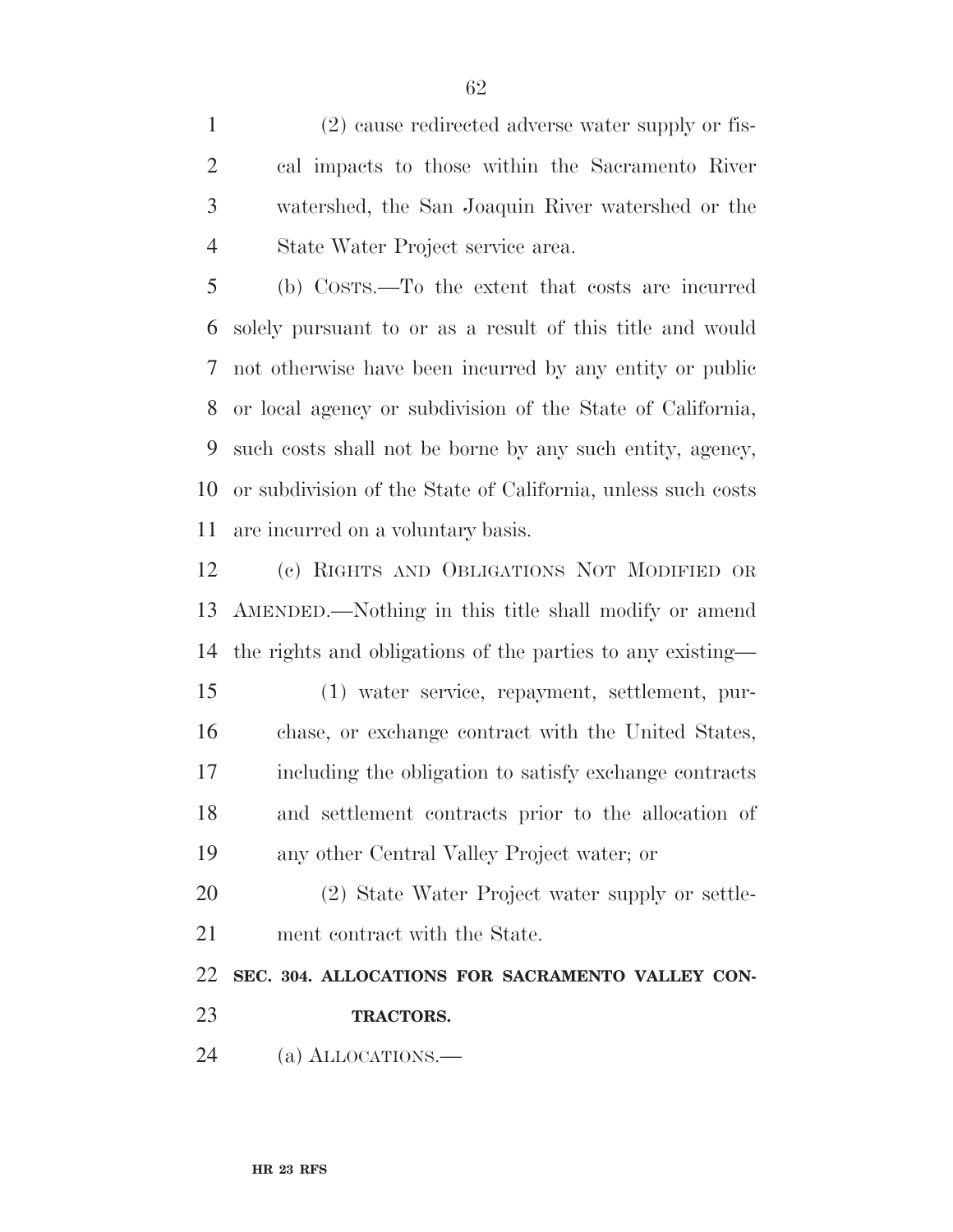| $\mathbf{1}$   | (1) IN GENERAL.—Subject to paragraph $(2)$              |
|----------------|---------------------------------------------------------|
| $\overline{2}$ | and subsection (b), the Secretary of the Interior is    |
| 3              | directed, in the operation of the Central Valley        |
| $\overline{4}$ | Project, to allocate water provided for irrigation pur- |
| 5              | poses to existing Central Valley Project agricultural   |
| 6              | water service contractors within the Sacramento         |
| 7              | River Watershed in compliance with the following:       |
| 8              | $(A)$ Not less than 100 percent of their con-           |
| 9              | tract quantities in a "Wet" year.                       |
| 10             | (B) Not less than 100 percent of their con-             |
| 11             | tract quantities in an "Above Normal" year.             |
| 12             | (C) Not less than 100 percent of their con-             |
| 13             | tract quantities in a "Below Normal" year that          |
| 14             | is preceded by an "Above Normal" or a "Wet"             |
| 15             | year.                                                   |
| 16             | (D) Not less than 50 percent of their con-              |
| 17             | tract quantities in a "Dry" year that is pre-           |
| 18             | ceded by a "Below Normal", an "Above Nor-               |
| 19             | mal", or a "Wet" year.                                  |
| 20             | (E) In all other years not identified herein,           |
| 21             | the allocation percentage for existing Central          |
| 22             | Valley Project agricultural water service con-          |
| 23             | tractors within the Sacramento River Water-             |
| 24             | shed shall not be less than twice the allocation        |
| 25             | percentage to south-of-Delta Central Valley             |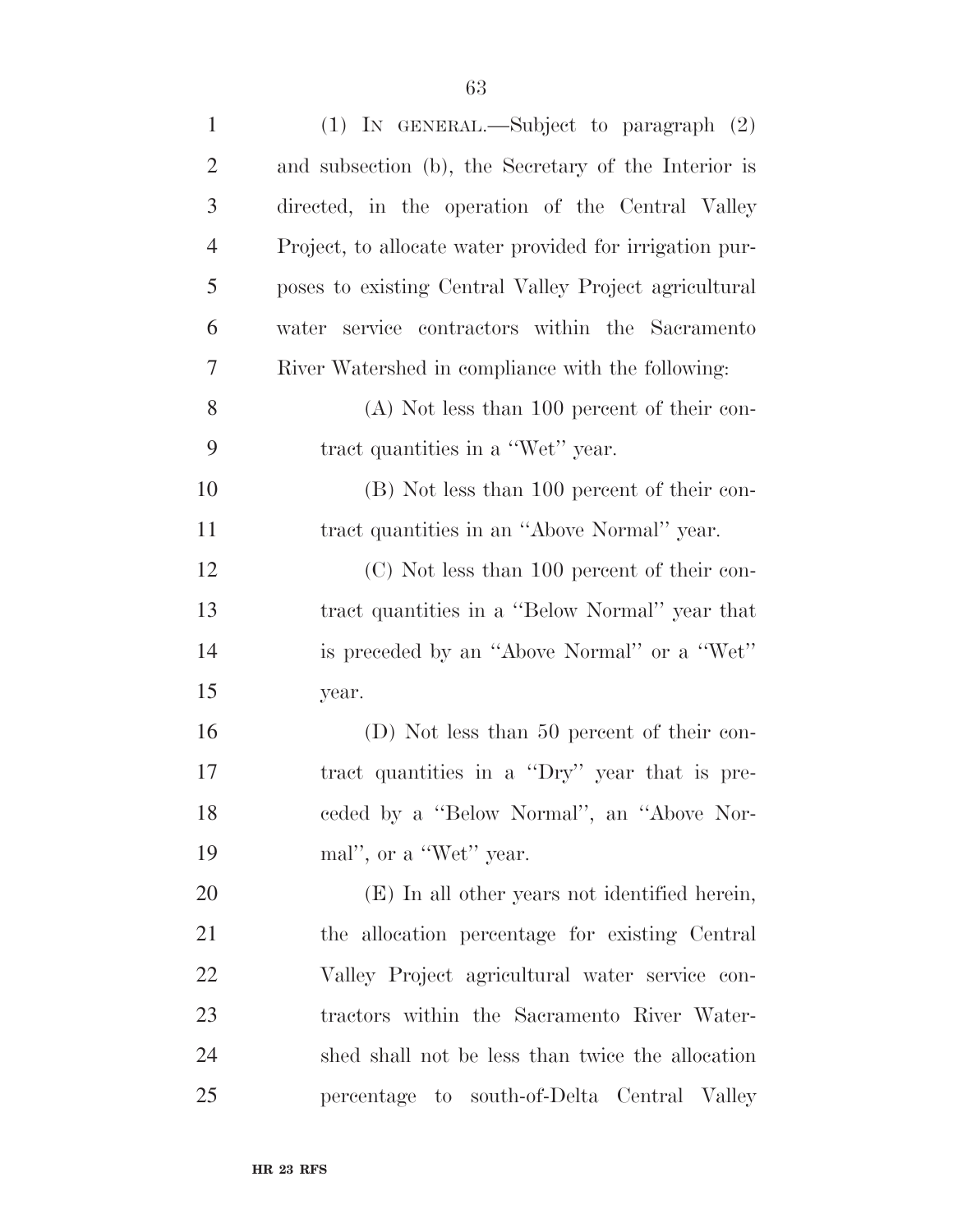| $\mathbf{1}$   | Project agricultural water service contractors,    |
|----------------|----------------------------------------------------|
| $\overline{2}$ | up to 100 percent; provided, that nothing here-    |
| 3              | in shall preclude an allocation to existing Cen-   |
| $\overline{4}$ | tral Valley Project agricultural water service     |
| 5              | contractors within the Sacramento River Water-     |
| 6              | shed that is greater than twice the allocation     |
| 7              | percentage to south-of-Delta Central Valley        |
| 8              | Project agricultural water service contractors.    |
| 9              | (2) CONDITIONS.—The Secretary's actions            |
| 10             | under paragraph $(1)$ shall be subject to-         |
| 11             | (A) the priority of individuals or entities        |
| 12             | with Sacramento River water rights, including      |
| 13             | those with Sacramento River Settlement Con-        |
| 14             | tracts, that have priority to the diversion and    |
| 15             | use of Sacramento River water over water           |
| 16             | rights held by the United States for operations    |
| 17             | of the Central Valley Project;                     |
| 18             | (B) the United States obligation to make           |
| 19             | a substitute supply of water available to the      |
| 20             | San Joaquin River Exchange Contractors; and        |
| 21             | (C) the Secretary's obligation to make             |
| 22             | water available to managed wetlands pursuant       |
| 23             | to section $3406(d)$ of the Central Valley Project |
| 24             | Improvement Act (Public Law 102–575).              |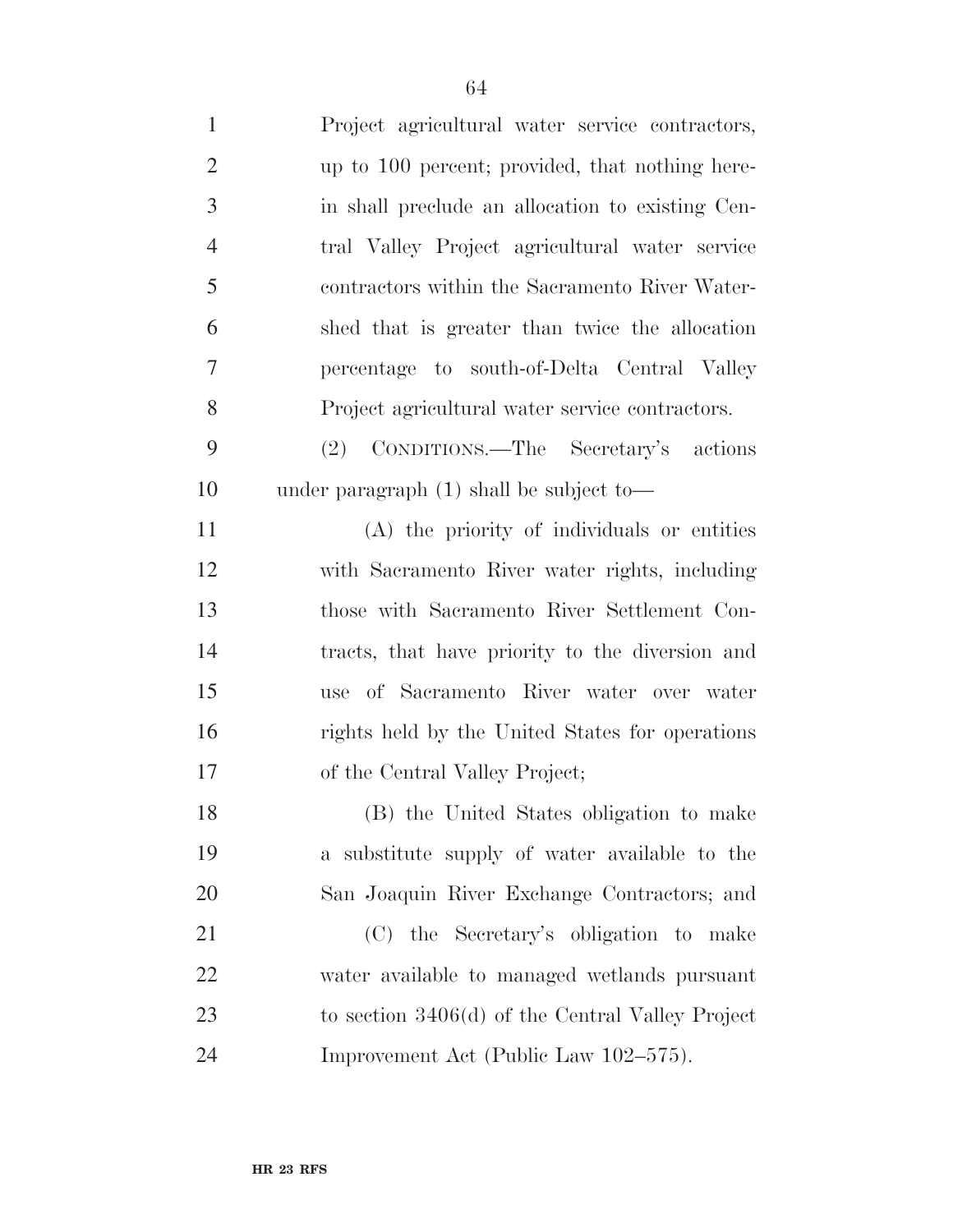| $\mathbf{1}$   | (b) PROTECTION OF MUNICIPAL AND INDUSTRIAL                |
|----------------|-----------------------------------------------------------|
| $\overline{2}$ | SUPPLIES.—Nothing in subsection (a) shall be deemed       |
| 3              | $to-$                                                     |
| $\overline{4}$ | (1) modify any provision of a water service con-          |
| 5              | tract that addresses municipal and industrial water       |
| 6              | shortage policies of the Secretary;                       |
| 7              | (2) affect or limit the authority of the Secretary        |
| 8              | to adopt or modify municipal and industrial water         |
| 9              | shortage policies;                                        |
| 10             | (3) affect or limit the authority of the Secretary        |
| 11             | to implement municipal and industrial water short-        |
| 12             | age policies; or                                          |
| 13             | (4) affect allocations to Central Valley Project          |
| 14             | municipal and industrial contractors pursuant to          |
| 15             | such policies.                                            |
| 16             | Neither subsection (a) nor the Secretary's implementation |
| 17             | of subsection (a) shall constrain, govern, or affect, di- |
|                | 18 rectly, the operations of the Central Valley Project's |
| 19             | American River Division or any deliveries from that Divi- |
| 20             | sion, its units or facilities.                            |
| 21             | (c) NO EFFECT ON ALLOCATIONS.—This section                |
| 22             | shall not—                                                |
| 23             | (1) affect the allocation of water to Friant Divi-        |
| 24             | sion contractors; or                                      |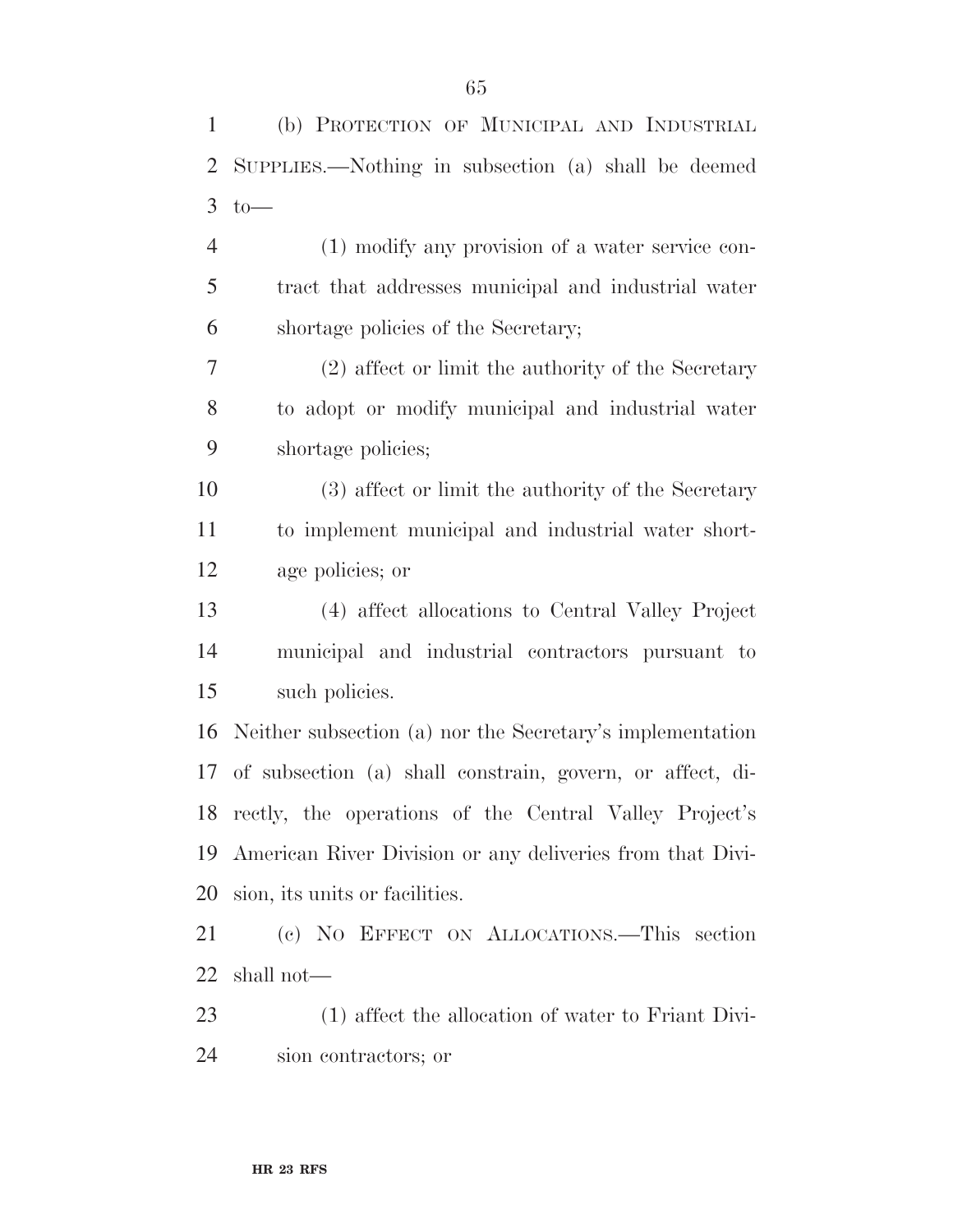(2) result in the involuntary reduction in con-2 tract water allocations to individuals or entities with contracts to receive water from the Friant Division. (d) PROGRAM FOR WATER RESCHEDULING.—The Secretary of the Interior shall develop and implement a program, not later than 1 year after the date of the enact- ment of this Act, to provide the opportunity for individuals or districts that receive Central Valley Project Water under water service or repayment contracts or water rights settlement contracts within the American River, Sacramento River, Shasta and Trinity River Divisions to reschedule water, provided for under their Central Valley Project water service, repayment or settlement contracts, within the same year or from one year to the next.

 (e) DEFINITION.—In this section, the year type terms used in subsection (a) have the meaning given those year types in the Sacramento Valley Water Year Type (40–30– 30) Index.

#### **SEC. 305. EFFECT ON EXISTING OBLIGATIONS.**

 Nothing in this title preempts or modifies any exist- ing obligation of the United States under Federal reclama- tion law to operate the Central Valley Project in con- formity with State law, including established water rights priorities.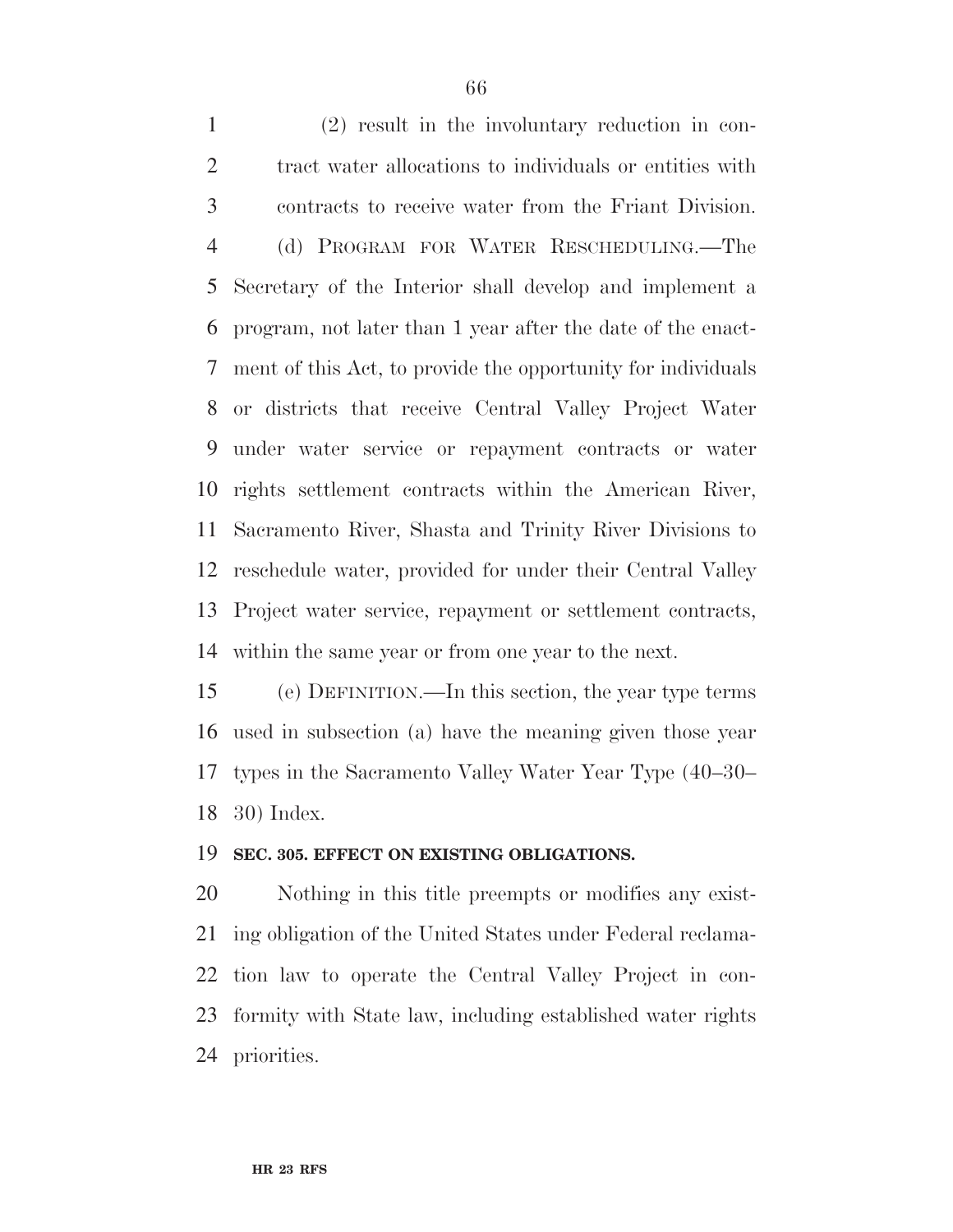# **TITLE IV—MISCELLANEOUS**

#### **SEC. 401. WATER SUPPLY ACCOUNTING.**

 (a) IN GENERAL.—All Central Valley Project water, except Central Valley Project water released pursuant to U.S. Department of the Interior Record of Decision, Trin- ity River Mainstem Fishery Restoration Final Environ- mental Impact Statement/Environmental Impact Report dated December 2000 used to implement an action under- taken for a fishery beneficial purpose that was not im- posed by terms and conditions existing in licenses, per- mits, and other agreements pertaining to the Central Val- ley Project under applicable State or Federal law existing on October 30, 1992, shall be credited to the quantity of Central Valley Project yield dedicated and managed under this section; provided, that nothing herein shall affect the Secretary of the Interior's duty to comply with any other- wise lawful requirement imposed on operations of the Cen- tral Valley Project under any provision of Federal or State law.

20 (b) RECLAMATION POLICIES AND ALLOCATIONS. Reclamation policies and allocations shall not be based upon any premise or assumption that Central Valley Project contract supplies are supplemental or secondary to any other contractor source of supply.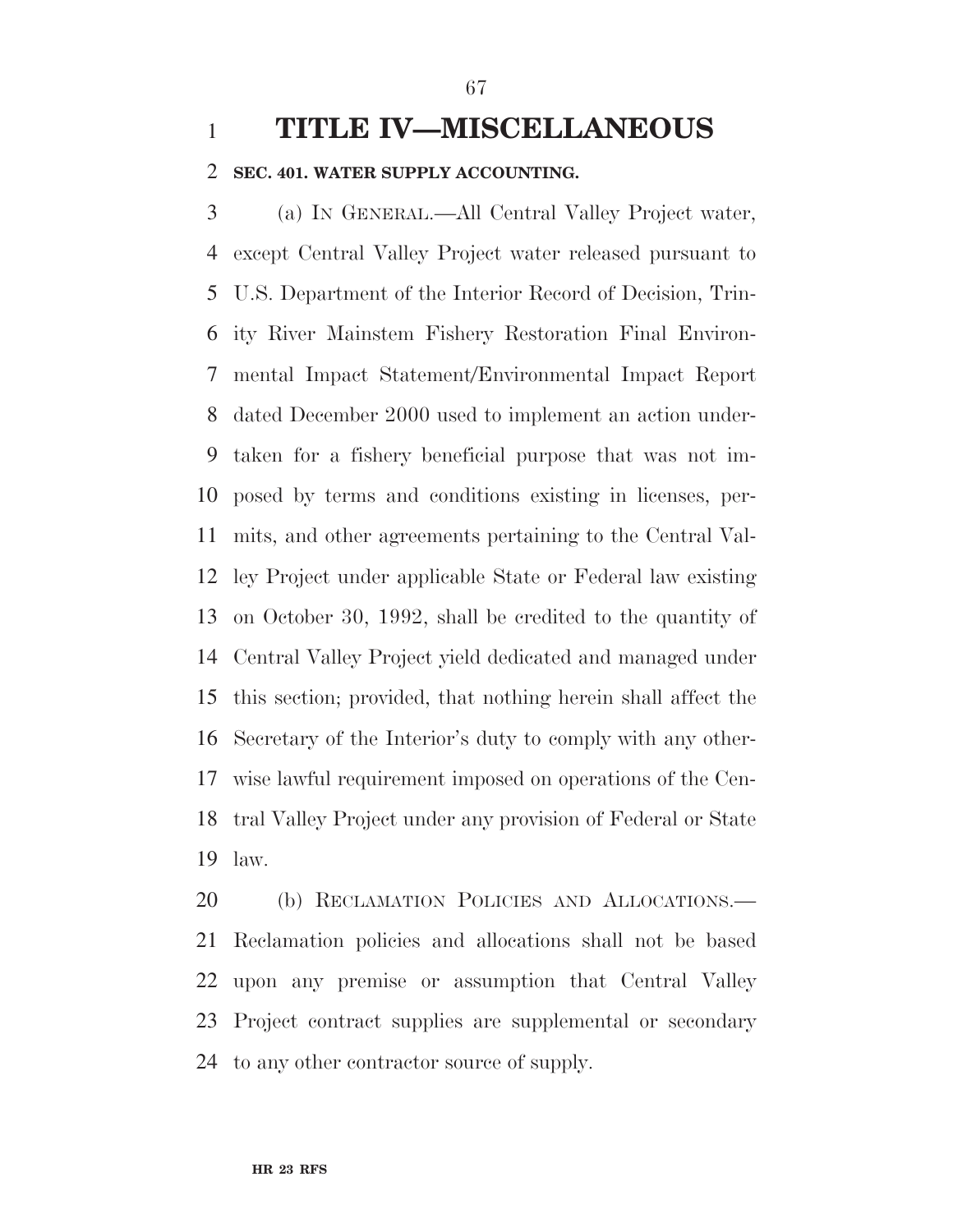#### **SEC. 402. OPERATIONS OF THE TRINITY RIVER DIVISION.**

 The Secretary of the Interior, in the operation of the Trinity River Division of the Central Valley Project, shall not make releases from Lewiston Dam in excess of the volume for each water-year type required by the U.S. De- partment of the Interior Record of Decision, Trinity River Mainstem Fishery Restoration Final Environmental Im- pact Statement/Environmental Impact Report dated De-cember 2000.

 (1) A maximum of 369,000 acre-feet in a 11 "Critically Dry" year.

 (2) A maximum of 453,000 acre-feet in a ''Dry'' year.

 (3) A maximum of 647,000 acre-feet in a ''Nor-mal'' year.

 (4) A maximum of 701,000 acre-feet in a 17 'Wet'' year.

 (5) A maximum of 815,000 acre-feet in an 19 "Extremely Wet" year.

#### **SEC. 403. REPORT ON RESULTS OF WATER USAGE.**

 The Secretary of the Interior, in consultation with the Secretary of Commerce and the Secretary of Natural Re- sources of the State of California, shall publish an annual report detailing instream flow releases from the Central Valley Project and California State Water Project, their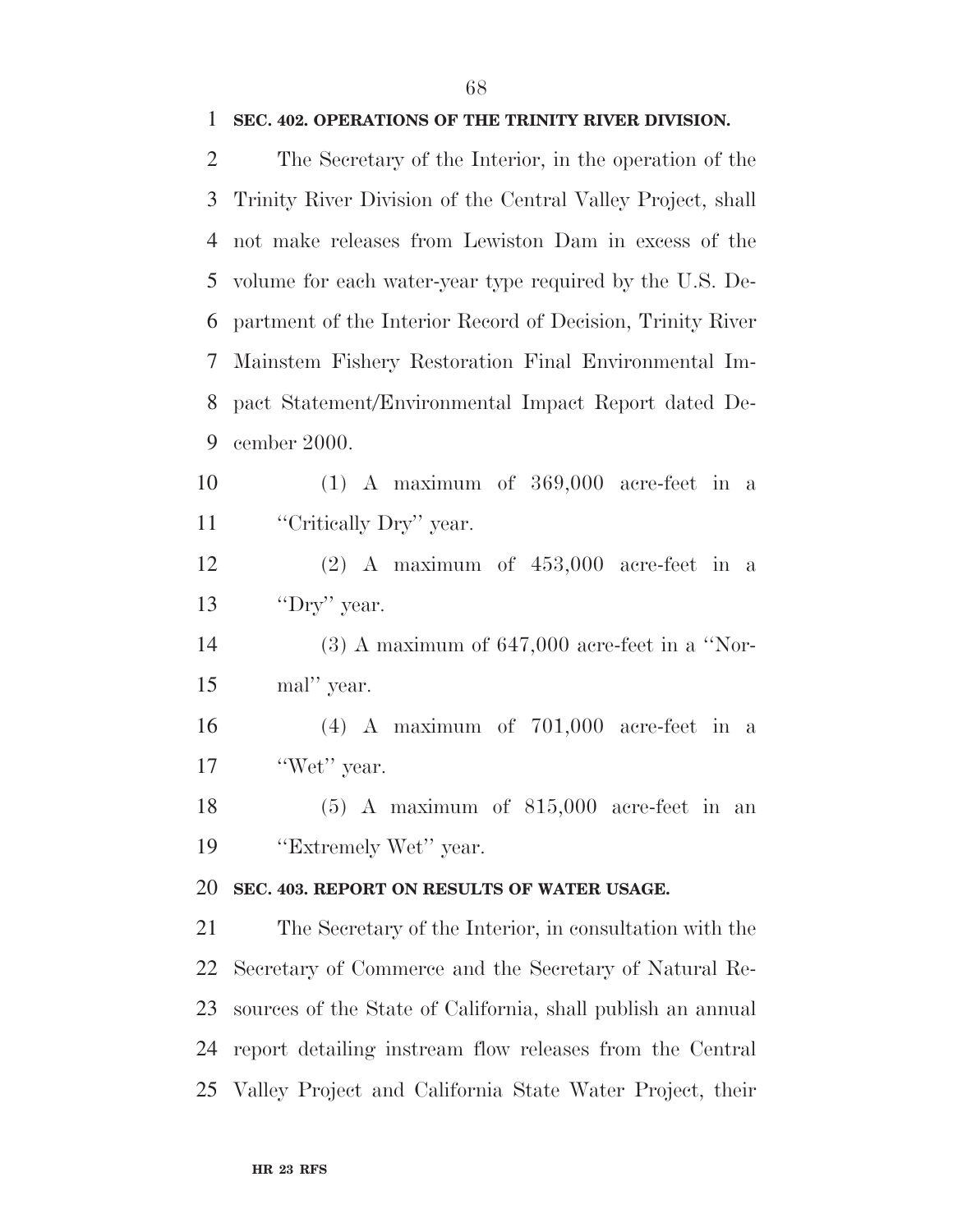explicit purpose and authority, and all measured environ-mental benefit as a result of the releases.

#### **SEC. 404. KLAMATH PROJECT CONSULTATION APPLICANTS.**

 If the Bureau of Reclamation initiates or reinitiates consultation with the U.S. Fish and Wildlife Service or the National Marine Fisheries Service under section 7(a)(2) of the Endangered Species Act of 1973 (16 U.S.C.  $1536(a)(2)$ , with respect to construction or operation of the Klamath Project (or any part thereof), Klamath Project contractors shall be accorded all the rights and responsibilities extended to applicants in the consultation process. Upon request of the Klamath Project contractors, they may be represented through an association or organi-zation.

#### **SEC. 405. CA STATE WATER RESOURCES CONTROL BOARD.**

 (a) IN GENERAL.—In carrying out this Act, the Sec-retaries shall—

 (1) recognize Congressional opposition to the violation of private property rights by the California State Water Resources Control Board in their pro- posal to require a minimum percentage of unimpaired flows in the main tributaries of the San Joaquin River; and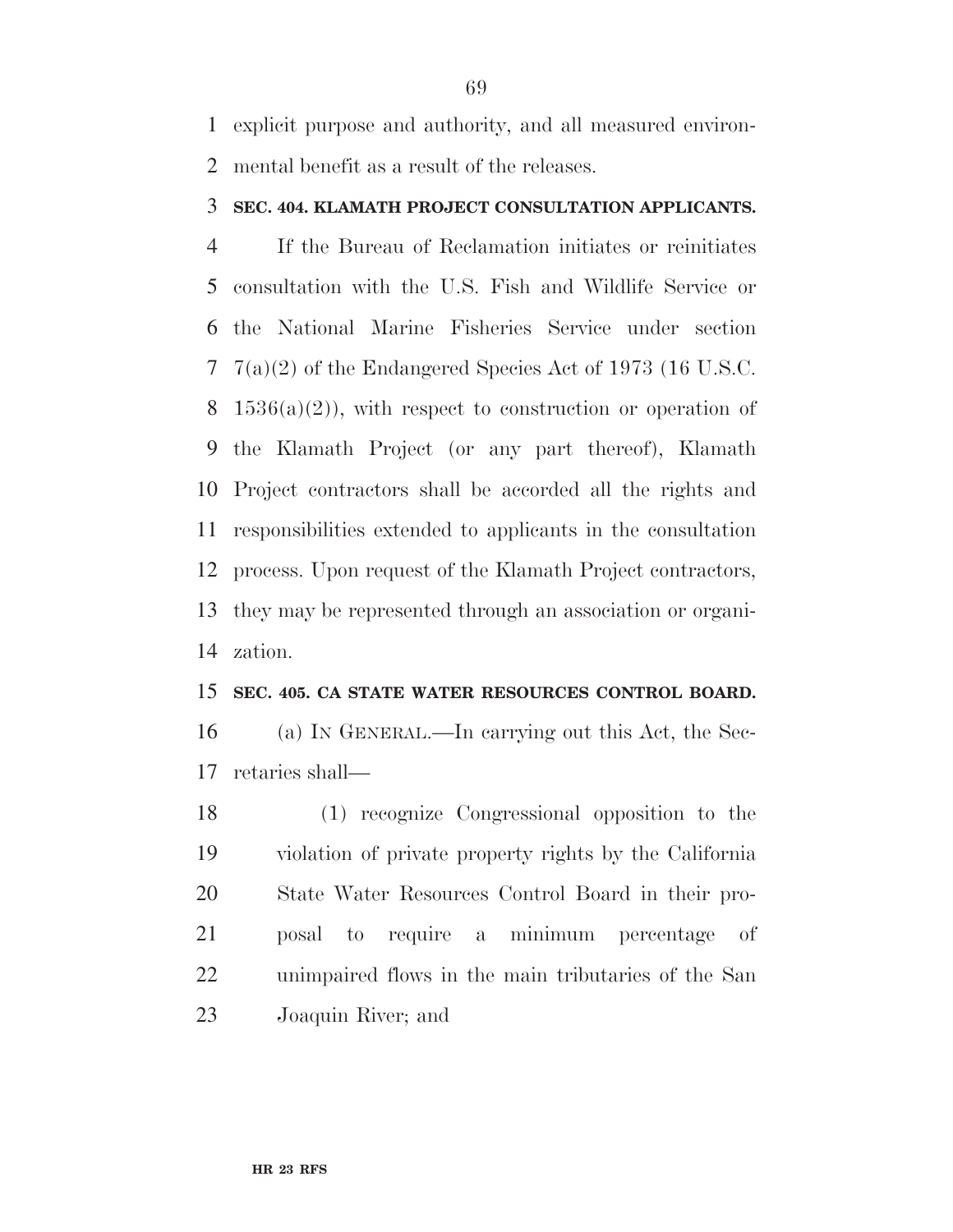(2) recognize the need to provide reliable water supplies to municipal, industrial, and agricultural users across the State.

#### **SEC. 406. NEW MELONES RESERVOIR.**

 The authority under section 4006 of the WIIN Act shall expire 7 years after the date of the enactment of this Act.

# **SEC. 407. ACTIONS TO BENEFIT THREATENED AND ENDAN-GERED SPECIES AND OTHER WILDLIFE.**

 None of the funds made available under section 4010(b) of the WIIN Act may be used for the acquisition or leasing of land, water for in-stream purposes if the water is already committed to in-stream purposes, or in- terests in land or water from willing sellers if the land, water, or interests are already designated for environ- mental purposes by a court adopted decree or order or cooperative agreement.

#### **SEC. 408. NON-FEDERAL PROGRAM TO PROTECT NATIVE**

**ANADROMOUS FISH IN STANISLAUS RIVER.** 

 The program established under section 4010(d) of the WIIN Act shall not sunset before January 1, 2023.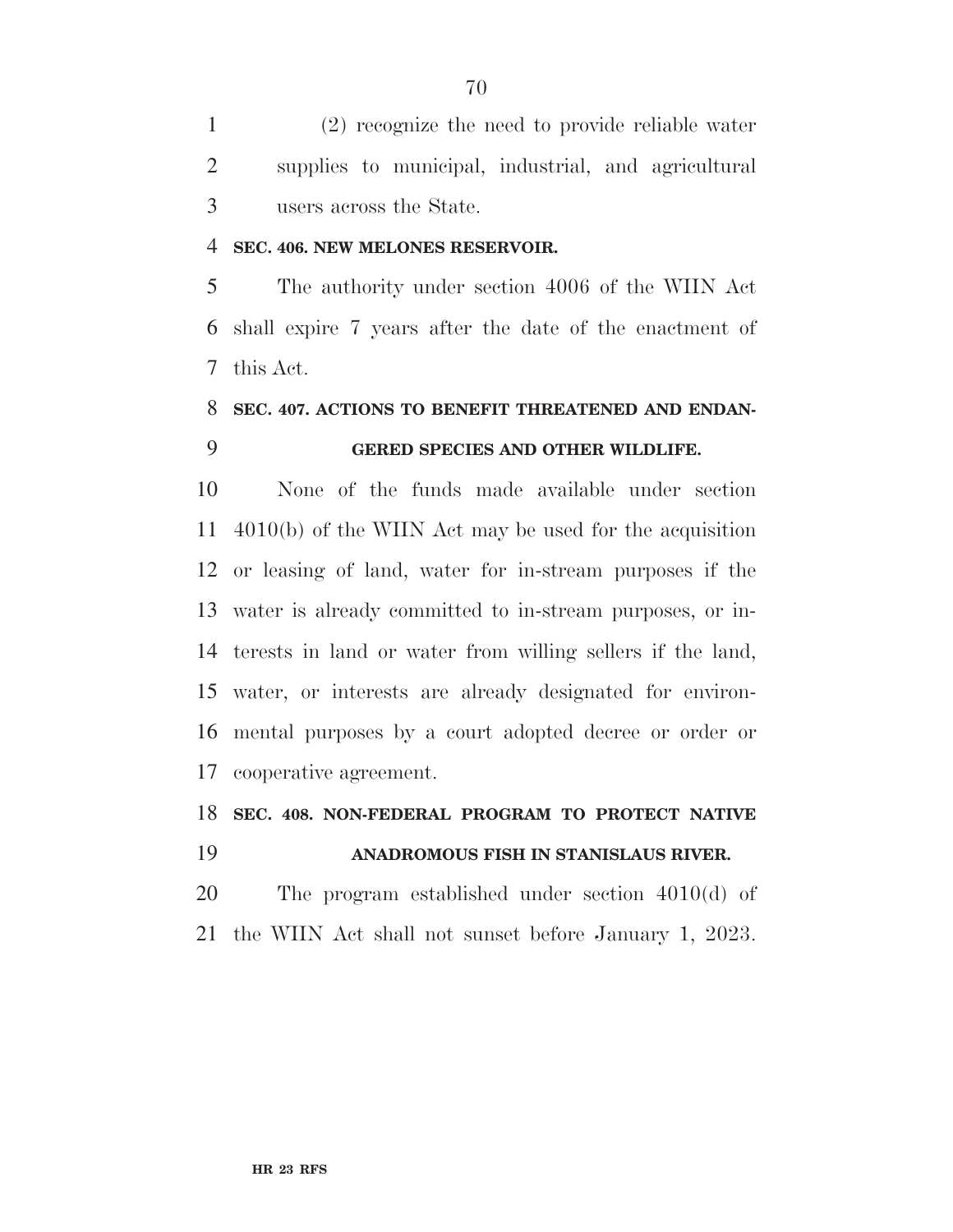# **TITLE V—WATER SUPPLY PERMITTING ACT**

#### **SEC. 501. SHORT TITLE.**

 This title may be cited as the ''Water Supply Permit-ting Coordination Act''.

#### **SEC. 502. DEFINITIONS.**

In this title:

 (1) SECRETARY.—The term ''Secretary'' means the Secretary of the Interior.

 (2) BUREAU.—The term ''Bureau'' means the Bureau of Reclamation.

 (3) QUALIFYING PROJECTS.—The term ''quali-fying projects''—

 (A) means new surface water storage projects in the States covered under the Act of June 17, 1902 (32 Stat. 388, chapter 1093), and Acts supplemental to and amendatory of 18 that Act (43 U.S.C. 371 et seq.) constructed on lands administered by the Department of the Interior or the Department of Agriculture, ex- clusive of any easement, right-of-way, lease, or any private holding, unless the project applicant elects not to participate in the process author-ized by this Act; and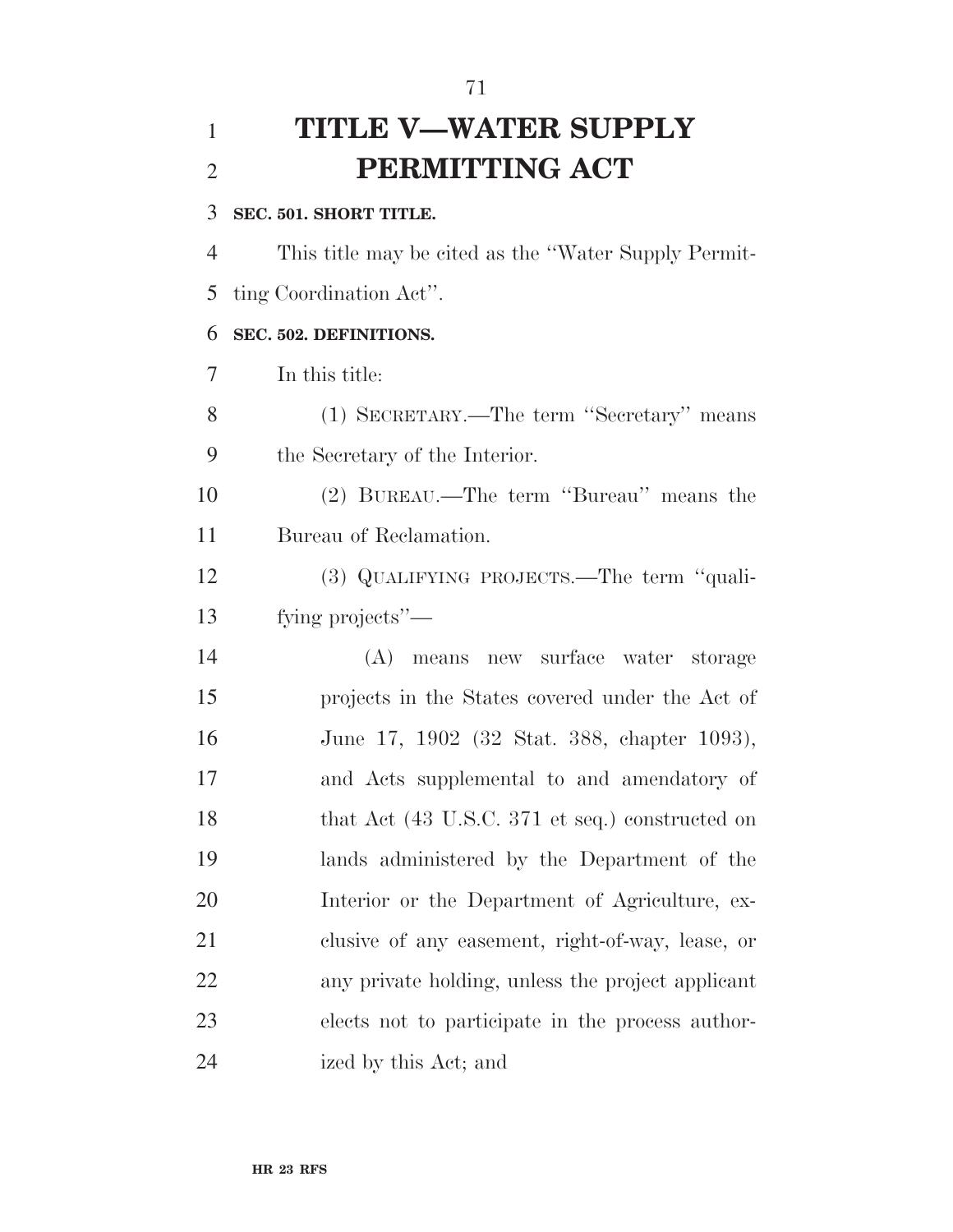(B) includes State-led storage projects (as 2 defined in section  $4007(a)(2)$  of the WIIN Act) for new surface water storage projects in the States covered under the Act of June 17, 1902 (32 Stat. 388, chapter 1093), and Acts supple- mental to and amendatory of that Act (43 U.S.C. 371 et seq.) constructed on lands ad- ministered by the Department of the Interior or the Department of Agriculture, exclusive of any easement, right-of-way, lease, or any private holding, unless the project applicant elects not to participate in the process authorized by this Act.

 (4) COOPERATING AGENCIES.—The term ''co- operating agency'' means a Federal agency with ju- risdiction over a review, analysis, opinion, statement, permit, license, or other approval or decision re- quired for a qualifying project under applicable Fed- eral laws and regulations, or a State agency subject 20 to section  $503(c)$ .

# **SEC. 503. ESTABLISHMENT OF LEAD AGENCY AND COOPER-ATING AGENCIES.**

 (a) ESTABLISHMENT OF LEAD AGENCY.—The Bu- reau of Reclamation is established as the lead agency for purposes of coordinating all reviews, analyses, opinions,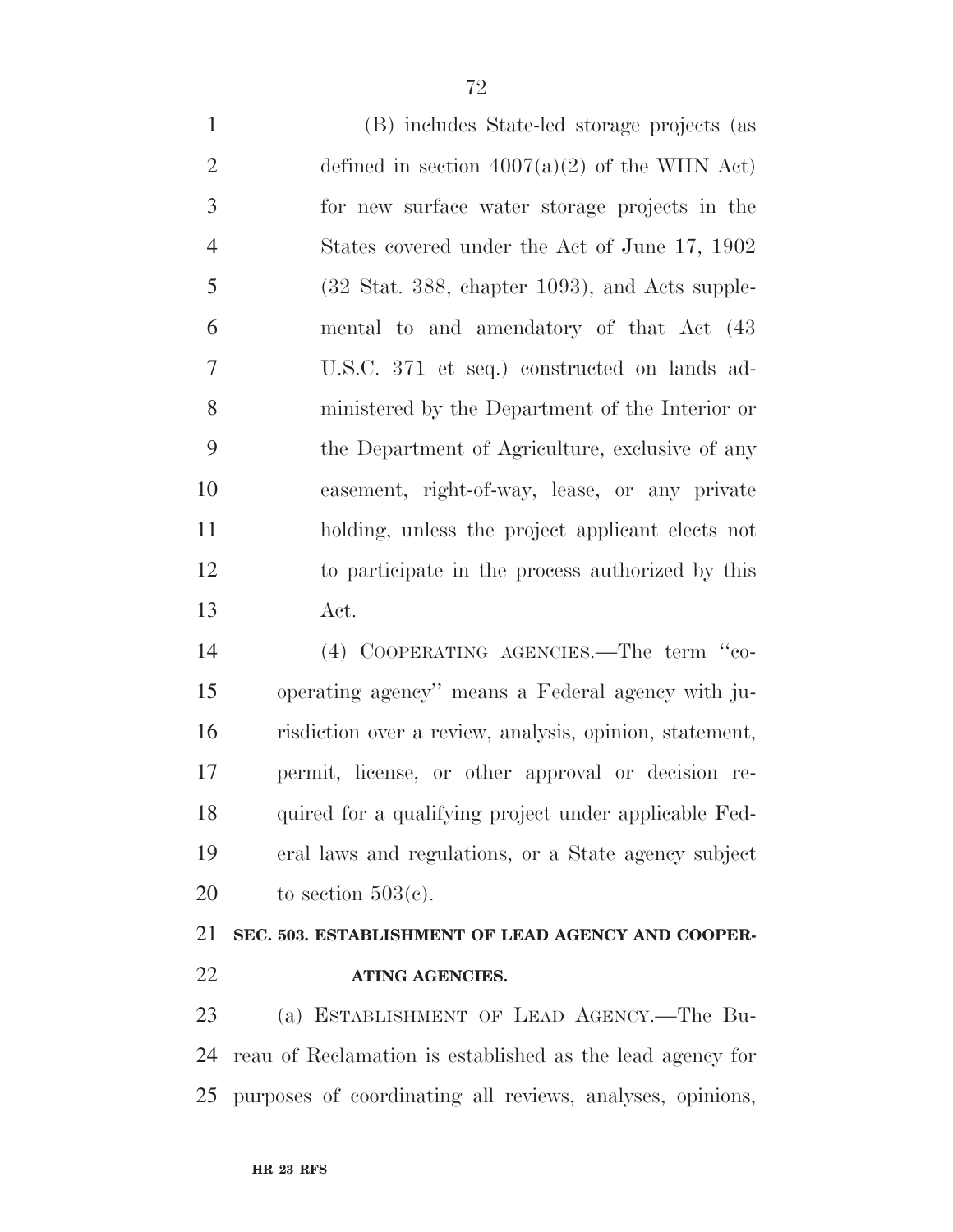statements, permits, licenses, or other approvals or deci- sions required under Federal law to construct qualifying projects.

 (b) IDENTIFICATION AND ESTABLISHMENT OF CO- OPERATING AGENCIES.—The Commissioner of the Bureau shall—

 (1) identify, as early as practicable upon receipt of an application for a qualifying project, any Fed- eral agency that may have jurisdiction over a review, analysis, opinion, statement, permit, license, ap- proval, or decision required for a qualifying project under applicable Federal laws and regulations; and (2) notify any such agency, within a reasonable timeframe, that the agency has been designated as a cooperating agency in regards to the qualifying

 project unless that agency responds to the Bureau in writing, within a timeframe set forth by the Bureau, notifying the Bureau that the agency—

 (A) has no jurisdiction or authority with respect to the qualifying project;

 (B) has no expertise or information rel- evant to the qualifying project or any review, analysis, opinion, statement, permit, license, or other approval or decision associated therewith; or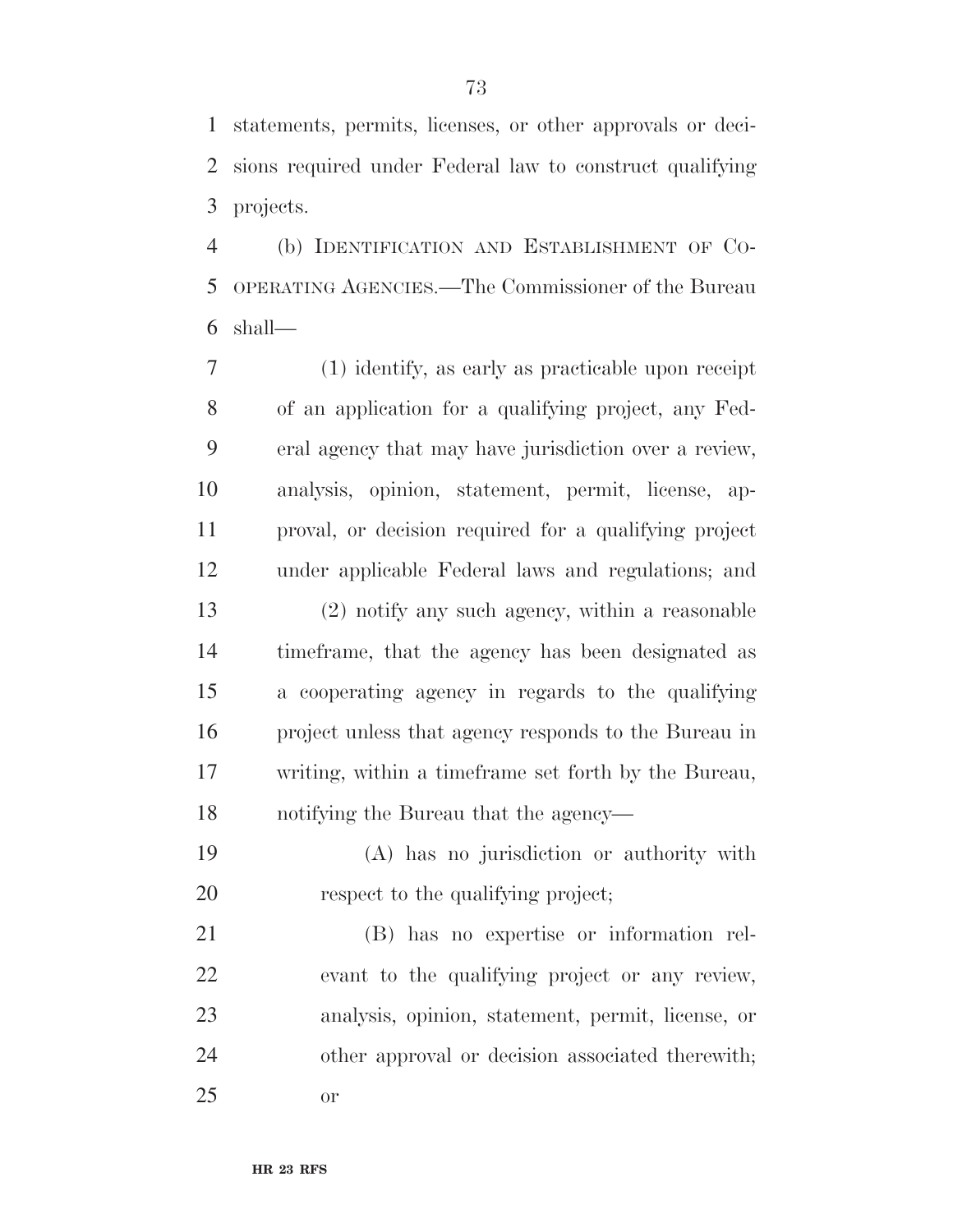| $\mathbf{1}$   | (C) does not intend to submit comments                   |
|----------------|----------------------------------------------------------|
| $\overline{2}$ | on the qualifying project or conduct any review          |
| 3              | of such a project or make any decision with re-          |
| $\overline{4}$ | spect to such project in a manner other than in          |
| 5              | cooperation with the Bureau.                             |
| 6              | (c) STATE AUTHORITY.—A State in which a quali-           |
| 7              | fying project is being considered may choose, consistent |
| 8              | with State law—                                          |
| 9              | (1) to participate as a cooperating agency; and          |
| 10             | $(2)$ to make subject to the processes of this title     |
| 11             | all State agencies that—                                 |
| 12             | (A) have jurisdiction over the qualifying                |
| 13             | project;                                                 |
| 14             | (B) are required to conduct or issue a re-               |
| 15             | view, analysis, or opinion for the qualifying            |
| 16             | project; or                                              |
| 17             | (C) are required to make a determination                 |
| 18             | on issuing a permit, license, or approval for the        |
| 19             | qualifying project.                                      |
| 20             | SEC. 504. BUREAU RESPONSIBILITIES.                       |
| 21             | (a) IN GENERAL.—The principal responsibilities of        |
| 22             | the Bureau under this title are to-                      |
| 23             | (1) serve as the point of contact for applicants,        |
| 24             | State agencies, Indian tribes, and others regarding      |
| 25             | proposed qualifying projects;                            |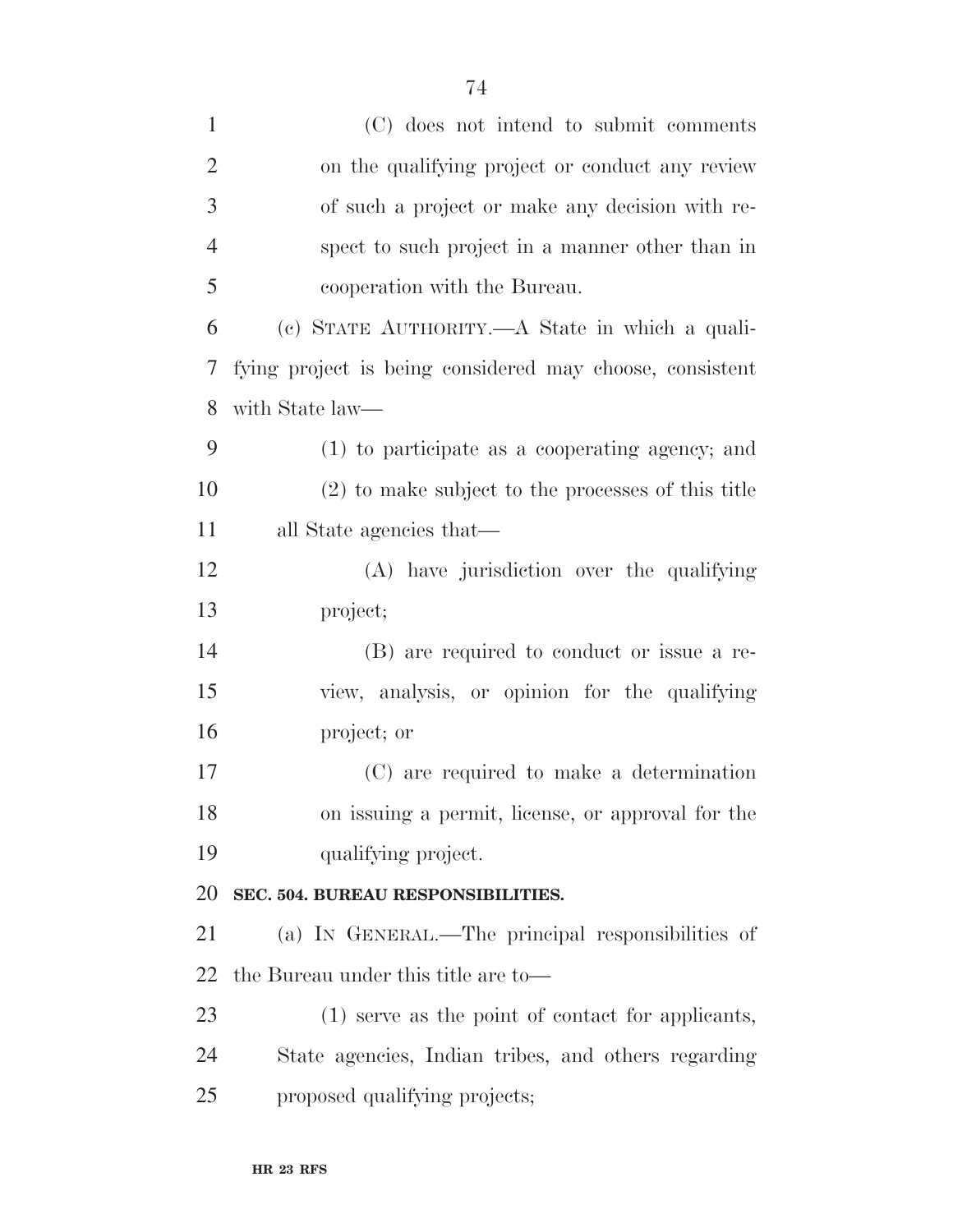| $\mathbf{1}$   | (2) coordinate preparation of unified environ-        |
|----------------|-------------------------------------------------------|
| $\overline{2}$ | mental documentation that will serve as the basis for |
| 3              | all Federal decisions necessary to authorize the use  |
| $\overline{4}$ | of Federal lands for qualifying projects; and         |
| 5              | (3) coordinate all Federal agency reviews nec-        |
| 6              | essary for project development and construction of    |
| 7              | qualifying projects.                                  |
| 8              | (b) COORDINATION PROCESS.—The Bureau<br>shall         |
| 9              | have the following coordination responsibilities:     |
| 10             | (1) PRE-APPLICATION COORDINATION.-Notify              |
| 11             | cooperating agencies of proposed qualifying projects  |
| 12             | not later than 30 days after receipt of a proposal    |
| 13             | and facilitate a preapplication meeting for prospec-  |
| 14             | tive applicants, relevant Federal and State agencies, |
| 15             | and Indian tribes to—                                 |
| 16             | (A) explain applicable processes, data re-            |
| 17             | quirements, and applicant submissions nec-            |
| 18             | essary to complete the required Federal agency        |
| 19             | reviews within the timeframe established; and         |
| 20             | (B) establish the schedule for the quali-             |
| 21             | fying project.                                        |
| 22             | (2) CONSULTATION WITH COOPERATING AGEN-               |
| 23             | CIES.—Consult with the cooperating agencies           |
| 24             | throughout the Federal agency review process, iden-   |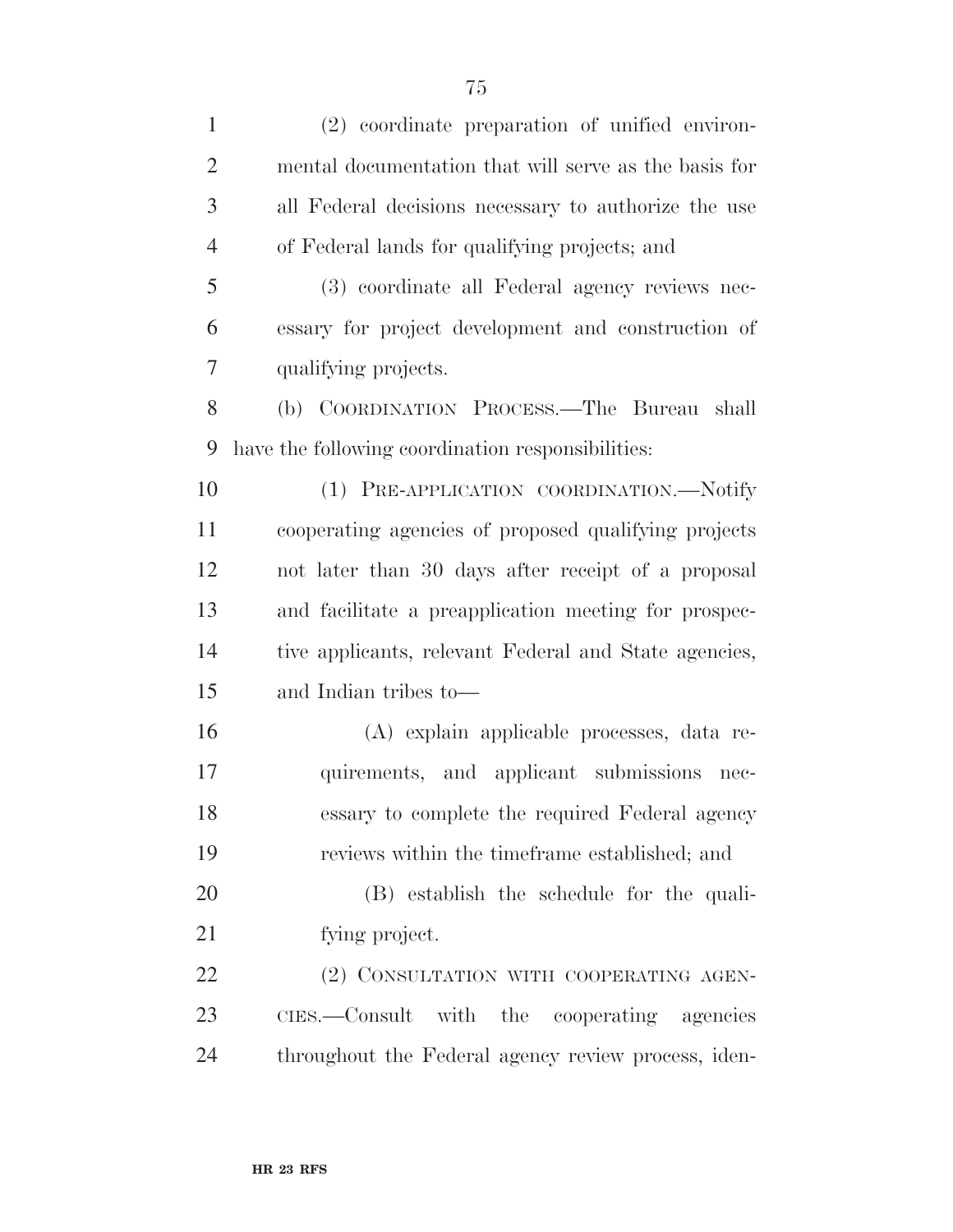| $\mathbf{1}$   | tify and obtain relevant data in a timely manner,      |
|----------------|--------------------------------------------------------|
| $\overline{2}$ | and set necessary deadlines for cooperating agencies.  |
| 3              | (3) SCHEDULE.—Work with the qualifying                 |
| 4              | project applicant and cooperating agencies to estab-   |
| 5              | lish a project schedule. In establishing the schedule, |
| 6              | the Bureau shall consider, among other factors—        |
| 7              | responsibilities of cooperating<br>the<br>(A)          |
| 8              | agencies under applicable laws and regulations;        |
| 9              | (B) the resources available to the cooper-             |
| 10             | ating agencies and the non-Federal qualifying          |
| 11             | project sponsor, as applicable;                        |
| 12             | (C) the overall size and complexity of the             |
| 13             | qualifying project;                                    |
| 14             | (D) the overall schedule for and cost of the           |
| 15             | qualifying project; and                                |
| 16             | (E) the sensitivity of the natural and his-            |
| 17             | toric resources that may be affected by the            |
| 18             | qualifying project.                                    |
| 19             | (4) ENVIRONMENTAL COMPLIANCE.—Prepare a                |
| 20             | unified environmental review document for each         |
| 21             | qualifying project application, incorporating a single |
| 22             | environmental record on which all cooperating agen-    |
| 23             | cies with authority to issue approvals for a given     |
| 24             | qualifying project shall base project approval deci-   |
| 25             | sions. Help ensure that cooperating agencies make      |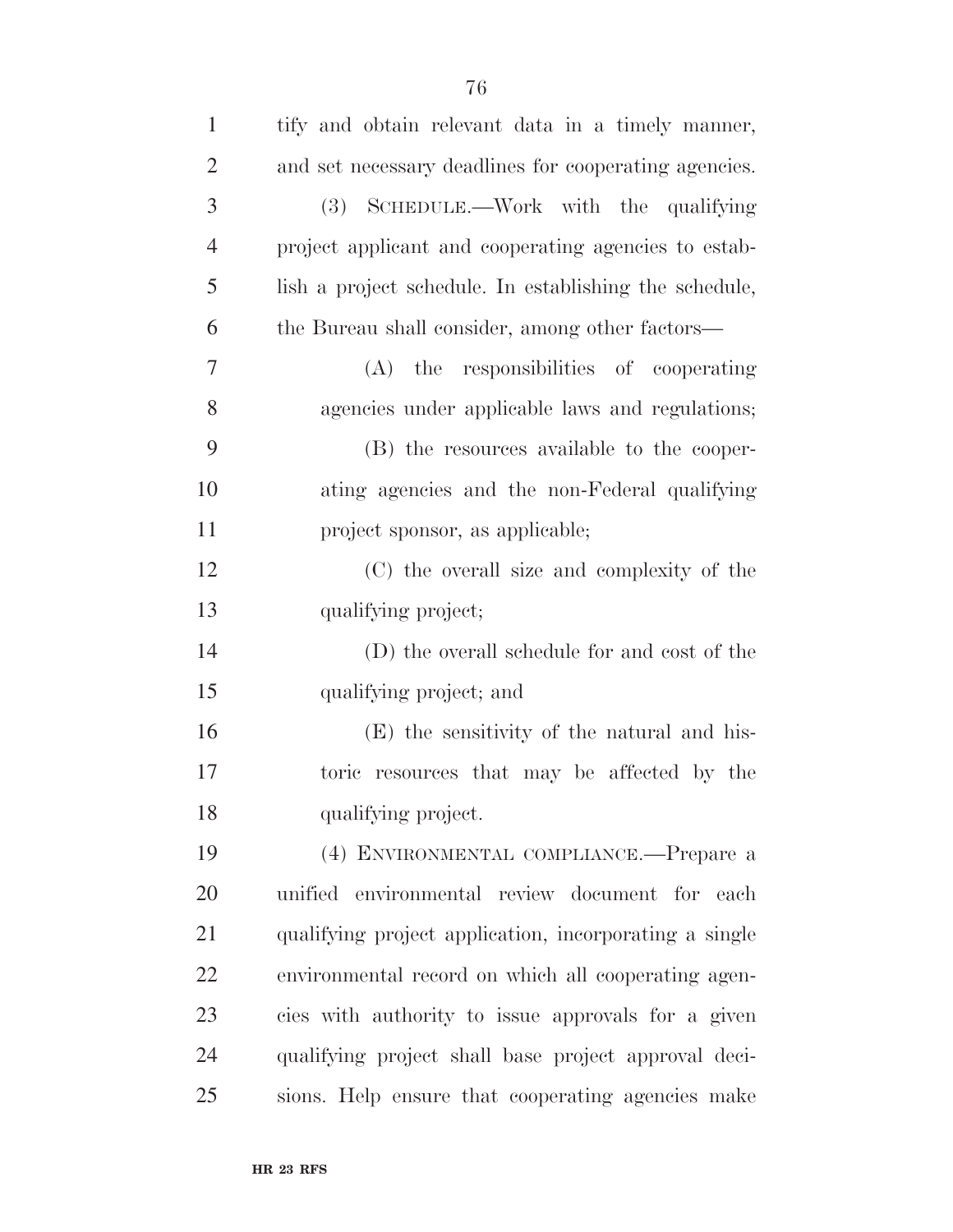| $\mathbf{1}$   | necessary decisions, within their respective authori-                 |
|----------------|-----------------------------------------------------------------------|
| $\overline{2}$ | ties, regarding Federal approvals in accordance with                  |
| 3              | the following timelines:                                              |
| $\overline{4}$ | (A) Not later than one year after accept-                             |
| 5              | ance of a completed project application when an                       |
| 6              | environmental assessment and finding of no sig-                       |
| $\tau$         | nificant impact is determined to be the appro-                        |
| 8              | priate level of review under the National Envi-                       |
| 9              | ronmental Policy Act of 1969 (42 U.S.C. 4321)                         |
| 10             | $et seq.$ ).                                                          |
| 11             | (B) Not later than one year and 30 days                               |
| 12             | after the close of the public comment period for                      |
| 13             | a draft environmental impact statement under                          |
| 14             | the National Environmental Policy Act of 1969                         |
| 15             | $(42 \text{ U.S.C. } 4321 \text{ et seq.}), \text{ when an environ-}$ |
| 16             | mental impact statement is required under the                         |
| 17             | same.                                                                 |
| 18             | (5)<br>CONSOLIDATED ADMINISTRATIVE                                    |
| 19             | RECORD.—Maintain a consolidated administrative                        |
| 20             | record of the information assembled and used by the                   |
| 21             | cooperating agencies as the basis for agency deci-                    |
| 22             | sions.                                                                |
| 23             | $(6)$ PROJECT DATA RECORDS.—To the extent                             |
| 24             | practicable and consistent with Federal law, ensure                   |
| 25             | that all project data is submitted and maintained in                  |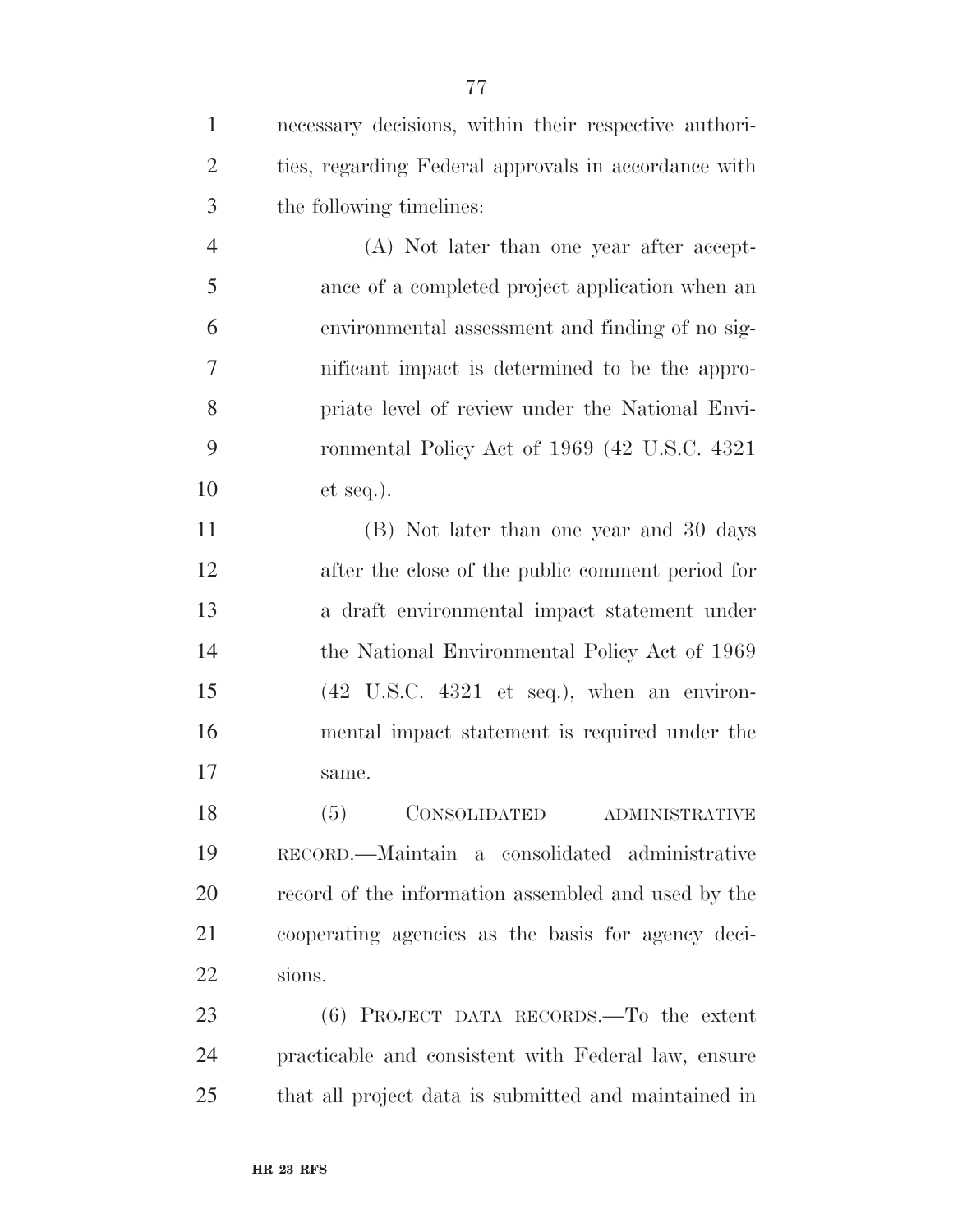generally accessible electronic format, compile, and where authorized under existing law, make available such project data to cooperating agencies, the quali-fying project applicant, and to the public.

 (7) PROJECT MANAGER.—Appoint a project manager for each qualifying project. The project manager shall have authority to oversee the project and to facilitate the issuance of the relevant final authorizing documents, and shall be responsible for ensuring fulfillment of all Bureau responsibilities set forth in this section and all cooperating agency re-sponsibilities under section 505.

## **SEC. 505. COOPERATING AGENCY RESPONSIBILITIES.**

 (a) ADHERENCE TO BUREAU SCHEDULE.—Upon no- tification of an application for a qualifying project, all co- operating agencies shall submit to the Bureau a timeframe under which the cooperating agency reasonably considers it will be able to complete its authorizing responsibilities. The Bureau shall use the timeframe submitted under this subsection to establish the project schedule under section 504, and the cooperating agencies shall adhere to the project schedule established by the Bureau.

 (b) ENVIRONMENTAL RECORD.—Cooperating agen- cies shall submit to the Bureau all environmental review material produced or compiled in the course of carrying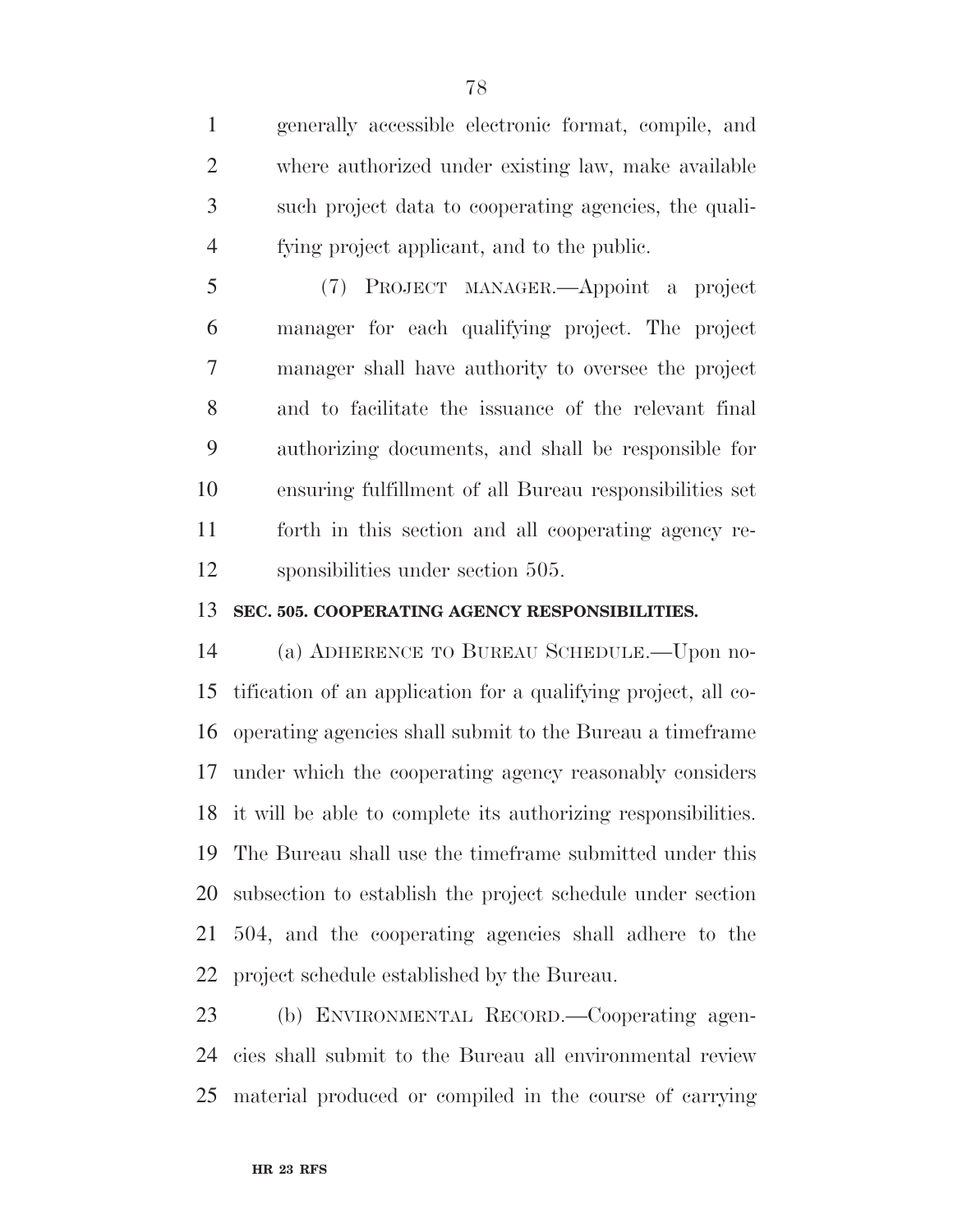out activities required under Federal law consistent with the project schedule established by the Bureau.

 (c) DATA SUBMISSION.—To the extent practicable and consistent with Federal law, the cooperating agencies shall submit all relevant project data to the Bureau in a generally accessible electronic format subject to the project schedule set forth by the Bureau.

#### **SEC. 506. FUNDING TO PROCESS PERMITS.**

 (a) IN GENERAL.—The Secretary, after public notice in accordance with subchapter II of chapter 5, and chapter 7, of title 5, United States Code (commonly known as the ''Administrative Procedure Act''), may accept and expend funds contributed by a non-Federal public entity to expe- dite the evaluation of a permit of that entity related to a qualifying project.

16 (b) EFFECT ON PERMITTING.

 (1) IN GENERAL.—In carrying out this section, the Secretary shall ensure that the use of funds ac- cepted under subsection (a) will not impact impartial decisionmaking with respect to permits, either sub-stantively or procedurally.

 (2) EVALUATION OF PERMITS.—In carrying out this section, the Secretary shall ensure that the eval- uation of permits carried out using funds accepted under this section shall—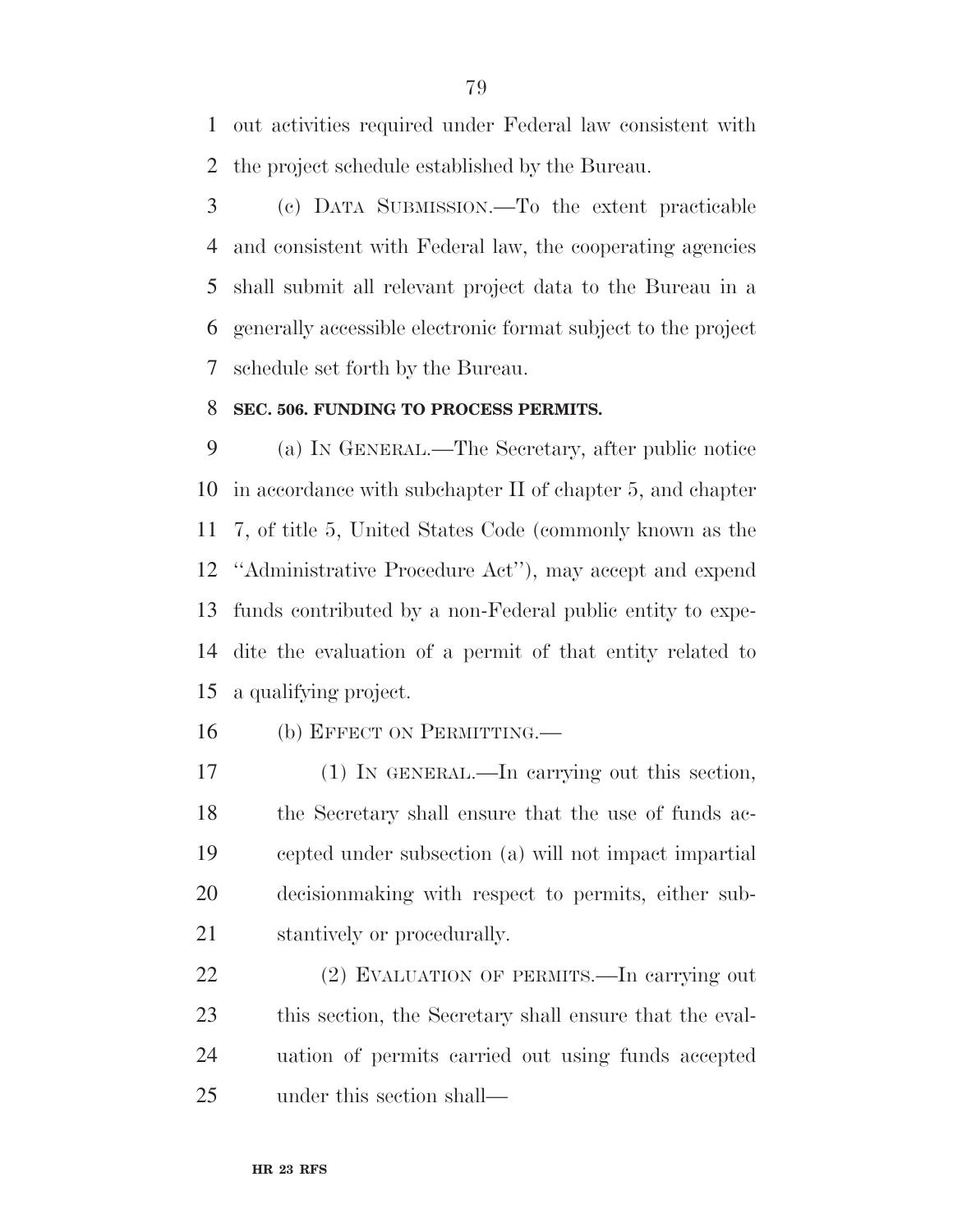(A) be reviewed by the Regional Director of the Bureau, or the Regional Director's des- ignee, of the region in which the qualifying project or activity is located; and (B) use the same procedures for decisions that would otherwise be required for the evalua- tion of permits for similar projects or activities not carried out using funds authorized under this section. (3) IMPARTIAL DECISIONMAKING.—In carrying out this section, the Secretary and the cooperating agencies receiving funds under this section for quali- fying projects shall ensure that the use of the funds accepted under this section for such projects shall not— (A) impact impartial decisionmaking with respect to the issuance of permits, either sub- stantively or procedurally; or (B) diminish, modify, or otherwise affect the statutory or regulatory authorities of such agencies. (c) LIMITATION ON USE OF FUNDS.—None of the funds accepted under this section shall be used to carry out a review of the evaluation of permits required under 25 subsection  $(a)(2)(A)$ .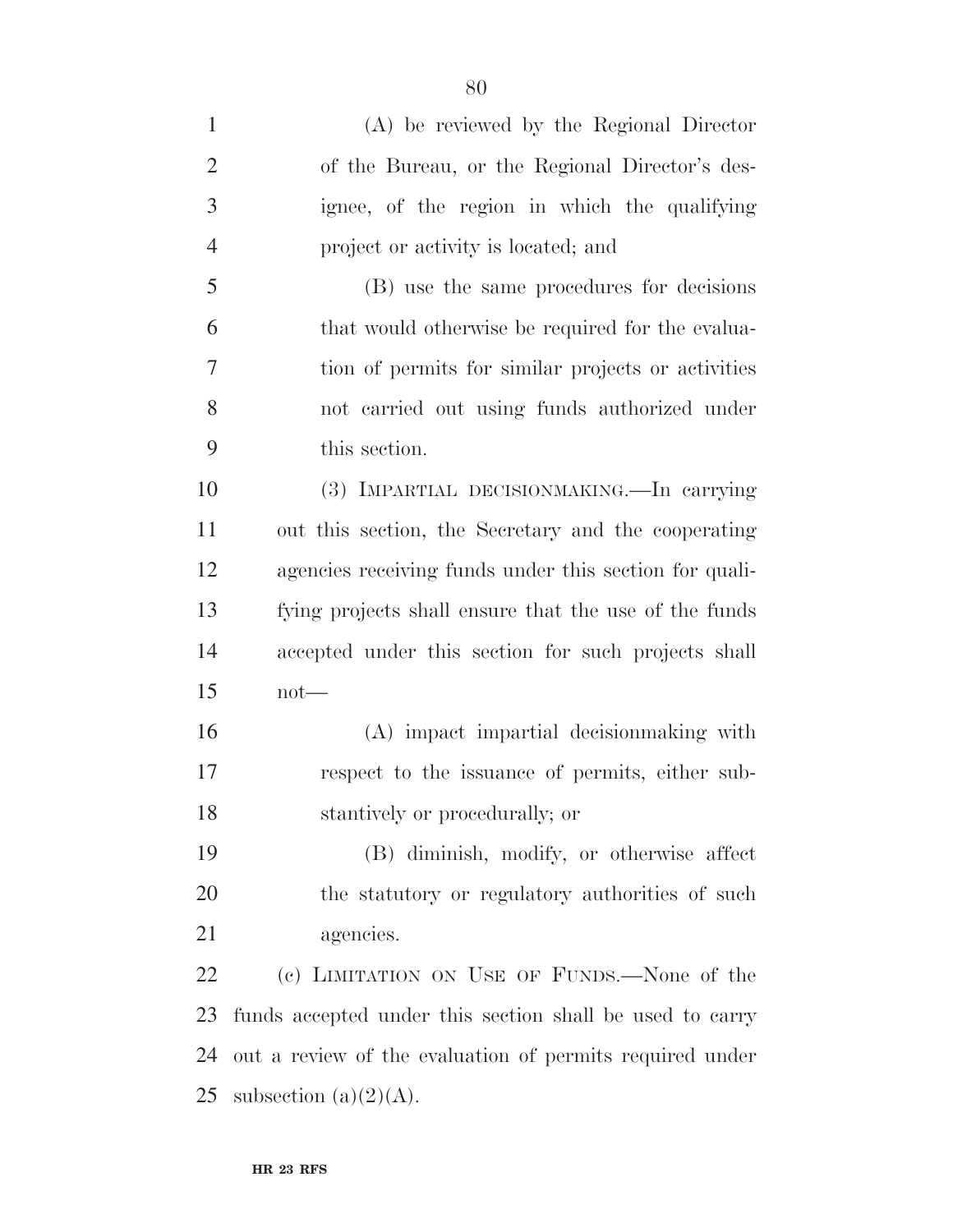(d) PUBLIC AVAILABILITY.—The Secretary shall en- sure that all final permit decisions carried out using funds authorized under this section are made available to the public, including on the Internet.

# **TITLE VI—BUREAU OF REC- LAMATION PROJECT STREAM-LINING**

## **SEC. 601. SHORT TITLE.**

 This title may be cited as the ''Bureau of Reclama-tion Project Streamlining Act''.

## **SEC. 602. DEFINITIONS.**

In this title:

 (1) ENVIRONMENTAL IMPACT STATEMENT.— The term ''environmental impact statement'' means the detailed statement of environmental impacts of a project required to be prepared pursuant to the National Environmental Policy Act of 1969 (42 U.S.C. 4321 et seq.).

(2) ENVIRONMENTAL REVIEW PROCESS.—

 (A) IN GENERAL.—The term ''environ- mental review process'' means the process of preparing an environmental impact statement, environmental assessment, categorical exclusion, or other document under the National Environ-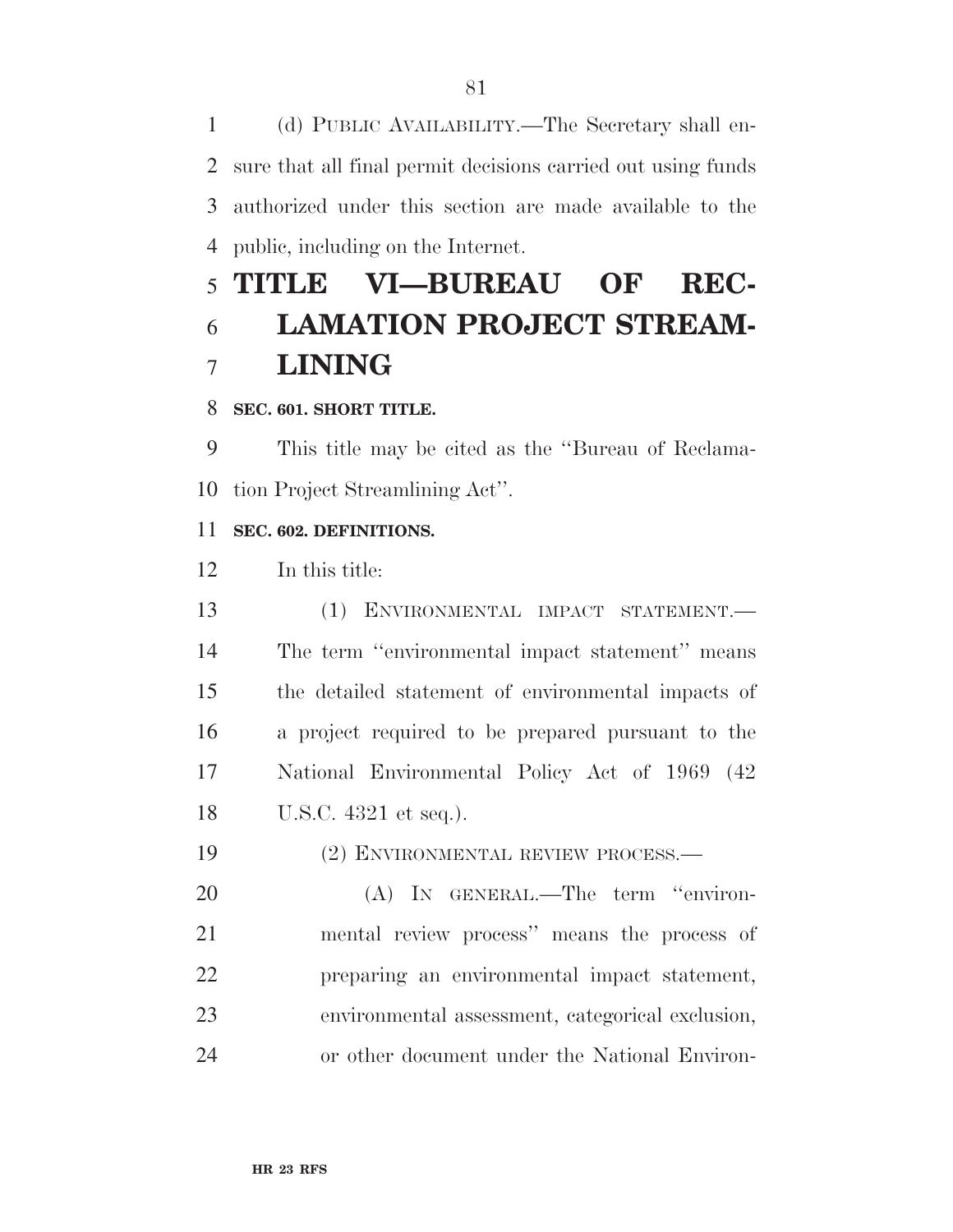| $\mathbf{1}$   | mental Policy Act of 1969 (42 U.S.C. 4321 et           |
|----------------|--------------------------------------------------------|
| $\overline{2}$ | seq.) for a project study.                             |
| 3              | INCLUSIONS.—The term "environ-<br>(B)                  |
| $\overline{4}$ | mental review process" includes the process for        |
| 5              | and completion of any environmental permit,            |
| 6              | approval, review, or study required for a project      |
| 7              | study under any Federal law other than the             |
| 8              | National Environmental Policy Act of 1969 (42)         |
| 9              | U.S.C. 4321 et seq.).                                  |
| 10             | (3) FEDERAL JURISDICTIONAL AGENCY.-The                 |
| 11             | term "Federal jurisdictional agency" means a Fed-      |
| 12             | eral agency with jurisdiction delegated by law, regu-  |
| 13             | lation, order, or otherwise over a review, analysis,   |
| 14             | opinion, statement, permit, license, or other approval |
| 15             | or decision required for a project study under appli-  |
| 16             | cable Federal laws (including regulations).            |
| 17             | (4) FEDERAL LEAD AGENCY.—The term "Fed-                |
| 18             | eral lead agency" means the Bureau of Reclamation.     |
| 19             | (5) PROJECT.—The term "project" means a                |
| 20             | surface water project, a project under the purview of  |
| 21             | title XVI of Public Law 102–575, or a rural water      |
| 22             | supply project investigated under Public Law 109–      |
| 23             | 451 to be carried out, funded or operated in whole     |
| 24             | or in party by the Secretary pursuant to the Act of    |
| 25             | June 17, 1902 (32 Stat. 388, chapter 1093), and        |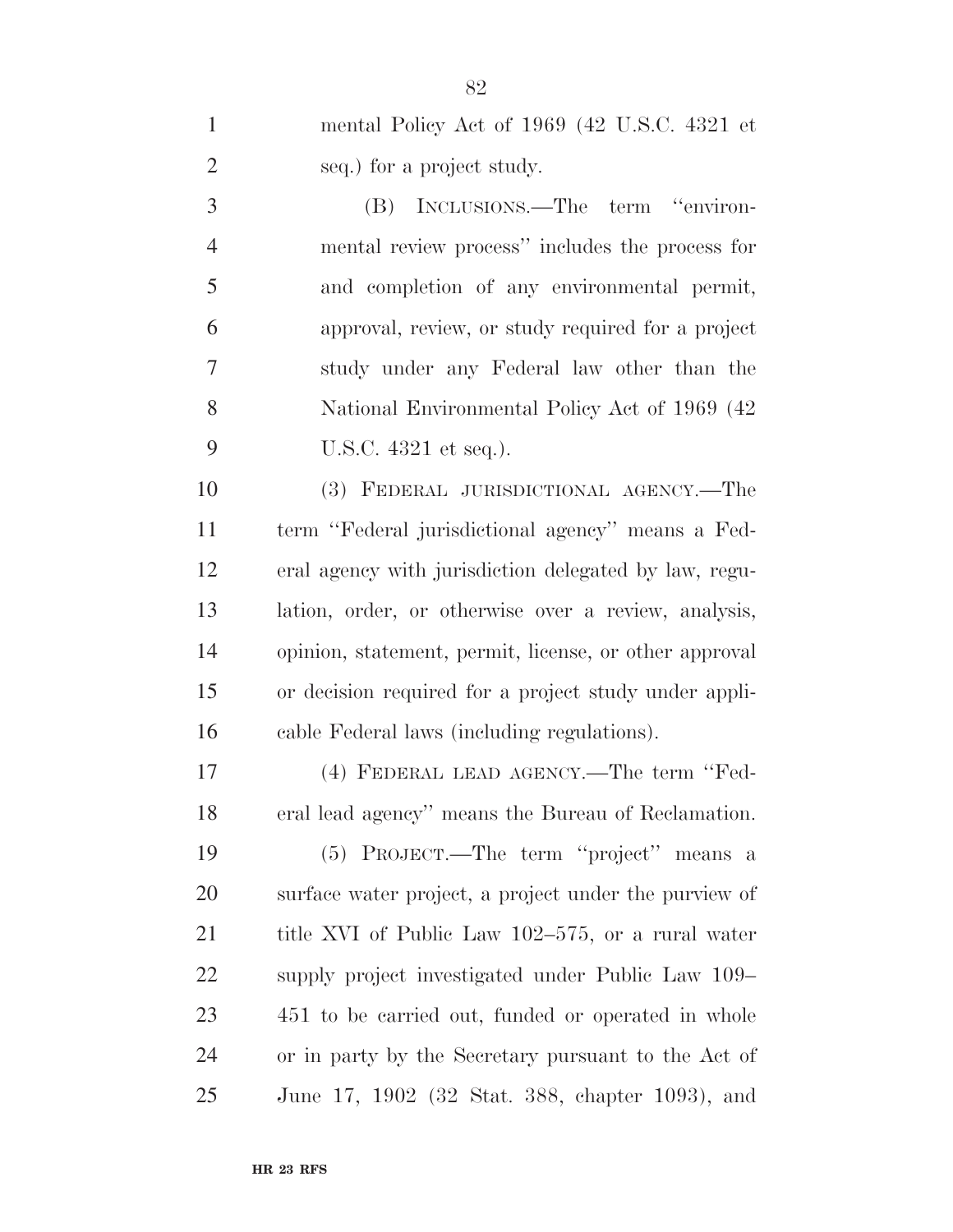Acts supplemental to and amendatory of that Act (43 U.S.C. 371 et seq.).

 (6) PROJECT SPONSOR.—The term ''project sponsor'' means a State, regional, or local authority or instrumentality or other qualifying entity, such as a water conservation district, irrigation district, water conservancy district, joint powers authority, mutual water company, canal company, rural water district or association, or any other entity that has the capacity to contract with the United States under Federal reclamation law.

 (7) PROJECT STUDY.—The term ''project study'' means a feasibility study for a project carried out pursuant to the Act of June 17, 1902 (32 Stat. 388, chapter 1093), and Acts supplemental to and 16 amendatory of that Act (43 U.S.C. 371 et seq.).

 (8) SECRETARY.—The term ''Secretary'' means the Secretary of the Interior.

 (9) SURFACE WATER STORAGE.—The term ''surface water storage'' means any surface water reservoir or impoundment that would be owned, funded or operated in whole or in part by the Bu- reau of Reclamation or that would be integrated into a larger system owned, operated or administered in whole or in part by the Bureau of Reclamation.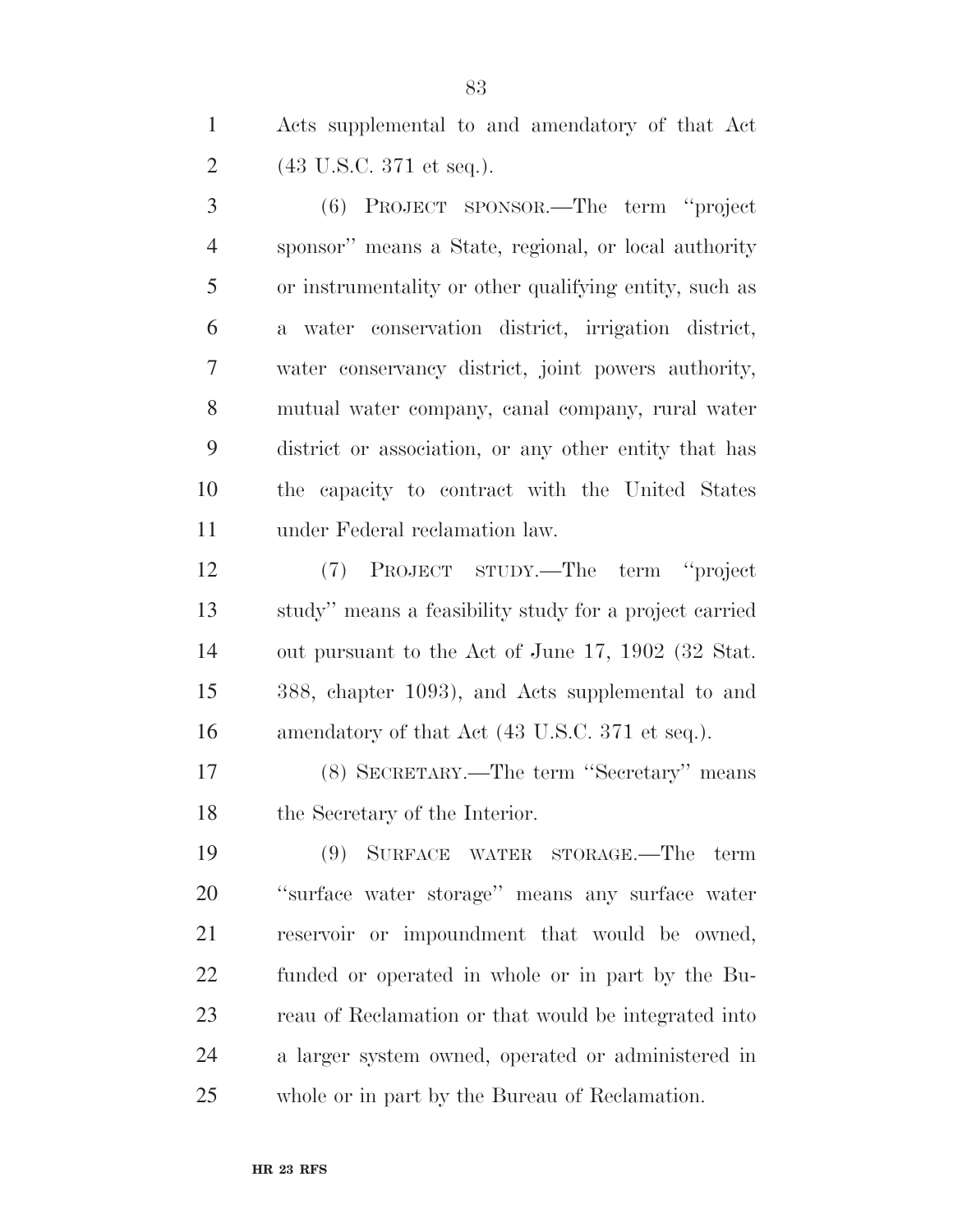#### **SEC. 603. ACCELERATION OF STUDIES.**

 (a) IN GENERAL.—To the extent practicable, a project study initiated by the Secretary, after the date of enactment of this Act, under the Reclamation Act of 1902 (32 Stat. 388), and all Acts amendatory thereof or supple-mentary thereto, shall—

 (1) result in the completion of a final feasibility report not later than 3 years after the date of initi-ation;

 (2) have a maximum Federal cost of \$3,000,000; and

 (3) ensure that personnel from the local project area, region, and headquarters levels of the Bureau of Reclamation concurrently conduct the review re-quired under this section.

 (b) EXTENSION.—If the Secretary determines that a project study described in subsection (a) will not be con- ducted in accordance with subsection (a), the Secretary, not later than 30 days after the date of making the deter-mination, shall—

 (1) prepare an updated project study schedule and cost estimate;

**HR 23 RFS** (2) notify the non-Federal project cost-sharing partner that the project study has been delayed; and (3) provide written notice to the Committee on Natural Resources of the House of Representatives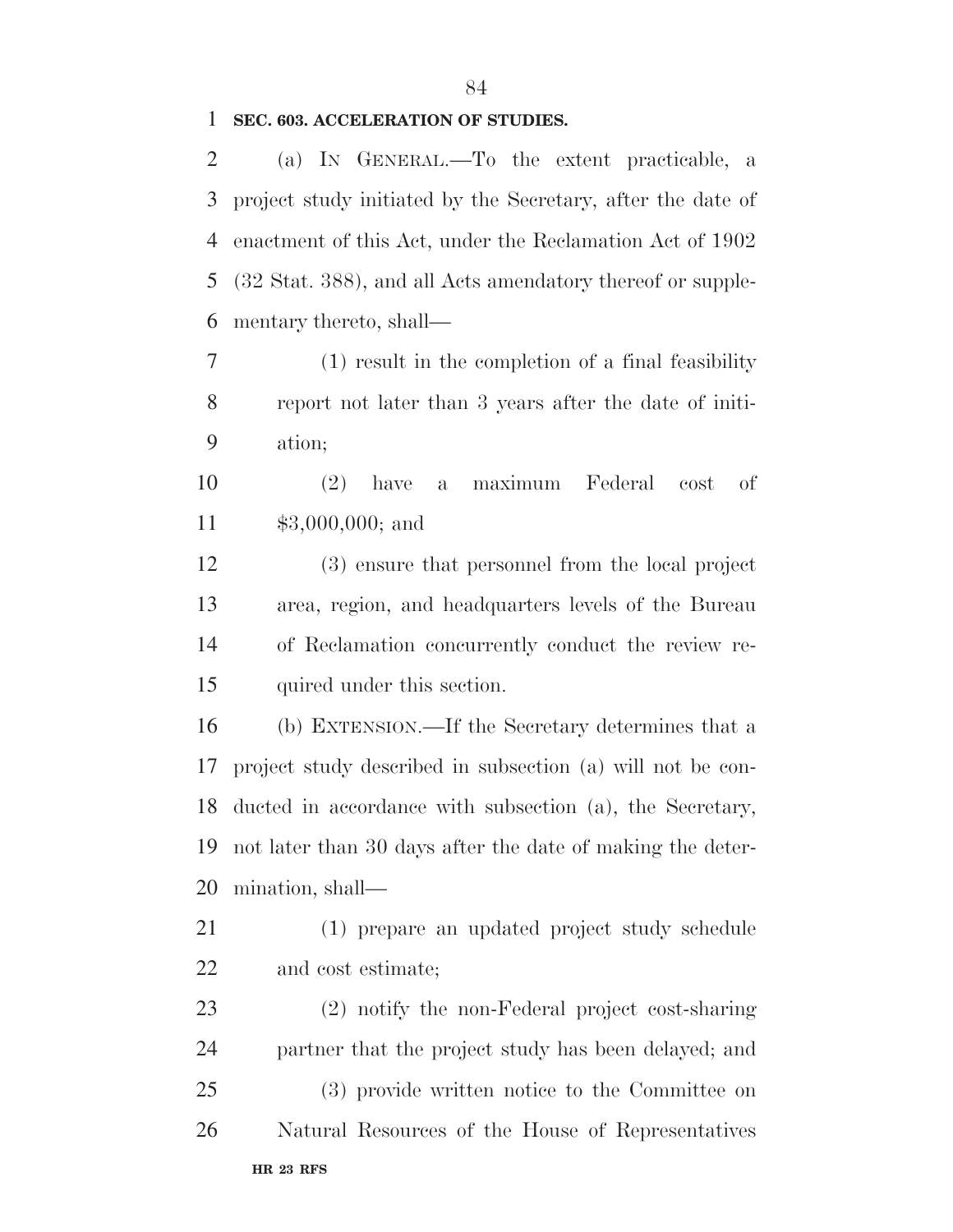| $\mathbf{1}$   | and the Committee on Energy and Natural Re-          |
|----------------|------------------------------------------------------|
| $\overline{2}$ | sources of the Senate as to the reasons the require- |
| 3              | ments of subsection (a) are not attainable.          |
| $\overline{4}$ | $(e)$ EXCEPTION.—                                    |
| 5              | (1) IN GENERAL.—Notwithstanding the<br>re-           |
| 6              | quirements of subsection (a), the Secretary may ex-  |
| 7              | tend the timeline of a project study by a period not |
| 8              | to exceed 3 years, if the Secretary determines that  |
| 9              | the project study is too complex to comply with the  |
| 10             | requirements of subsection (a).                      |
| 11             | (2) FACTORS.—In making a determination that          |
| 12             | a study is too complex to comply with the require-   |
| 13             | ments of subsection (a), the Secretary shall con-    |
| 14             | sider—                                               |
| 15             | (A) the type, size, location, scope, and             |
| 16             | overall cost of the project;                         |
| 17             | (B) whether the project will use any inno-           |
| 18             | vative design or construction techniques;            |
| 19             | (C) whether the project will require signifi-        |
| 20             | cant action by other Federal, State, or local        |
| 21             | agencies;                                            |
| 22             | (D) whether there is significant public dis-         |
| 23             | pute as to the nature or effects of the project;     |
| 24             | and                                                  |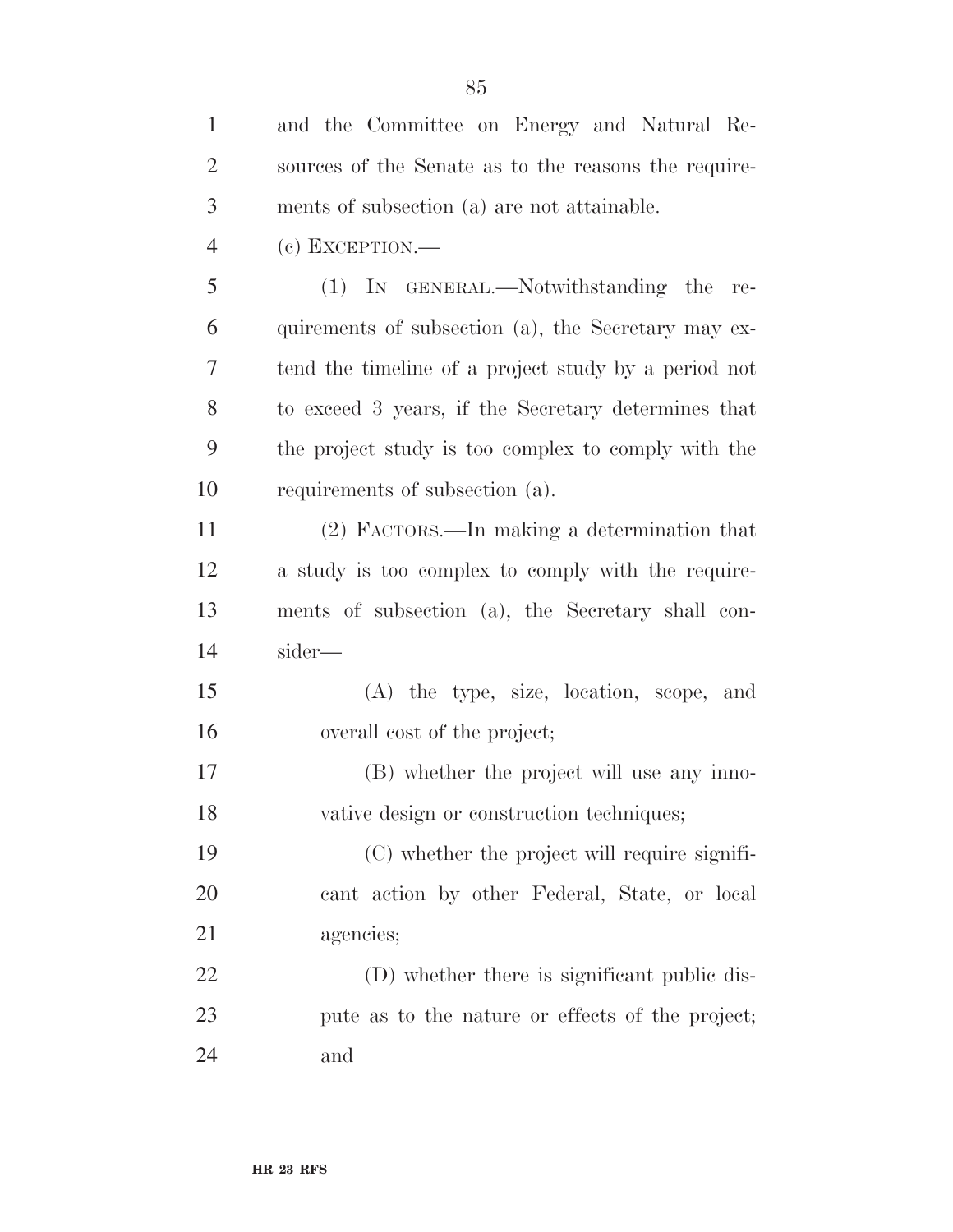(E) whether there is significant public dis- pute as to the economic or environmental costs or benefits of the project.

 (3) NOTIFICATION.—Each time the Secretary makes a determination under this subsection, the Secretary shall provide written notice to the Com- mittee on Natural Resources of the House of Rep- resentatives and the Committee on Energy and Nat- ural Resources of the Senate as to the results of that determination, including an identification of the specific one or more factors used in making the de-termination that the project is complex.

 (4) LIMITATION.—The Secretary shall not ex- tend the timeline for a project study for a period of more than 7 years, and any project study that is not completed before that date shall no longer be au-thorized.

 (d) REVIEWS.—Not later than 90 days after the date of the initiation of a project study described in subsection (a), the Secretary shall—

 (1) take all steps necessary to initiate the proc- ess for completing federally mandated reviews that the Secretary is required to complete as part of the study, including the environmental review process under section 805;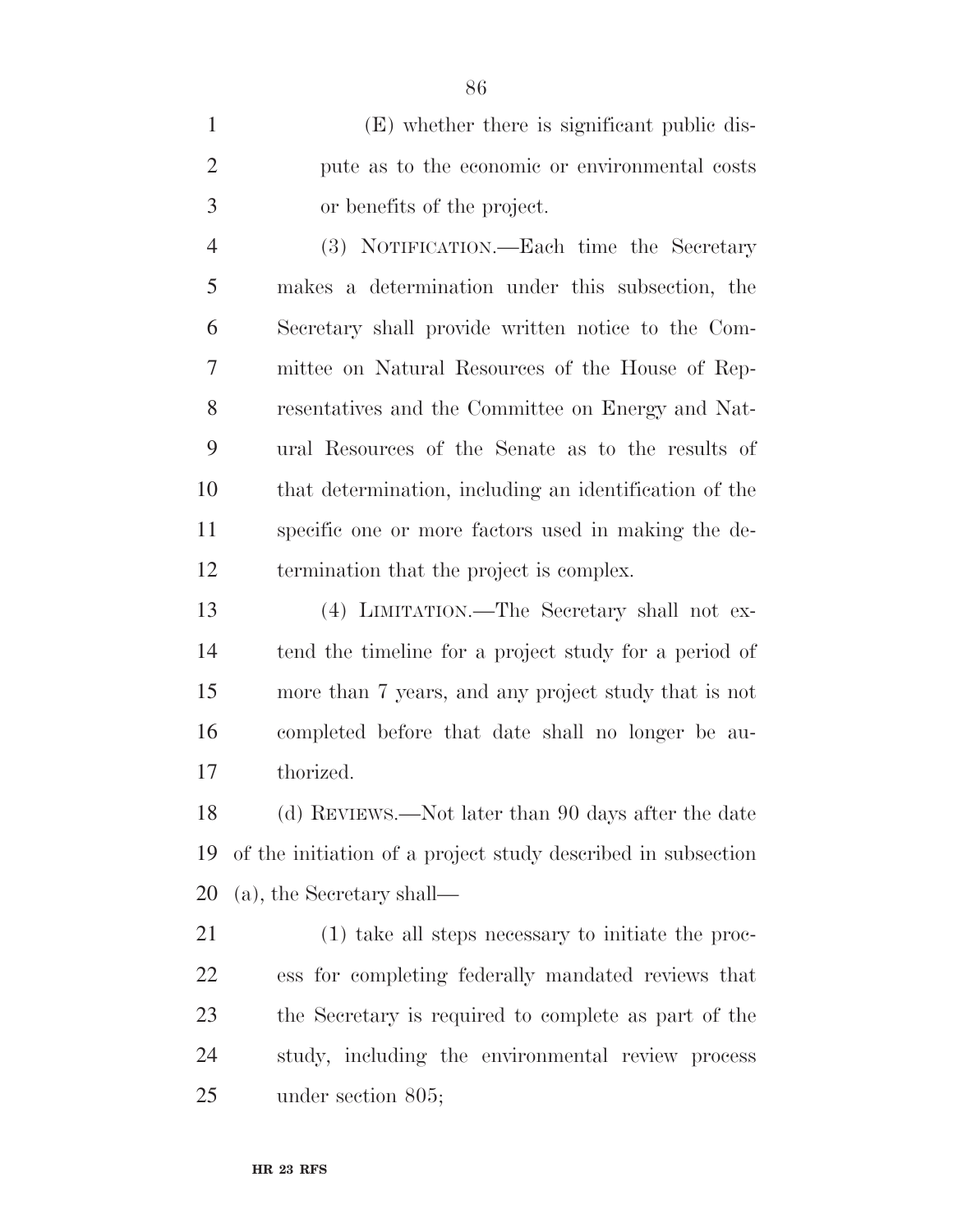| $\mathbf{1}$   | (2) convene a meeting of all Federal, tribal, and            |
|----------------|--------------------------------------------------------------|
| $\overline{2}$ | State agencies identified under section $605(d)$ that        |
| 3              | $may-$                                                       |
| $\overline{4}$ | (A) have jurisdiction over the project;                      |
| 5              | (B) be required by law to conduct or issue                   |
| 6              | a review, analysis, opinion, or statement for the            |
| 7              | project study; or                                            |
| 8              | (C) be required to make a determination                      |
| 9              | on issuing a permit, license, or other approval              |
| 10             | or decision for the project study; and                       |
| 11             | (3) take all steps necessary to provide informa-             |
| 12             | tion that will enable required reviews and analyses          |
| 13             | related to the project to be conducted by other agen-        |
| 14             | cies in a thorough and timely manner.                        |
| 15             | (e) INTERIM REPORT.—Not later than 18 months                 |
| 16             | after the date of enactment of this Act, the Secretary shall |
| 17             | submit to the Committee on Natural Resources of the          |
|                | 18 House of Representatives and the Committee on Energy      |
| 19             | and Natural Resources of the Senate and make publicly        |
| 20             | available a report that describes—                           |
| 21             | $(1)$ the status of the implementation of the                |
| 22             | planning process under this section, including the           |
| 23             | number of participating projects;                            |
| 24             | (2) a review of project delivery schedules, in-              |
| 25             | cluding a description of any delays on those studies         |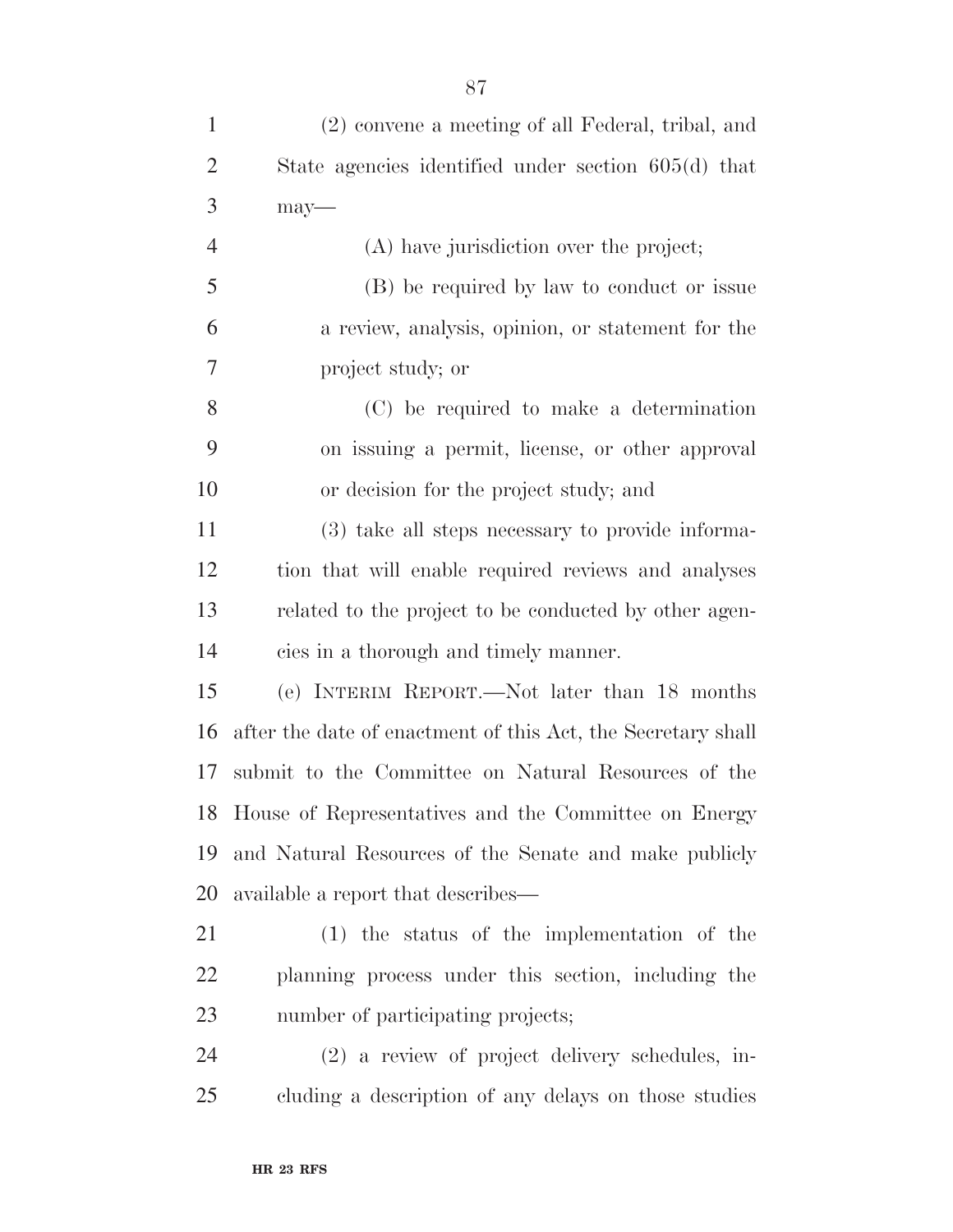initiated prior to the date of the enactment of this Act; and

 (3) any recommendations for additional author- ity necessary to support efforts to expedite the project.

 (f) FINAL REPORT.—Not later than 4 years after the date of enactment of this Act, the Secretary shall submit to the Committee on Natural Resources of the House of Representatives and the Committee on Energy and Nat- ural Resources of the Senate and make publicly available a report that describes—

 (1) the status of the implementation of this sec- tion, including a description of each project study subject to the requirements of this section;

 (2) the amount of time taken to complete each project study; and

 (3) any recommendations for additional author- ity necessary to support efforts to expedite the project study process, including an analysis of whether the limitation established by subsection (a)(2) needs to be adjusted to address the impacts of inflation.

#### **SEC. 604. EXPEDITED COMPLETION OF REPORTS.**

The Secretary shall—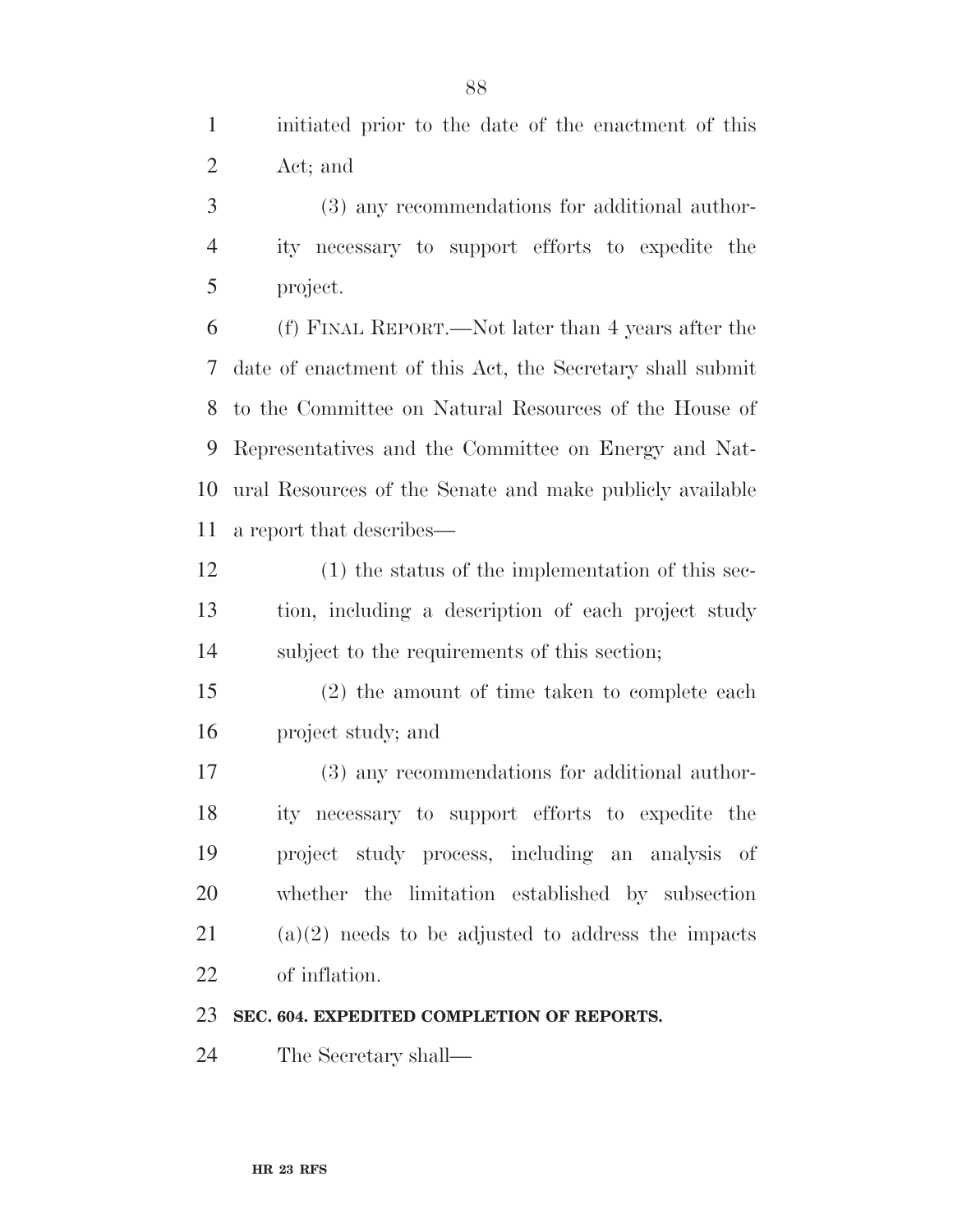| $\mathbf{1}$   | (1) expedite the completion of any ongoing              |
|----------------|---------------------------------------------------------|
| $\overline{2}$ | project study initiated before the date of enactment    |
| 3              | of this Act; and                                        |
| $\overline{4}$ | $(2)$ if the Secretary determines that the project      |
| 5              | is justified in a completed report, proceed directly to |
| 6              | preconstruction planning, engineering, and design of    |
| 7              | the project in accordance with the Reclamation Act      |
| 8              | of 1902 (32 Stat. 388), and all Acts amendatory         |
| 9              | thereof or supplementary thereto.                       |
| 10             | SEC. 605. PROJECT ACCELERATION.                         |
| 11             | $(a)$ APPLICABILITY.—                                   |
| 12             | $(1)$ IN GENERAL.—This section shall apply to—          |
| 13             | (A) each project study that is initiated                |
| 14             | after the date of enactment of this Act and for         |
| 15             | which an environmental impact statement is              |
| 16             |                                                         |
|                | prepared under the National Environmental               |
| 17             | Policy Act of 1969 (42 U.S.C. 4321 et seq.);            |
| 18             | (B) the extent determined appropriate by                |
| 19             | the Secretary, to other project studies initiated       |
| 20             | before the date of enactment of this Act and for        |
| 21             | which an environmental review process docu-             |
| 22             | ment is prepared under the National Environ-            |
| 23             | mental Policy Act of 1969 (42 U.S.C. 4321 et            |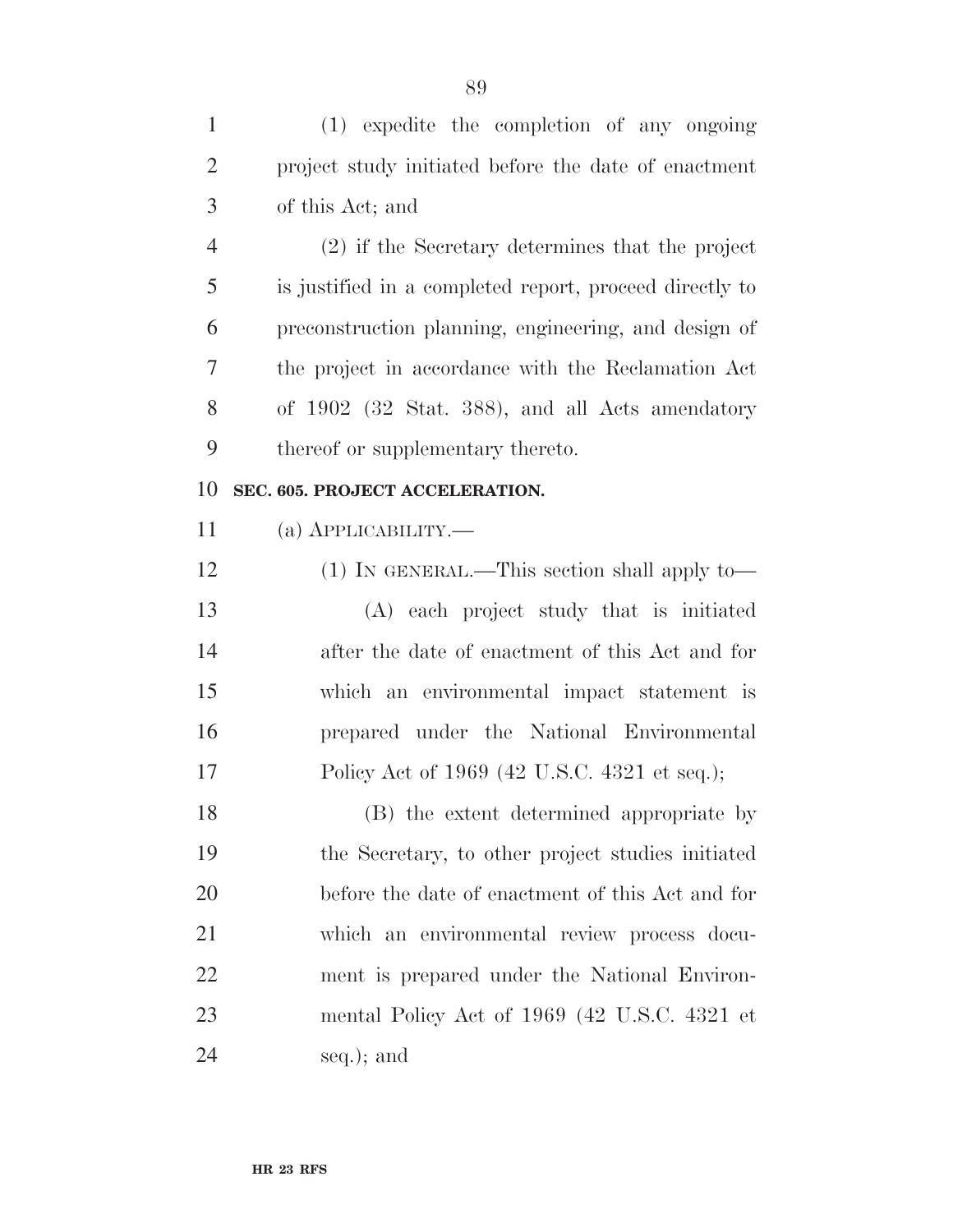| $\mathbf{1}$   | (C) any project study for the development             |
|----------------|-------------------------------------------------------|
| $\overline{2}$ | of a nonfederally owned and operated surface          |
| 3              | water storage project for which the Secretary         |
| $\overline{4}$ | determines there is a demonstrable Federal in-        |
| 5              | terest and the project—                               |
| 6              | (i) is located in a river basin where                 |
| $\overline{7}$ | other Bureau of Reclamation water                     |
| 8              | projects are located;                                 |
| 9              | (ii) will create additional water sup-                |
| 10             | plies that support Bureau of Reclamation              |
| 11             | water projects; or                                    |
| 12             | (iii) will become integrated into the                 |
| 13             | operation of Bureau of Reclamation water              |
| 14             | projects.                                             |
| 15             | (2) FLEXIBILITY.—Any authority granted                |
| 16             | under this section may be exercised, and any re-      |
| 17             | quirement established under this section may be sat-  |
| 18             | isfied, for the conduct of an environmental review    |
| 19             | process for a project study, a class of project stud- |
| 20             | ies, or a program of project studies.                 |
| 21             | $(3)$ LIST OF PROJECT STUDIES.—                       |
| 22             | (A) IN GENERAL.—The Secretary shall an-               |
| 23             | nually prepare, and make publicly available, a        |
| 24             | list of all project studies that the Secretary has    |
| 25             | determined—                                           |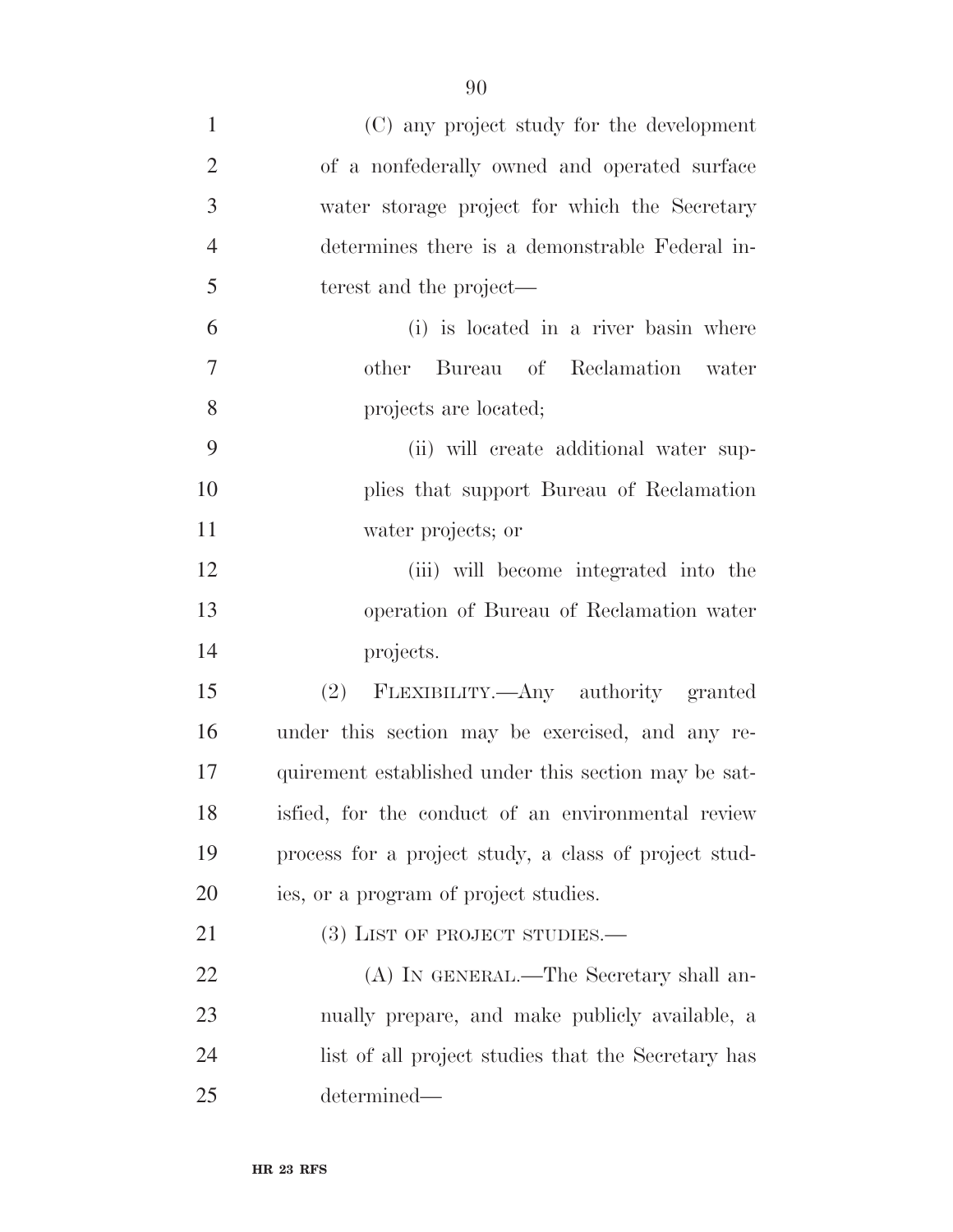| $\mathbf{1}$   | (i) meets the standards described in                   |
|----------------|--------------------------------------------------------|
| $\overline{2}$ | paragraph $(1)$ ; and                                  |
| 3              | (ii) does not have adequate funding to                 |
| $\overline{4}$ | make substantial progress toward the com-              |
| 5              | pletion of the project study.                          |
| 6              | (B) INCLUSIONS.—The Secretary shall in-                |
| 7              | clude for each project study on the list under         |
| 8              | subparagraph $(A)$ a description of the estimated      |
| 9              | amounts necessary to make substantial progress         |
| 10             | on the project study.                                  |
| 11             | (b) PROJECT REVIEW PROCESS.—                           |
| 12             | (1) IN GENERAL.—The Secretary shall develop            |
| 13             | and implement a coordinated environmental review       |
| 14             | process for the development of project studies.        |
| 15             | (2) COORDINATED REVIEW.—The coordinated                |
| 16             | environmental review process described in paragraph    |
| 17             | (1) shall require that any review, analysis, opinion,  |
| 18             | statement, permit, license, or other approval or deci- |
| 19             | sion issued or made by a Federal, State, or local      |
| 20             | governmental agency or an Indian tribe for a project   |
| 21             | study described in subsection (b) be conducted, to     |
| 22             | the maximum extent practicable, concurrently with      |
| 23             | any other applicable governmental agency or Indian     |
| 24             | tribe.                                                 |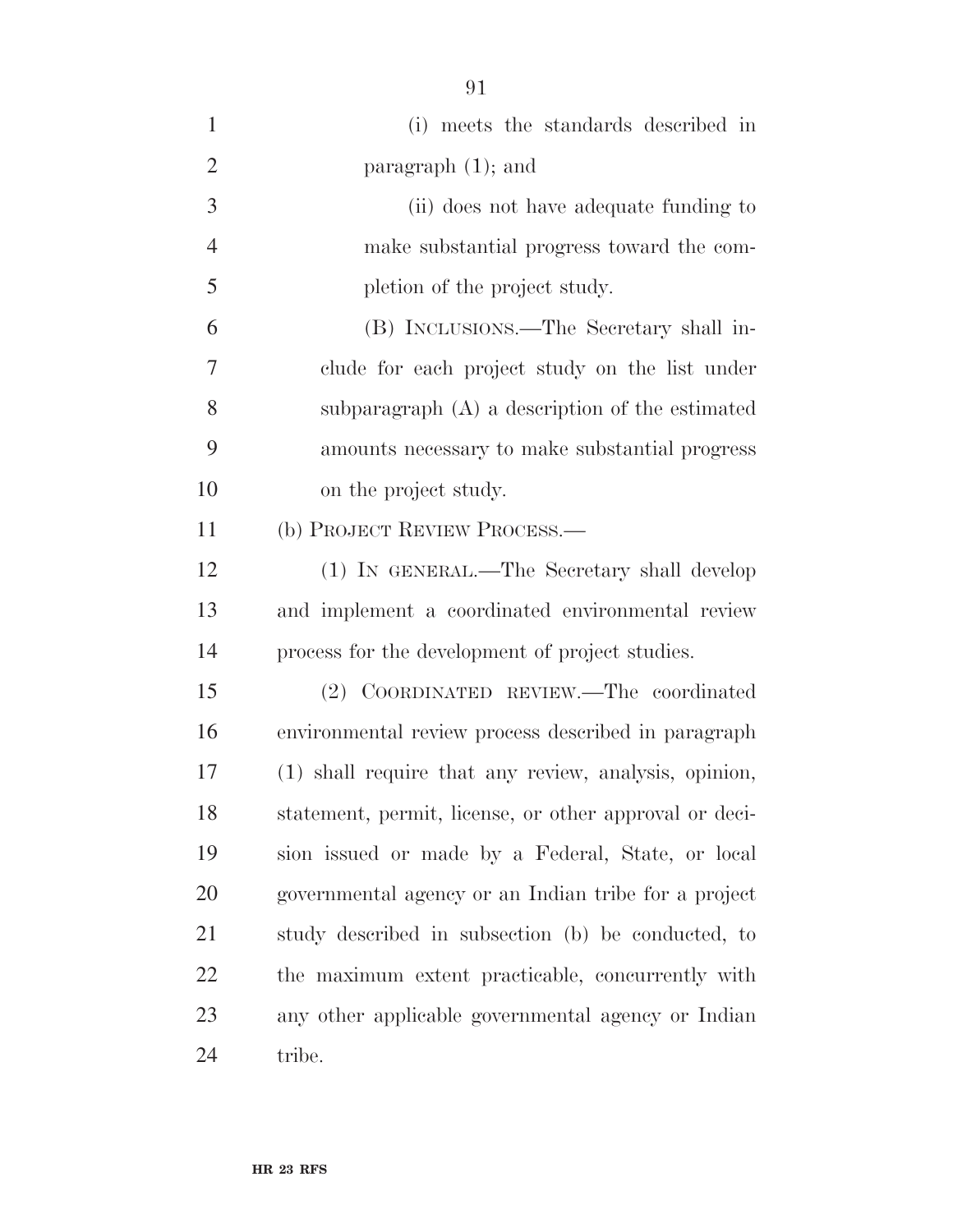| $\mathbf{1}$   | (3) TIMING.—The coordinated environmental                |
|----------------|----------------------------------------------------------|
| $\overline{2}$ | review process under this subsection shall be com-       |
| 3              | pleted not later than the date on which the Sec-         |
| $\overline{4}$ | retary, in consultation and concurrence with the         |
| 5              | agencies identified under section $705(d)$ , establishes |
| 6              | with respect to the project study.                       |
| 7              | (c) LEAD AGENCIES.—                                      |
| 8              | $(1)$ JOINT LEAD AGENCIES.—                              |
| 9              | (A) IN GENERAL.—Subject to the require-                  |
| 10             | ments of the National Environmental Policy               |
| 11             | Act of $1969$ (42 U.S.C. 4321 et seq.) and the           |
| 12             | requirements of section 1506.8 of title 40, Code         |
| 13             | of Federal Regulations (or successor regula-             |
| 14             | tions), including the concurrence of the pro-            |
| 15             | posed joint lead agency, a project sponsor may           |
| 16             | serve as the joint lead agency.                          |
| 17             | PROJECT SPONSOR AS JOINT LEAD<br>(B)                     |
| 18             | AGENCY.—A project sponsor that is a State or             |
| 19             | local governmental entity may—                           |
| 20             | (i) with the concurrence of the Sec-                     |
| 21             | retary, serve as a joint lead agency with                |
| 22             | the Federal lead agency for purposes of                  |
| 23             | preparing any environmental document                     |
| 24             | under the National Environmental Policy                  |
| 25             | Act of 1969 (42 U.S.C. 4321 et seq.); and                |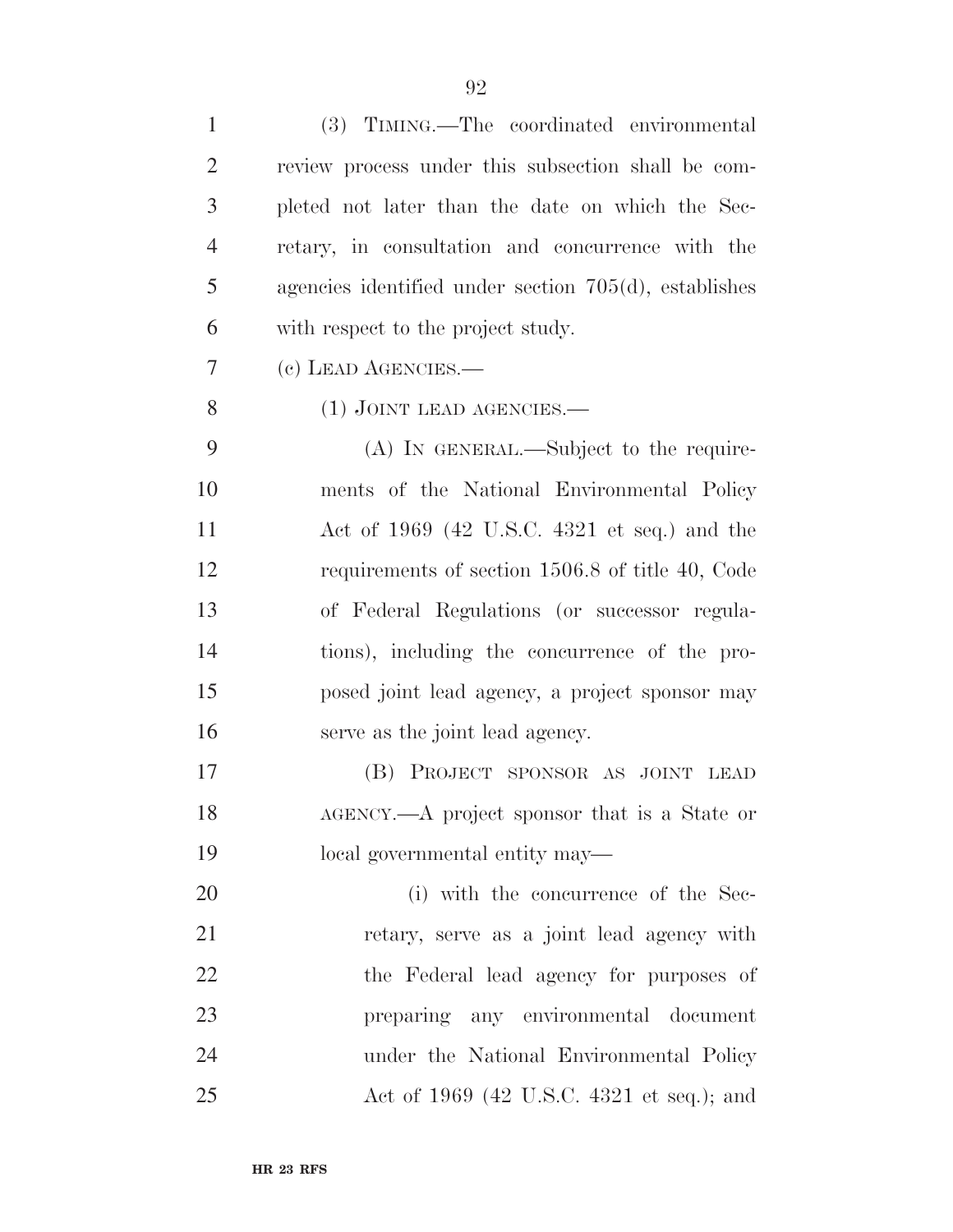| $\mathbf{1}$   | (ii) prepare any environmental review     |
|----------------|-------------------------------------------|
| $\overline{2}$ | process document under the National En-   |
| $\mathfrak{Z}$ | vironmental Policy Act of 1969 (42 U.S.C. |
| $\overline{4}$ | 4321 et seq.) required in support of any  |
| 5              | action or approval by the Secretary if—   |
| 6              | (I) the Secretary provides guid-          |
| 7              | ance in the preparation process and       |
| 8              | independently evaluates that docu-        |
| 9              | ment;                                     |
| 10             | (II) the project sponsor complies         |
| 11             | with all requirements applicable to the   |
| 12             | Secretary under—                          |
| 13             | (aa) the National Environ-                |
| 14             | mental Policy Act of 1969 (42)            |
| 15             | U.S.C. $4321$ et seq.);                   |
| 16             | (bb) any regulation imple-                |
| 17             | menting that Act; and                     |
| 18             | (cc) any other applicable                 |
| 19             | Federal law; and                          |
| 20             | (III) the Secretary approves and          |
| 21             | adopts the document before the Sec-       |
| 22             | retary takes any subsequent action or     |
| 23             | makes any approval based on that          |
| 24             | document, regardless of whether the       |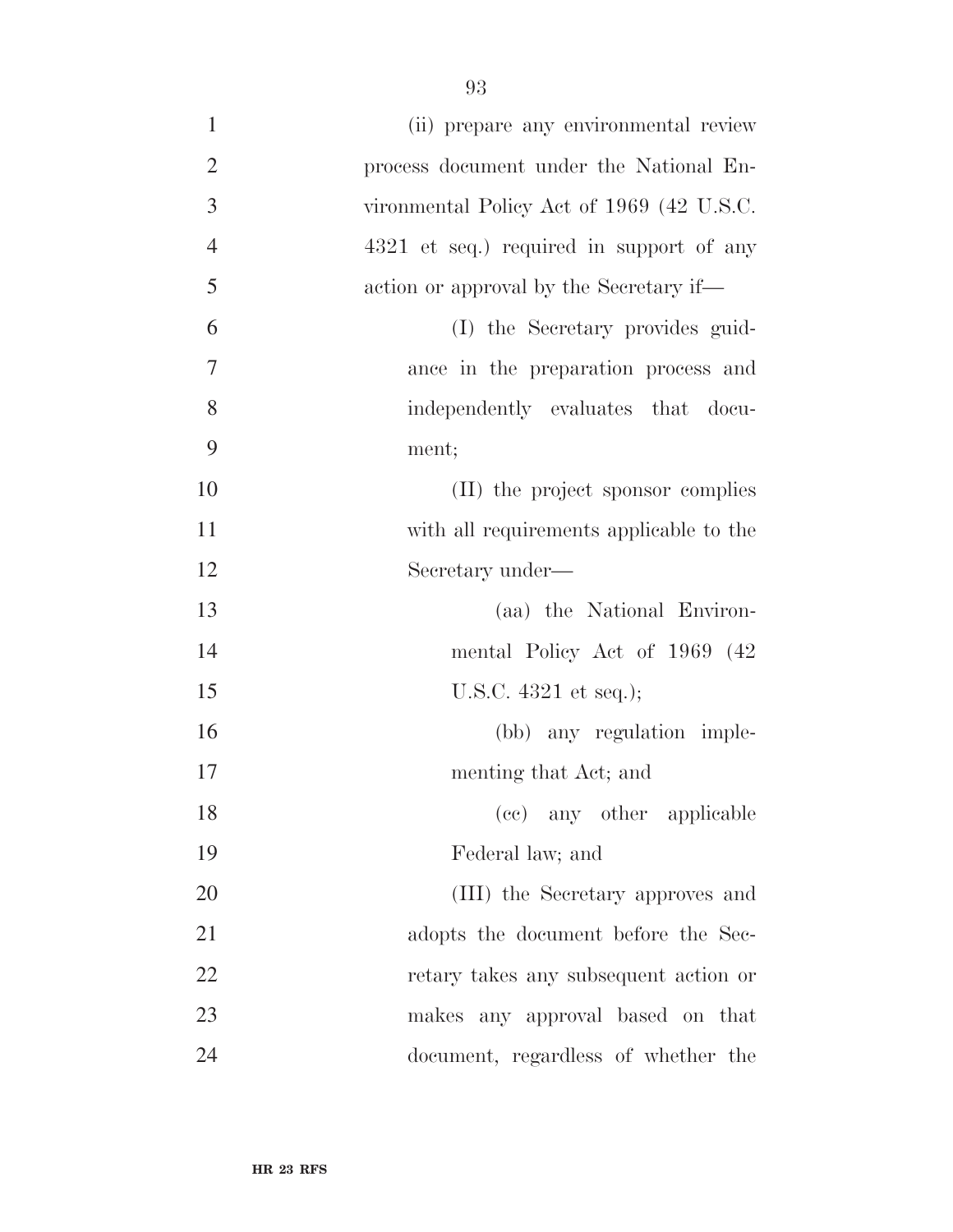| $\mathbf{1}$   | action or approval of the Secretary re-            |
|----------------|----------------------------------------------------|
| $\overline{2}$ | sults in Federal funding.                          |
| 3              | DUTIES.—The Secretary shall ensure<br>(2)          |
| $\overline{4}$ | $that-$                                            |
| 5              | (A) the project sponsor complies with all          |
| 6              | design and mitigation commitments made joint-      |
| $\overline{7}$ | ly by the Secretary and the project sponsor in     |
| 8              | any environmental document prepared by the         |
| 9              | project sponsor in accordance with this sub-       |
| 10             | section; and                                       |
| 11             | (B) any environmental document prepared            |
| 12             | by the project sponsor is appropriately supple-    |
| 13             | mented to address any changes to the project       |
| 14             | the Secretary determines are necessary.            |
| 15             | (3) ADOPTION AND USE OF DOCUMENTS.—Any             |
| 16             | environmental document prepared in accordance      |
| 17             | with this subsection shall be adopted and used by  |
| 18             | any Federal agency making any determination re-    |
| 19             | lated to the project study to the same extent that |
| 20             | the Federal agency could adopt or use a document   |
| 21             | prepared by another Federal agency under—          |
| 22             | (A) the National Environmental Policy Act          |
| 23             | of 1969 (42 U.S.C. 4321 et seq.); and              |

**HR 23 RFS**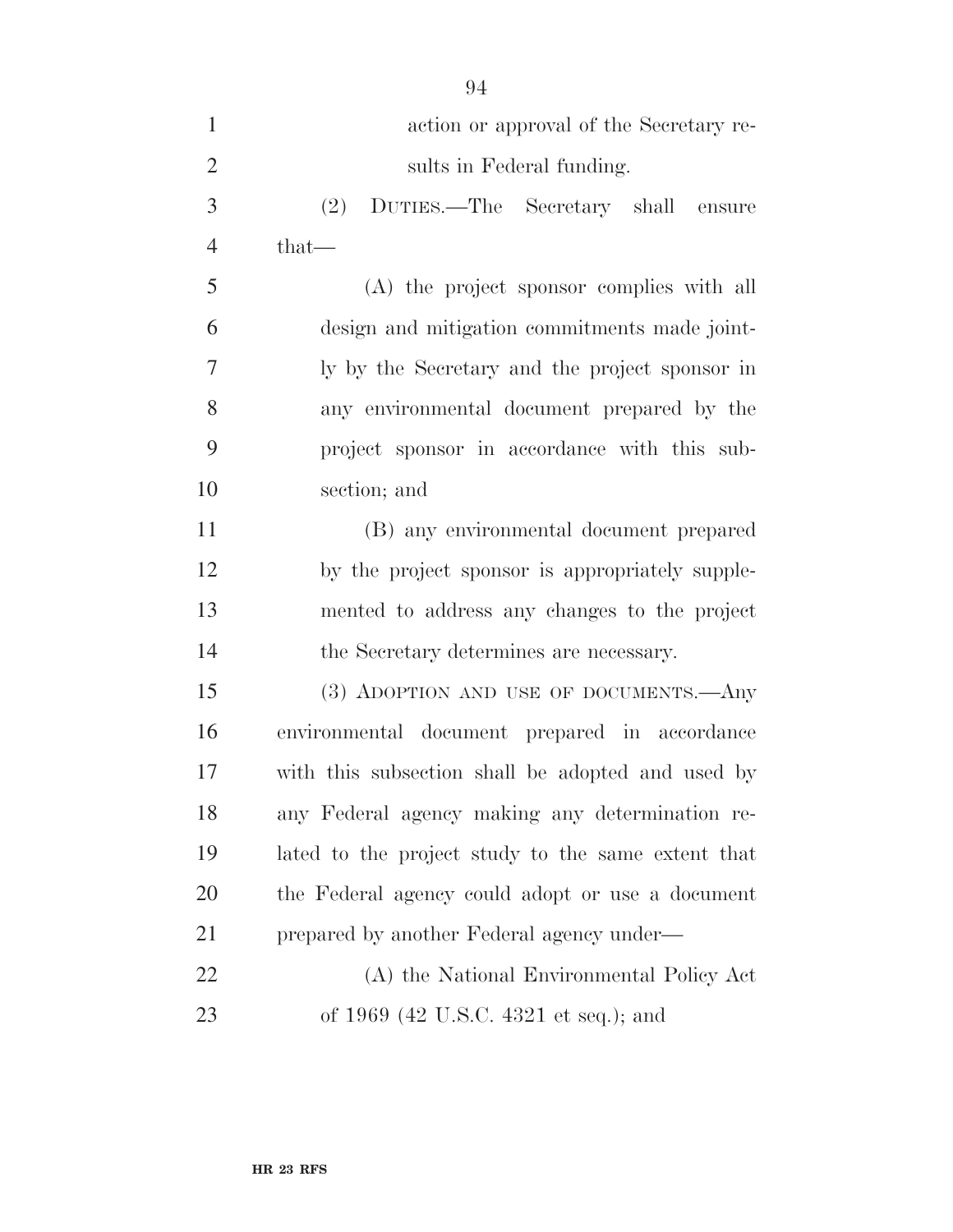| $\mathbf{1}$   | $(B)$ parts 1500 through 1508 of title 40,            |
|----------------|-------------------------------------------------------|
| $\overline{2}$ | Code of Federal Regulations (or successor regu-       |
| 3              | lations).                                             |
| $\overline{4}$ | $(4)$ ROLES<br>AND RESPONSIBILITY OF<br><b>LEAD</b>   |
| 5              | AGENCY.—With respect to the environmental review      |
| 6              | process for any project study, the Federal lead agen- |
| $\overline{7}$ | cy shall have authority and responsibility—           |
| 8              | $(A)$ to take such actions as are necessary           |
| 9              | and proper and within the authority of the Fed-       |
| 10             | eral lead agency to facilitate the expeditious        |
| 11             | resolution of the environmental review process        |
| 12             | for the project study; and                            |
| 13             | (B) to prepare or ensure that any required            |
| 14             | environmental impact statement or other envi-         |
| 15             | ronmental review document for a project study         |
| 16             | required to be completed under the National           |
| 17             | Environmental Policy Act of 1969 (42 U.S.C.           |
| 18             | 4321 et seq.) is completed in accordance with         |
| 19             | this section and applicable Federal law.              |
| 20             | (d) PARTICIPATING AND COOPERATING AGENCIES.-          |
| 21             | (1) IDENTIFICATION OF JURISDICTIONAL AGEN-            |
| 22             | CIES.—With respect to carrying out the environ-       |
| 23             | mental review process for a project study, the Sec-   |
| 24             | retary shall identify, as early as practicable in the |
| 25             | environmental review process, all Federal, State, and |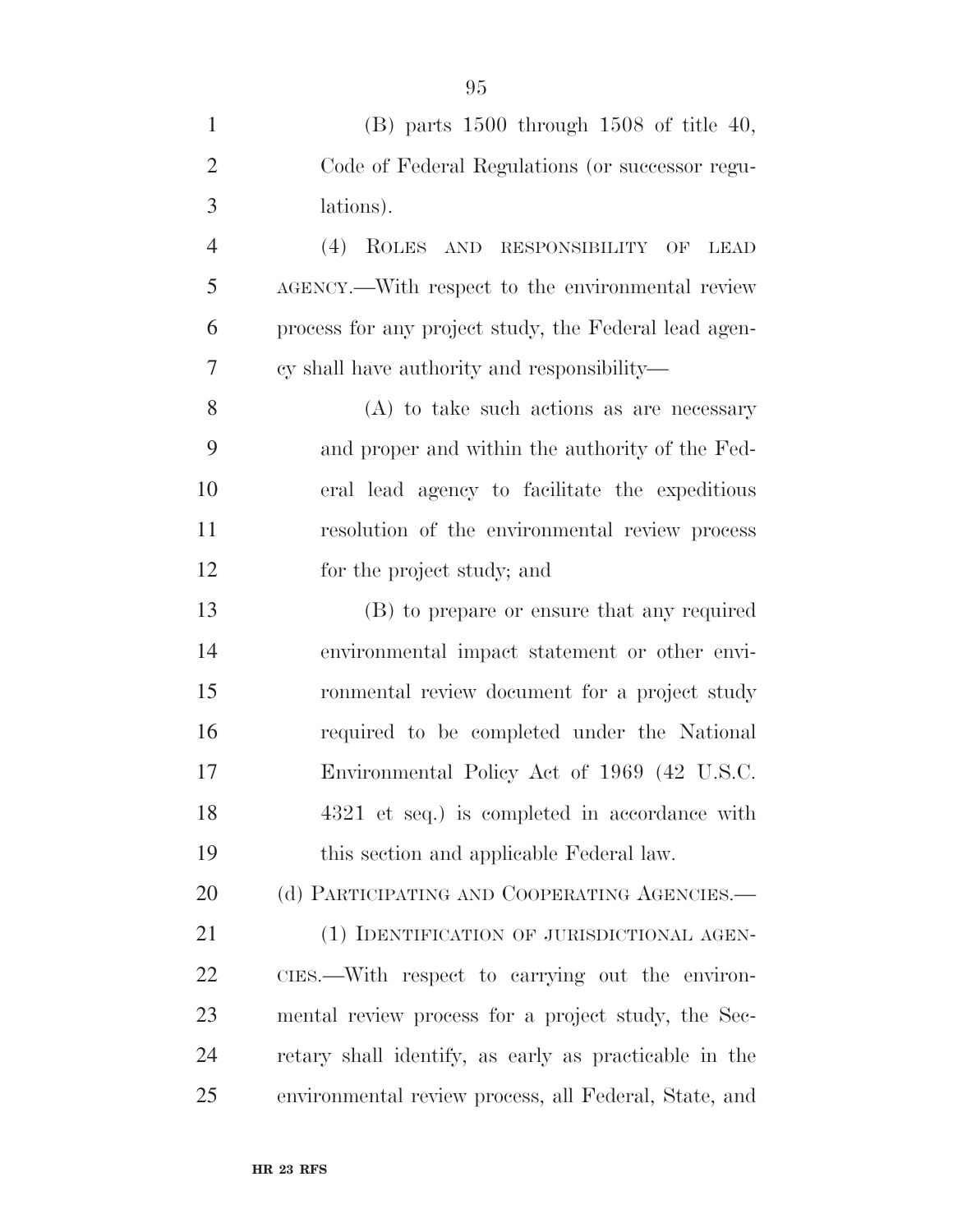| $\mathbf{1}$   | local government agencies and Indian tribes that    |
|----------------|-----------------------------------------------------|
| $\overline{2}$ | may-                                                |
| 3              | (A) have jurisdiction over the project;             |
| $\overline{4}$ | (B) be required by law to conduct or issue          |
| 5              | a review, analysis, opinion, or statement for the   |
| 6              | project study; or                                   |
| 7              | (C) be required to make a determination             |
| 8              | on issuing a permit, license, or other approval     |
| 9              | or decision for the project study.                  |
| 10             | (2) STATE AUTHORITY.—If the environmental           |
| 11             | review process is being implemented by the Sec-     |
| 12             | retary for a project study within the boundaries of |
| 13             | a State, the State, consistent with State law, may  |
| 14             | choose to participate in the process and to make    |
| 15             | subject to the process all State agencies that—     |
| 16             | (A) have jurisdiction over the project;             |
| 17             | (B) are required to conduct or issue a re-          |
| 18             | view, analysis, opinion, or statement for the       |
| 19             | project study; or                                   |
| 20             | (C) are required to make a determination            |
| 21             | on issuing a permit, license, or other approval     |
| 22             | or decision for the project study.                  |
| 23             | $(3)$ INVITATION.—                                  |
| 24             | (A) IN GENERAL.—The Federal lead agen-              |
| 25             | cy shall invite, as early as practicable in the en- |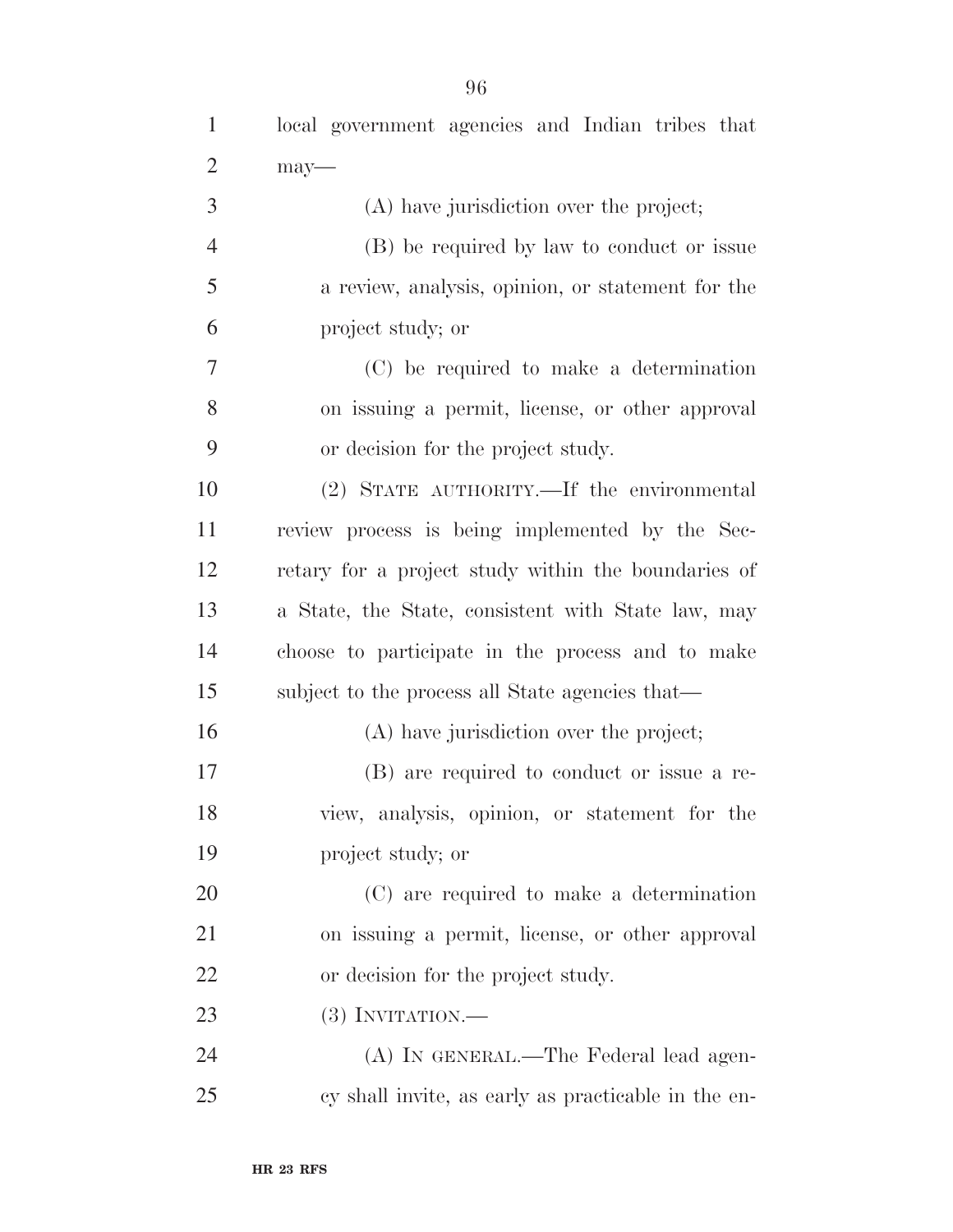| $\mathbf{1}$   | vironmental review process, any agency identi-        |
|----------------|-------------------------------------------------------|
| $\overline{2}$ | fied under paragraph (1) to become a partici-         |
| 3              | pating or cooperating agency, as applicable, in       |
| $\overline{4}$ | the environmental review process for the project      |
| 5              | study.                                                |
| 6              | (B) DEADLINE.—An invitation to partici-               |
| $\overline{7}$ | pate issued under subparagraph (A) shall set a        |
| 8              | deadline by which a response to the invitation        |
| 9              | shall be submitted, which may be extended by          |
| 10             | the Federal lead agency for good cause.               |
| 11             | $(4)$ PROCEDURES.—Section 1501.6 of title 40,         |
| 12             | Code of Federal Regulations (as in effect on the      |
| 13             | date of enactment of the Bureau of Reclamation        |
| 14             | Project Streamlining Act), shall govern the identi-   |
| 15             | fication and the participation of a cooperating agen- |
| 16             | cy.                                                   |
| 17             | FEDERAL COOPERATING AGENCIES. Any<br>(5)              |
| 18             | Federal agency that is invited by the Federal lead    |
| 19             | agency to participate in the environmental review     |
| 20             | process for a project study shall be designated as a  |
| 21             | cooperating agency by the Federal lead agency un-     |
| 22             | less the invited agency informs the Federal lead      |
| 23             | agency, in writing, by the deadline specified in the  |
| 24             | invitation that the invited agency—                   |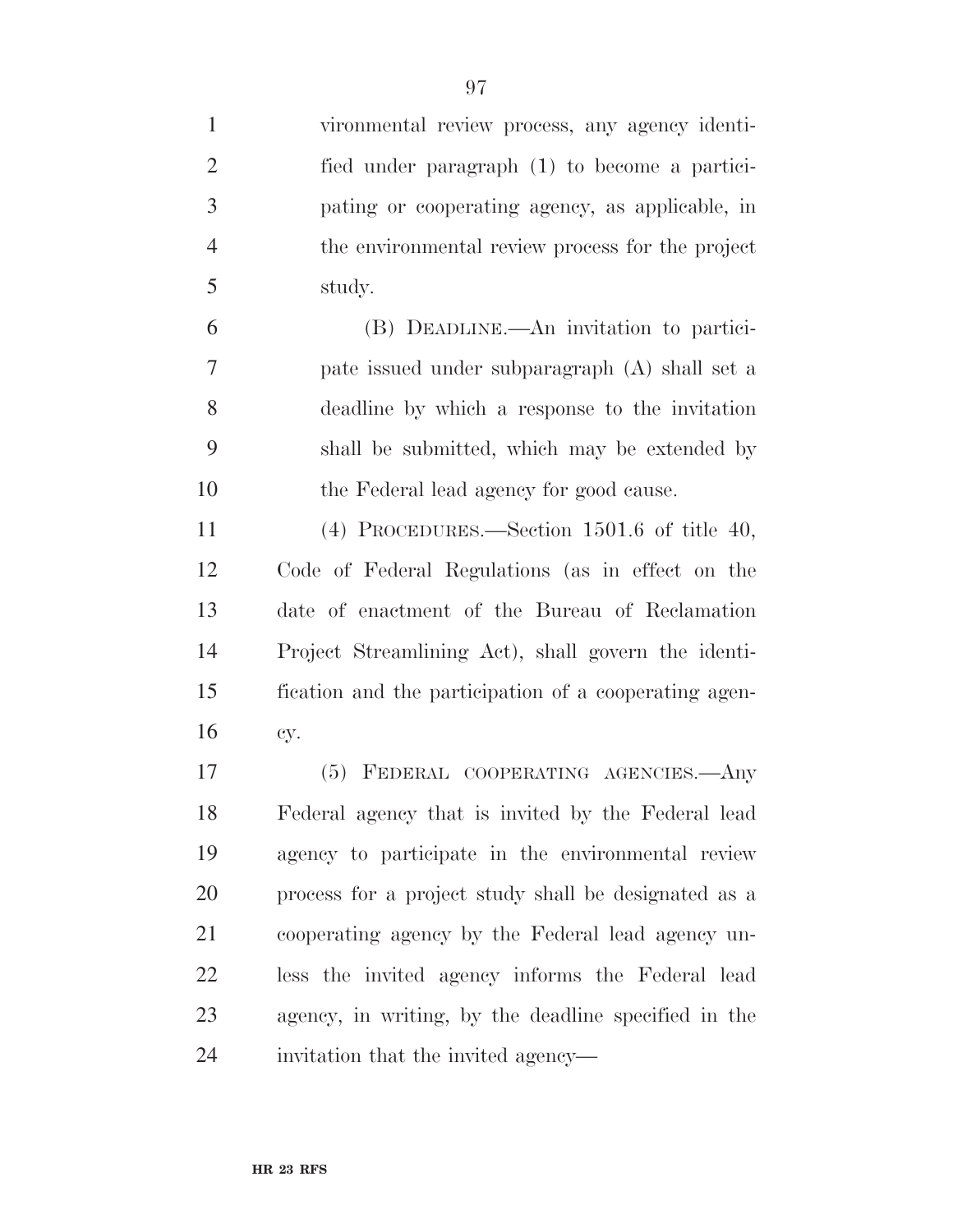| $\mathbf{1}$   | $(A)(i)$ has no jurisdiction or authority with       |
|----------------|------------------------------------------------------|
| $\overline{2}$ | respect to the project;                              |
| 3              | (ii) has no expertise or information rel-            |
| $\overline{4}$ | evant to the project; or                             |
| 5              | (iii) does not have adequate funds to par-           |
| 6              | ticipate in the project; and                         |
| 7              | (B) does not intend to submit comments               |
| 8              | on the project.                                      |
| 9              | $(6)$ ADMINISTRATION.—A participating or co-         |
| 10             | operating agency shall comply with this section and  |
| 11             | any schedule established under this section.         |
| 12             | (7) EFFECT OF DESIGNATION.—Designation as            |
| 13             | a participating or cooperating agency under this     |
| 14             | subsection shall not imply that the participating or |
| 15             | cooperating agency—                                  |
| 16             | (A) supports a proposed project; or                  |
| 17             | (B) has any jurisdiction over, or special ex-        |
| 18             | pertise with respect to evaluation of, the           |
| 19             | project.                                             |
| 20             | (8) CONCURRENT REVIEWS.—Each partici-                |
| 21             | pating or cooperating agency shall—                  |
| 22             | (A) carry out the obligations of that agen-          |
| 23             | cy under other applicable law concurrently and       |
| 24             | in conjunction with the required environmental       |
| 25             | review process, unless doing so would prevent        |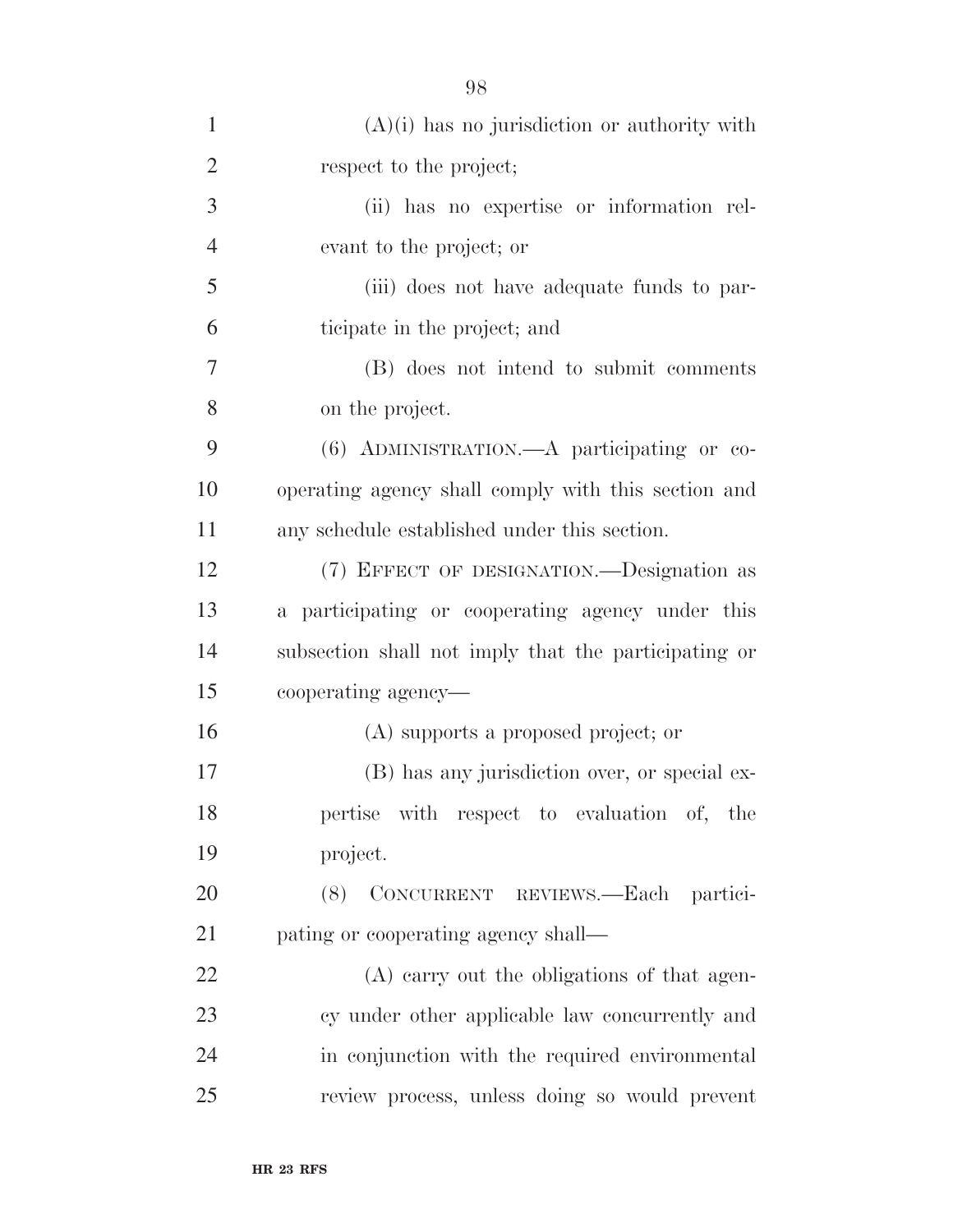the participating or cooperating agency from conducting needed analysis or otherwise car-rying out those obligations; and

 (B) formulate and implement administra- tive, policy, and procedural mechanisms to en- able the agency to ensure completion of the en- vironmental review process in a timely, coordi- nated, and environmentally responsible manner. (e) NON-FEDERAL PROJECTS INTEGRATED INTO RECLAMATION SYSTEMS.—The Federal lead agency shall serve in that capacity for the entirety of all non-Federal projects that will be integrated into a larger system owned, operated or administered in whole or in part by the Bu-reau of Reclamation.

 (f) NON-FEDERAL PROJECT.—If the Secretary deter- mines that a project can be expedited by a non-Federal sponsor and that there is a demonstrable Federal interest in expediting that project, the Secretary shall take such actions as are necessary to advance such a project as a non-Federal project, including, but not limited to, entering into agreements with the non-Federal sponsor of such project to support the planning, design and permitting of such project as a non-Federal project.

(g) PROGRAMMATIC COMPLIANCE.—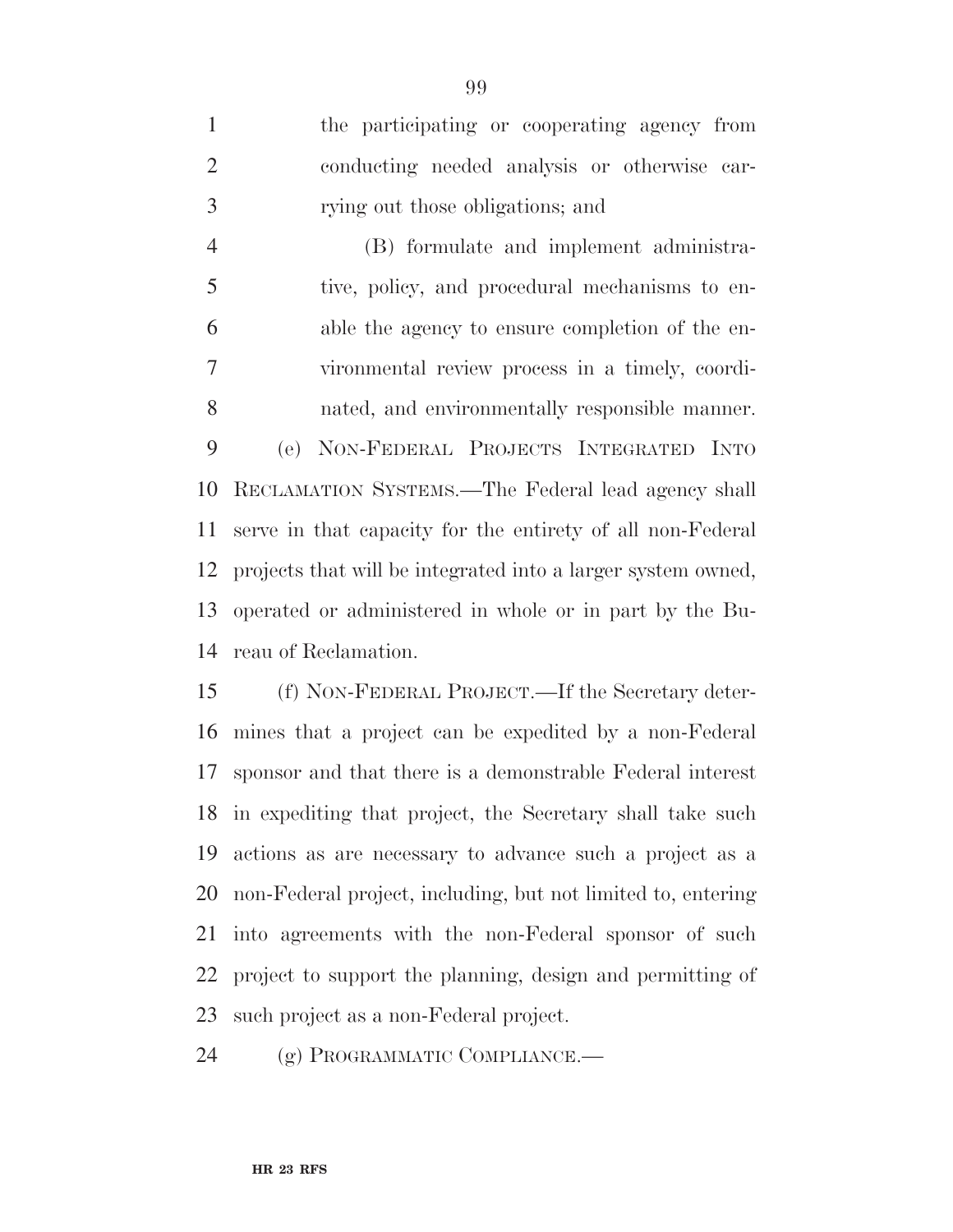| $\mathbf{1}$   | (1) IN GENERAL.—The Secretary shall issue            |
|----------------|------------------------------------------------------|
| $\overline{2}$ | guidance regarding the use of programmatic ap-       |
| 3              | proaches to carry out the environmental review proc- |
| $\overline{4}$ | ess that—                                            |
| 5              | (A) eliminates repetitive discussions of the         |
| 6              | same issues;                                         |
| 7              | (B) focuses on the actual issues ripe for            |
| 8              | analyses at each level of review;                    |
| 9              | (C) establishes a formal process for coordi-         |
| 10             | nating with participating and cooperating agen-      |
| 11             | cies, including the creation of a list of all data   |
| 12             | that are needed to carry out an environmental        |
| 13             | review process; and                                  |
| 14             | $(D)$ complies with—                                 |
| 15             | (i) the National Environmental Policy                |
| 16             | Act of 1969 (42 U.S.C. 4321 et seq.); and            |
| 17             | (ii) all other applicable laws.                      |
| 18             | (2) REQUIREMENTS. In carrying out para-              |
| 19             | $graph(1)$ , the Secretary shall—                    |
| 20             | (A) as the first step in drafting guidance           |
| 21             | under that paragraph, consult with relevant          |
| 22             | Federal, State, and local governmental agen-         |
| 23             | cies, Indian tribes, and the public on the appro-    |
| 24             | priate use and scope of the programmatic ap-         |
| 25             | proaches;                                            |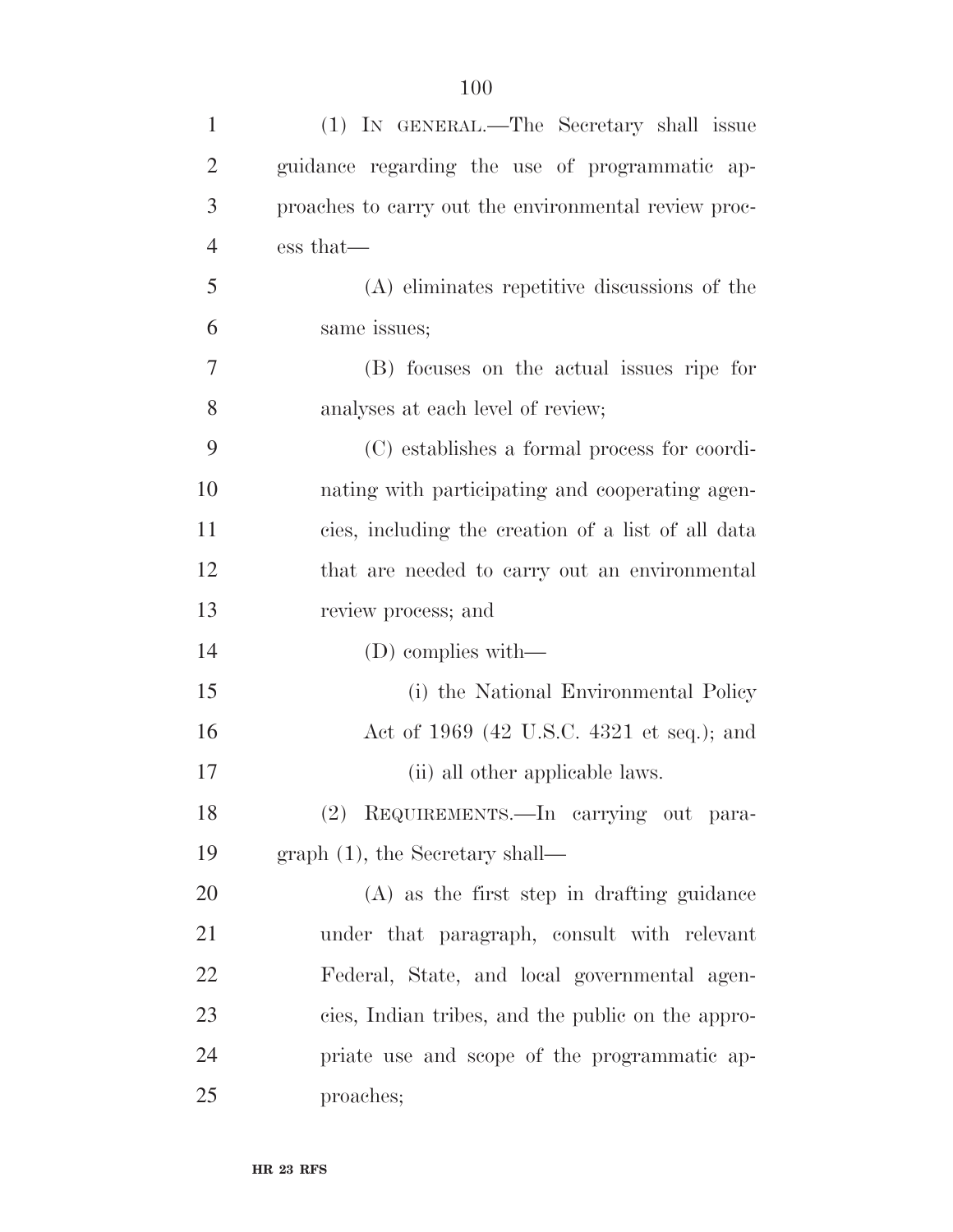| $\mathbf{1}$   | (B) emphasize the importance of collabora-      |
|----------------|-------------------------------------------------|
| $\overline{2}$ | tion among relevant Federal, State, and local   |
| 3              | governmental agencies, and Indian tribes in un- |
| $\overline{4}$ | dertaking programmatic reviews, especially with |
| 5              | respect to including reviews with a broad geo-  |
| 6              | graphical scope;                                |
| 7              | ensure that the programmatic<br>(C)<br>re-      |
| 8              | views-                                          |
| 9              | (i) promote transparency, including of          |
| 10             | the analyses and data used in the environ-      |
| 11             | mental review process, the treatment of         |
| 12             | any deferred issues raised by Federal,          |
| 13             | State, and local governmental agencies, In-     |
| 14             | dian tribes, or the public, and the temporal    |
| 15             | and special scales to be used to analyze        |
| 16             | those issues;                                   |
| 17             | (ii) use accurate and timely informa-           |
| 18             | tion in the environmental review process,       |
| 19             | including—                                      |
| 20             | (I) criteria for determining the                |
| 21             | general duration of the usefulness of           |
| 22             | the review; and                                 |
| 23             | (II) the timeline for updating any              |
| 24             | out-of-date review;                             |
| 25             | (iii) describe—                                 |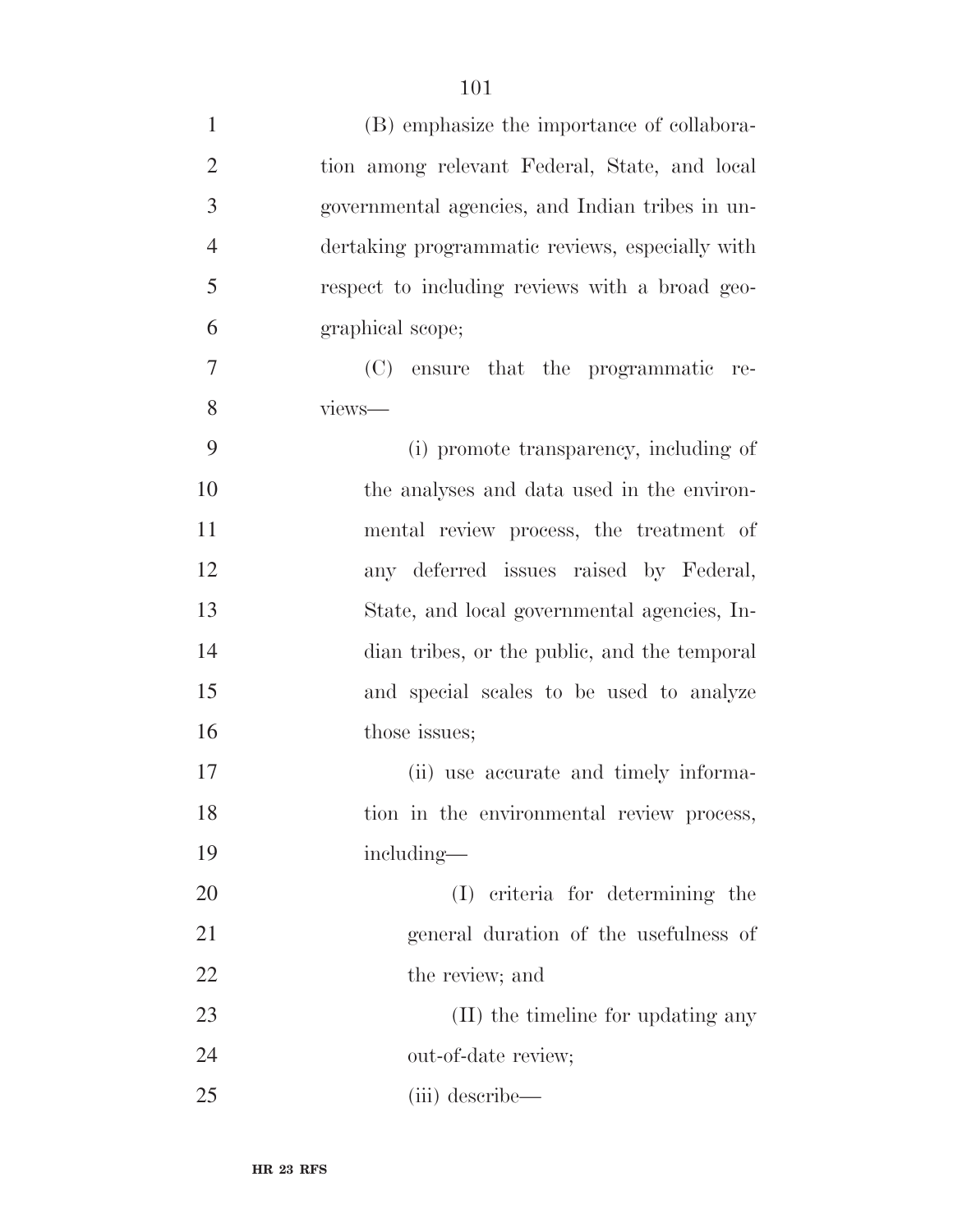| $\mathbf{1}$   | (I) the relationship between pro-                  |
|----------------|----------------------------------------------------|
| $\overline{2}$ | grammatic analysis and future tiered               |
| 3              | analysis; and                                      |
| $\overline{4}$ | (II) the role of the public in the                 |
| 5              | creation of future tiered analysis; and            |
| 6              | (iv) are available to other relevant               |
| 7              | Federal, State, and local governmental             |
| 8              | agencies, Indian tribes, and the public;           |
| 9              | (D) allow not fewer than 60 days of public         |
| 10             | notice and comment on any proposed guidance;       |
| 11             | and                                                |
| 12             | (E) address any comments received under            |
| 13             | subparagraph $(D)$ .                               |
| 14             | (h) COORDINATED REVIEWS.—                          |
| 15             | (1) COORDINATION PLAN.—                            |
| 16             | (A) ESTABLISHMENT.—The Federal lead                |
| 17             | agency shall, after consultation with and with     |
| 18             | the concurrence of each participating and co-      |
| 19             | operating agency and the project sponsor or        |
| 20             | joint lead agency, as applicable, establish a plan |
| 21             | for coordinating public and agency participation   |
| 22             | in, and comment on, the environmental review       |
| 23             | process for a project study or a category of       |
| 24             | project studies.                                   |
| 25             | $(B)$ SCHEDULE.—                                   |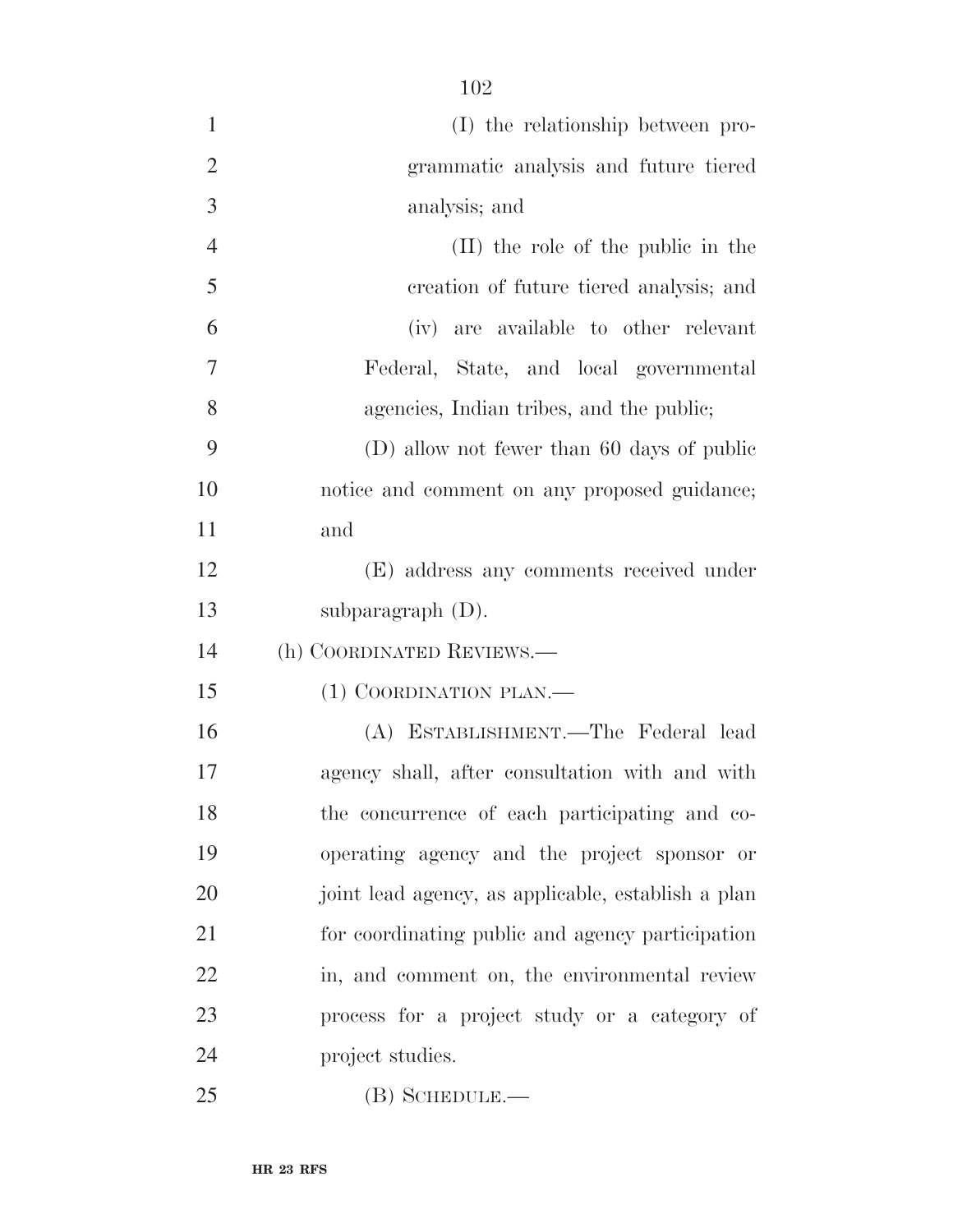| $\mathbf{1}$   | (i) IN GENERAL.—As soon as prac-              |
|----------------|-----------------------------------------------|
| $\overline{2}$ | ticable but not later than 45 days after the  |
| 3              | close of the public comment period on a       |
| $\overline{4}$ | draft environmental impact statement, the     |
| 5              | Federal lead agency, after consultation       |
| 6              | with and the concurrence of each partici-     |
| 7              | pating and cooperating agency and the         |
| 8              | project sponsor or joint lead agency, as ap-  |
| 9              | plicable, shall establish, as part of the co- |
| 10             | ordination plan established in subpara-       |
| 11             | $graph(A)$ , a schedule for completion of the |
| 12             | environmental review process for the          |
| 13             | project study.                                |
| 14             | (ii) FACTORS FOR CONSIDERATION.—              |
| 15             | In establishing a schedule, the Secretary     |
| 16             | shall consider factors such as—               |
| 17             | (I) the responsibilities of partici-          |
| 18             | pating and cooperating agencies under         |
| 19             | applicable laws;                              |
| 20             | (II) the resources available to the           |
| 21             | project sponsor, joint lead agency, and       |
| 22             | relevant<br>Federal and<br>other<br>State     |
| 23             | agencies, as applicable;                      |
| 24             | (III) the overall size and com-               |
| 25             | plexity of the project;                       |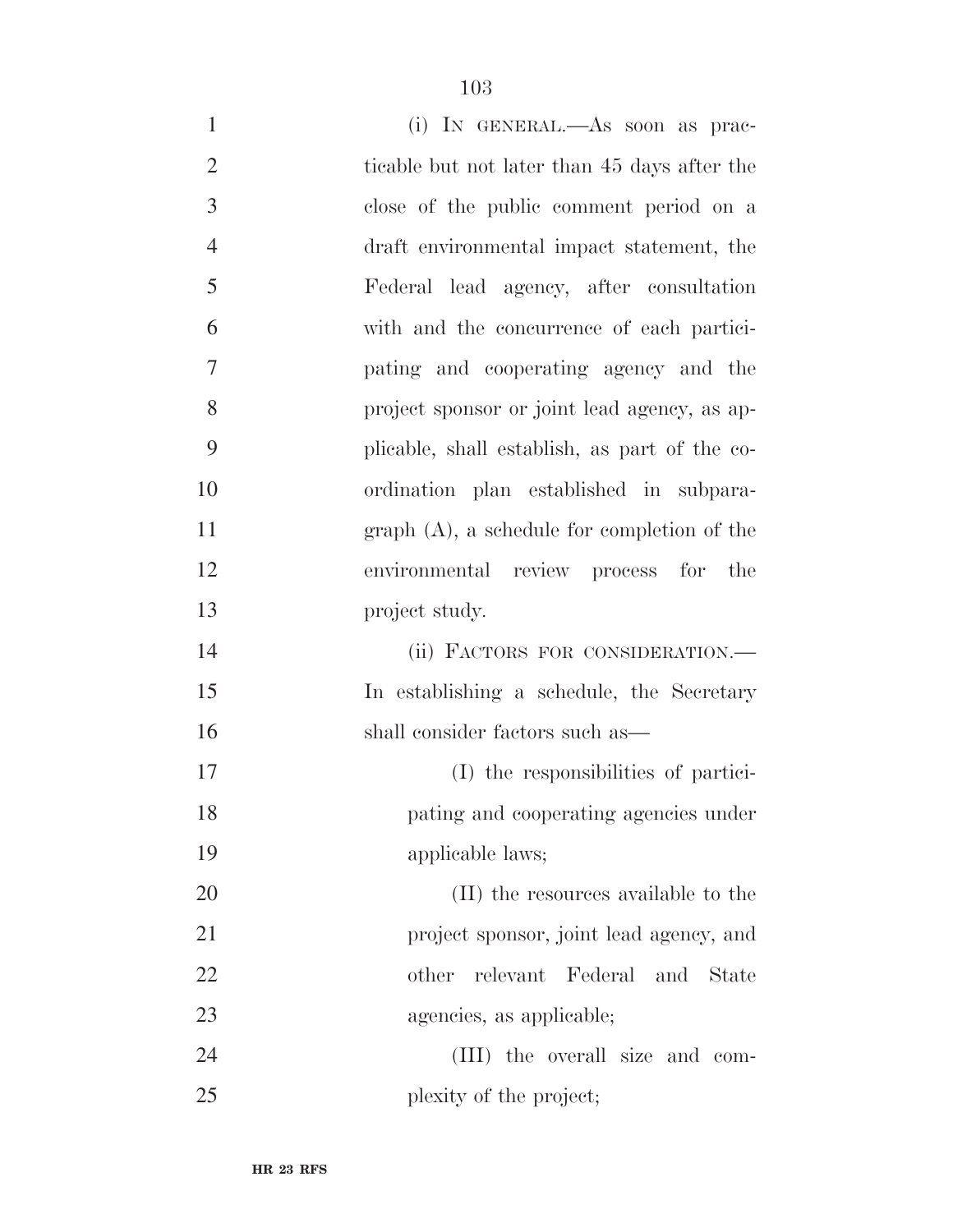| $\mathbf{1}$   | (IV) the overall schedule for and                  |
|----------------|----------------------------------------------------|
| $\overline{2}$ | cost of the project; and                           |
| 3              | (V) the sensitivity of the natural                 |
| $\overline{4}$ | and historical resources that could be             |
| 5              | affected by the project.                           |
| 6              | (iii) MODIFICATIONS.—The Secretary                 |
| 7              | $may-$                                             |
| 8              | (I)<br>lengthen a schedule estab-                  |
| 9              | lished under clause (i) for good cause;            |
| 10             | and                                                |
| 11             | (II) shorten a schedule only with                  |
| 12             | concurrence of the affected partici-               |
| 13             | pating and cooperating agencies and                |
| 14             | the project sponsor or joint lead agen-            |
| 15             | cy, as applicable.                                 |
| 16             | (iv) DISSEMINATION.—A copy of a                    |
| 17             | schedule established under clause (i) shall        |
| 18             | $be$ —                                             |
| 19             | (I) provided to each participating                 |
| 20             | cooperating agency and the<br>and                  |
| 21             | project sponsor or joint lead agency,              |
| 22             | as applicable; and                                 |
| 23             | (II) made available to the public.                 |
| 24             | (2) COMMENT DEADLINES.—The Federal lead            |
| 25             | agency shall establish the following deadlines for |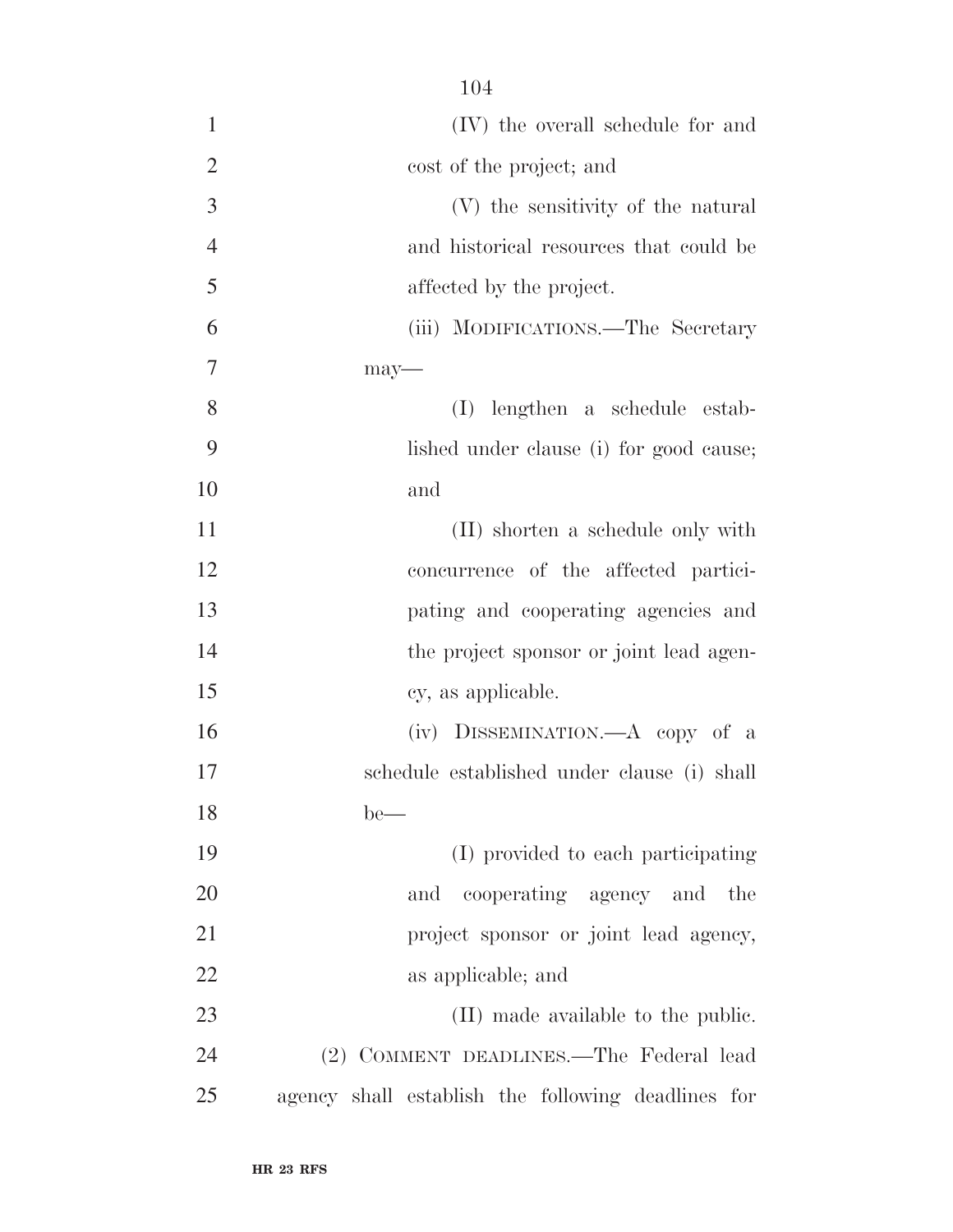comment during the environmental review process for a project study:

 (A) DRAFT ENVIRONMENTAL IMPACT STATEMENTS.—For comments by Federal and State agencies and the public on a draft envi- ronmental impact statement, a period of not more than 60 days after publication in the Fed- eral Register of notice of the date of public availability of the draft environmental impact statement, unless—

 (i) a different deadline is established by agreement of the Federal lead agency, the project sponsor or joint lead agency, as applicable, and all participating and co-operating agencies; or

 (ii) the deadline is extended by the Federal lead agency for good cause.

 (B) OTHER ENVIRONMENTAL REVIEW PROCESSES.—For all other comment periods es- tablished by the Federal lead agency for agency or public comments in the environmental review process, a period of not more than 30 days after the date on which the materials on which comment is requested are made available, un-less—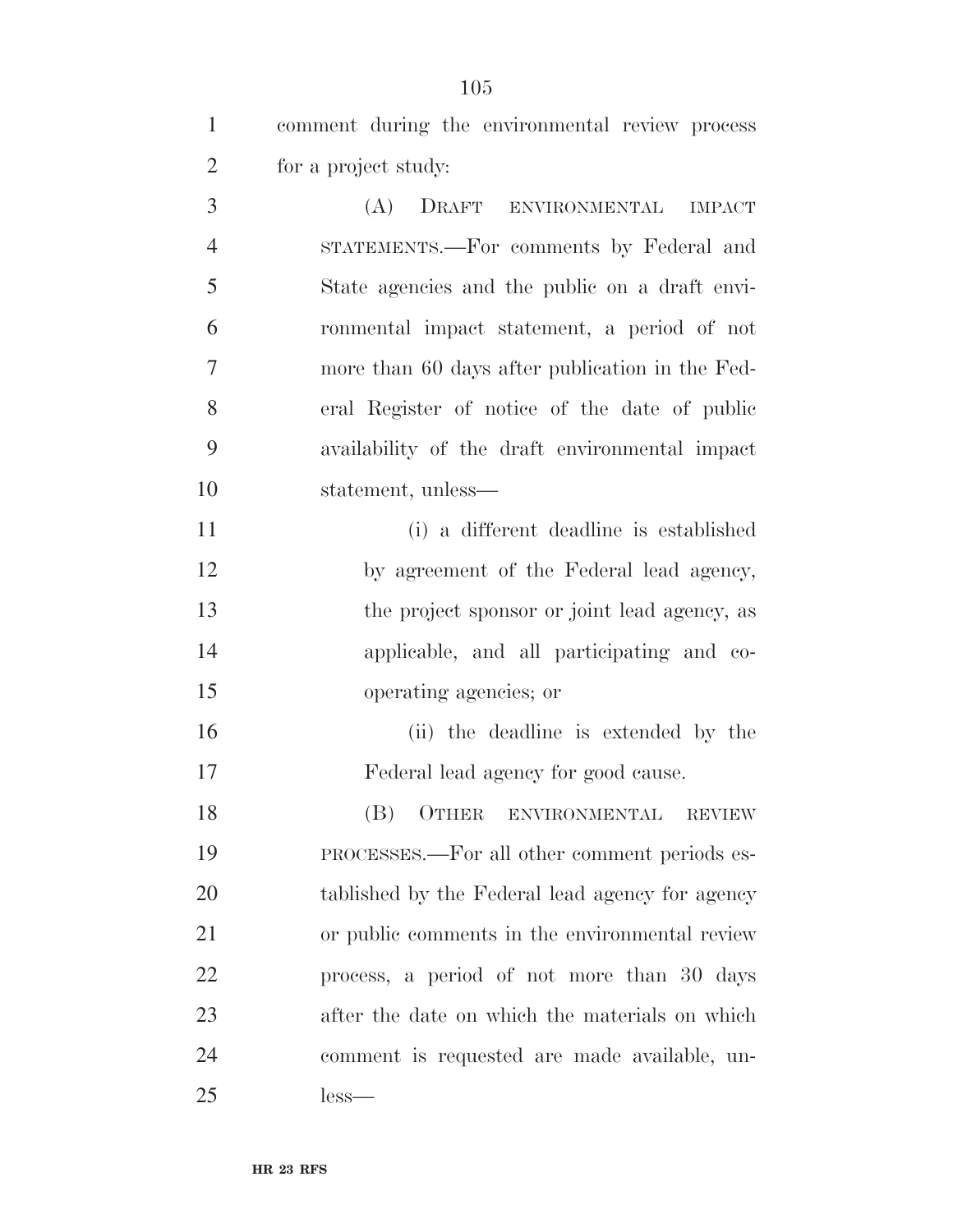| $\mathbf{1}$   | (i) a different deadline is established                |
|----------------|--------------------------------------------------------|
| $\overline{2}$ | by agreement of the Federal lead agency,               |
| 3              | the project sponsor, or joint lead agency,             |
| $\overline{4}$ | as applicable, and all participating and co-           |
| 5              | operating agencies; or                                 |
| 6              | (ii) the deadline is extended by the                   |
| 7              | Federal lead agency for good cause.                    |
| 8              | (3) DEADLINES FOR DECISIONS UNDER OTHER                |
| 9              | LAWS.—In any case in which a decision under any        |
| 10             | Federal law relating to a project study, including the |
| 11             | issuance or denial of a permit or license, is required |
| 12             | to be made by the date described in subsection         |
| 13             | $(i)(5)(B)$ , the Secretary shall submit to the Com-   |
| 14             | mittee on Natural Resources of the House of Rep-       |
| 15             | resentatives and the Committee on Energy and Nat-      |
| 16             | ural Resources of the Senate—                          |
| 17             | $(A)$ as soon as practicable after the 180-            |
| 18             | day period described in subsection $(i)(5)(B)$ , an    |
| 19             | initial notice of the failure of the Federal agen-     |
| 20             | cy to make the decision; and                           |
| 21             | (B) every 60 days thereafter until such                |
| 22             | date as all decisions of the Federal agency re-        |
| 23             | lating to the project study have been made by          |
| 24             | the Federal agency, an additional notice that          |
| 25             | describes the number of decisions of the Fed-          |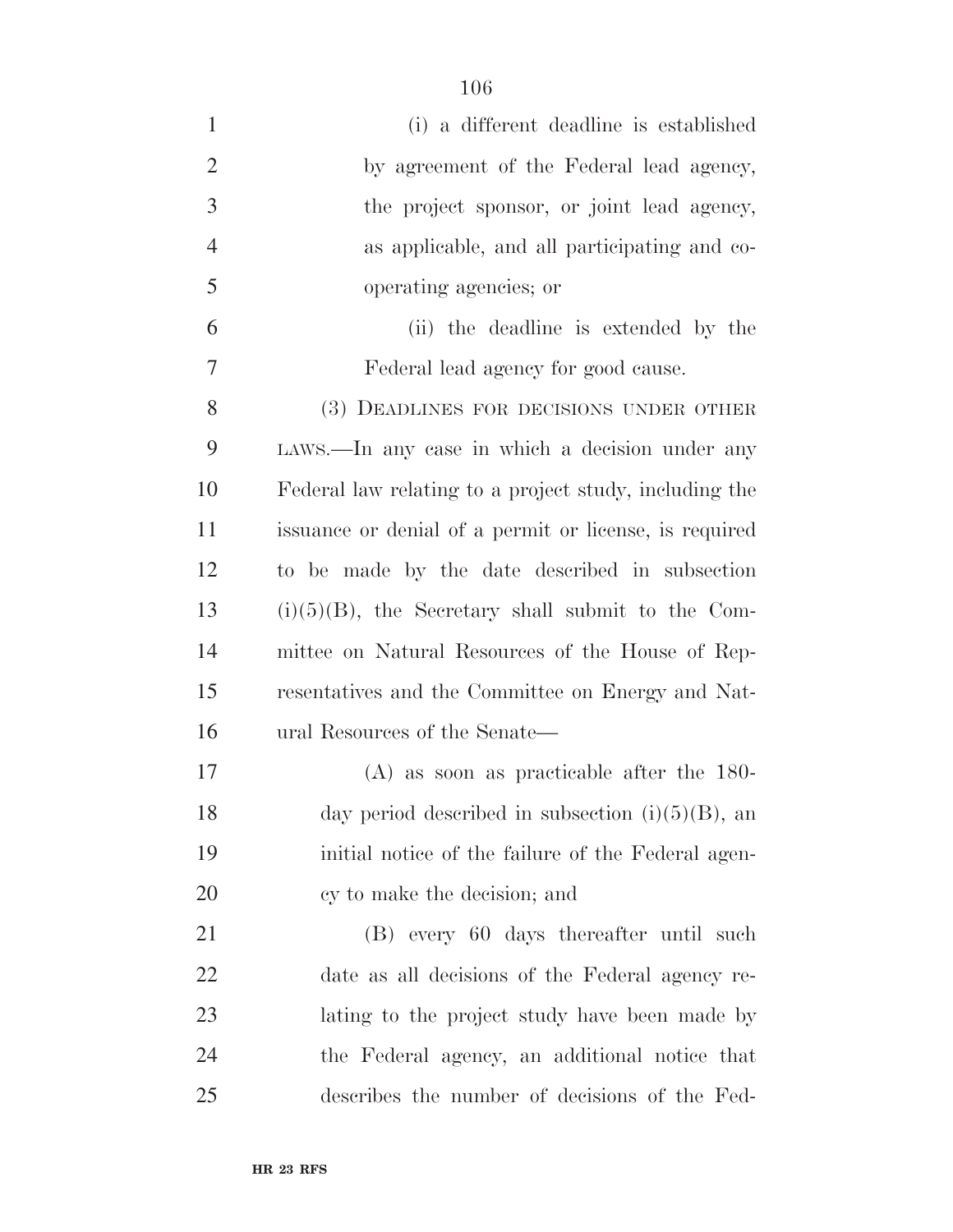| $\mathbf{1}$   | eral agency that remain outstanding as of the        |
|----------------|------------------------------------------------------|
| $\overline{2}$ | date of the additional notice.                       |
| 3              | (4) INVOLVEMENT OF THE PUBLIC.—Nothing               |
| $\overline{4}$ | in this subsection reduces any time period provided  |
| 5              | for public comment in the environmental review       |
| 6              | process under applicable Federal law (including reg- |
| 7              | ulations).                                           |
| 8              | (5) TRANSPARENCY REPORTING.—                         |
| 9              | REPORTING REQUIREMENTS.-Not<br>(A)                   |
| 10             | later than 1 year after the date of enactment of     |
| 11             | this Act, the Secretary shall establish and main-    |
| 12             | tain an electronic database and, in coordination     |
| 13             | with other Federal and State agencies, issue re-     |
| 14             | porting requirements to make publicly available      |
| 15             | the status and progress with respect to compli-      |
| 16             | ance with applicable requirements of the Na-         |
| 17             | tional Environmental Policy Act of 1969 (42)         |
| 18             | U.S.C. 4321 et seq.) and any other Federal,          |
| 19             | State, or local approval or action required for a    |
| 20             | project study for which this section is applica-     |
| 21             | ble.                                                 |
| 22             | (B)<br>PROJECT STUDY TRANSPARENCY.                   |
| 23             | Consistent with the requirements established         |
| 24             | under subparagraph $(A)$ , the Secretary shall       |
| 25             | make publicly available the status and progress      |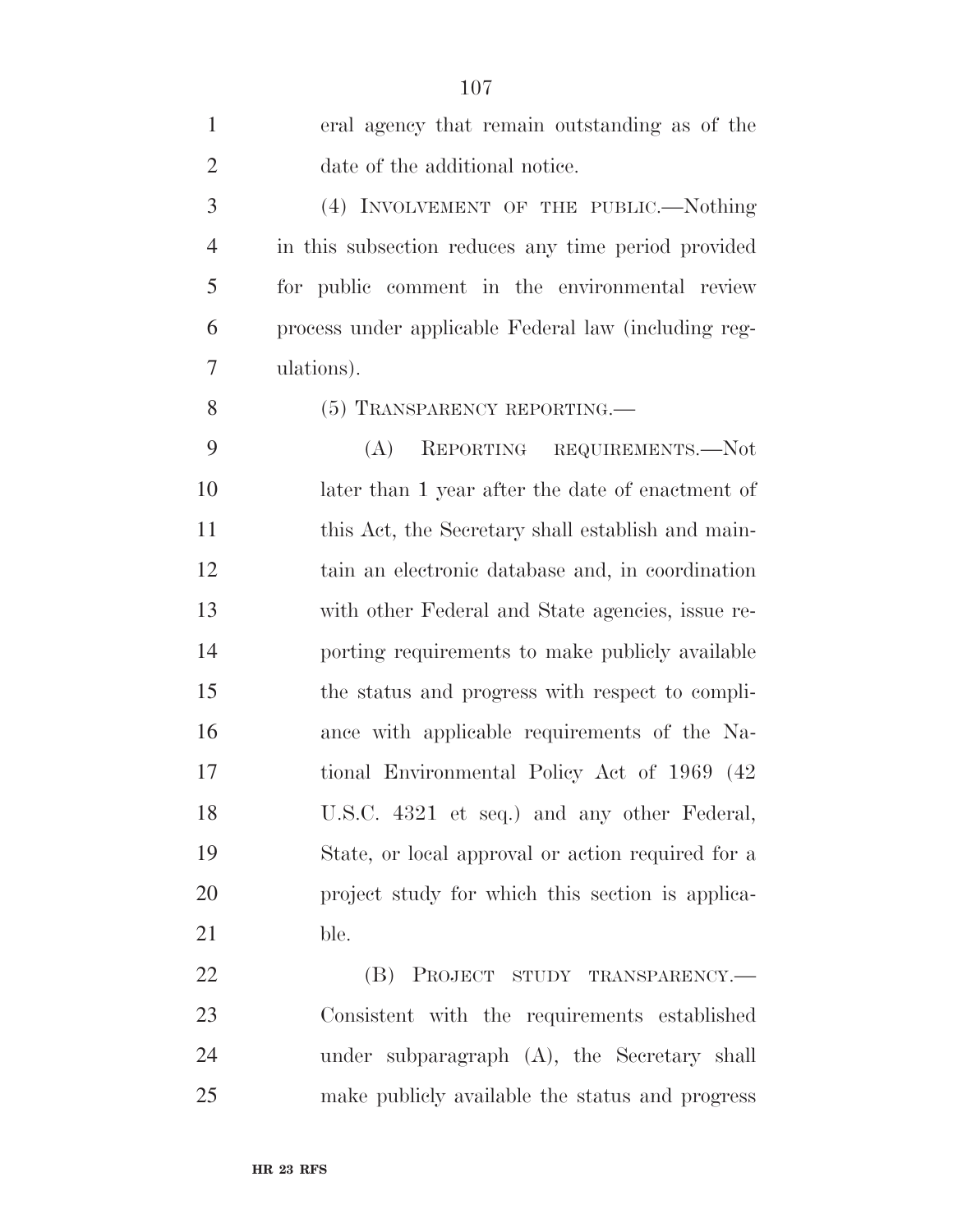| $\mathbf{1}$   | of any Federal, State, or local decision, action,      |
|----------------|--------------------------------------------------------|
| $\overline{2}$ | or approval required under applicable laws for         |
| 3              | each project study for which this section is ap-       |
| $\overline{4}$ | plicable.                                              |
| 5              | (i) ISSUE IDENTIFICATION AND RESOLUTION.               |
| 6              | (1) COOPERATION.—The Federal lead agency,              |
| 7              | cooperating agencies, and any participating<br>the     |
| 8              | agencies shall work cooperatively in accordance with   |
| 9              | this section to identify and resolve issues that could |
| 10             | delay completion of the environmental review process   |
| 11             | or result in the denial of any approval required for   |
| 12             | the project study under applicable laws.               |
| 13             | FEDERAL LEAD AGENCY RESPONSIBIL-<br><sup>(2)</sup>     |
| 14             | ITIES.                                                 |
| 15             | (A) IN GENERAL.—The Federal lead agen-                 |
| 16             | cy shall make information available to the co-         |
| 17             | operating agencies and participating agencies as       |
| 18             | early as practicable in the environmental review       |
| 19             | process regarding the environmental and socio-         |
| 20             | economic resources located within the project          |
| 21             | area and the general locations of the alter-           |
| 22             | natives under consideration.                           |
| 23             | (B) DATA SOURCES.—The information                      |
| 24             | under subparagraph (A) may be based on exist-          |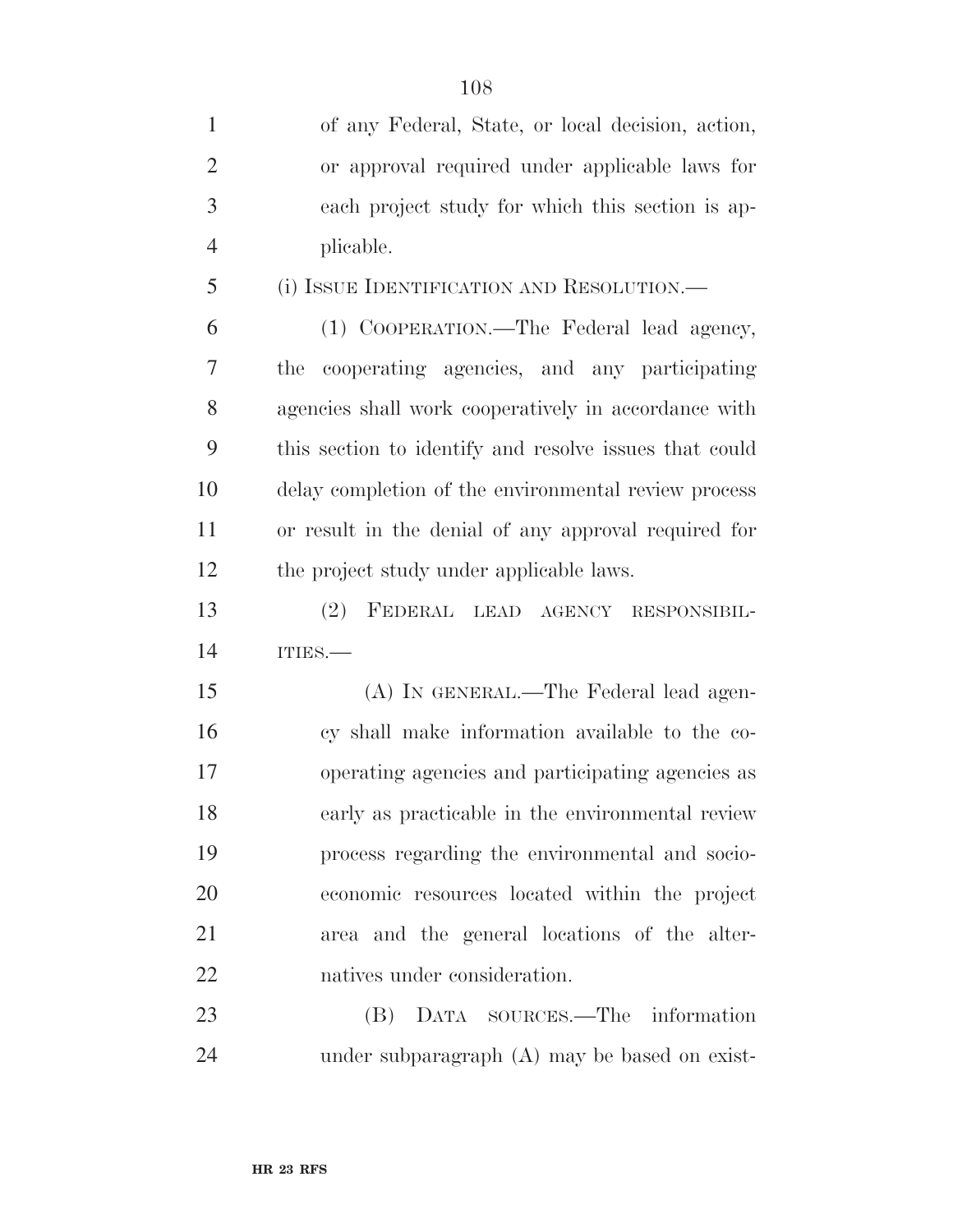| $\mathbf{1}$   | ing data sources, including geographic informa-        |
|----------------|--------------------------------------------------------|
| $\overline{2}$ | tion systems mapping.                                  |
| 3              | (3) COOPERATING AND PARTICIPATING AGENCY               |
| $\overline{4}$ | RESPONSIBILITIES.—Based on information received        |
| 5              | from the Federal lead agency, cooperating and par-     |
| 6              | ticipating agencies shall identify, as early as prac-  |
| 7              | ticable, any issues of concern regarding the potential |
| 8              | environmental or socioeconomic impacts of the          |
| 9              | project, including any issues that could substantially |
| 10             | delay or prevent an agency from granting a permit      |
| 11             | or other approval that is needed for the project       |
| 12             | study.                                                 |
| 13             | (4)<br>ACCELERATED ISSUE RESOLUTION<br><b>AND</b>      |
| 14             | ELEVATION.-                                            |
| 15             | (A) IN GENERAL.—On the request of a                    |
| 16             | participating or cooperating agency or project         |
| 17             | sponsor, the Secretary shall convene an issue          |
| 18             | resolution meeting with the relevant partici-          |
| 19             | pating and cooperating agencies and the project        |
| 20             | sponsor or joint lead agency, as applicable, to        |
| 21             | resolve issues that may—                               |
| 22             | (i) delay completion of the environ-                   |
| 23             | mental review process; or                              |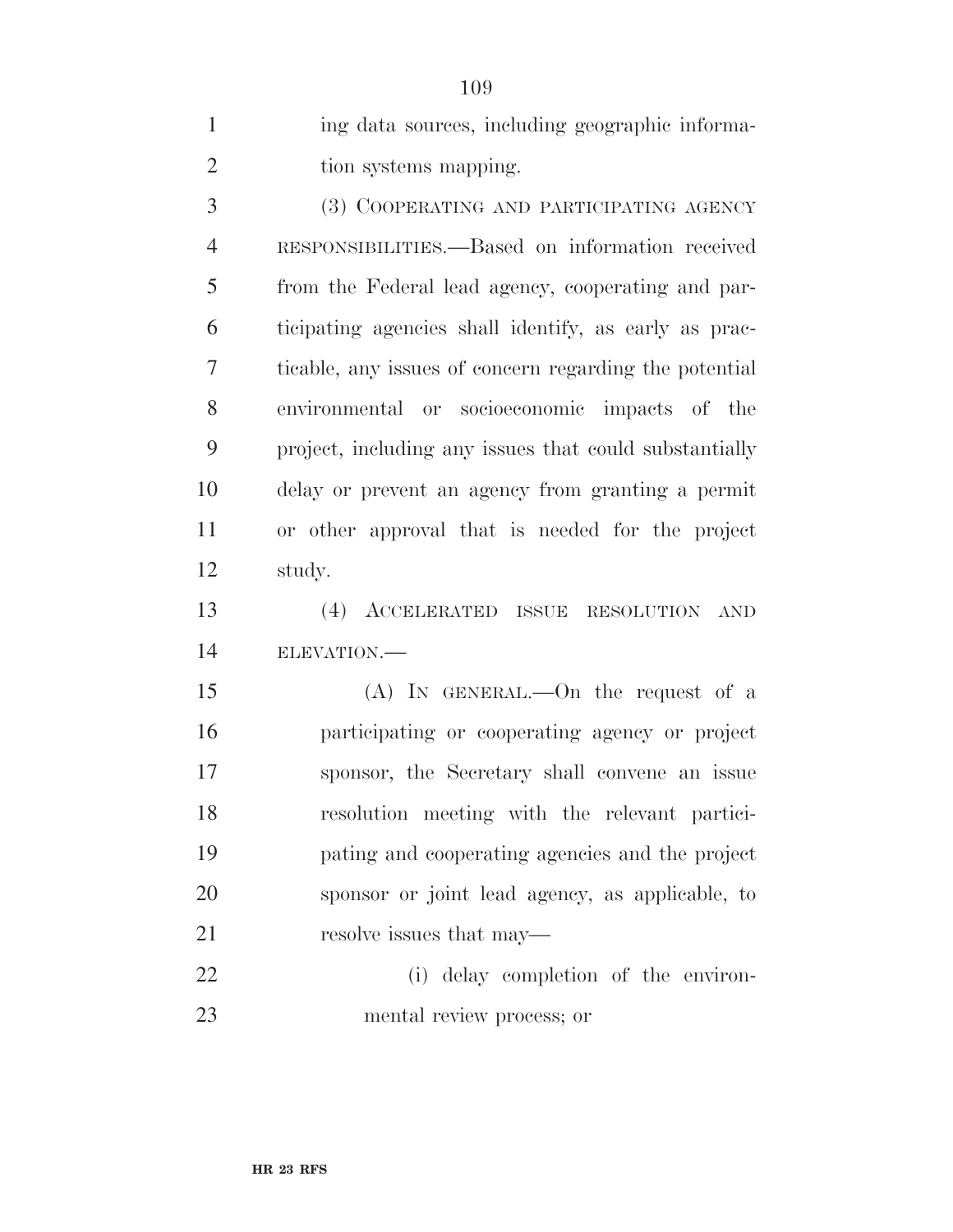| $\mathbf{1}$   | (ii) result in denial of any approval re-         |
|----------------|---------------------------------------------------|
| $\overline{2}$ | quired for the project study under applica-       |
| 3              | ble laws.                                         |
| $\overline{4}$ | (B) MEETING DATE.—A meeting requested             |
| 5              | under this paragraph shall be held not later      |
| 6              | than 21 days after the date on which the Sec-     |
| 7              | retary receives the request for the meeting, un-  |
| 8              | less the Secretary determines that there is good  |
| 9              | cause to extend that deadline.                    |
| 10             | (C) NOTIFICATION.—On receipt of a re-             |
| 11             | quest for a meeting under this paragraph, the     |
| 12             | Secretary shall notify all relevant participating |
| 13             | and cooperating agencies of the request, includ-  |
| 14             | ing the issue to be resolved and the date for the |
| 15             | meeting.                                          |
| 16             | (D) ELEVATION OF ISSUE RESOLUTION.—               |
| 17             | If a resolution cannot be achieved within the     |
| 18             | 30-day period beginning on the date of a meet-    |
| 19             | ing under this paragraph and a determination      |
| <b>20</b>      | is made by the Secretary that all information     |
| 21             | necessary to resolve the issue has been ob-       |
| 22             | tained, the Secretary shall forward the dispute   |
| 23             | to the heads of the relevant agencies for resolu- |
| 24             | tion.                                             |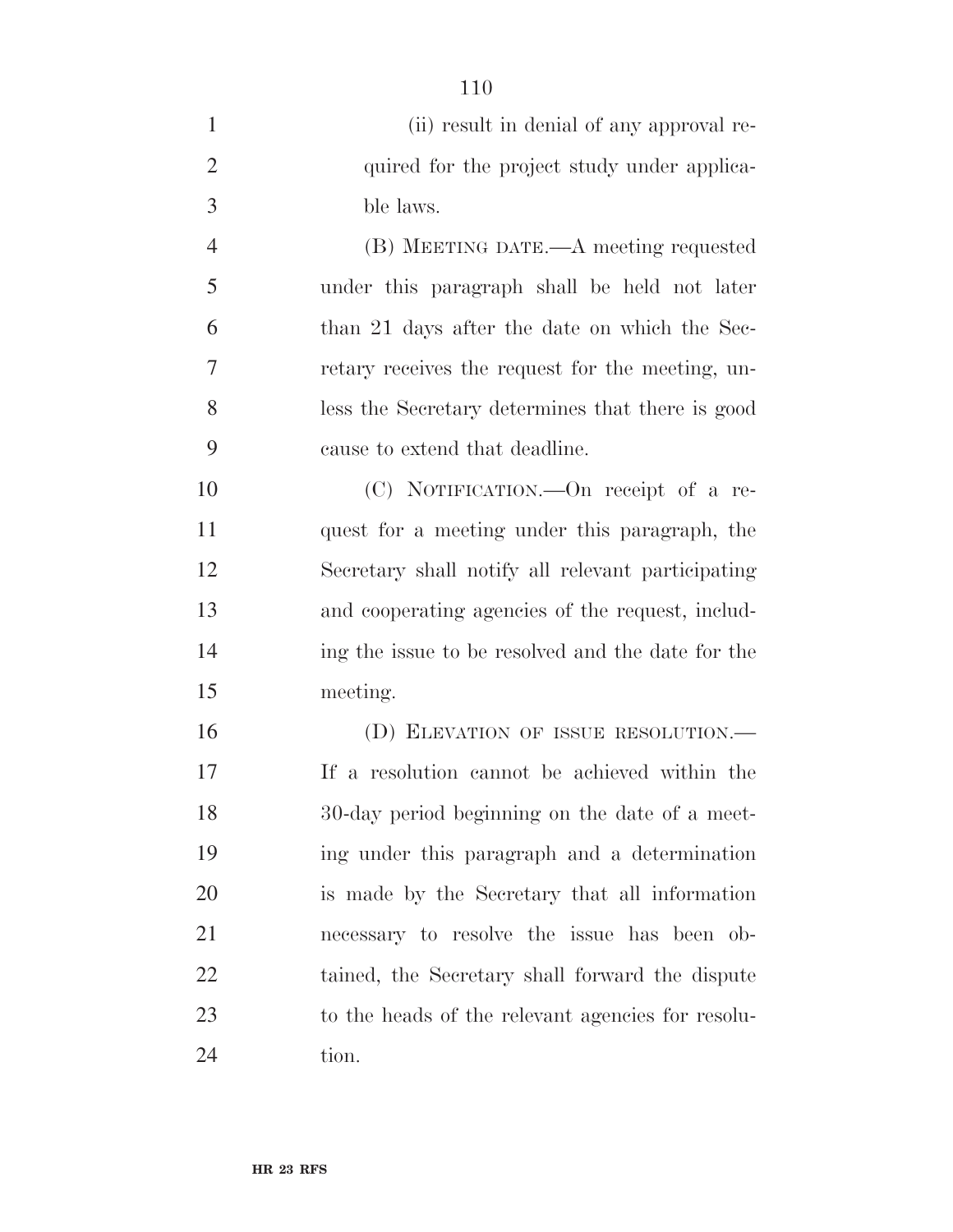| $\mathbf{1}$   | (E) CONVENTION BY SECRETARY.—The                  |
|----------------|---------------------------------------------------|
| $\overline{2}$ | Secretary may convene an issue resolution         |
| 3              | meeting under this paragraph at any time, at      |
| $\overline{4}$ | the discretion of the Secretary, regardless of    |
| 5              | whether a meeting is requested under subpara-     |
| 6              | graph(A).                                         |
| 7              | (5) FINANCIAL PENALTY PROVISIONS.—                |
| 8              | (A) IN GENERAL.—A Federal jurisdictional          |
| 9              | agency shall complete any required approval or    |
| 10             | decision for the environmental review process     |
| 11             | on an expeditious basis using the shortest exist- |
| 12             | ing applicable process.                           |
| 13             | (B) FAILURE TO DECIDE.—                           |
| 14             | $(i)$ In GENERAL.—                                |
| 15             | (I) TRANSFER OF FUNDS.—If a                       |
| 16             | Federal jurisdictional agency fails to            |
| 17             | render a decision required under any              |
| 18             | Federal law relating to a project study           |
| 19             | that requires the preparation of an               |
| 20             | environmental impact statement or                 |
| 21             | environmental assessment, including               |
| 22             | the issuance or denial of a permit, li-           |
| 23             | cense, statement, opinion, or other ap-           |
| 24             | proval by the date described in clause            |
| 25             | (ii), the amount of funds made avail-             |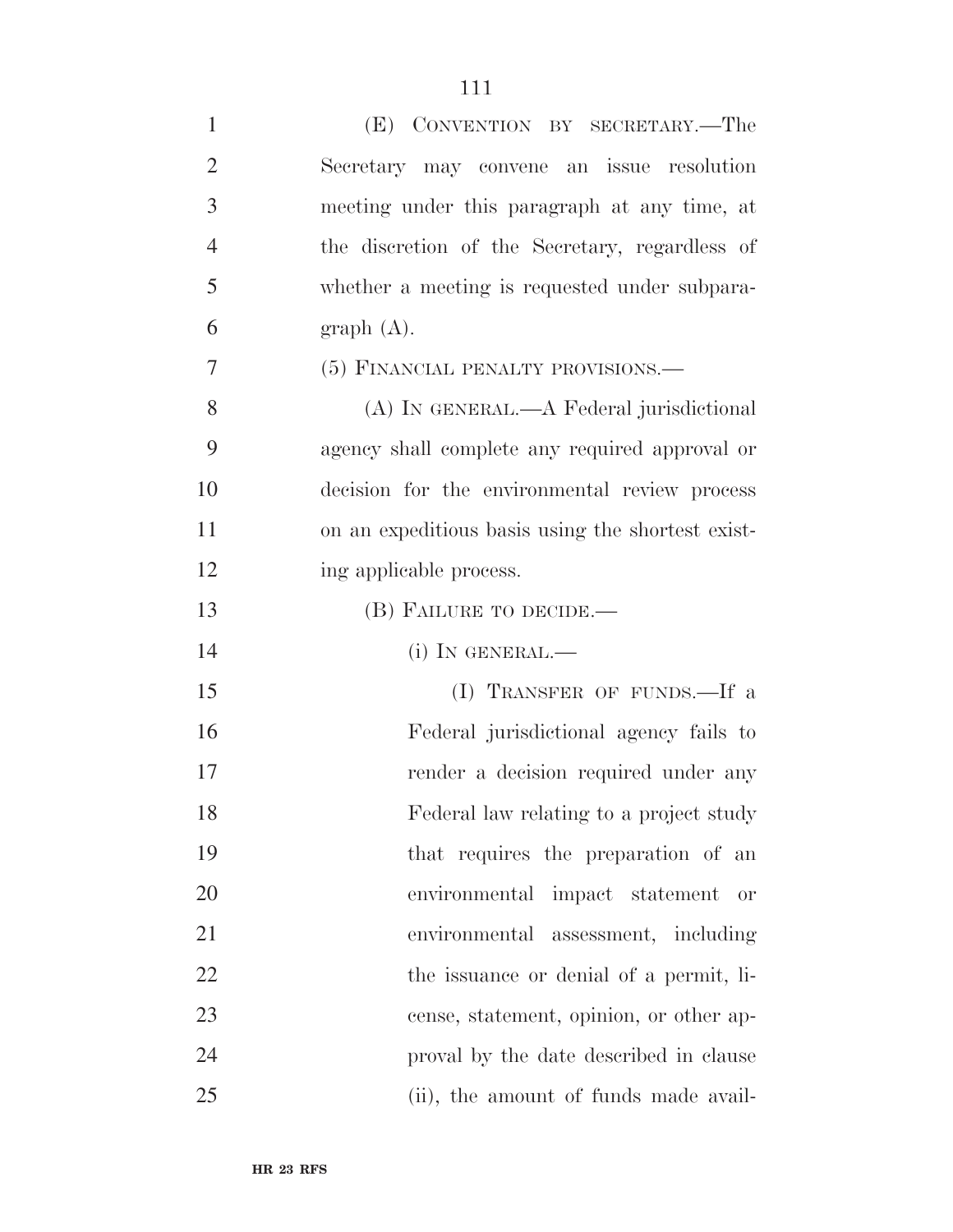| $\mathbf{1}$   | able to support the office of the head     |
|----------------|--------------------------------------------|
| $\overline{2}$ | of the Federal jurisdictional agency       |
| 3              | shall be reduced by an amount of           |
| $\overline{4}$ | funding equal to the amount specified      |
| $\mathfrak{S}$ | in item (aa) or (bb) of subclause $(II)$ , |
| 6              | and those funds shall be made avail-       |
| $\tau$         | able to the division of the Federal ju-    |
| 8              | risdictional agency charged with ren-      |
| 9              | dering the decision by not later than      |
| 10             | 1 day after the applicable date under      |
| 11             | clause (ii), and once each week there-     |
| 12             | after until a final decision is rendered,  |
| 13             | subject to subparagraph $(C)$ .            |
| 14             | (II) AMOUNT TO BE<br>TRANS-                |
| 15             | FERRED.—The amount referred to in          |
| 16             | subclause $(I)$ is —                       |
| 17             | $\alpha$ (aa) \$20,000 for any project     |
| 18             | study requiring the preparation            |
| 19             | of an environmental assessment             |
| 20             | environmental impact state-<br><b>or</b>   |
| 21             | ment; or                                   |
| 22             | $(bb)$ \$10,000 for any project            |
| 23             | study requiring any type of re-            |
| 24             | view under the National Environ-           |
| 25             | mental Policy Act of 1969 (42)             |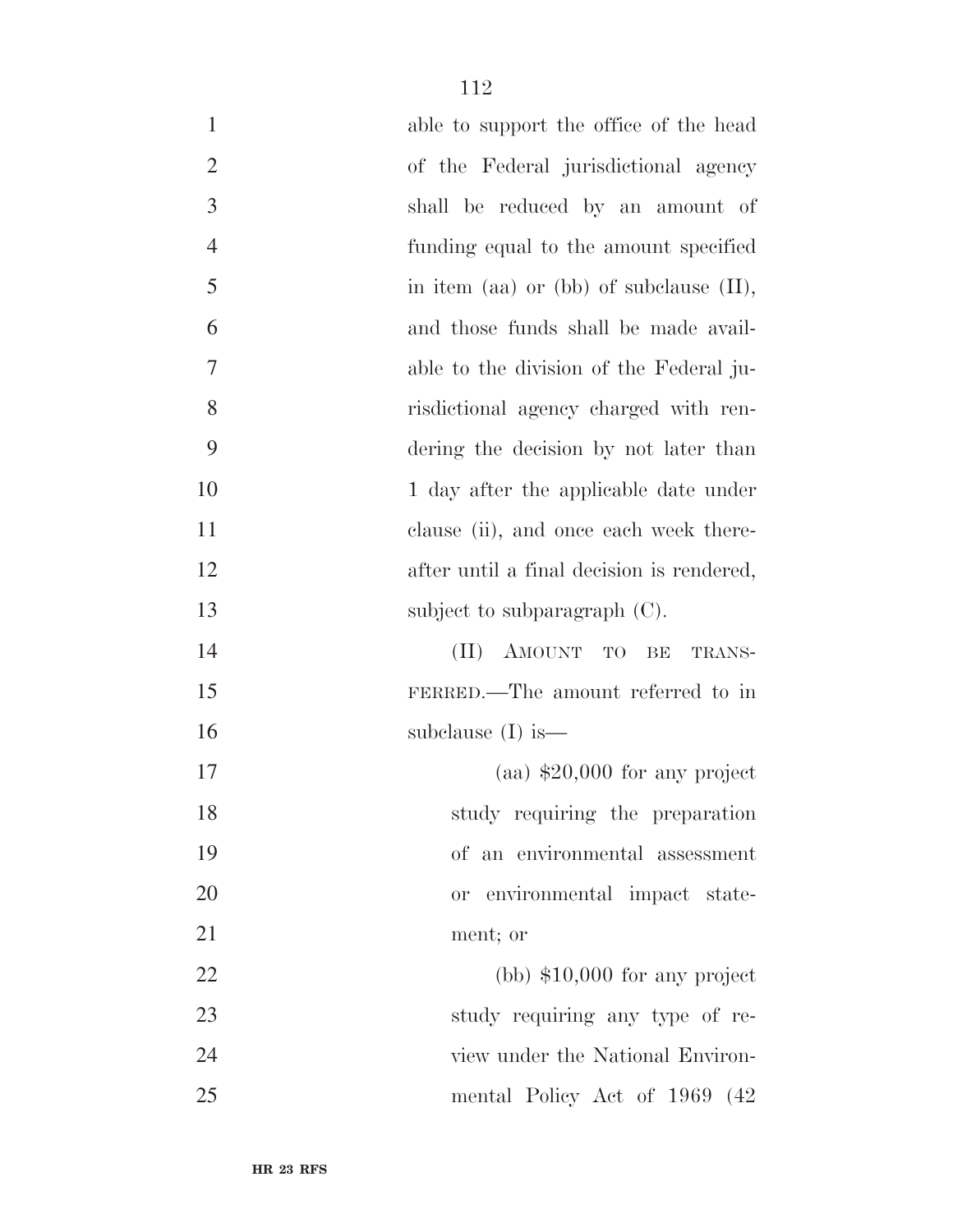| $\mathbf{1}$   | U.S.C. $4321$ et seq.) other than            |
|----------------|----------------------------------------------|
| $\overline{2}$ | an environmental assessment or               |
| $\mathfrak{Z}$ | environmental impact statement.              |
| $\overline{4}$ | DESCRIPTION OF DATE.-The<br>(ii)             |
| 5              | date referred to in clause (i) is the later  |
| 6              | $of-$                                        |
| $\tau$         | (I) the date that is $180 \text{ days}$      |
| 8              | after the date on which an application       |
| 9              | for the permit, license, or approval is      |
| 10             | complete; and                                |
| 11             | $(II)$ the date that is 180 days             |
| 12             | after the date on which the Federal          |
| 13             | lead agency issues a decision on the         |
| 14             | project under the National Environ-          |
| 15             | mental Policy Act of 1969 (42 U.S.C.         |
| 16             | $4321$ et seq.).                             |
| 17             | (C) LIMITATIONS.—                            |
| 18             | (i) IN GENERAL.-No transfer of               |
| 19             | funds under subparagraph (B) relating to     |
| 20             | an individual project study shall exceed, in |
| 21             | any fiscal year, an amount equal to 1 per-   |
| 22             | cent of the funds made available for the     |
| 23             | applicable agency office.                    |
| 24             | (ii) FAILURE TO DECIDE.—The total            |
| 25             | amount transferred in a fiscal year as a re- |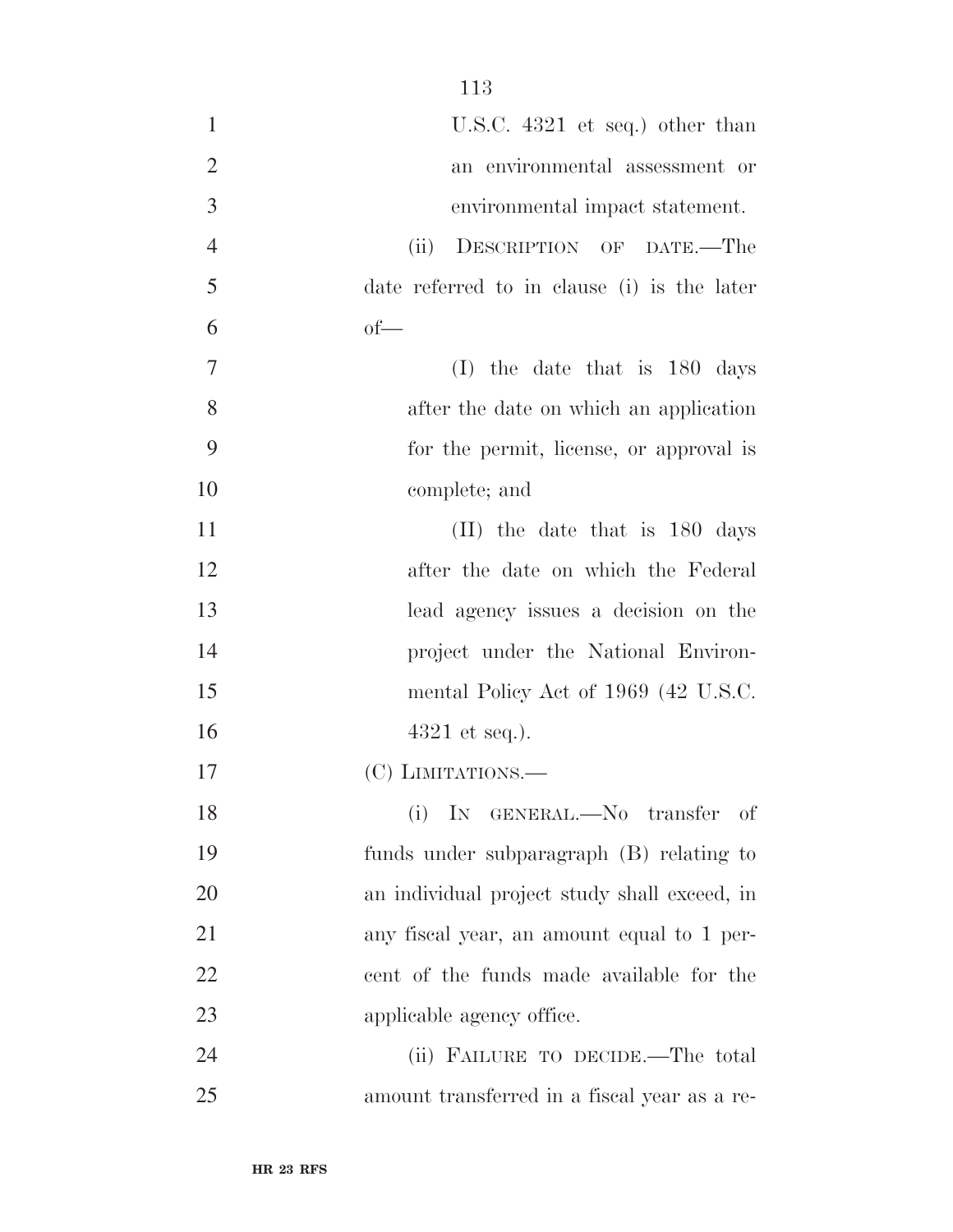- sult of a failure by an agency to make a decision by an applicable deadline shall not exceed an amount equal to 5 percent of the funds made available for the applicable agency office for that fiscal year. (iii) AGGREGATE.—Notwithstanding
- any other provision of law, for each fiscal year, the aggregate amount of financial penalties assessed against each applicable agency office under this title and any other Federal law as a result of a failure of the agency to make a decision by an applicable deadline for environmental review, includ- ing the total amount transferred under this paragraph, shall not exceed an amount equal to 9.5 percent of the funds made available for the agency office for that fis-cal year.

 (D) NOTIFICATION OF TRANSFERS.—Not later than 10 days after the last date in a fiscal year on which funds of the Federal jurisdic- tional agency may be transferred under sub- paragraph (B)(5) with respect to an individual decision, the agency shall submit to the appro-priate committees of the House of Representa-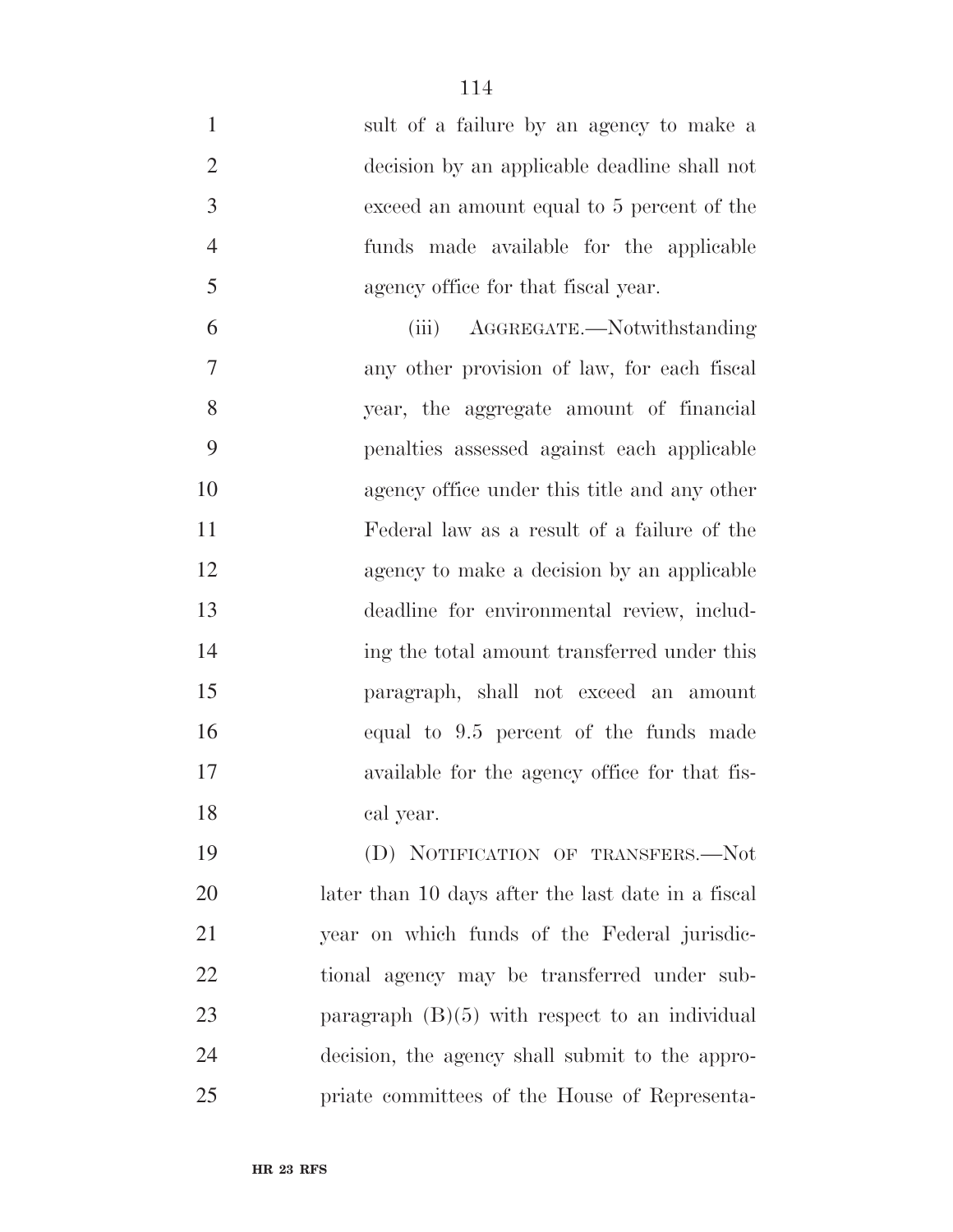| $\mathbf{1}$   | tives and the Senate written notification that |
|----------------|------------------------------------------------|
| $\overline{2}$ | includes a description of—                     |
| 3              | (i) the decision;                              |
| $\overline{4}$ | (ii) the project study involved;               |
| 5              | amount of each transfer<br>(iii)<br>the        |
| 6              | under subparagraph (B) in that fiscal year     |
| 7              | relating to the decision;                      |
| 8              | (iv) the total amount of all transfers         |
| 9              | under subparagraph (B) in that fiscal year     |
| 10             | relating to the decision; and                  |
| 11             | (v) the total amount of all transfers of       |
| 12             | the agency under subparagraph (B) in that      |
| 13             | fiscal year.                                   |
| 14             | $(E)$ NO FAULT OF AGENCY.—                     |
| 15             | (i) IN GENERAL.— $A$ transfer of funds         |
| 16             | under this paragraph shall not be made if      |
| 17             | the applicable agency described in subpara-    |
| 18             | $graph$ (A) notifies, with a supporting ex-    |
| 19             | planation, the Federal lead agency, cooper-    |
| <b>20</b>      | ating agencies, and project sponsor, as ap-    |
| 21             | plicable, that—                                |
| 22             | (I) the agency has not received                |
| 23             | necessary information or approvals             |
| 24             | from another entity in a manner that           |
| 25             | affects the ability of the agency to           |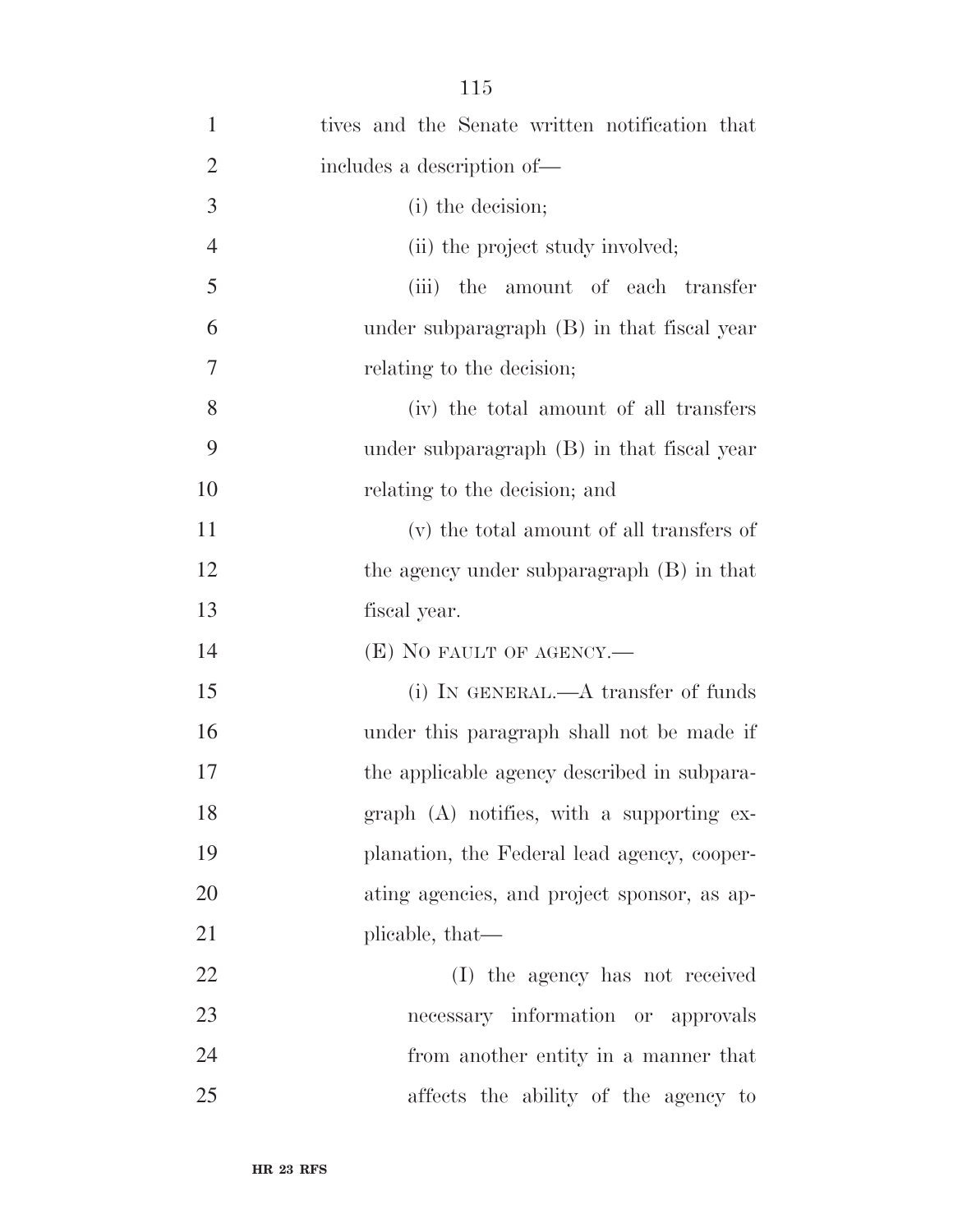| $\mathbf{1}$   | meet any requirements under Federal,            |
|----------------|-------------------------------------------------|
| $\overline{2}$ | State, or local law;                            |
| 3              | (II) significant new information,               |
| $\overline{4}$ | including from public comments, or              |
| 5              | circumstances, including a major                |
| 6              | modification to an aspect of the                |
| $\overline{7}$ | project, requires additional analysis           |
| 8              | for the agency to make a decision on            |
| 9              | the project application; or                     |
| 10             | (III) the agency lacks the finan-               |
| 11             | cial resources to complete the review           |
| 12             | under the scheduled timeframe, in-              |
| 13             | eluding a description of the number of          |
| 14             | full-time employees required to com-            |
| 15             | plete the review, the amount of fund-           |
| 16             | ing required to complete the review,            |
| 17             | and a justification as to why not               |
| 18             | enough funding is available to com-             |
| 19             | plete the review by the deadline.               |
| 20             | (ii)<br>LACK<br>OF<br><b>FINANCIAL</b><br>$RE-$ |
| 21             | sources.—If the agency provides notice          |
| 22             | under clause $(i)(III)$ , the Inspector General |
| 23             | of the agency shall—                            |
| 24             | (I) conduct a financial audit to                |
| 25             | review the notice; and                          |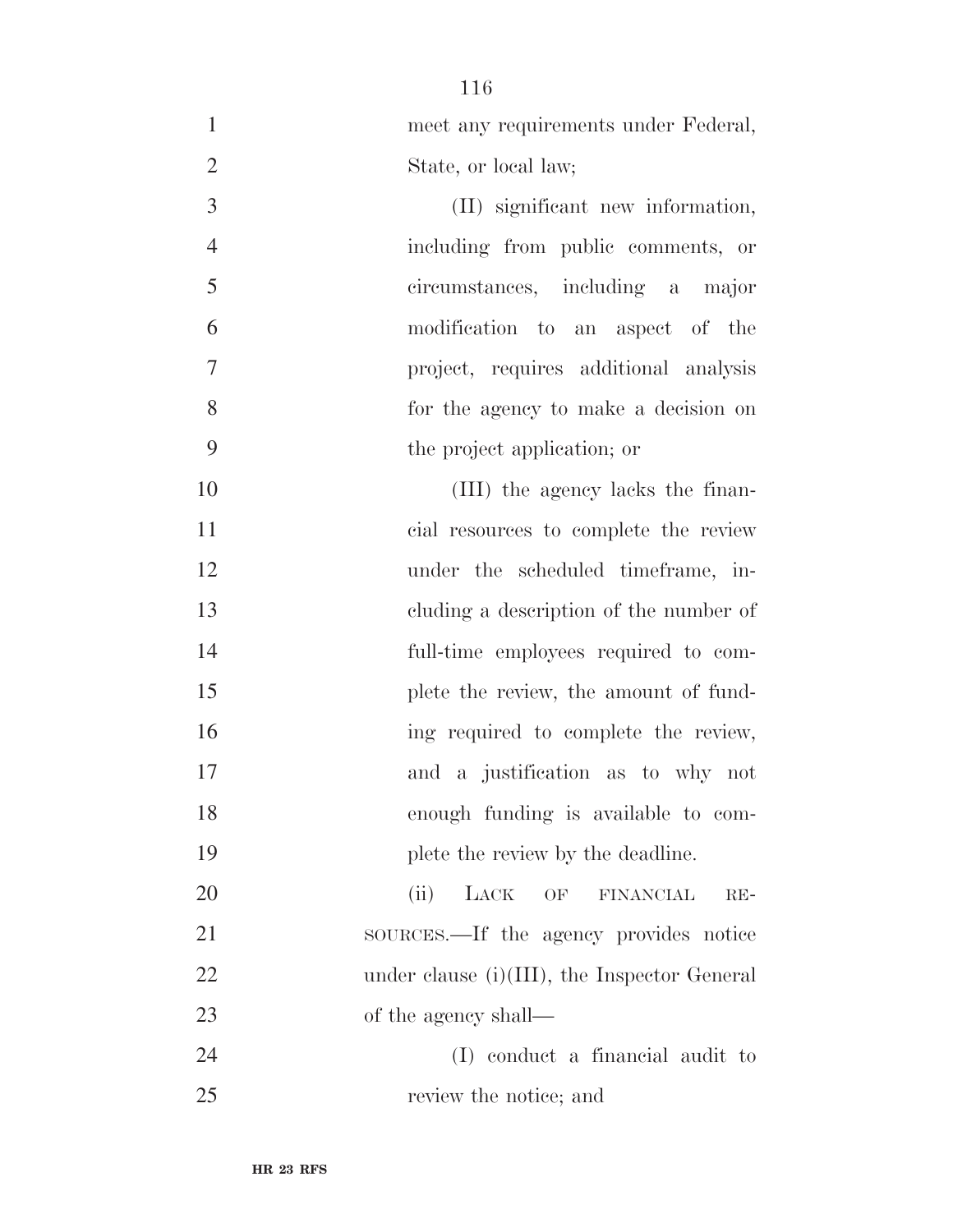| (II) not later than 90 days after                |
|--------------------------------------------------|
| the date on which the review described           |
| in subclause (I) is completed, submit            |
| to the Committee on Natural Re-                  |
| sources of the House of Representa-              |
| tives and the Committee on Energy                |
| and Natural Resources of the Senate              |
| the results of the audit conducted               |
| under subclause $(I)$ .                          |
| (F) LIMITATION.—The Federal agency               |
| from which funds are transferred pursuant to     |
| this paragraph shall not reprogram funds to the  |
| office of the head of the agency, or equivalent  |
| office, to reimburse that office for the loss of |
| the funds.                                       |
| (G) EFFECT OF PARAGRAPH.—Nothing in              |
| this paragraph affects or limits the application |
| of, or obligation to comply with, any Federal,   |
| State, local, or tribal law.                     |
| (j) MEMORANDUM OF AGREEMENTS FOR EARLY CO-       |
| ORDINATION.                                      |
| $(1)$ SENSE OF CONGRESS.—It is the sense of      |
| Congress that—                                   |
| (A) the Secretary and other Federal agen-        |
| cies with relevant jurisdiction in the environ-  |
|                                                  |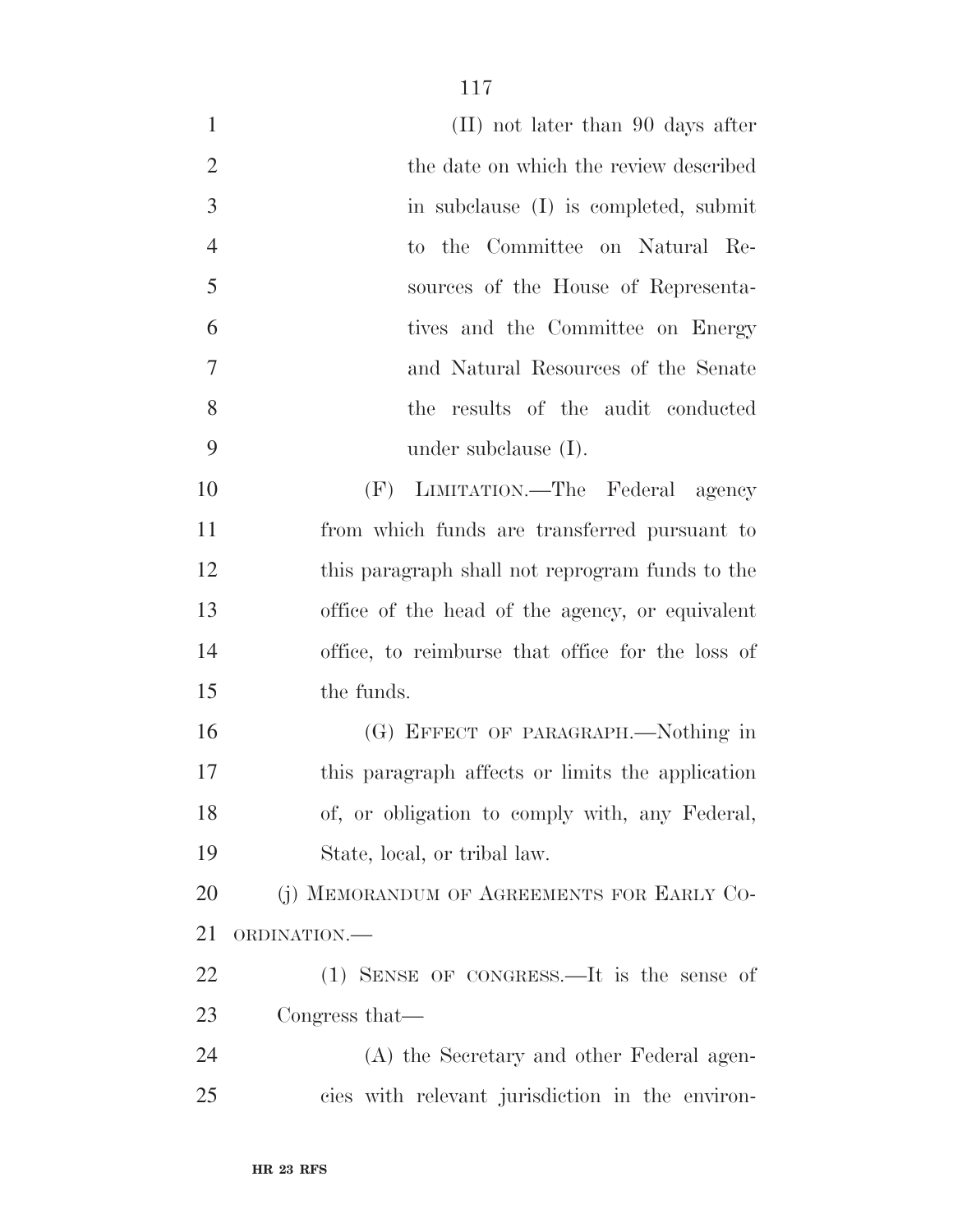| $\mathbf{1}$   | mental review process should cooperate with       |
|----------------|---------------------------------------------------|
| $\overline{2}$ | each other, State and local agencies, and Indian  |
| $\overline{3}$ | tribes on environmental review and Bureau of      |
| 4              | Reclamation project delivery activities at the    |
| 5              | earliest practicable time to avoid delays and du- |
| 6              | plication of effort later in the process, prevent |
| 7              | potential conflicts, and ensure that planning     |
| 8              | and project development decisions reflect envi-   |
| 9              | ronmental values; and                             |
|                |                                                   |

 (B) the cooperation referred to in subpara- graph (A) should include the development of policies and the designation of staff that advise planning agencies and project sponsors of stud- ies or other information foreseeably required for later Federal action and early consultation with appropriate State and local agencies and Indian 17 tribes.

 (2) TECHNICAL ASSISTANCE.—If requested at any time by a State or project sponsor, the Sec- retary and other Federal agencies with relevant ju- risdiction in the environmental review process, shall, to the maximum extent practicable and appropriate, as determined by the agencies, provide technical as- sistance to the State or project sponsor in carrying out early coordination activities.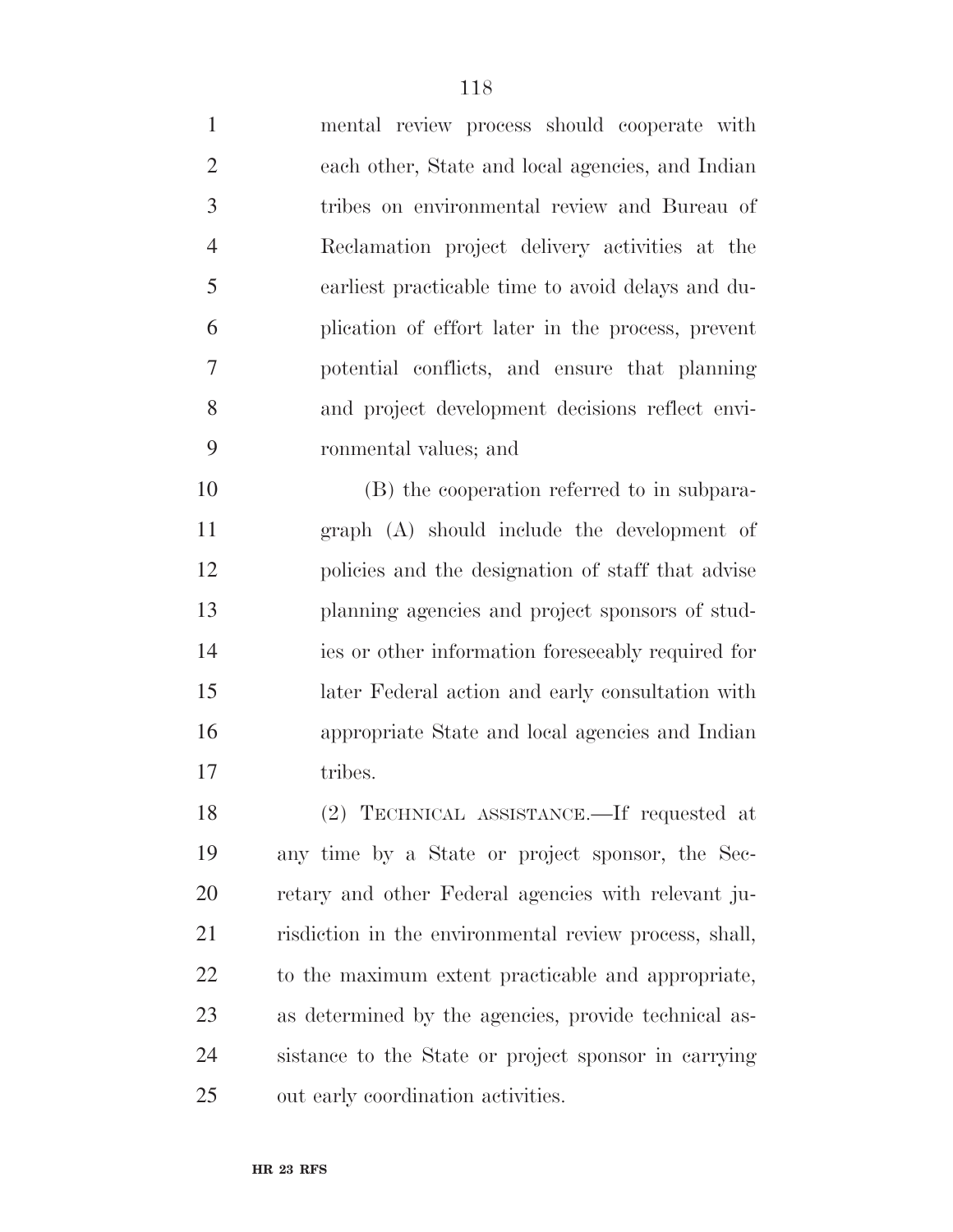| $\mathbf{1}$   | (3) MEMORANDUM OF AGENCY AGREEMENT.                    |
|----------------|--------------------------------------------------------|
| $\overline{2}$ | If requested at any time by a State or project spon-   |
| 3              | sor, the Federal lead agency, in consultation with     |
| $\overline{4}$ | other Federal agencies with relevant jurisdiction in   |
| 5              | the environmental review process, may establish        |
| 6              | memoranda of agreement with the project sponsor,       |
| 7              | Indian tribes, State and local governments, and        |
| 8              | other appropriate entities to carry out the early co-  |
| 9              | ordination activities, including providing technical   |
| 10             | assistance in identifying potential impacts and miti-  |
| 11             | gation issues in an integrated fashion.                |
| 12             | (k) LIMITATIONS.—Nothing in this section preempts      |
| 13             | or interferes with—                                    |
| 14             | (1) any obligation to comply with the provisions       |
| 15             | of any Federal law, including—                         |
| 16             | (A) the National Environmental Policy Act              |
| 17             | of 1969 (42 U.S.C. 4321 et seq.); and                  |
| 18             | (B) any other Federal environmental law;               |
| 19             | (2) the reviewability of any final Federal agency      |
| 20             | action in a court of the United States or in the court |
| 21             | of any State;                                          |
| 22             | (3) any requirement for seeking, considering, or       |
| 23             | responding to public comment; or                       |
| 24             | (4) any power, jurisdiction, responsibility, duty,     |
| 25             | or authority that a Federal, State, or local govern-   |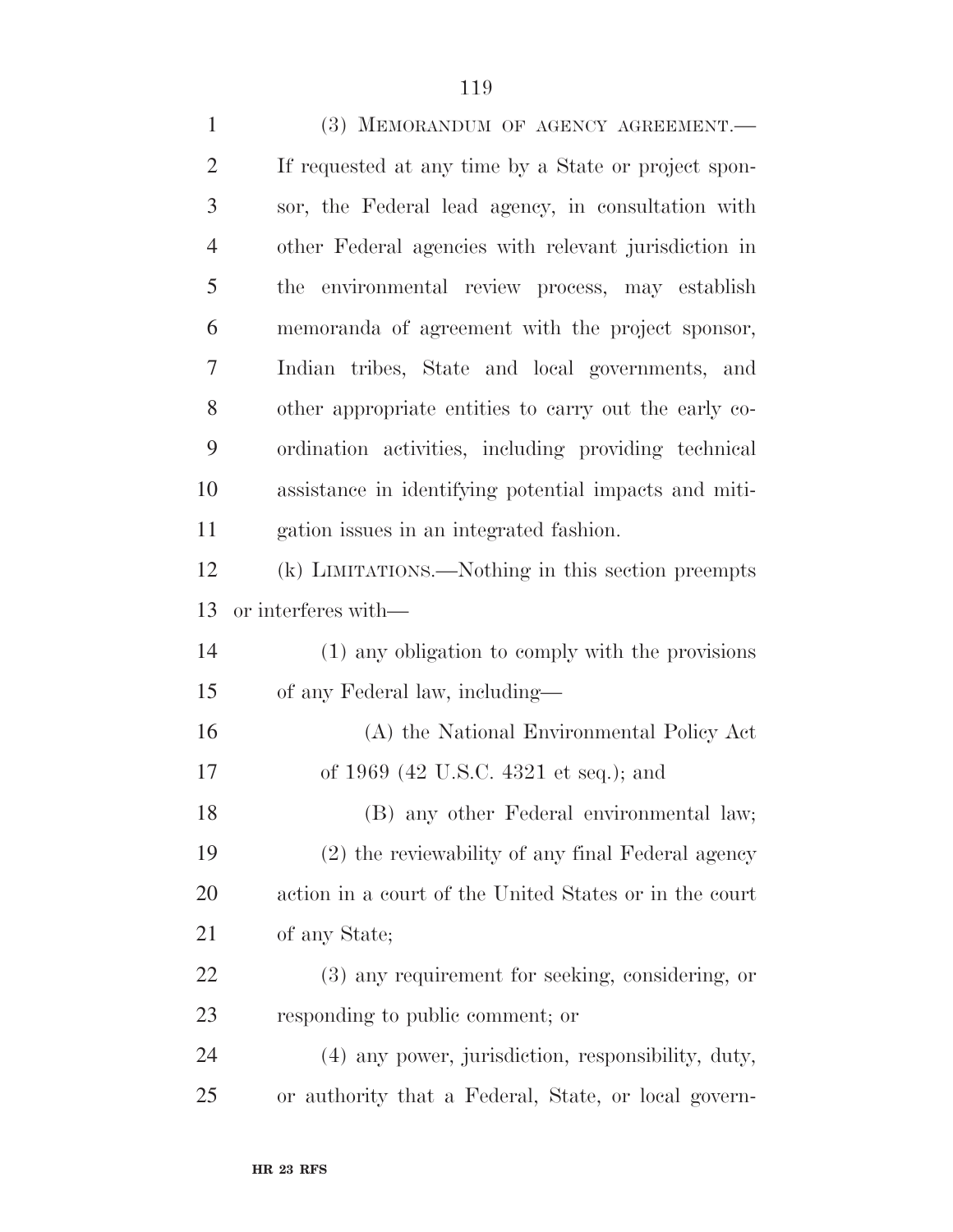mental agency, Indian tribe, or project sponsor has with respect to carrying out a project or any other provision of law applicable to projects.

- (l) TIMING OF CLAIMS.—
- (1) TIMING.—

 (A) IN GENERAL.—Notwithstanding any other provision of law, a claim arising under Federal law seeking judicial review of a permit, license, or other approval issued by a Federal agency for a project study shall be barred un- less the claim is filed not later than 3 years after publication of a notice in the Federal Reg- ister announcing that the permit, license, or other approval is final pursuant to the law under which the agency action is taken, unless a shorter time is specified in the Federal law 17 that allows judicial review.

 (B) APPLICABILITY.—Nothing in this sub- section creates a right to judicial review or places any limit on filing a claim that a person has violated the terms of a permit, license, or other approval.

23 (2) NEW INFORMATION.

 (A) IN GENERAL.—The Secretary shall consider new information received after the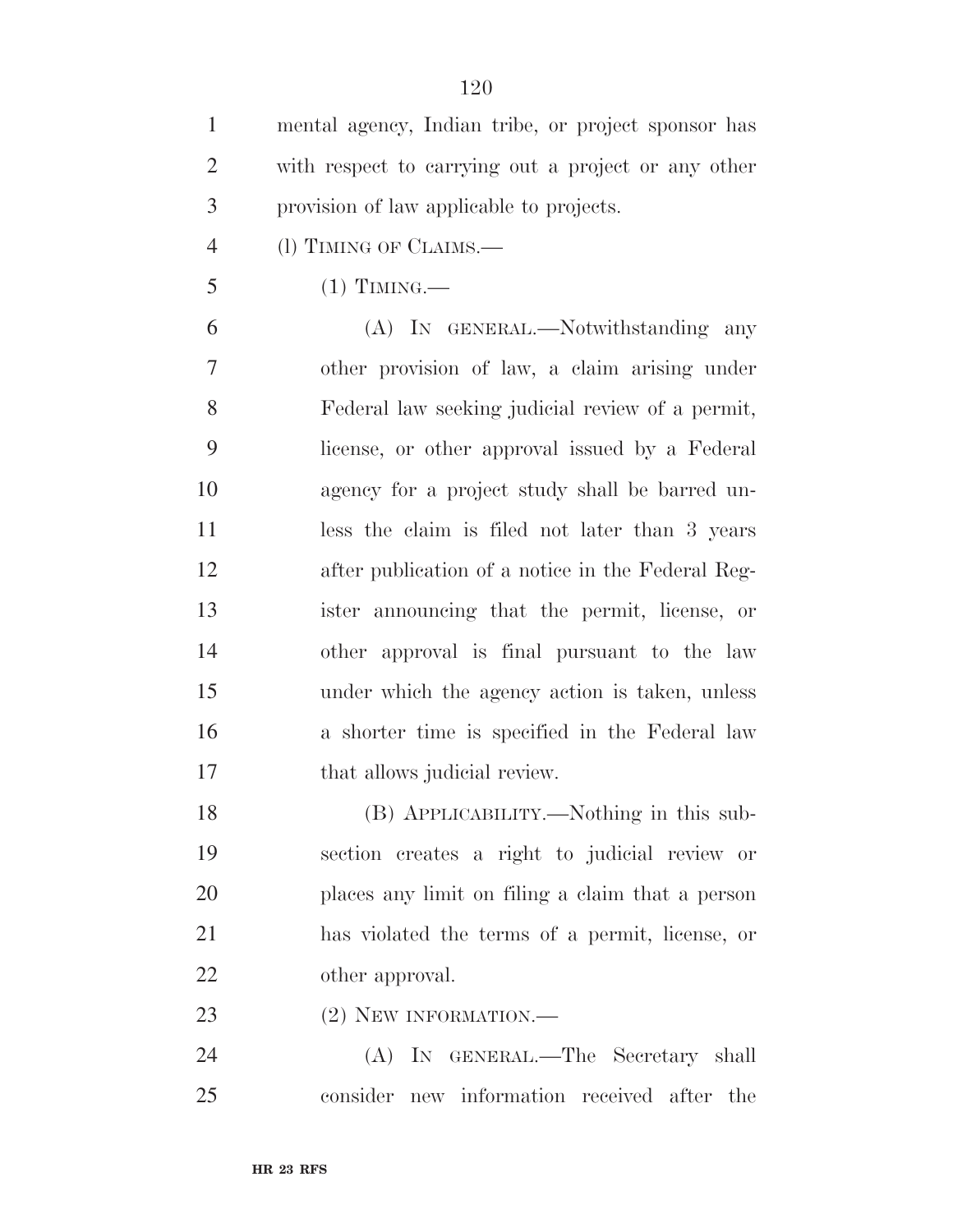| $\mathbf{1}$   | close of a comment period if the information      |
|----------------|---------------------------------------------------|
| $\overline{2}$ | satisfies the requirements for a supplemental     |
| $\mathfrak{Z}$ | environmental impact statement under title 40,    |
| $\overline{4}$ | Code of Federal Regulations (including suc-       |
| 5              | cessor regulations).                              |
| 6              | (B) SEPARATE ACTION.—The preparation              |
| $\tau$         | of a supplemental environmental impact state-     |
| 8              | ment or other environmental document, if re-      |
| 9              | quired under this section, shall be considered a  |
| 10             | separate final agency action and the deadline     |
| 11             | for filing a claim for judicial review of the ac- |
| 12             | tion shall be 3 years after the date of publica-  |
| 13             | tion of a notice in the Federal Register an-      |
| 14             | nouncing the action relating to such supple-      |
| 15             | mental environmental impact statement or          |
| 16             | other environmental document.                     |
| 17             | (m) CATEGORICAL EXCLUSIONS.—                      |
| 18             | $(1)$ In GENERAL.—Not later than 180 days         |
| 19             | after the date of enactment of this Act, the Sec- |
| <b>20</b>      | retary shall—                                     |
| 21             | (A) survey the use by the Bureau of Rec-          |
| 22             | lamation of categorical exclusions in projects    |
| 23             | since $2005$ ;                                    |
| 24             | (B) publish a review of the survey that in-       |
| 25             | cludes a description of—                          |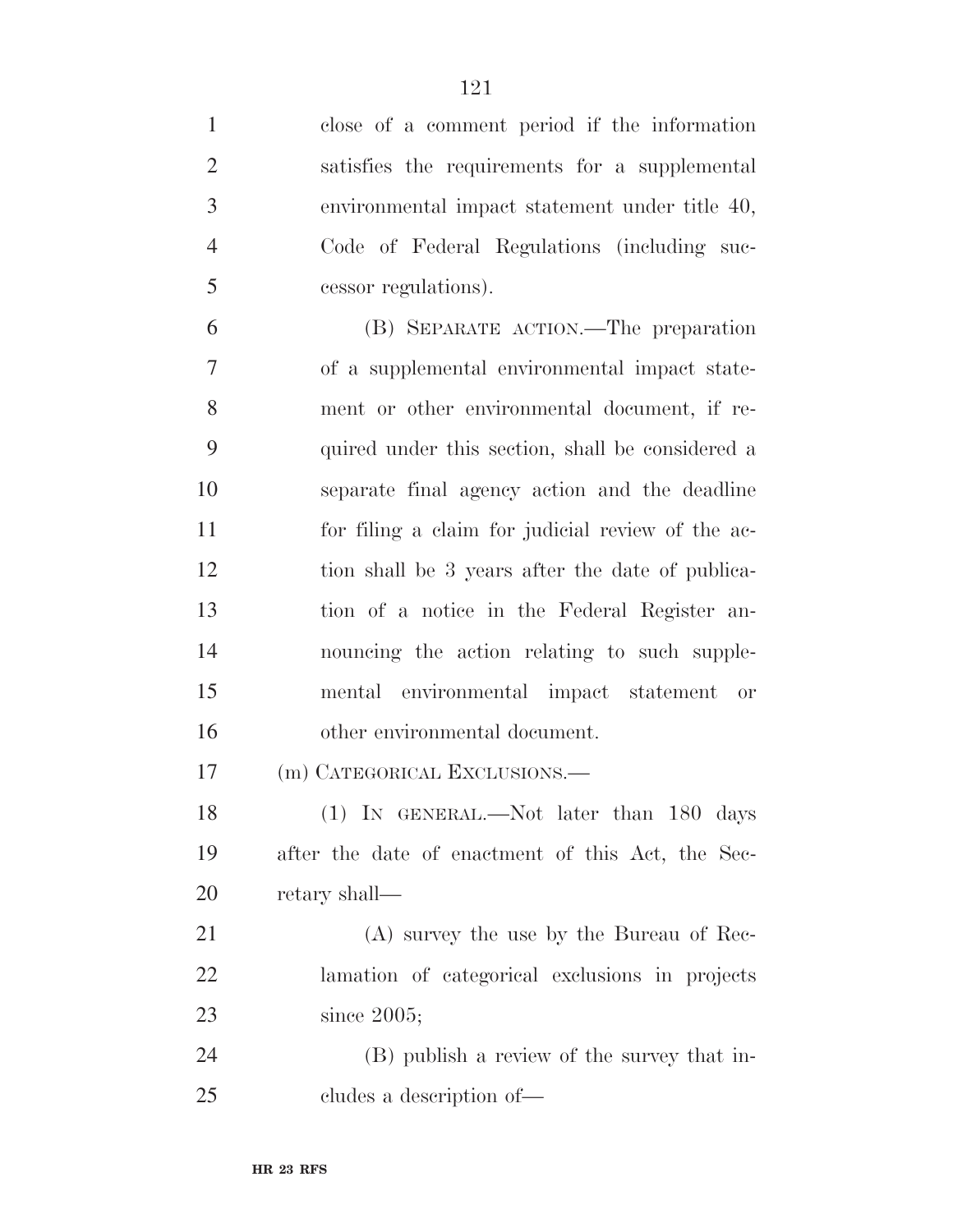(i) the types of actions that were cat- egorically excluded or could be the basis for developing a new categorical exclusion; and (ii) any requests previously received by the Secretary for new categorical exclu- sions; and (C) solicit requests from other Federal agencies and project sponsors for new categor- ical exclusions. (2) NEW CATEGORICAL EXCLUSIONS.—Not later than 1 year after the date of enactment of this Act, if the Secretary has identified a category of ac- tivities that merit establishing a categorical exclusion that did not exist on the day before the date of en- actment this Act based on the review under para- graph (1), the Secretary shall publish a notice of proposed rulemaking to propose that new categorical exclusion, to the extent that the categorical exclusion meets the criteria for a categorical exclusion under section 1508.4 of title 40, Code of Federal Regula-22 tions (or successor regulation). (n) REVIEW OF PROJECT ACCELERATION RE-

FORMS.—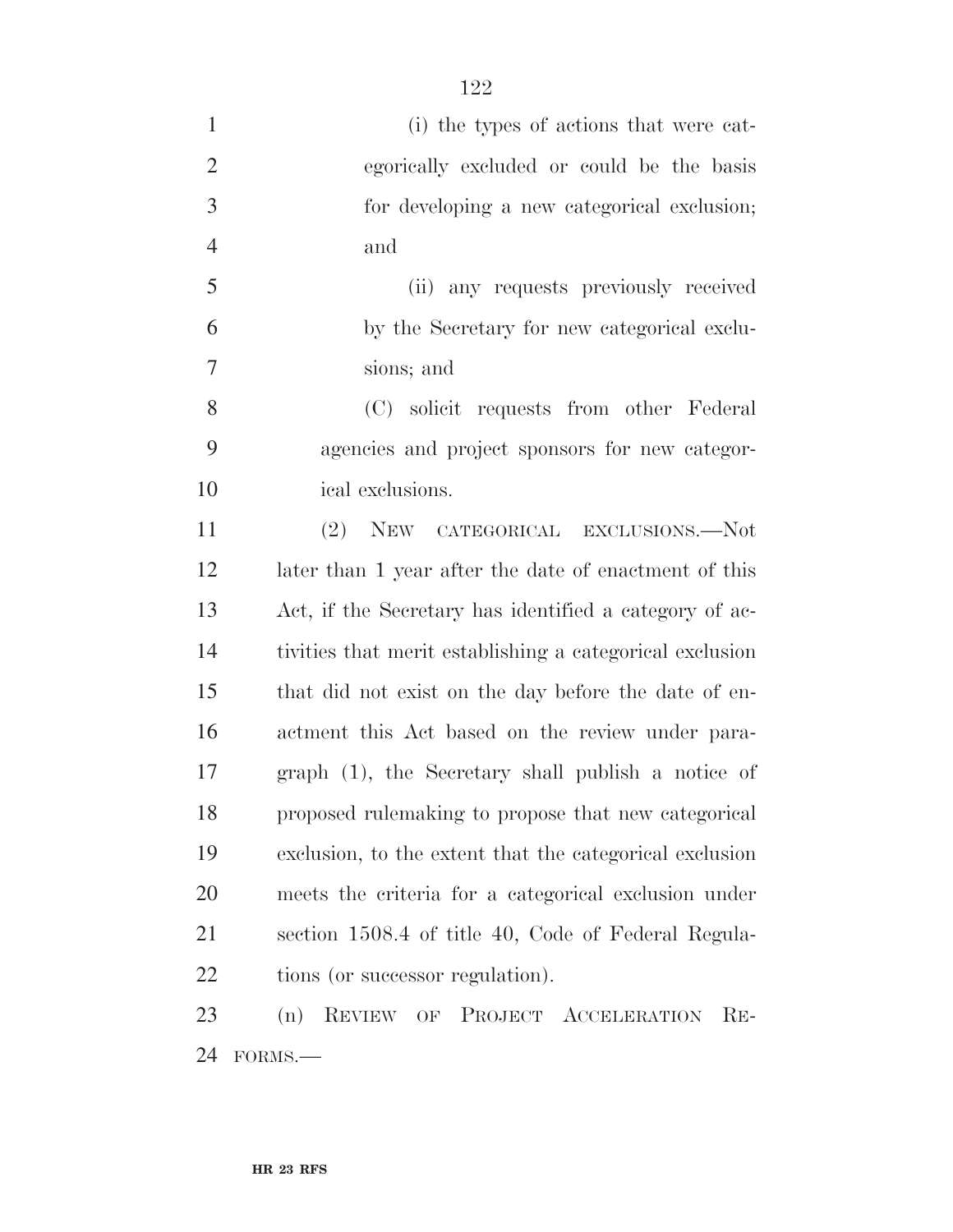| $\mathbf{1}$   | (1) IN GENERAL.—The Comptroller General of                 |
|----------------|------------------------------------------------------------|
| $\overline{2}$ | the United States shall—                                   |
| 3              | (A) assess the reforms carried out under                   |
| $\overline{4}$ | this section; and                                          |
| 5              | (B) not later than 5 years and not later                   |
| 6              | than 10 years after the date of enactment of               |
| $\overline{7}$ | this Act, submit to the Committee on Natural               |
| 8              | Resources of the House of Representatives and              |
| 9              | the Committee on Energy and Natural Re-                    |
| 10             | sources of the Senate a report that describes              |
| 11             | the results of the assessment.                             |
| 12             | (2) CONTENTS.—The reports under paragraph                  |
| 13             | (1) shall include an evaluation of impacts of the re-      |
| 14             | forms carried out under this section on—                   |
| 15             | (A) project delivery;                                      |
| 16             | (B) compliance with environmental laws;                    |
| 17             | and                                                        |
| 18             | (C) the environmental impact of projects.                  |
| 19             | (o) PERFORMANCE MEASUREMENT.—The Secretary                 |
| 20             | shall establish a program to measure and report on         |
| 21             | progress made toward improving and expediting the plan-    |
| 22             | ning and environmental review process.                     |
| 23             | (p) CATEGORICAL EXCLUSIONS IN EMERGENCIES.—                |
| 24             | For the repair, reconstruction, or rehabilitation of a Bu- |
| 25             | reau of Reclamation surface water storage project that is  |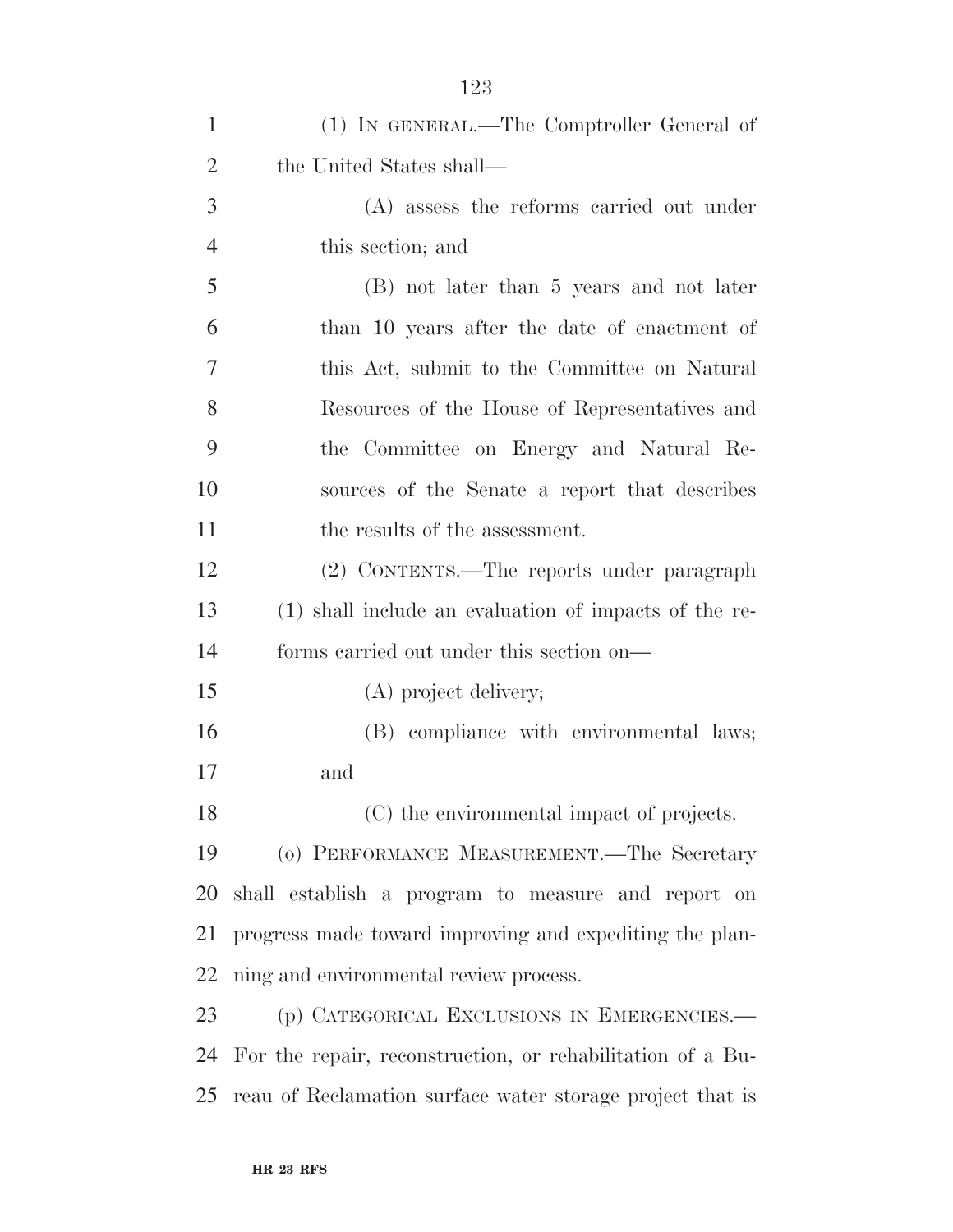in operation or under construction when damaged by an event or incident that results in a declaration by the Presi- dent of a major disaster or emergency pursuant to the Robert T. Stafford Disaster Relief and Emergency Assist- ance Act (42 U.S.C. 5121 et seq.), the Secretary shall treat such repair, reconstruction, or rehabilitation activity as a class of action categorically excluded from the re- quirements relating to environmental assessments or envi- ronmental impact statements under section 1508.4 of title 40, Code of Federal Regulations (or successor regula-tions), if the repair or reconstruction activity is—

 (1) in the same location with the same capacity, dimensions, and design as the original Bureau of Reclamation surface water storage project as before the declaration described in this section; and

 (2) commenced within a 2-year period begin- ning on the date of a declaration described in this subsection.

#### **SEC. 606. ANNUAL REPORT TO CONGRESS.**

 (a) IN GENERAL.—Not later than February 1 of each year, the Secretary shall develop and submit to the Com- mittee on Natural Resources of the House of Representa- tives and the Committee on Energy and Natural Re-sources of the Senate an annual report, to be entitled ''Re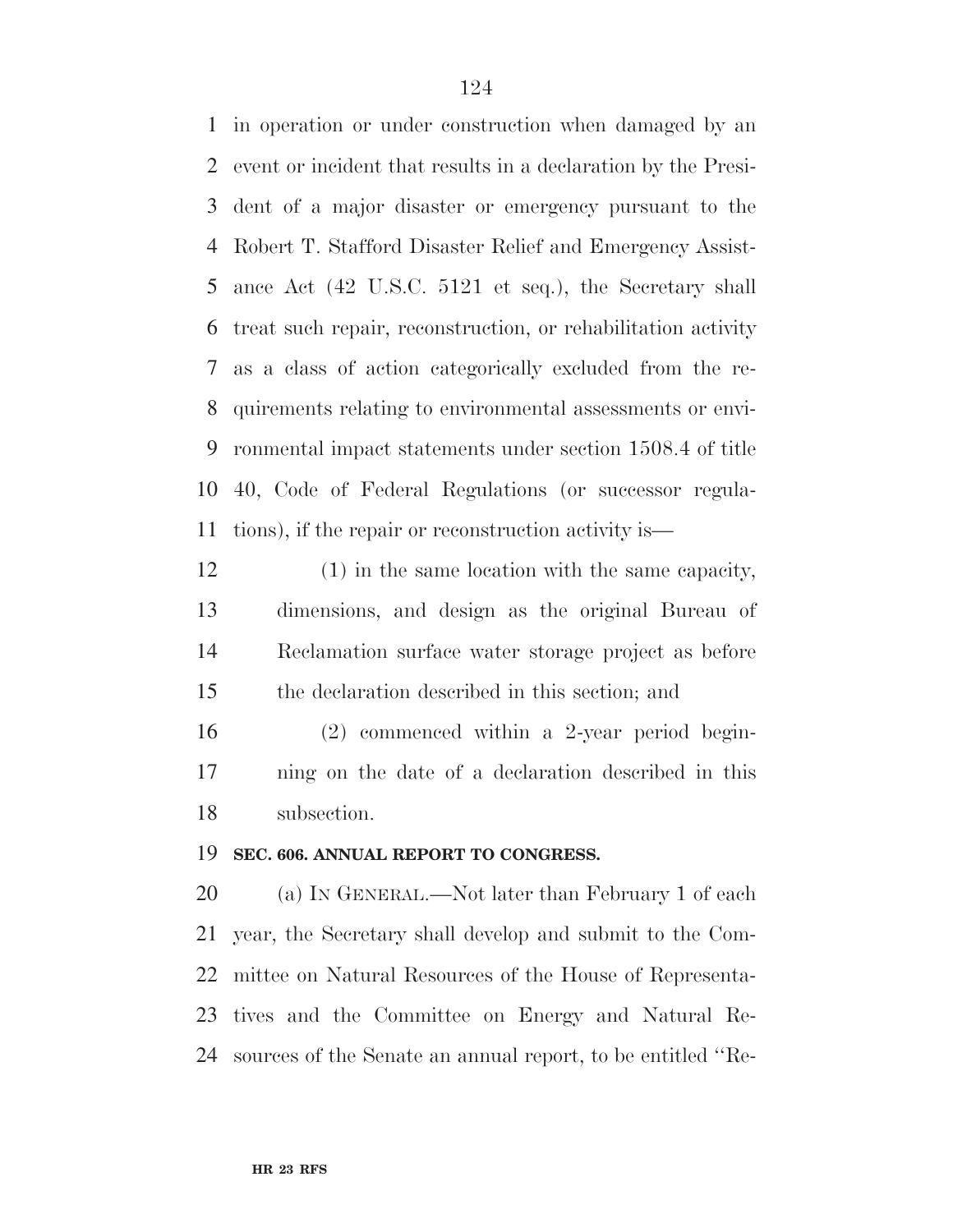port to Congress on Future Water Project Development'', that identifies the following:

 (1) PROJECT REPORTS.—Each project report that meets the criteria established in subsection 5 (e)(1)(A).

 (2) PROPOSED PROJECT STUDIES.—Any pro- posed project study submitted to the Secretary by a non-Federal interest pursuant to subsection (b) that meets the criteria established in subsection  $10 \quad (e)(1)(A).$ 

 (3) PROPOSED MODIFICATIONS.—Any proposed modification to an authorized water project or project study that meets the criteria established in 14 subsection  $(c)(1)(A)$  that—

 (A) is submitted to the Secretary by a non- Federal interest pursuant to subsection (b); or (B) is identified by the Secretary for au-thorization.

 (4) EXPEDITED COMPLETION OF REPORT AND DETERMINATIONS.—Any project study that was ex- pedited and any Secretarial determinations under section 804.

23 (b) REQUESTS FOR PROPOSALS.—

 (1) PUBLICATION.—Not later than May 1 of each year, the Secretary shall publish in the Federal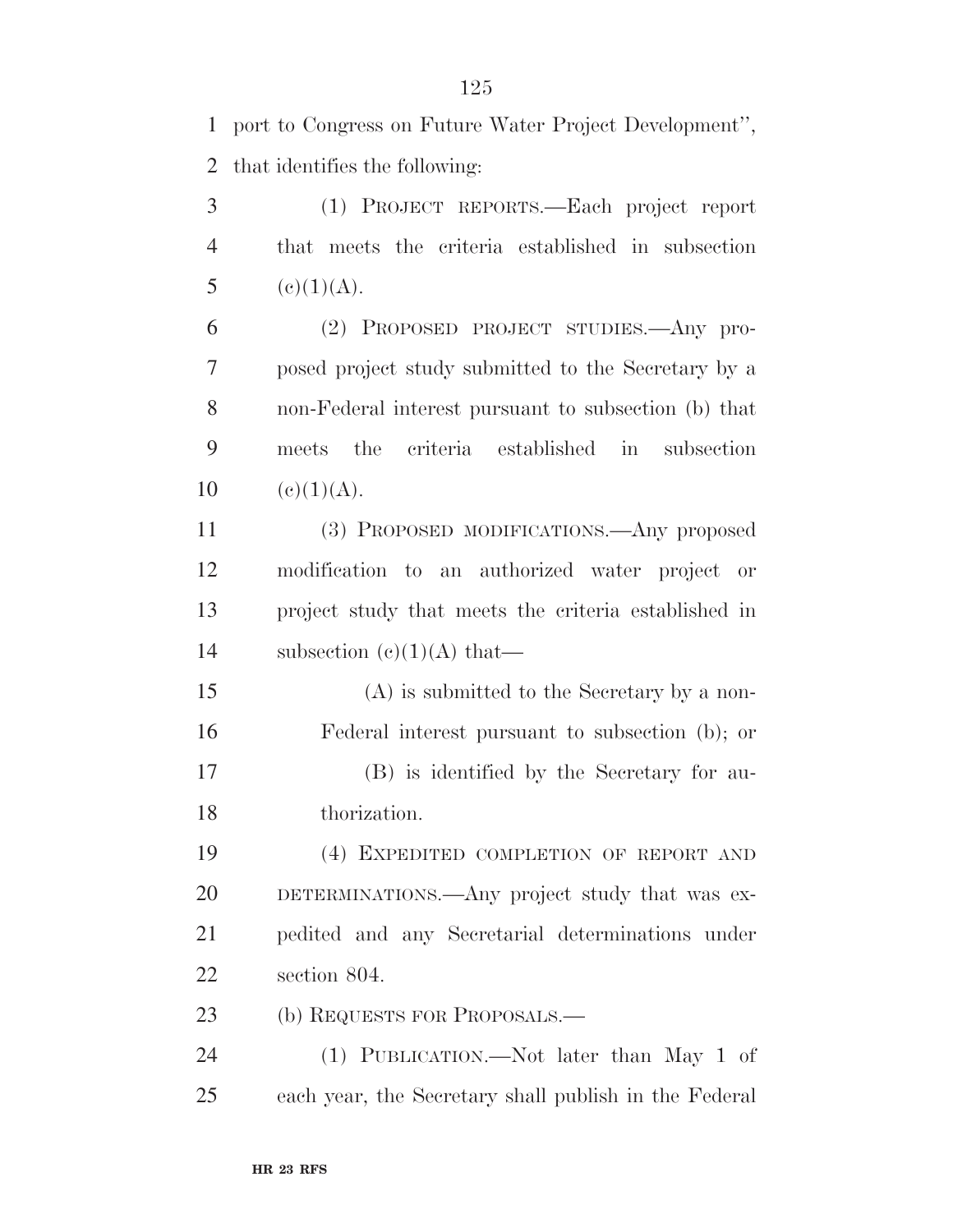Register a notice requesting proposals from non- Federal interests for proposed project studies and proposed modifications to authorized projects and project studies to be included in the annual report. (2) DEADLINE FOR REQUESTS.—The Secretary shall include in each notice required by this sub- section a requirement that non-Federal interests submit to the Secretary any proposals described in paragraph (1) by not later than 120 days after the date of publication of the notice in the Federal Reg- ister in order for the proposals to be considered for inclusion in the annual report. (3) NOTIFICATION.—On the date of publication of each notice required by this subsection, the Sec- retary shall— (A) make the notice publicly available, in- cluding on the Internet; and (B) provide written notification of the pub- lication to the Committee on Natural Resources of the House of Representatives and the Com- mittee on Energy and Natural Resources of the Senate. (c) CONTENTS.— (1) PROJECT REPORTS, PROPOSED PROJECT STUDIES, AND PROPOSED MODIFICATIONS.—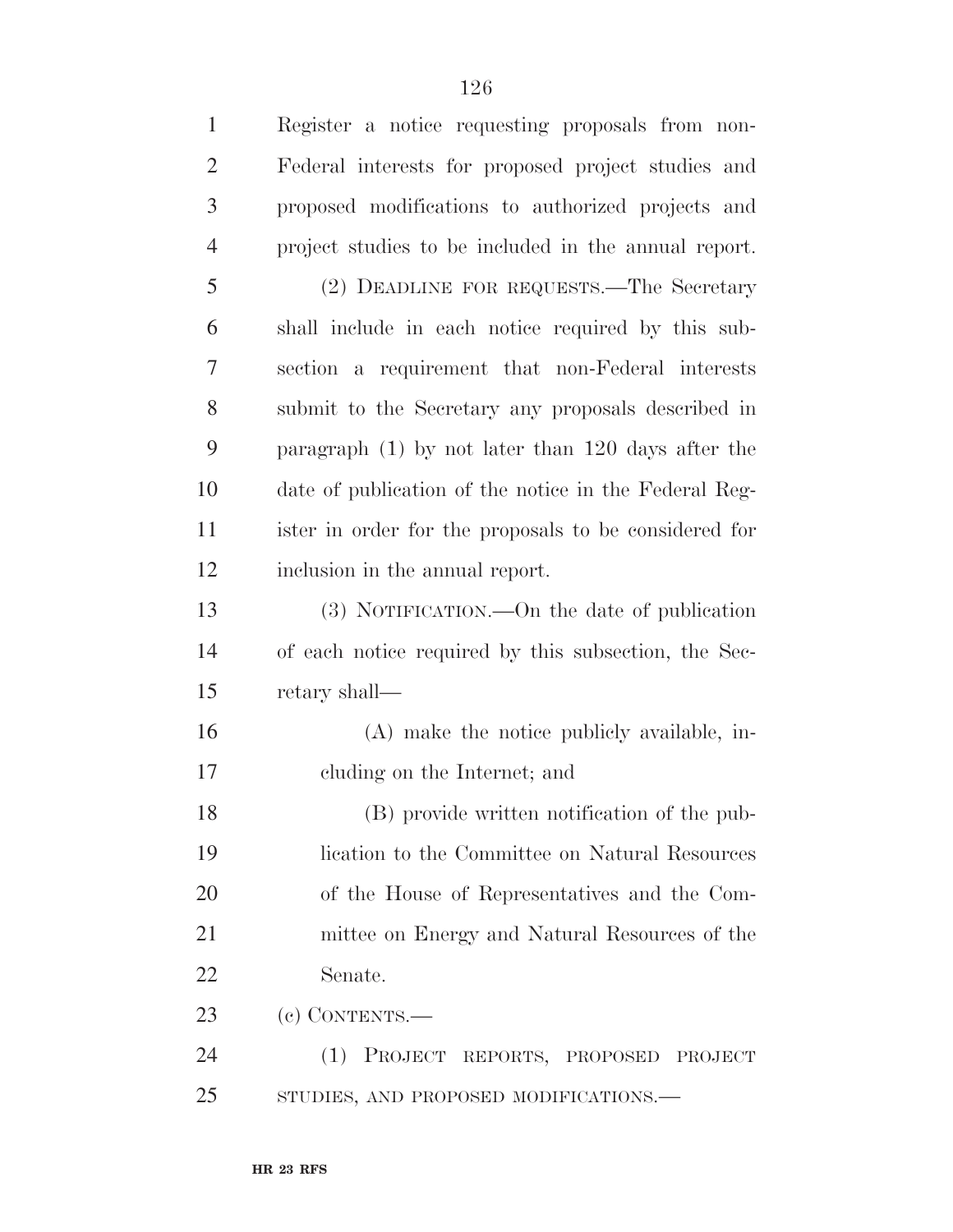| $\mathbf{1}$   | (A) CRITERIA FOR INCLUSION IN RE-                |
|----------------|--------------------------------------------------|
| $\overline{2}$ | PORT.—The Secretary shall include in the an-     |
| 3              | nual report only those project reports, proposed |
| $\overline{4}$ | project studies, and proposed modifications to   |
| 5              | authorized projects and project studies that—    |
| 6              | (i) are related to the missions and au-          |
| 7              | thorities of the Bureau of Reclamation;          |
| 8              | (ii) require specific congressional au-          |
| 9              | thorization, including by an Act of Con-         |
| 10             | gress;                                           |
| 11             | (iii) have not been congressionally au-          |
| 12             | thorized;                                        |
| 13             | (iv) have not been included in any               |
| 14             | previous annual report; and                      |
| 15             | (v) if authorized, could be carried out          |
| 16             | by the Bureau of Reclamation.                    |
| 17             | (B) DESCRIPTION OF BENEFITS.—                    |
| 18             | DESCRIPTION.—The<br>(i)<br>Secretary             |
| 19             | shall describe in the annual report, to the      |
| 20             | extent applicable and practicable, for each      |
| 21             | proposed project study and proposed modi-        |
| 22             | fication to an authorized water resources        |
| 23             | development project or project study in-         |
| 24             | cluded in the annual report, the benefits,       |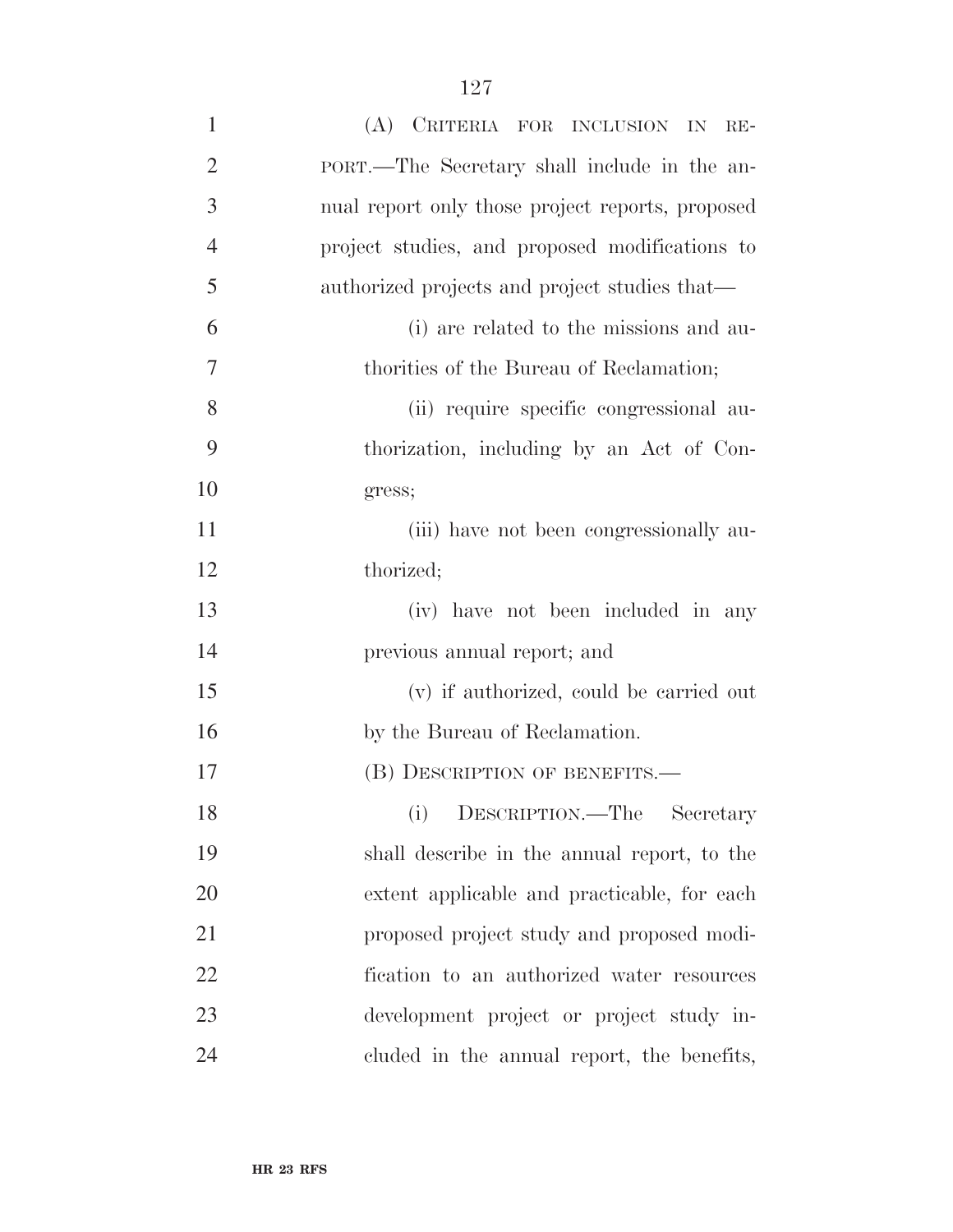| $\mathbf{1}$   | as described in clause (ii), of each such     |
|----------------|-----------------------------------------------|
| $\overline{2}$ | study or proposed modification.               |
| 3              | (ii) BENEFITS.—The benefits (or ex-           |
| $\overline{4}$ | pected benefits, in the case of a proposed    |
| 5              | project study) described in this clause are   |
| 6              | benefits to-                                  |
| $\tau$         | (I) the protection of human life              |
| 8              | and property;                                 |
| 9              | (II) improvement to domestic ir-              |
| 10             | rigated water and power supplies;             |
| 11             | (III) the national economy;                   |
| 12             | $(V)$ the environment; or                     |
| 13             | (V) the national security inter-              |
| 14             | ests of the United States.                    |
| 15             | (C)<br>IDENTIFICATION OF OTHER<br>FAC-        |
| 16             | TORS.—The Secretary shall identify in the an- |
| 17             | nual report, to the extent practicable—       |
| 18             | (i) for each proposed project study in-       |
| 19             | cluded in the annual report, the non-Fed-     |
| 20             | eral interest that submitted the proposed     |
| 21             | project study pursuant to subsection (b);     |
| 22             | and                                           |
| 23             | (ii) for each proposed project study          |
| 24             | and proposed modification to a project or     |
| 25             | project study included in the annual re-      |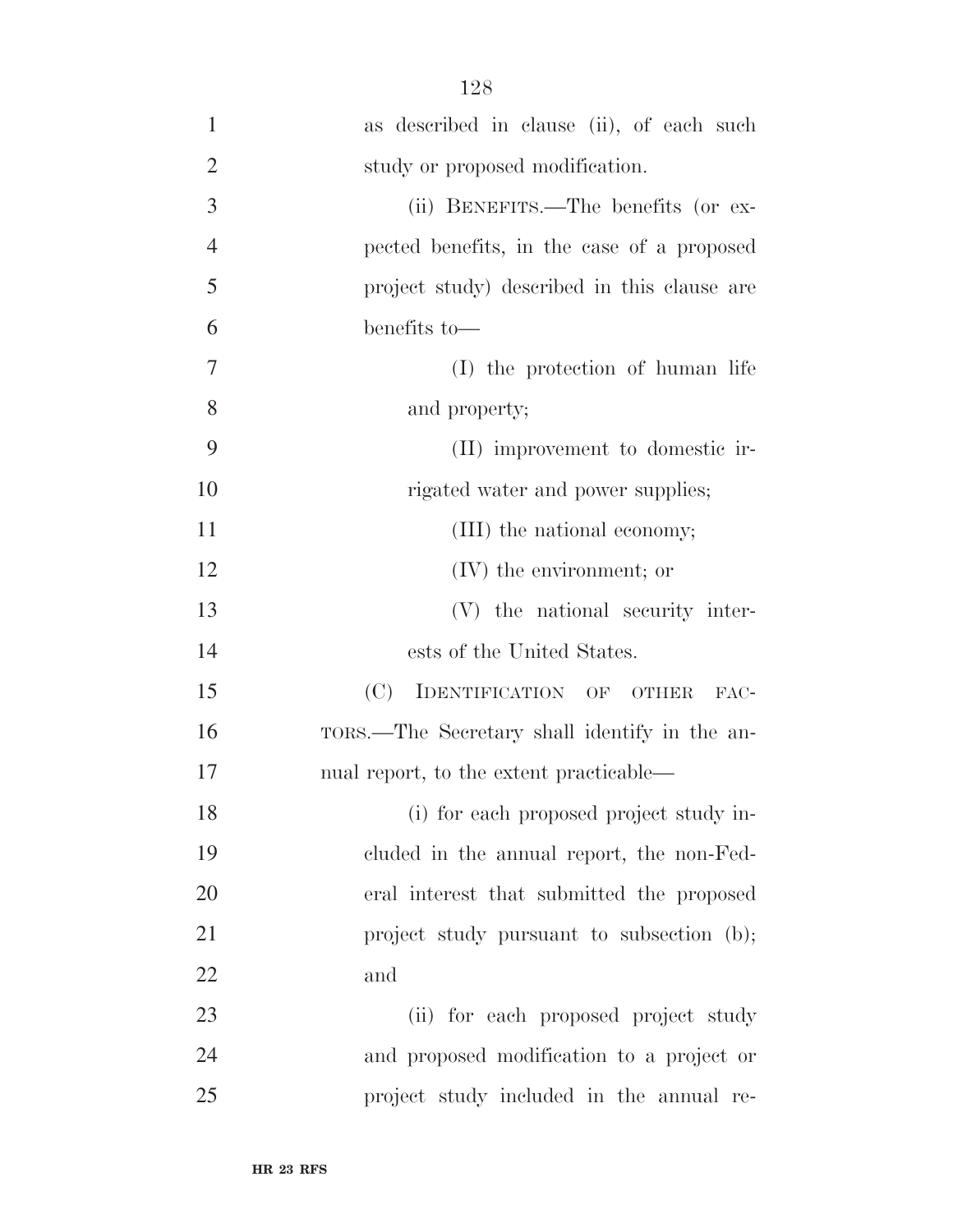| $\mathbf{1}$   | port, whether the non-Federal interest has           |
|----------------|------------------------------------------------------|
| $\overline{2}$ | demonstrated-                                        |
| 3              | (I) that local support exists for                    |
| $\overline{4}$ | the proposed project study or pro-                   |
| 5              | posed modification to an authorized                  |
| 6              | project or project study (including the              |
| 7              | surface water storage development                    |
| 8              | project that is the subject of the pro-              |
| 9              | posed feasibility study or the proposed              |
| 10             | modification to an authorized project                |
| 11             | study); and                                          |
| 12             | (II) the financial ability to pro-                   |
| 13             | vide the required non-Federal cost                   |
| 14             | share.                                               |
| 15             | (2) TRANSPARENCY.—The Secretary shall in-            |
| 16             | clude in the annual report, for each project report, |
| 17             | proposed project study, and proposed modification to |
| 18             | a project or project study included under paragraph  |
| 19             | $(1)(A)$ —                                           |
| 20             | $(A)$ the name of the associated non-Fed-            |
| 21             | eral interest, including the name of any non-        |
| 22             | Federal interest that has contributed, or is ex-     |
| 23             | pected to contribute, a non-Federal share of the     |
| 24             | $\cot$ of $\leftarrow$                               |
| 25             | (i) the project report;                              |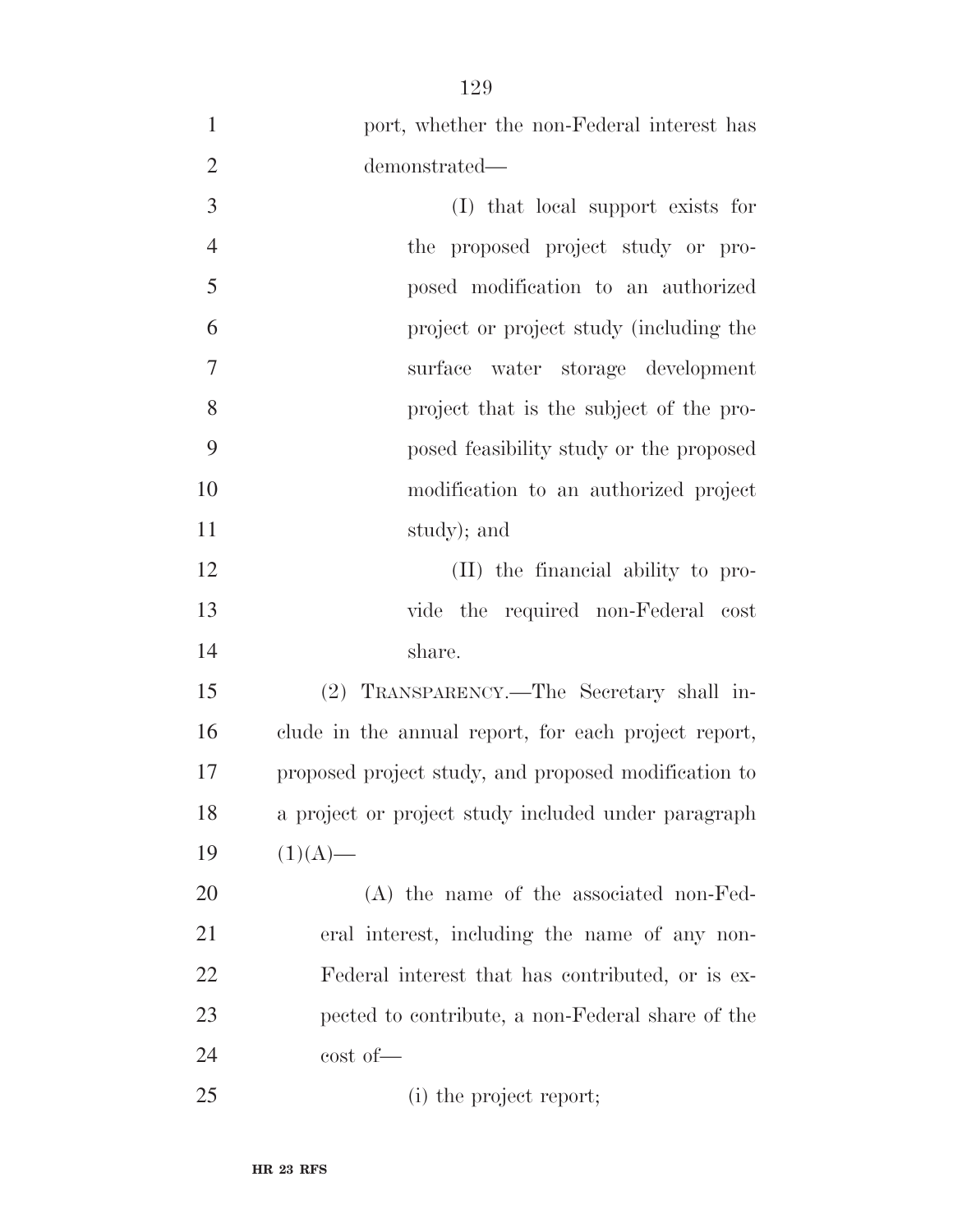| $\mathbf{1}$   | (ii) the proposed project study;                 |
|----------------|--------------------------------------------------|
| $\overline{2}$ | (iii) the authorized project study for           |
| 3              | which the modification is proposed; or           |
| $\overline{4}$ | (iv) construction of-                            |
| 5              | (I) the project that is the subject              |
| 6              | $of$ —                                           |
| $\overline{7}$ | (aa) the water report;                           |
| 8              | (bb) the proposed project                        |
| 9              | study; or                                        |
| 10             | (cc) the authorized project                      |
| 11             | study for which a modification is                |
| 12             | proposed; or                                     |
| 13             | (II) the proposed modification to                |
| 14             | a project;                                       |
| 15             | (B) a letter or statement of support for the     |
| 16             | water report, proposed project study, or pro-    |
| 17             | posed modification to a project or project study |
| 18             | from each associated non-Federal interest;       |
| 19             | (C) the purpose of the feasibility report,       |
| 20             | proposed feasibility study, or proposed modi-    |
| 21             | fication to a project or project study;          |
| 22             | (D) an estimate, to the extent practicable,      |
| 23             | of the Federal, non-Federal, and total costs     |
| 24             | $of$ —                                           |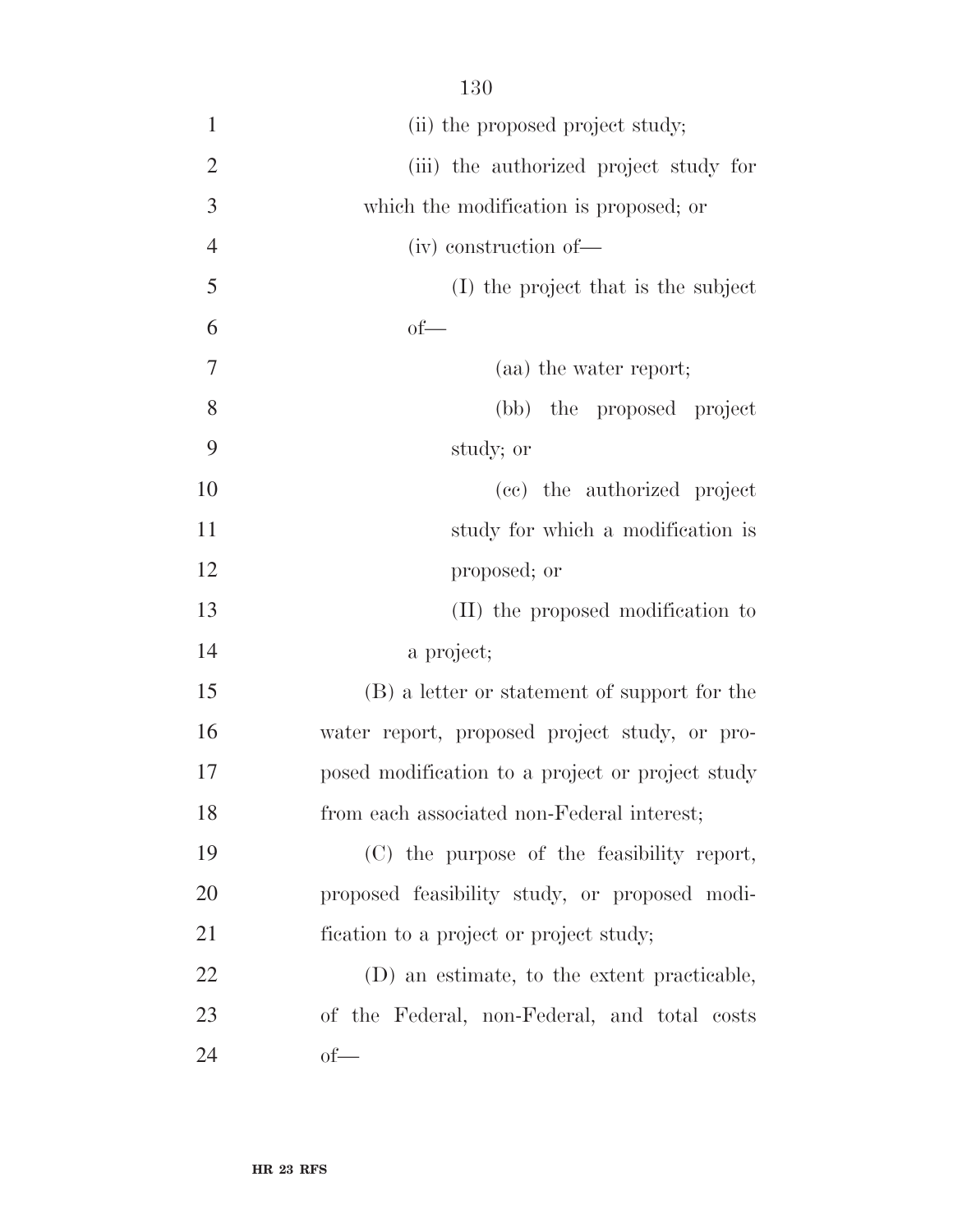| $\mathbf{1}$   | (i) the proposed modification to an                |
|----------------|----------------------------------------------------|
| $\overline{2}$ | authorized project study; and                      |
| 3              | (ii) construction of-                              |
| $\overline{4}$ | (I) the project that is the subject                |
| 5              | $of$ —                                             |
| 6              | (aa) the project report; or                        |
| 7              | (bb) the authorized project                        |
| 8              | study for which a modification is                  |
| 9              | proposed, with respect to the                      |
| 10             | change in costs resulting from                     |
| 11             | such modification; or                              |
| 12             | (II) the proposed modification to                  |
| 13             | an authorized project; and                         |
| 14             | (E) an estimate, to the extent practicable,        |
| 15             | of the monetary and nonmonetary benefits of—       |
| 16             | (i) the project that is the subject of—            |
| 17             | (I) the project report; or                         |
| 18             | (II) the authorized project study                  |
| 19             | for which a modification is proposed,              |
| 20             | with respect to the benefits of such               |
| 21             | modification; or                                   |
| 22             | (ii) the proposed modification to an               |
| 23             | authorized project.                                |
| 24             | CERTIFICATION.—The Secretary shall in-<br>(3)      |
| 25             | clude in the annual report a certification stating |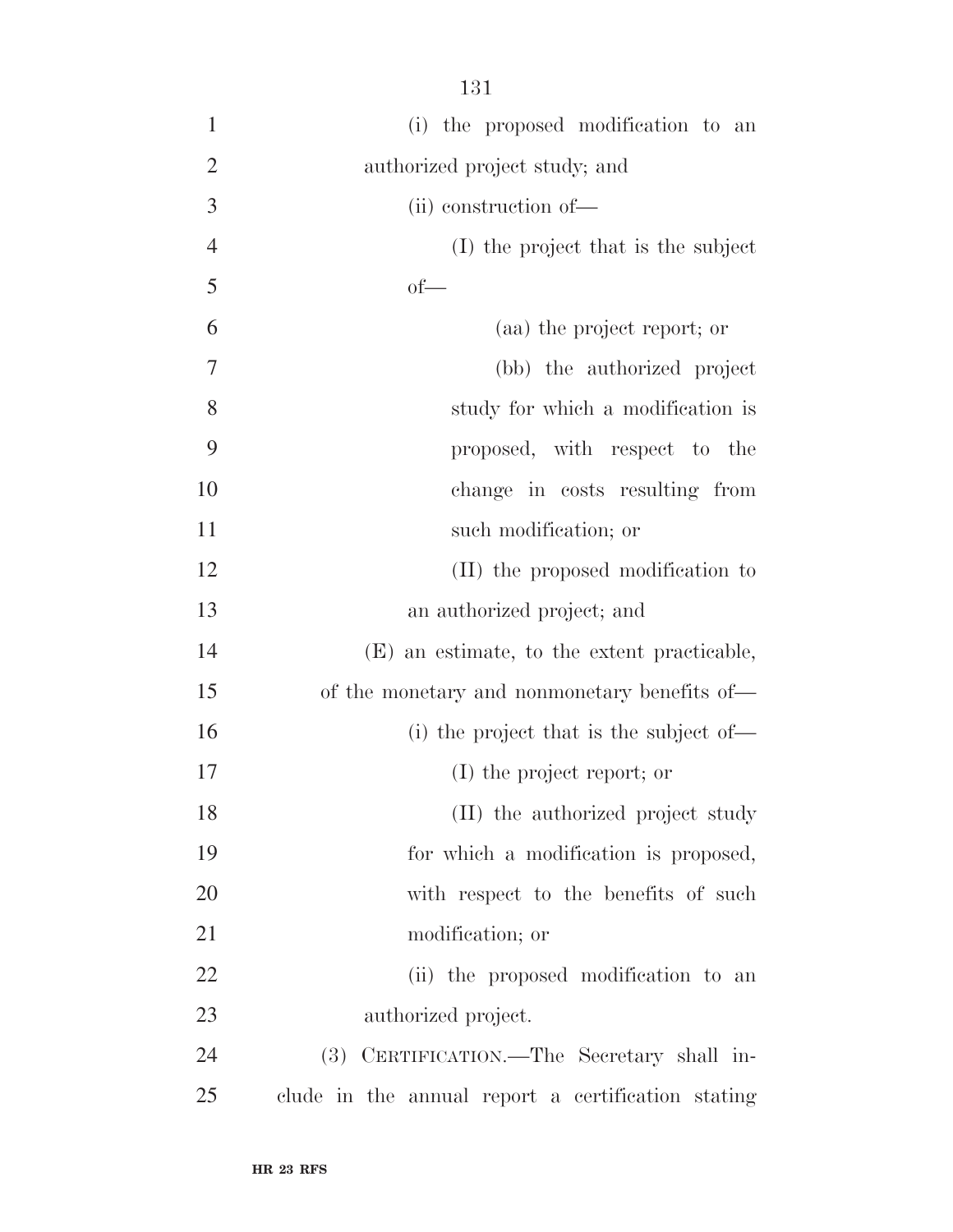| $\mathbf{1}$   | that each feasibility report, proposed feasibility        |
|----------------|-----------------------------------------------------------|
| $\overline{2}$ | study, and proposed modification to a project or          |
| 3              | project study included in the annual report meets         |
| $\overline{4}$ | the criteria established in paragraph $(1)(A)$ .          |
| 5              | (4) APPENDIX.—The Secretary shall include in              |
| 6              | the annual report an appendix listing the proposals       |
| 7              | submitted under subsection (b) that were not in-          |
| 8              | cluded in the annual report under paragraph $(1)(A)$      |
| 9              | and a description of why the Secretary determined         |
| 10             | that those proposals did not meet the criteria for in-    |
| 11             | clusion under such paragraph.                             |
| 12             | (d) SPECIAL RULE FOR INITIAL ANNUAL REPORT.—              |
| 13             | Notwithstanding any other deadlines required by this sec- |
| 14             | tion, the Secretary shall—                                |
| 15             | $(1)$ not later than 60 days after the date of en-        |
| 16             | actment of this Act, publish in the Federal Register      |
| 17             | a notice required by subsection $(b)(1)$ ; and            |
| 18             | $(2)$ include in such notice a requirement that           |
| 19             | non-Federal interests submit to the Secretary any         |
| 20             | proposals described in subsection $(b)(1)$ by not later   |
| 21             | than 120 days after the date of publication of such       |
| 22             | notice in the Federal Register in order for such pro-     |
| 23             | posals to be considered for inclusion in the first an-    |
| 24             | nual report developed by the Secretary under this         |
| 25             | section.                                                  |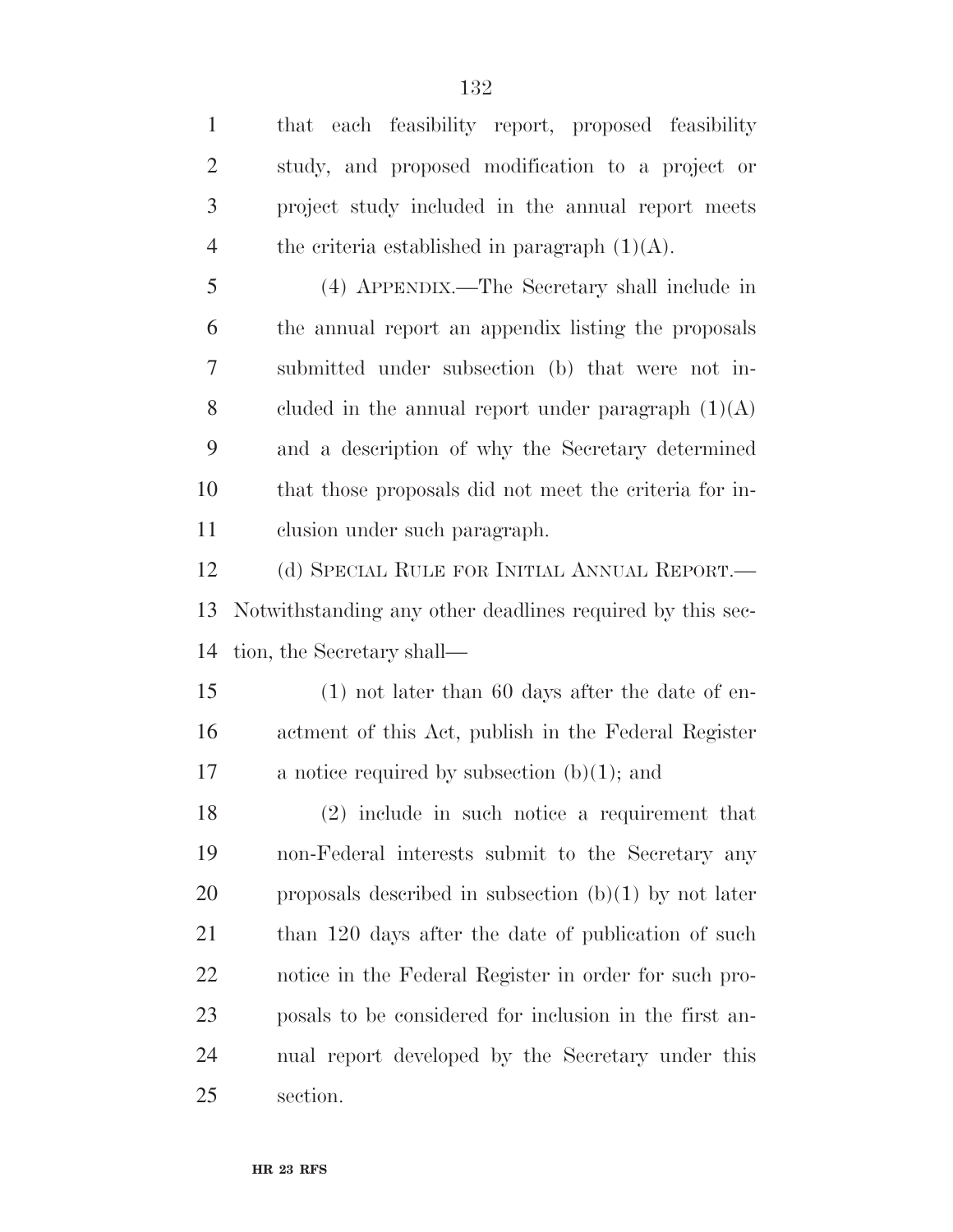(e) PUBLICATION.—Upon submission of an annual report to Congress, the Secretary shall make the annual report publicly available, including through publication on the Internet.

 (f) DEFINITION.—In this section, the term ''project report'' means a final feasibility report developed under the Reclamation Act of 1902 (32 Stat. 388), and all Acts amendatory thereof or supplementary thereto.

### **SEC. 607. APPLICABILITY OF WIIN ACT.**

 Sections 4007 and 4009 of the WIIN Act (Public Law 114–322) shall not apply to any project (as defined in section 602 of this Act).

# **TITLE VII—WATER RIGHTS PROTECTION**

#### **SEC. 701. SHORT TITLE.**

 This title may be cited as the ''Water Rights Protec-tion Act of 2017''.

#### **SEC. 702. DEFINITIONS.**

In this title:

(1) SECRETARY.—The term ''Secretary''

- means, as applicable—
- (A) the Secretary of Agriculture; or
- 23 (B) the Secretary of the Interior.
- (2) WATER RIGHT.—The term ''water right''
- means any surface, groundwater, or storage use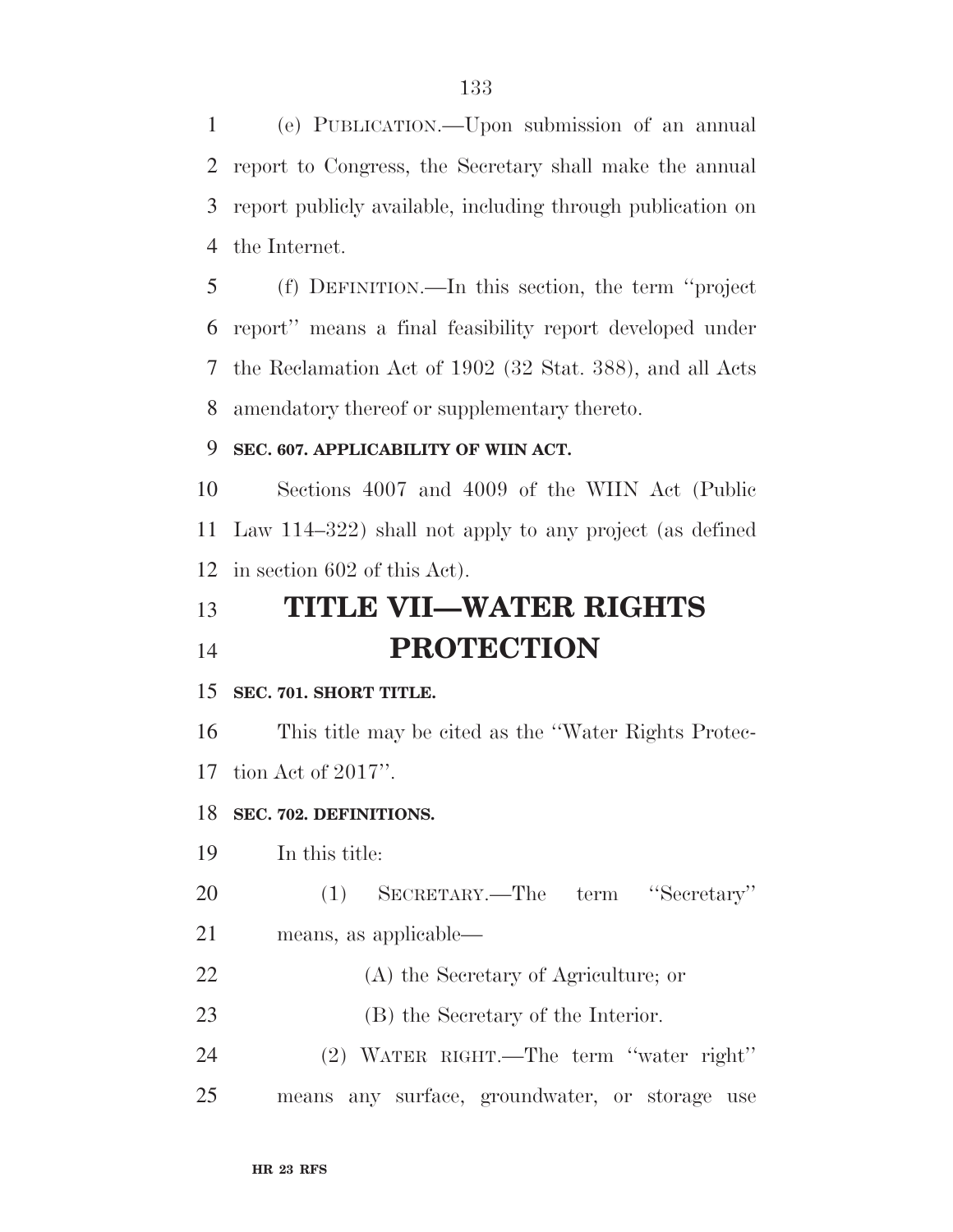filed, permitted, certificated, confirmed, decreed, ad-2 judicated, or otherwise recognized by a judicial pro- ceeding or by the State in which the user acquires possession of the water or puts it to beneficial use.

# **SEC. 703. TREATMENT OF WATER RIGHTS.**

The Secretary shall not—

 (1) condition the issuance, renewal, amendment, or extension of any permit, approval, license, lease, allotment, easement, right-of-way, or other land use or occupancy agreement on the transfer of any water right (including joint and sole ownership) directly or indirectly to the United States, or on any impair- ment of title or interest, in whole or in part, granted or otherwise recognized under State law, by Federal or State adjudication, decree, or other judgment, or pursuant to any interstate water compact; or

 (2) require any water user to apply for or ac-18 quire a water right in the name of the United States under State law as a condition of the issuance, re- newal, amendment, or extension of any permit, ap- proval, license, lease, allotment, easement, right-of-way, or other land use or occupancy agreement.

## **SEC. 704. POLICY DEVELOPMENT.**

 In developing any rule, policy, directive, management plan, or similar Federal action relating to the issuance,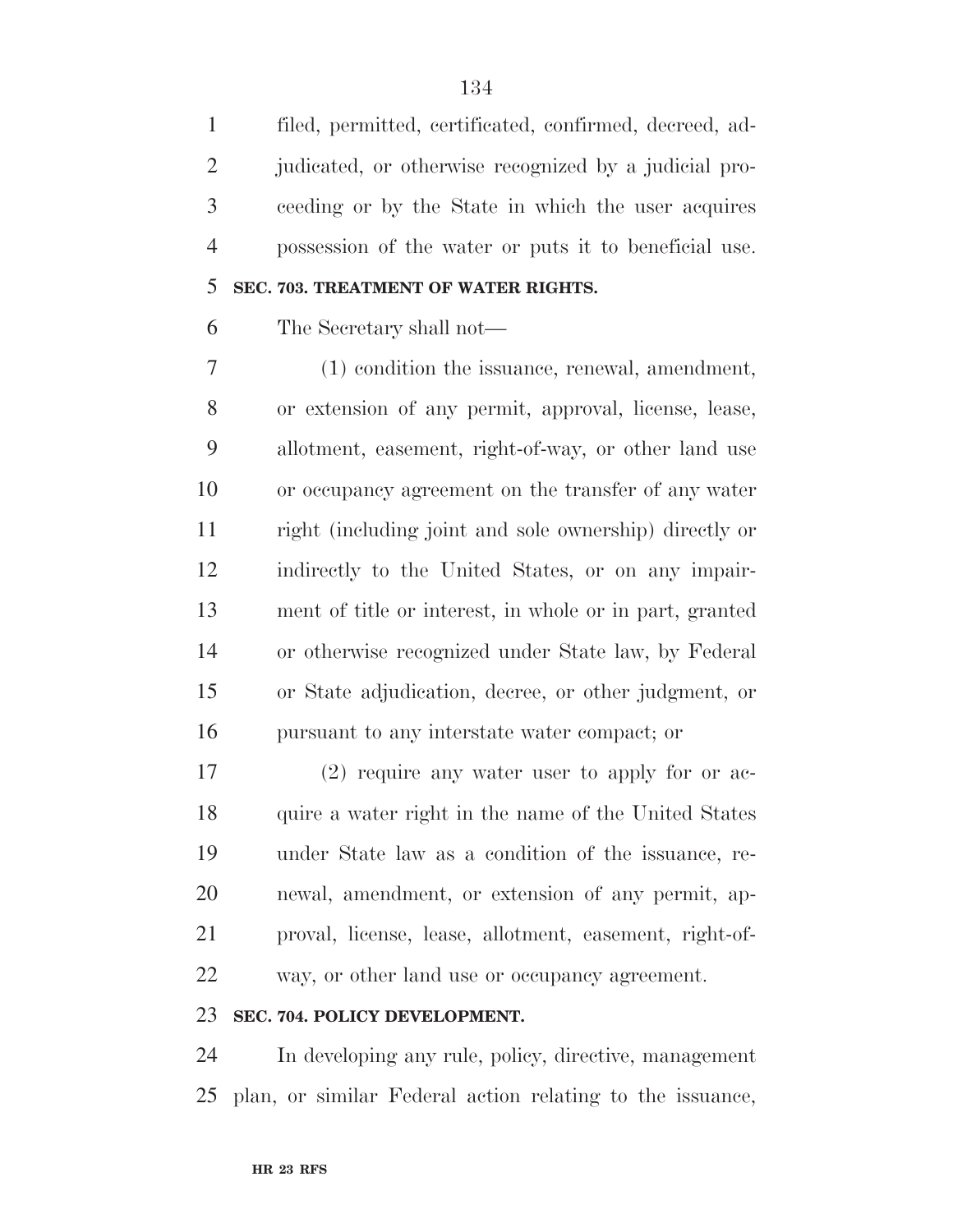| $\mathbf{1}$   | renewal, amendment, or extension of any permit, approval,   |
|----------------|-------------------------------------------------------------|
| 2              | license, lease, allotment, easement, right-of-way, or other |
| 3              | land use or occupancy agreement, the Secretary-             |
| $\overline{4}$ | $(1)$ shall—                                                |
| 5              | (A) recognize the longstanding authority of                 |
| 6              | the States relating to evaluating, protecting, al-          |
| $\tau$         | locating, regulating, permitting, and adjudi-               |
| 8              | cating water use; and                                       |
| 9              | (B) coordinate with the States to ensure                    |
| 10             | that any rule, policy, directive, management                |
| 11             | plan, or similar Federal action is consistent               |
| 12             | with, and imposes no greater restriction or reg-            |
| 13             | ulatory requirement, than applicable State                  |
| 14             | water law; and                                              |
| 15             | $(2)$ shall not—                                            |
| 16             | $(A)$ adversely affect—                                     |
| 17             | (i) the authority of a State in—                            |
| 18             | (I) permitting the beneficial use                           |
| 19             | of water; or                                                |
| 20             | (II) adjudicating water rights;                             |
| 21             | (ii) any definition established by a                        |
| 22             | State with respect to the term "beneficial"                 |
| 23             | use", "priority of water rights", or "terms"                |
| 24             | of use"; or                                                 |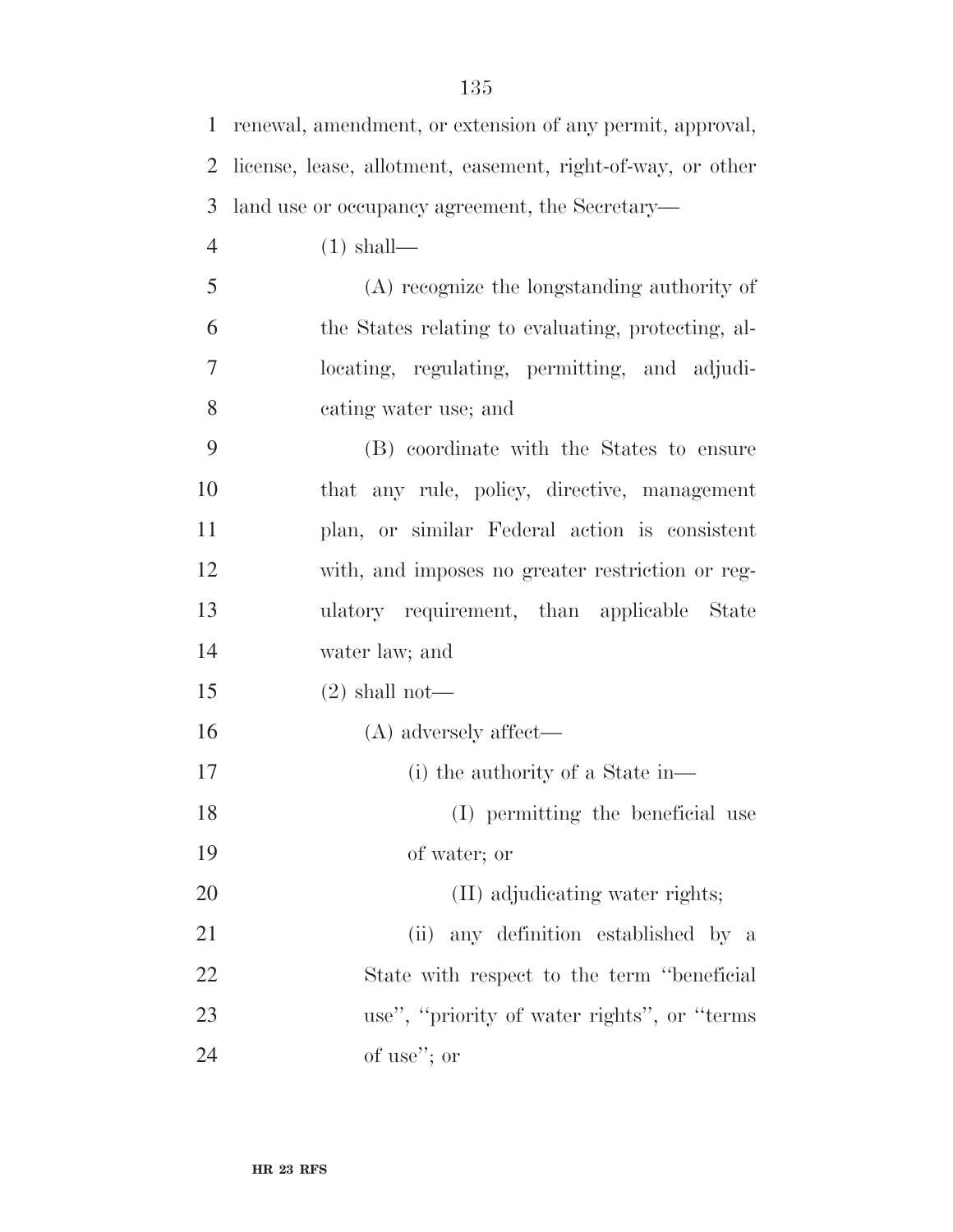|   | (iii) any other right or obligation of a       |
|---|------------------------------------------------|
| 2 | State established under State law; or          |
|   | (B) assert any connection between surface      |
|   | and groundwater that is inconsistent with such |
|   | a connection recognized by State water laws.   |

#### **SEC. 705. EFFECT.**

 (a) EXISTING AUTHORITY.—Nothing in this title lim- its or expands any existing legally recognized authority of the Secretary to issue, grant, or condition any permit, ap- proval, license, lease, allotment, easement, right-of-way, or other land use or occupancy agreement on Federal land that is subject to the jurisdiction of the Secretary.

 (b) RECLAMATION CONTRACTS.—Nothing in this title in any way interferes with any existing or future Bureau of Reclamation contract entered into pursuant to Federal reclamation law (the Act of June 17, 1902 (32 Stat. 388, chapter 1093), and Acts supplemental to and amendatory of that Act).

 (c) ENDANGERED SPECIES ACT.—Nothing in this title affects the implementation of the Endangered Species Act of 1973 (16 U.S.C. 1531 et seq.).

 (d) FEDERAL RESERVED WATER RIGHTS.—Nothing in this title limits or expands any existing reserved water rights of the Federal Government on land administered by the Secretary.